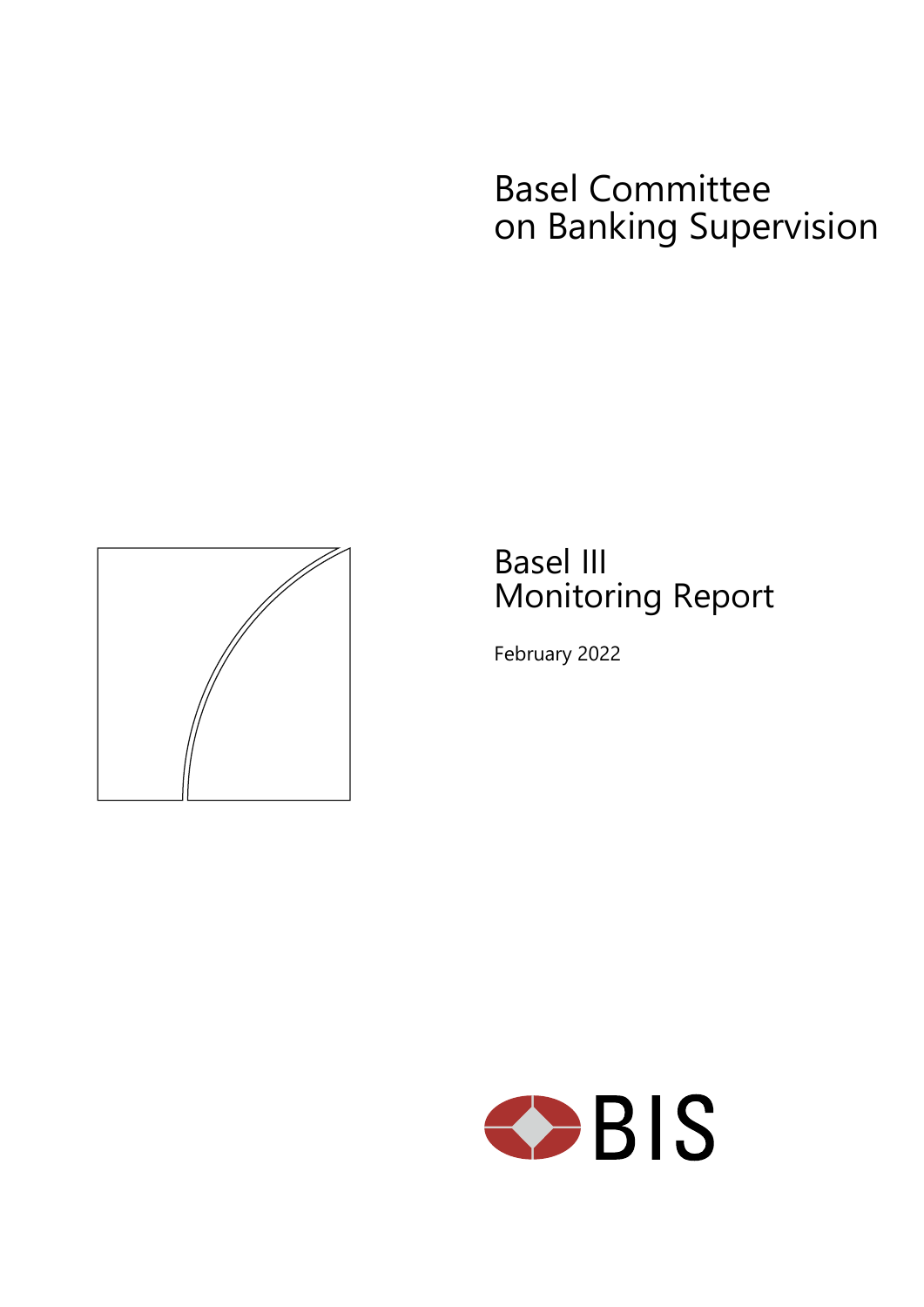Queries regarding this document should be addressed to the Secretariat of the Basel Committee on Banking Supervision (e-mail: [qis@bis.org\)](mailto:qis@bis.org).

Since the report published in September 2021, the monitoring reports no longer includes a statistical annex. However, the data underlying the graphs are available for download as a separate Excel file. This presents the same data as the Annex in previous reports but in a format that is easier to use for readers' own analyses. Some analyses that were previously presented in the leverage ratio, liquidity and credit risk sections of the report have been published as Tableau dashboards. Additional analyses presented in the report will be made available in this innovative format in the coming months. The Committee welcomes any feedback on these new formats at [qis@bis.org.](mailto:qis@bis.org)

This publication is available on the BIS website [\(www.bis.org/bcbs/qis/\)](http://www.bis.org/bcbs/qis/).

Grey underlined text in this publication shows where hyperlinks are available in the electronic version.

*© Bank for International Settlements 2022. All rights reserved. Brief excerpts may be reproduced or translated provided the source is stated.* 

ISBN 978-92-9259-508-1 (online)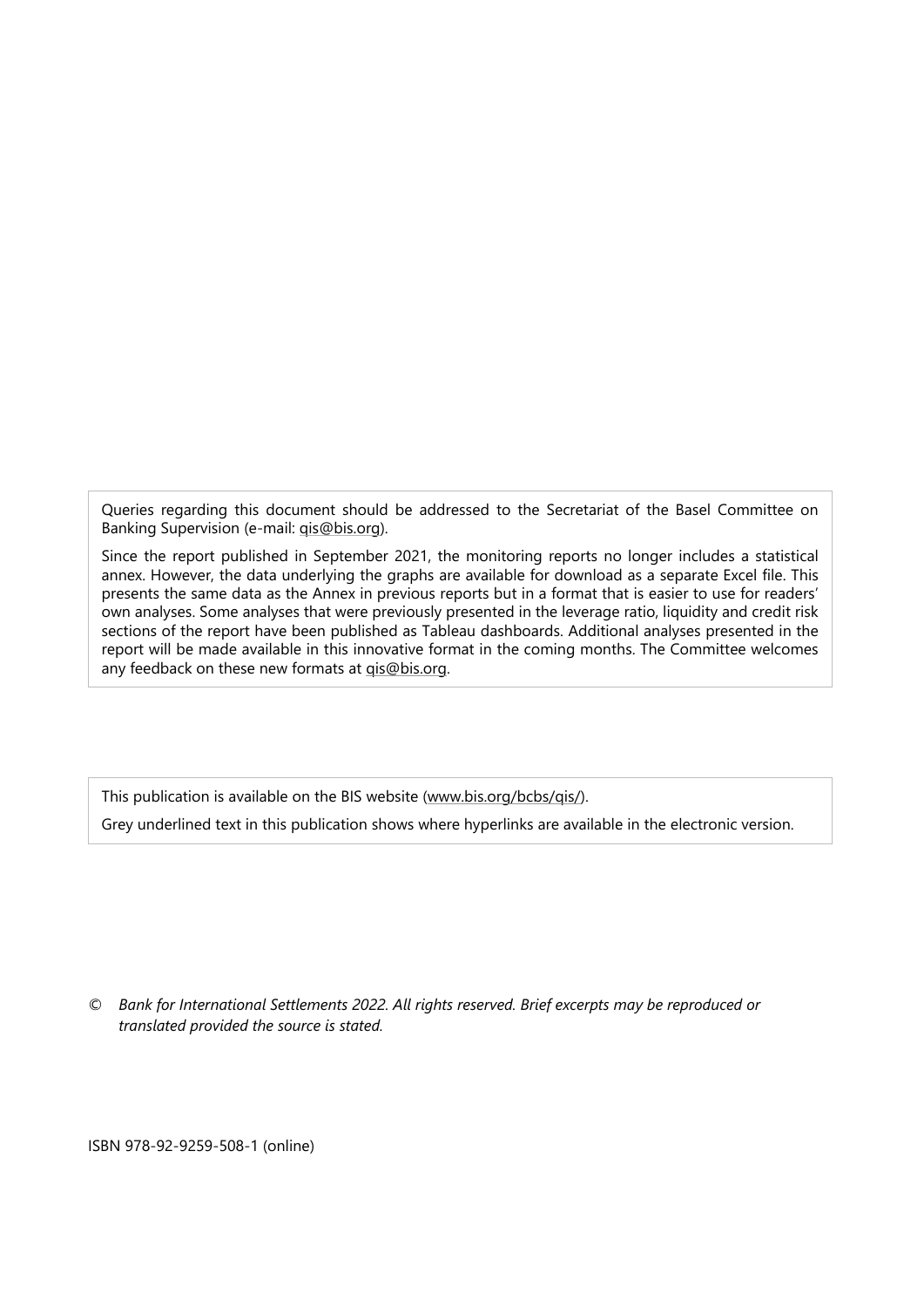# <span id="page-2-0"></span>**Basel III Monitoring Report**

## February 2022

| 1. |  |       |                                                                              |  |  |  |  |  |
|----|--|-------|------------------------------------------------------------------------------|--|--|--|--|--|
|    |  |       |                                                                              |  |  |  |  |  |
|    |  |       |                                                                              |  |  |  |  |  |
|    |  |       |                                                                              |  |  |  |  |  |
|    |  | 1.3.1 |                                                                              |  |  |  |  |  |
|    |  | 1.3.2 |                                                                              |  |  |  |  |  |
|    |  | 1.3.3 |                                                                              |  |  |  |  |  |
|    |  | 1.3.4 |                                                                              |  |  |  |  |  |
|    |  |       |                                                                              |  |  |  |  |  |
|    |  |       |                                                                              |  |  |  |  |  |
| 2. |  |       |                                                                              |  |  |  |  |  |
|    |  |       |                                                                              |  |  |  |  |  |
|    |  | 2.1.1 |                                                                              |  |  |  |  |  |
|    |  | 2.1.2 |                                                                              |  |  |  |  |  |
|    |  |       |                                                                              |  |  |  |  |  |
|    |  |       |                                                                              |  |  |  |  |  |
|    |  | 2.3.1 |                                                                              |  |  |  |  |  |
|    |  | 2.3.2 | Impact on Basel III leverage ratio MRC measure due to the final standards 37 |  |  |  |  |  |
|    |  |       |                                                                              |  |  |  |  |  |
|    |  |       |                                                                              |  |  |  |  |  |
|    |  | 2.5.1 |                                                                              |  |  |  |  |  |
|    |  | 2.5.2 |                                                                              |  |  |  |  |  |
| 3. |  |       |                                                                              |  |  |  |  |  |
|    |  |       |                                                                              |  |  |  |  |  |
|    |  |       |                                                                              |  |  |  |  |  |
|    |  |       |                                                                              |  |  |  |  |  |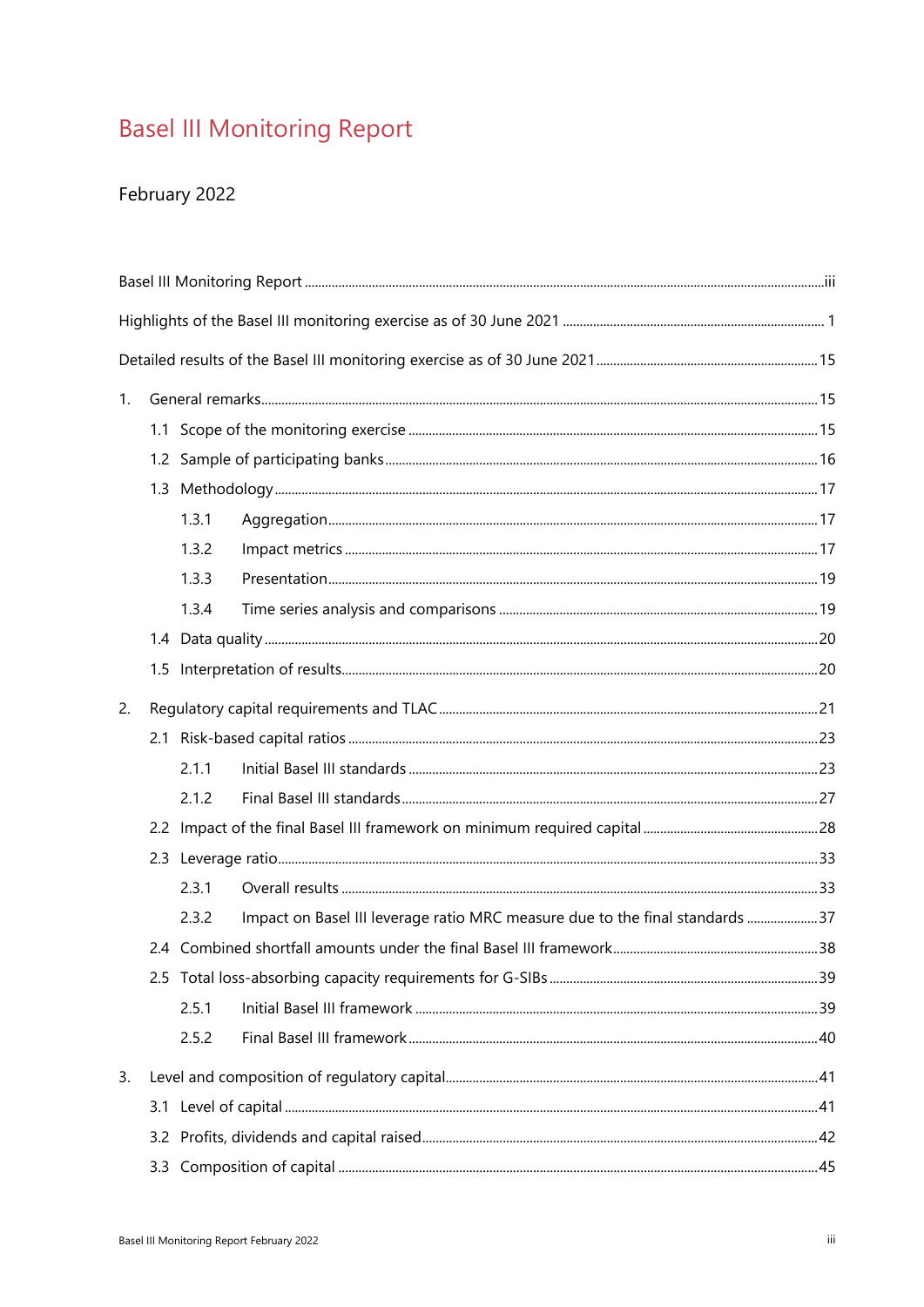| 4. |                                                                                                 |       |                                                                                                 |  |  |  |  |
|----|-------------------------------------------------------------------------------------------------|-------|-------------------------------------------------------------------------------------------------|--|--|--|--|
|    |                                                                                                 |       |                                                                                                 |  |  |  |  |
|    |                                                                                                 |       |                                                                                                 |  |  |  |  |
|    |                                                                                                 | 4.2.1 | Share of credit risk exposure by asset classes under the current rules51                        |  |  |  |  |
|    |                                                                                                 | 4.2.2 | Impact of revisions to the standardised and IRB approaches for credit risk on MRC51             |  |  |  |  |
|    |                                                                                                 | 4.2.3 |                                                                                                 |  |  |  |  |
|    |                                                                                                 | 4.2.4 |                                                                                                 |  |  |  |  |
|    |                                                                                                 | 4.2.5 |                                                                                                 |  |  |  |  |
|    |                                                                                                 | 4.2.6 | Distribution of exposure at default and risk-weighted assets across approaches61                |  |  |  |  |
|    |                                                                                                 | 4.2.7 |                                                                                                 |  |  |  |  |
|    |                                                                                                 |       |                                                                                                 |  |  |  |  |
|    |                                                                                                 | 4.3.1 |                                                                                                 |  |  |  |  |
|    |                                                                                                 | 4.3.2 |                                                                                                 |  |  |  |  |
|    |                                                                                                 |       |                                                                                                 |  |  |  |  |
|    |                                                                                                 | 4.4.1 |                                                                                                 |  |  |  |  |
|    |                                                                                                 | 4.4.2 | Overall impact of the revised minimum capital requirements for market risk 76                   |  |  |  |  |
|    |                                                                                                 | 4.4.3 |                                                                                                 |  |  |  |  |
|    |                                                                                                 |       |                                                                                                 |  |  |  |  |
|    |                                                                                                 | 4.5.1 |                                                                                                 |  |  |  |  |
|    |                                                                                                 | 4.5.2 |                                                                                                 |  |  |  |  |
| 5. |                                                                                                 |       | Interactions between risk-based, output floor and leverage ratio capital requirements83         |  |  |  |  |
|    | 5.1 Relationship between the Basel III leverage ratio and risk-based capital requirements under |       |                                                                                                 |  |  |  |  |
|    |                                                                                                 |       | 5.2 Interactions between risk-based, output floor and leverage ratio capital requirements under |  |  |  |  |
| 6. |                                                                                                 |       |                                                                                                 |  |  |  |  |
|    |                                                                                                 |       |                                                                                                 |  |  |  |  |
|    |                                                                                                 |       |                                                                                                 |  |  |  |  |
|    |                                                                                                 |       |                                                                                                 |  |  |  |  |
|    |                                                                                                 |       |                                                                                                 |  |  |  |  |
|    |                                                                                                 |       |                                                                                                 |  |  |  |  |
|    |                                                                                                 |       |                                                                                                 |  |  |  |  |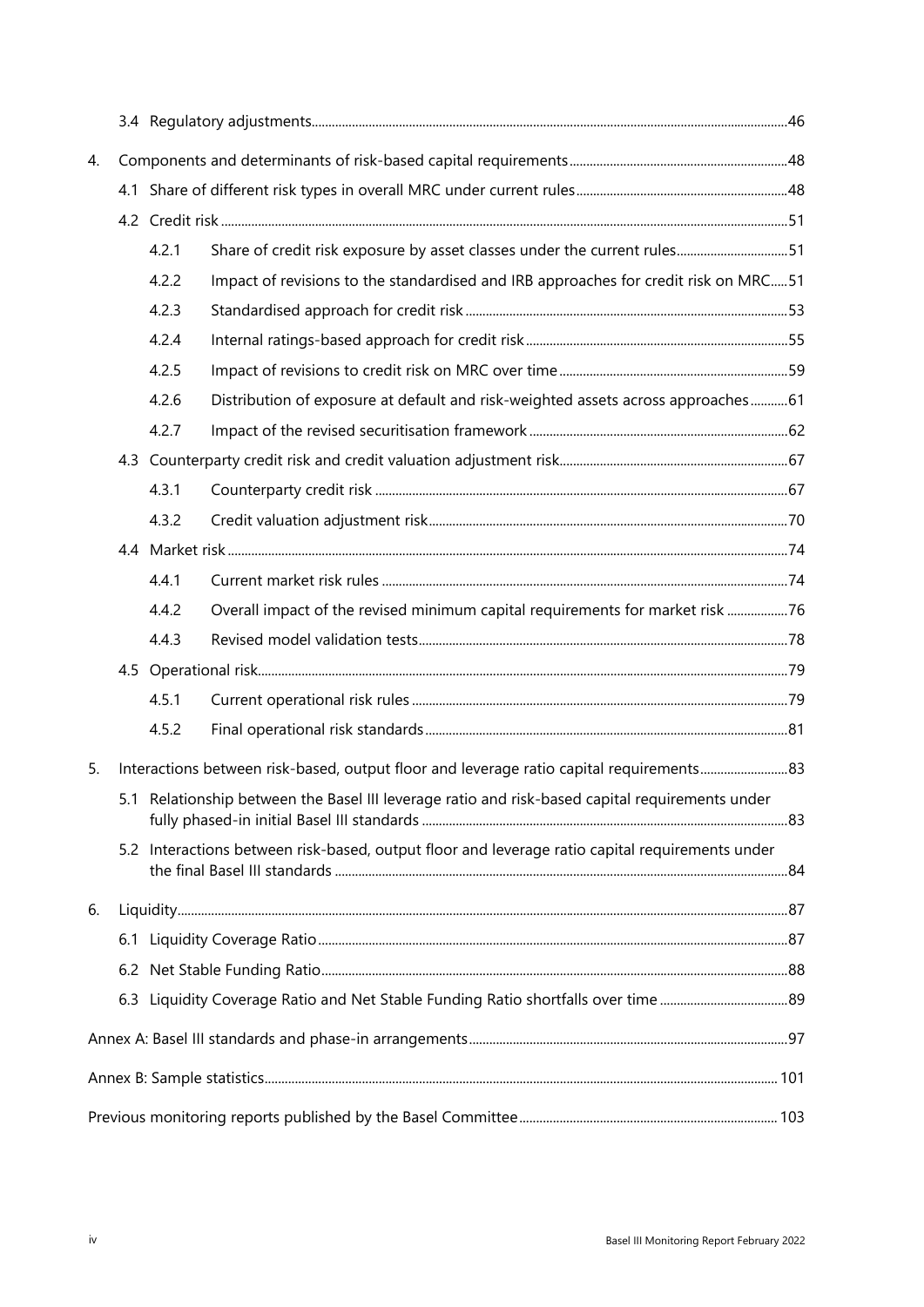### Conventions used in this report

billion thousand million trillion thousand billion lhs, rhs left-hand scale, right-hand scale

Group 1 banks are those that have Tier 1 capital of more than €3 billion and are internationally active. All other banks are considered Group 2 banks.

Components may not sum to totals because of rounding.

The term "country" as used in this publication also covers territorial entities that are not states as understood by international law and practice but for which data are separately and independently maintained.

All data, including for previous reporting dates, reflect revisions received up to 18 January 2022.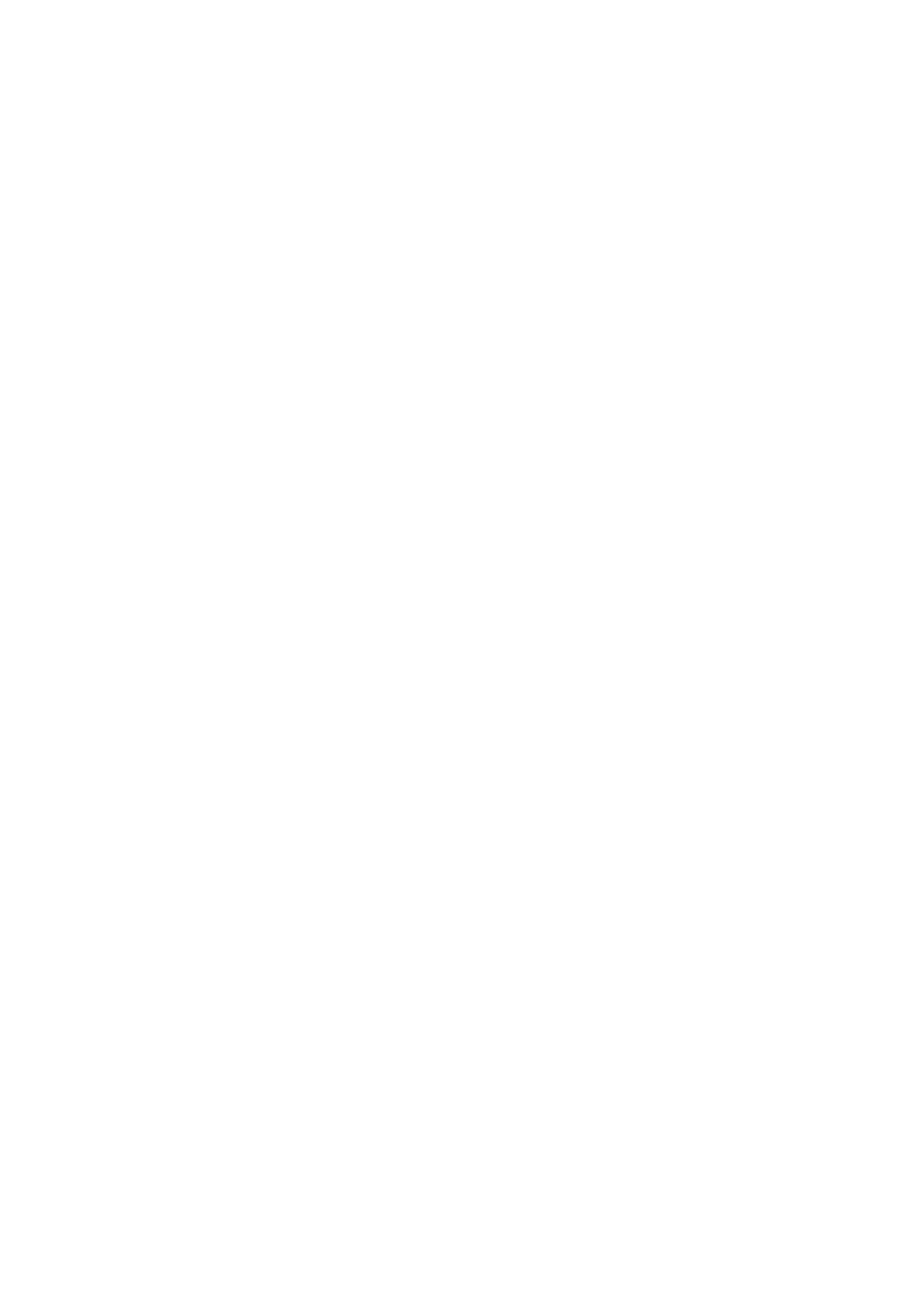## Quantitative Impact Study Working Group of the Basel Committee on Banking Supervision

Chairman Mr Martin Birn, Secretariat of the Basel Committee on Banking Supervision, Bank for International Settlements, Basel

The representatives in *italics* are members of the analysis team and provided analytical support at the Secretariat.

| Argentina    | Ms Griselda Amalia Martiarena Central Bank of Argentina                                   |                                                        |  |  |  |
|--------------|-------------------------------------------------------------------------------------------|--------------------------------------------------------|--|--|--|
| Australia    | Ms Grace Yen                                                                              | Australian Prudential Regulation Authority             |  |  |  |
| Belgium      | Ms Sabina Bernardo                                                                        | National Bank of Belgium                               |  |  |  |
|              | Ms Lisanne Vanderstappen                                                                  |                                                        |  |  |  |
| Brazil       | Mr João Luís Resende                                                                      | <b>Central Bank of Brazil</b>                          |  |  |  |
| Canada       | Mr Sungchul Shin                                                                          | Office of the Superintendent of Financial Institutions |  |  |  |
| China        | Mr Shijie Zhou                                                                            | China Banking and Insurance Regulatory<br>Commission   |  |  |  |
| France       | Mr Thomas Ferriere                                                                        | French Prudential Supervisory Authority                |  |  |  |
|              | Ms Déborah Leboullenger                                                                   |                                                        |  |  |  |
| Germany      | Mr Ingo Torchiani                                                                         | Deutsche Bundesbank                                    |  |  |  |
|              | Mr Dennis Laux<br>Mr David Meyerhoff<br>Ms Lea Charlotte Neugebauer<br>Ms Birte Vilsmeier |                                                        |  |  |  |
|              | Mr Michael Schoeppe                                                                       | Federal Financial Supervisory Authority                |  |  |  |
| India        | Ms G Jyothisree                                                                           | Reserve Bank of India                                  |  |  |  |
| Indonesia    | Mr Tony                                                                                   | Indonesia FSA (OJK)                                    |  |  |  |
| Italy        | Ms Anna Maria Rinaldi                                                                     | Bank of Italy                                          |  |  |  |
| Japan        | Mr Jumpei Satomi                                                                          | Bank of Japan                                          |  |  |  |
|              | Mr Teruyuki Akiyama                                                                       | <b>Financial Services Agency</b>                       |  |  |  |
| Korea        | Mr Yoonsub Shin                                                                           | <b>Financial Supervisory Service</b>                   |  |  |  |
| Luxembourg   | Ms Natalia Katilova                                                                       | Surveillance Commission for the Financial Sector       |  |  |  |
| Mexico       | Mr Juan Cardenas                                                                          | <b>Bank of Mexico</b>                                  |  |  |  |
|              | Ms Monica Palacios                                                                        | National Banking and Securities Commission             |  |  |  |
| Netherlands  | Ms Monique Smit                                                                           | Netherlands Bank                                       |  |  |  |
| Russia       | Mr Alexey Novikov                                                                         | Central Bank of the Russian Federation                 |  |  |  |
| Saudi Arabia | Mr Abdullah Aldrees                                                                       | Saudi Arabian Monetary Authority                       |  |  |  |
|              | Mr Abdulmalek S Moraished                                                                 |                                                        |  |  |  |
| Singapore    | Ms Sandy Ho                                                                               | Monetary Authority of Singapore                        |  |  |  |
| South Africa | Ms Angeline Phahlamohlaka                                                                 | South African Reserve Bank                             |  |  |  |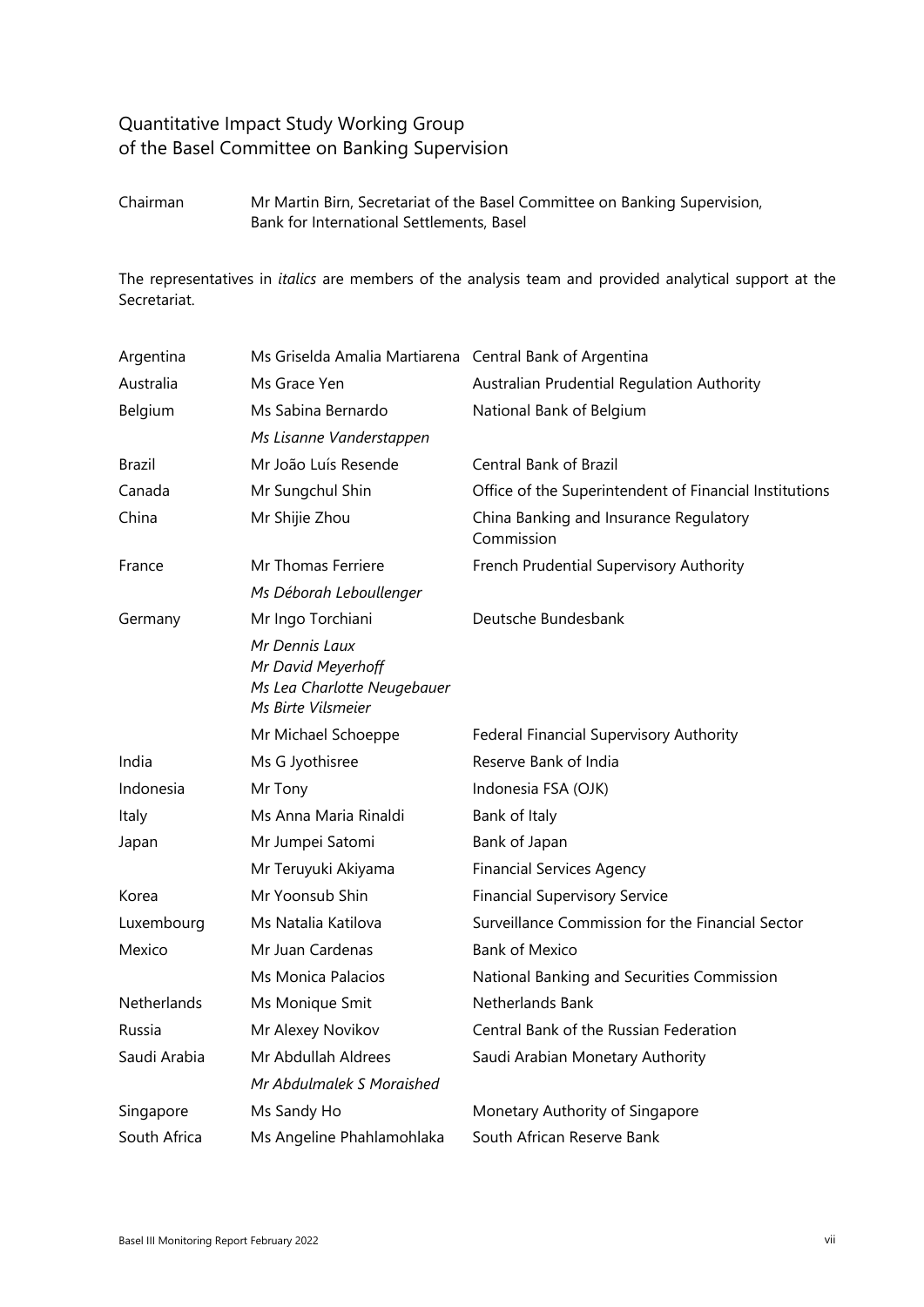| Spain                | Mr David Barra                                                                                                                                                                                                                                                                                                 | Bank of Spain                                      |  |  |  |  |
|----------------------|----------------------------------------------------------------------------------------------------------------------------------------------------------------------------------------------------------------------------------------------------------------------------------------------------------------|----------------------------------------------------|--|--|--|--|
| Sweden               | Mr Andreas Borneus                                                                                                                                                                                                                                                                                             | Finansinspektionen                                 |  |  |  |  |
| Switzerland          | Mr Philippe Brügger                                                                                                                                                                                                                                                                                            | Swiss Financial Market Supervisory Authority FINMA |  |  |  |  |
| Turkey               | Ms Aydan Aydin Inan                                                                                                                                                                                                                                                                                            | Banking Regulation and Supervision Agency          |  |  |  |  |
| United Kingdom       | Mr Malcolm Kane                                                                                                                                                                                                                                                                                                | <b>Prudential Regulation Authority</b>             |  |  |  |  |
| <b>United States</b> | Mr Anlon Panzarella                                                                                                                                                                                                                                                                                            | Board of Governors of the Federal Reserve System   |  |  |  |  |
|                      | Mr Victor Castaneda                                                                                                                                                                                                                                                                                            | Federal Reserve Bank of New York                   |  |  |  |  |
|                      | Ms Andrea Plante                                                                                                                                                                                                                                                                                               | Federal Deposit Insurance Corporation              |  |  |  |  |
|                      | Mr Benjamin Pegg                                                                                                                                                                                                                                                                                               | Office of the Comptroller of the Currency          |  |  |  |  |
| European Central     | Ms Claudia Mayer                                                                                                                                                                                                                                                                                               | ECB                                                |  |  |  |  |
| Bank                 | Mr Kallol Sen                                                                                                                                                                                                                                                                                                  | <b>ECB Single Supervisory Mechanism</b>            |  |  |  |  |
| Observers            | Mr Lampros Kalyvas                                                                                                                                                                                                                                                                                             | European Banking Authority                         |  |  |  |  |
|                      | Mr Gintaras Griksas                                                                                                                                                                                                                                                                                            | <b>European Commission</b>                         |  |  |  |  |
|                      | Mr Peik Granlund                                                                                                                                                                                                                                                                                               | Finnish Financial Supervisory Authority            |  |  |  |  |
| Secretariat          | Ms Verena Seidl                                                                                                                                                                                                                                                                                                | <b>Bank for International Settlements</b>          |  |  |  |  |
|                      | Ms Irina Barakova<br>Mr Page Conkling<br>Mr Renzo Corrias<br>Mr Tomas Edlund<br>Ms Yuka Kanai<br>Mr Noel Reynolds<br>Ms Nadia Esham<br>Ms Bettina Farkas<br>Ms Leah Kling<br>Mr Lovrenc Orazem<br>Mr Roberto Ottolini<br>Ms Eleonora Scognamiglio<br>Mr Diego Urbina<br>Ms Vasileia Xezonaki<br>Mr Markus Zoss |                                                    |  |  |  |  |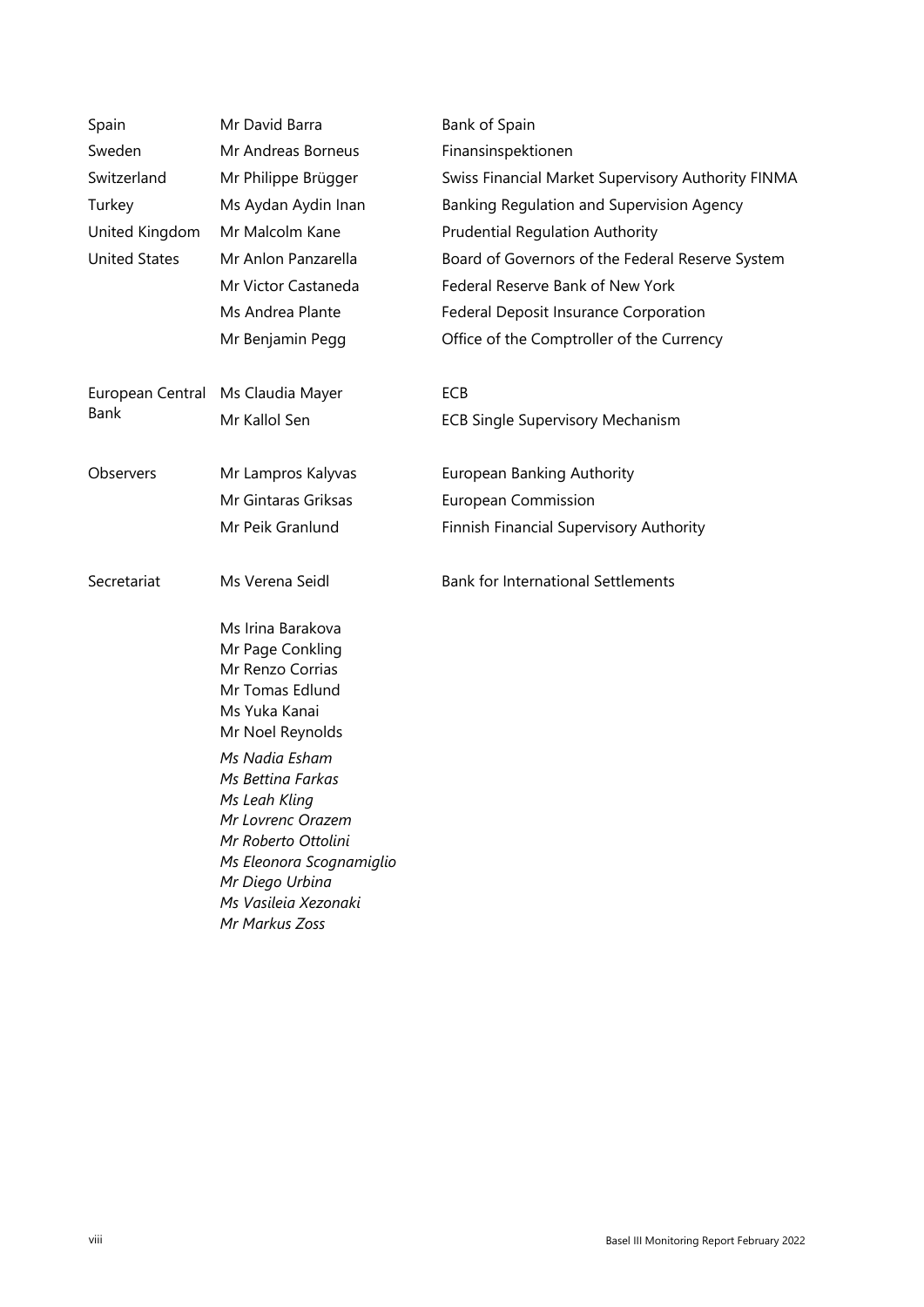# <span id="page-8-0"></span>Highlights of the Basel III monitoring exercise as of 30 June 2021

Banks' risk-based capital ratios remained stable and liquidity ratios further improved on average even as the pandemic crisis continued in H1 2021

## Leverage ratios decreased during H1 2021 due to the expiration of some support measures

To assess the impact of the Basel III framework on banks, the Basel Committee on Banking Supervision monitors the effects and dynamics of the reforms. For this purpose, a semiannual monitoring framework has been set up on the risk-based capital ratio, the leverage ratio and the liquidity metrics using data collected by national supervisors on a representative sample of institutions in each country. Since the end-2017 reporting date, the report also captures the effects of the Committee's finalisation of the Basel III reforms.<sup>1</sup> This report summarises the aggregate results using data as of 30 June 2021.<sup>2</sup> The Committee believes that the information contained in the report will provide relevant stakeholders with a useful benchmark for analysis.

Information considered for this report was obtained by voluntary and confidential data submissions from individual banks and their national supervisors. Data were included for 172 banks, including 110 large internationally active ("Group 1") banks, among them all 30 G-SIBs, and 62 other ("Group 2") banks.<sup>[3](#page-8-3)</sup> Members' coverage of their banking sector is very high for Group 1 banks, reaching 100% coverage for some countries, while coverage is lower for Group 2 banks and varies by country.

In general, this report does not take into account any transitional arrangements such as grandfathering arrangements. Rather, the estimates presented generally assume full implementation of the Basel III requirements based on data as of 30 June 2021. No assumptions have been made about banks' profitability or behavioural responses, such as changes in bank capital or balance sheet composition, either since this date or in the future. Furthermore, the report does not reflect any additional capital requirements under Pillar 2 of the Basel III framework, any higher loss absorbency requirements for domestic systemically important banks, nor does it reflect any countercyclical capital buffer requirements.

<span id="page-8-1"></span><sup>1</sup> Basel Committee on Banking Supervision, *High-level summary of Basel III reforms*, December 2017, [www.bis.org/bcbs/publ/](https://www.bis.org/bcbs/publ/d424_hlsummary.pdf) [d424\\_hlsummary.pdf;](https://www.bis.org/bcbs/publ/d424_hlsummary.pdf) Basel Committee on Banking Supervision, *Basel III: Finalising post-crisis reforms*, December 2017, [www.bis.org/bcbs/publ/d424.htm.](https://www.bis.org/bcbs/publ/d424.htm) 

<span id="page-8-2"></span> $\overline{2}$ A list of previous publications is included in the Annex.

<span id="page-8-3"></span><sup>3</sup> Group 1 banks are those that have Tier 1 capital of more than €3 billion and are internationally active. All other banks are considered Group 2 banks. Not all banks provided data relating to all parts of the Basel III framework.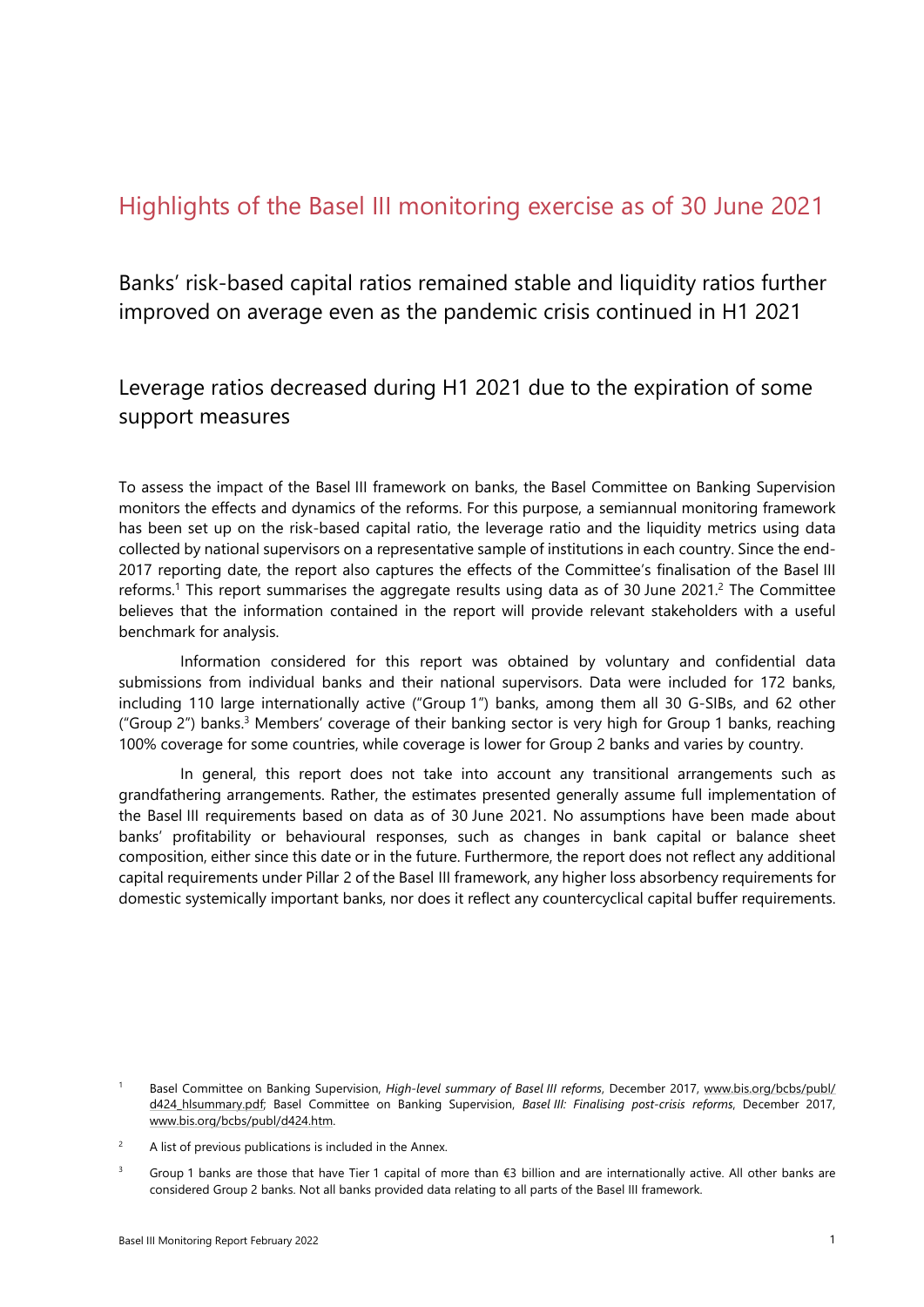#### Overview of results Table 1

|                                                                  | 31 December 2020 <sup>1</sup> |                     |         | 30 June 2021 |                     |         |
|------------------------------------------------------------------|-------------------------------|---------------------|---------|--------------|---------------------|---------|
|                                                                  | Group 1                       | Of which:<br>G-SIBs | Group 2 | Group 1      | Of which:<br>G-SIBs | Group 2 |
| Initial Basel III framework                                      |                               |                     |         |              |                     |         |
| CET1 ratio (%)                                                   | 13.2                          | 13.0                | 16.3    | 13.2         | 12.9                | 16.2    |
| Target capital shortfalls ( $\notin$ bn); <sup>2</sup> of which: | 0.0                           | 0.0                 | 1.0     | 0.0          | 0.0                 | 0.0     |
| CET1                                                             | 0.0                           | 0.0                 | 0.0     | 0.0          | 0.0                 | 0.0     |
| <b>Additional Tier 1</b>                                         | 0.0                           | 0.0                 | 1.0     | 0.0          | 0.0                 | 0.0     |
| Tier 2                                                           | 0.0                           | 0.0                 | 0.0     | 0.0          | 0.0                 | 0.0     |
| TLAC shortfall 2022 minimum (€ bn)                               | 18.4                          | 18.4                |         | 24.2         | 24.2                |         |
| Total accounting assets ( $\notin$ bn)                           | 72,357                        | 51,021              | 2,886   | 76,606       | 53,753              | 2,808   |
| Leverage ratio (%) <sup>3</sup>                                  | 6.6                           | 6.6                 | 5.8     | 6.3          | 6.1                 | 5.9     |
| LCR(%)                                                           | 142.8                         | 141.2               | 208.3   | 143.8        | 142.7               | 224.6   |
| <b>NSFR (%)</b>                                                  | 123.0                         | 124.5               | 125.7   | 124.5        | 125.9               | 129.6   |
| Fully phased-in final Basel III framework (2028)                 |                               |                     |         |              |                     |         |
| Change in Tier 1 MRC at the target level (%)                     | 2.9                           | 3.5                 | 6.4     | 3.3          | 3.7                 | 8.4     |
| CET1 ratio (%)                                                   | 12.8                          | 12.7                | 14.5    | 12.7         | 12.5                | 15.2    |
| Target capital shortfalls ( $\notin$ bn); of which:              | 6.1                           | 6.1                 | 1.8     | 2.3          | 2.3                 | 1.3     |
| CET1                                                             | 0.0                           | 0.0                 | 0.6     | 0.0          | 0.0                 | 0.4     |
| <b>Additional Tier 1</b>                                         | 2.0                           | 2.0                 | 0.7     | 0.0          | 0.0                 | 0.4     |
| Tier <sub>2</sub>                                                | 4.1                           | 4.1                 | 0.6     | 2.3          | 2.3                 | 0.5     |
| TLAC shortfall 2022 minimum ( $\notin$ bn)                       | 17.9                          | 17.9                |         | 11.5         | 11.5                |         |
| Leverage ratio $(%)^3$                                           | 6.5                           | 6.4                 | 5.6     | 6.2          | 6.1                 | 5.9     |

See [Table A.4 f](#page-106-0)or the target level capital requirements.  $1$  The values for the previous period may slightly differ from those published in the end-December 2020 report at the time of its release. This is caused by data resubmissions for previous periods to improve the underlying data quality and enlarge the time series sample.  $2$  Uses the 2017 definition of the leverage ratio exposure measure.  $3$  The leverage ratios reflect temporary exclusions from leverage exposures introduced in some jurisdictions.

Source: Basel Committee on Banking Supervision.

- Compared with the end-December 2020 reporting period, the average Common Equity Tier 1 (CET1) capital ratio under the initial Basel III framework remained flat at 13.2% for Group 1 banks and decreased from 16.3% to 16.2% for Group 2 banks.
- The average impact of the final Basel III framework on the Tier 1 Minimum Required Capital (MRC) of Group 1 banks is higher (+3.3%) when compared to the 2.9% increase at end-December 2020.
- The total capital shortfalls under the fully phased-in final Basel III framework as of the end-June 2021 reporting date for Group 1 banks further decreased to €2.3 billion in comparison to end-December 2020 at €6.1 billion.
- Applying the 2022 minimum TLAC requirements and the initial Basel III framework, three of the 25 G-SIBs reporting total loss-absorbing capacity (TLAC) data reported an aggregate incremental shortfall of €24.2 billion.
- Group 1 banks' average Liquidity Coverage Ratio (LCR) increased from 142.8% to 143.8% and the average Net Stable Funding Ratio (NSFR) from 123.0% to 124.5%. For Group 2 banks, there was also an increase for the NSFR and again a significant increase by more than 15 percentage points for the LCR.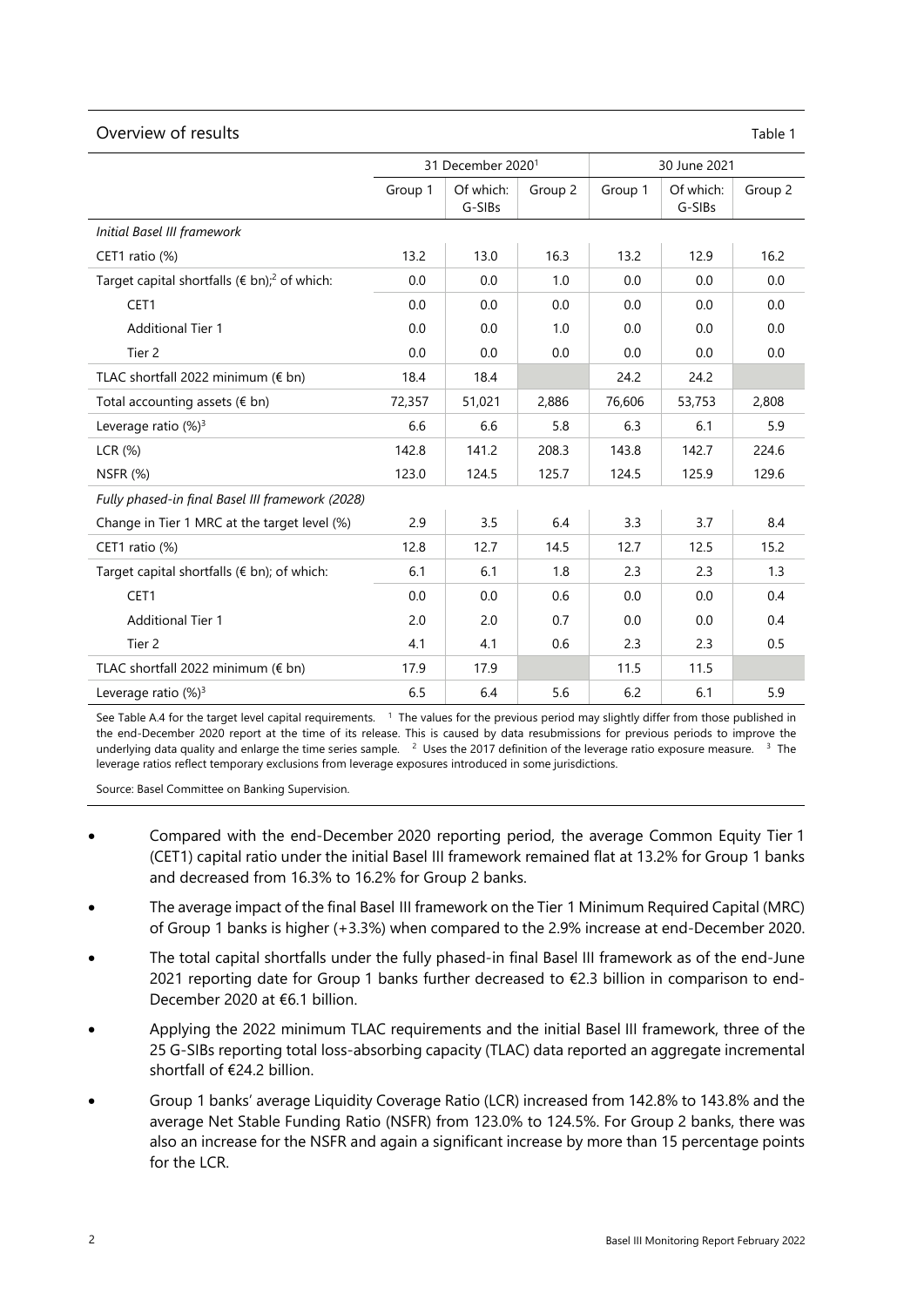#### Initial Basel III capital ratios remained stable above pre-pandemic levels in the first half of 2021



 1 The solid lines depict the relevant minimums, the dotted lines the minimums plus the capital conservation buffer. See [Table A.4](#page-106-0) for the relevant levels. <sup>2</sup> Exchange rates as of the current reporting date. <sup>3</sup> Se[e Table B.1](#page-108-1) for the composition of the regions.

- The consistent sample of Group 1 banks showed a slight drop in initial Basel III capital ratios in H1 2021, driven by an increase in RWA that was higher than the increase in Tier 1 capital. However, with the drop in H1 2020 and the increase in H2 2020, capital ratios still remain above pre-pandemic levels at end-2019. The overall CET1 capital ratios for Group 1 banks in the consistent sample were 13.1% in June 2021.
- Currently, the Tier 1 capital ratios are higher in Europe than in the Americas and the rest of the world region. However, when compared with data starting from 2011, this relationship used to be reversed before 2014.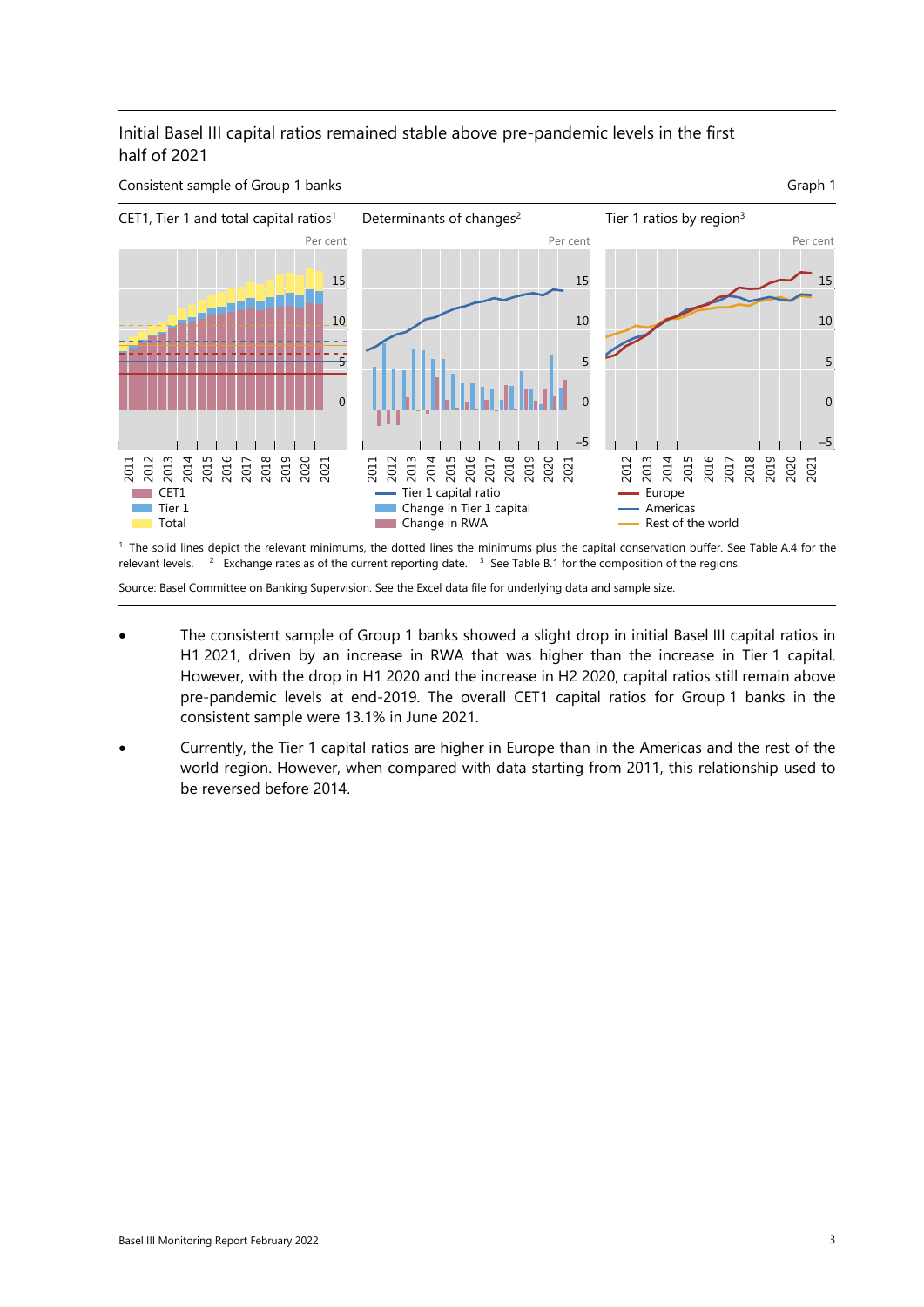#### Change in Tier 1 MRC at the target level due to the final Basel III standards higher compared to end-December 2020 Graph 2



Credit risk shows the change in MRC due to revised standardised and internal ratings-based approaches, including securitisation. Operational risk figures may not show supervisor-imposed capital add-ons under Pillar 2. Therefore, changes in MRC may be overestimated. Output floor results are net of the existing Basel I-based floor according to national implementation of the Basel II framework. The target level accounts for Tier 1 minimum capital requirements and the capital conservation buffer (ie resulting in an 8.5% Tier 1 capital requirement), as well as any applicable G-SIB surcharge.

Source: Basel Committee on Banking Supervision. See als[o Table 4.](#page-37-0) 

- For Group 1 banks, the Tier 1 minimum required capital (MRC) would increase by 3.3%, following full phasing-in of the final Basel III standards. This increase is composed of a 3.0% rise in the combined risk-based components. Those are driven by positive contributions of the output floor (+2.0%), market risk (+1.7%), CVA (+0.8%) and other Pillar 1 requirements and operational risk (+0.1% each) on the one hand and a reduction in credit risk (-1.7%) on the other hand. The rise of the combined risk-based components is accompanied by a positive effect of the leverage ratio requirements (+0.3%).
- The impact on MRC across regions is very heterogeneous for Group 1 banks with a moderate decrease in the rest of the world (-5.5%), a small increase shown in the Americas (+4.7%) and in contrast to this a strong increase in MRC for European banks (+18.0%).
- For Group 2 banks, the overall 8.4% increase in Tier 1 MRC is driven by an increase in the riskbased measure of 13.3%, mainly stemming from credit risk (+8.4%) and the output floor (+3.0%), while the leverage ratio measure partially offsets this increase at -4.9%.
- The average impact of the final Basel III framework on Group 1 banks at  $+3.3\%$  is higher when compared to end-December 2020 results (+2.9%). It has also increased during H1 2021 for Group 2 banks. The higher impact for Group 1 banks and G-SIBs may be partially driven by measures taken by some jurisdictions during the Covid-19 pandemic that reduce current capital requirements but leave capital requirements under the fully phased-in final Basel III standard unaffected.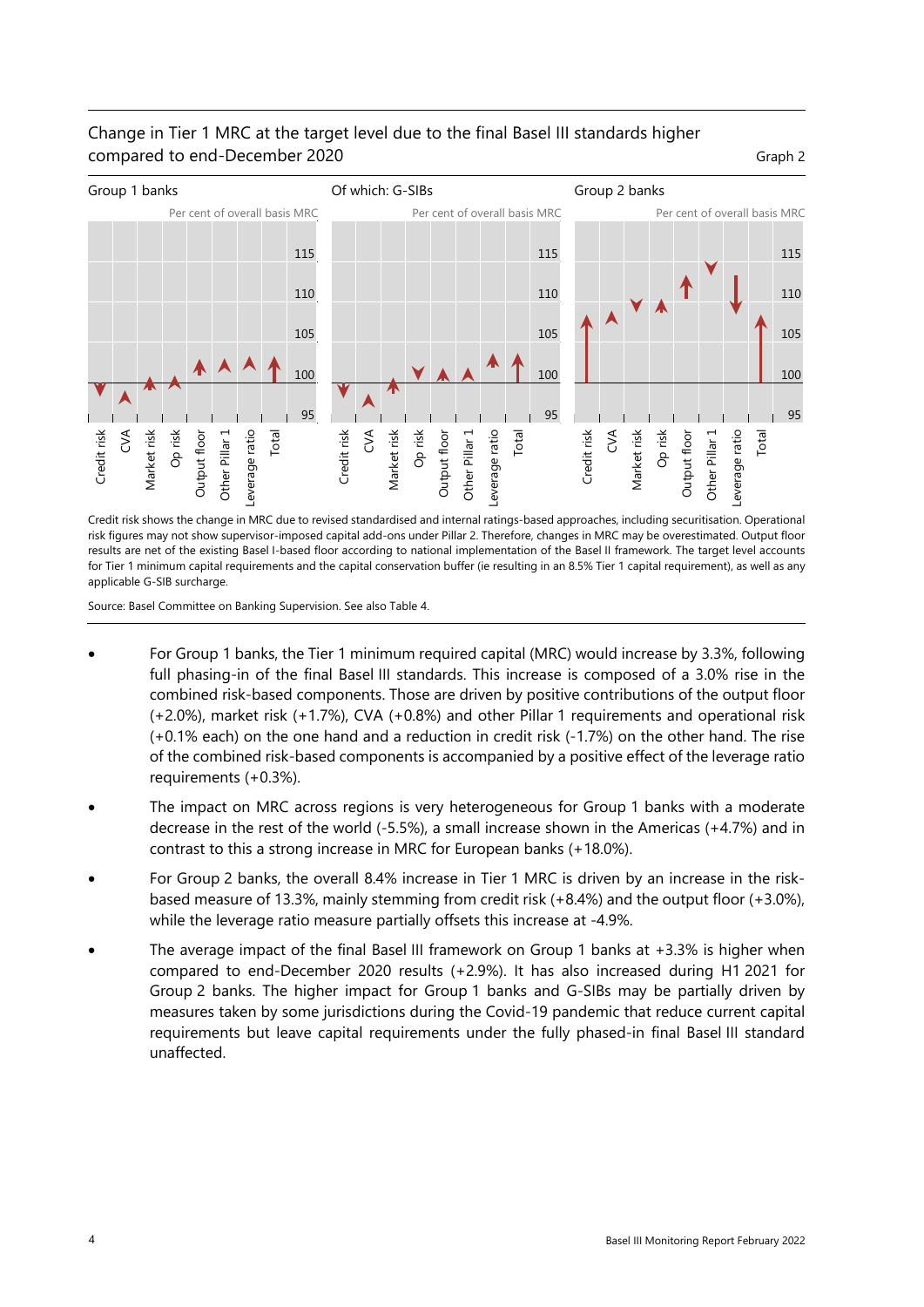#### Fully phased-in Basel III leverage ratios<sup>1</sup> of large internationally active banks declined in H1 2021, in particular in the Americas as Covid-19-related exclusions expired in the United States



1 Data points from H1 2011 to H2 2012 use the original definition of the leverage ratio. Data points from H1 2013 to H1 2017 use the definition of the leverage ratio set out in the 2014 version of the framework. Note that the data points for H1 2013 use an approximation for the initial definition of the Basel III leverage ratio exposure where gross instead of adjusted gross securities financing transaction values are used. Data points from H2 2017 onwards use the final definition of the leverage ratio to the extent data are available. Temporary exclusions from the leverage ratio exposure measure in the context of Covid-19 have not been added back.

- For the full sample at the end-December 2020 reporting date, the average fully phased-in final Basel III Tier 1 leverage ratios are 6.2% for Group 1 banks, 6.1% for G-SIBs and 5.9% for Group 2 banks.
- For the consistent sample of Group 1 banks, the leverage ratio declined from the prior period. The largest decrease, of 1.1 percentage points, was seen for banks in the Americas. This results from a significant increase in the leverage ratio exposure measure. Changes in exposure measures are in part driven by the expiration of temporary exclusions from the leverage ratio exposure measure in the United States. Several jurisdictions had put in place such exclusions during the Covid-19 pandemic.[4](#page-12-0)
- Leverage ratios are still lower in Europe (5.3%) as compared to the Americas (5.9%) and the rest of the world (7.2%).

<span id="page-12-0"></span><sup>4</sup> A special feature in the September 2021 report focused on the impact of these exclusions. See Basel Committee on Banking Supervision, *Basel III monitoring report,* September 2021, [www.bis.org/bcbs/publ/d524.htm.](http://www.bis.org/bcbs/publ/d524.htm)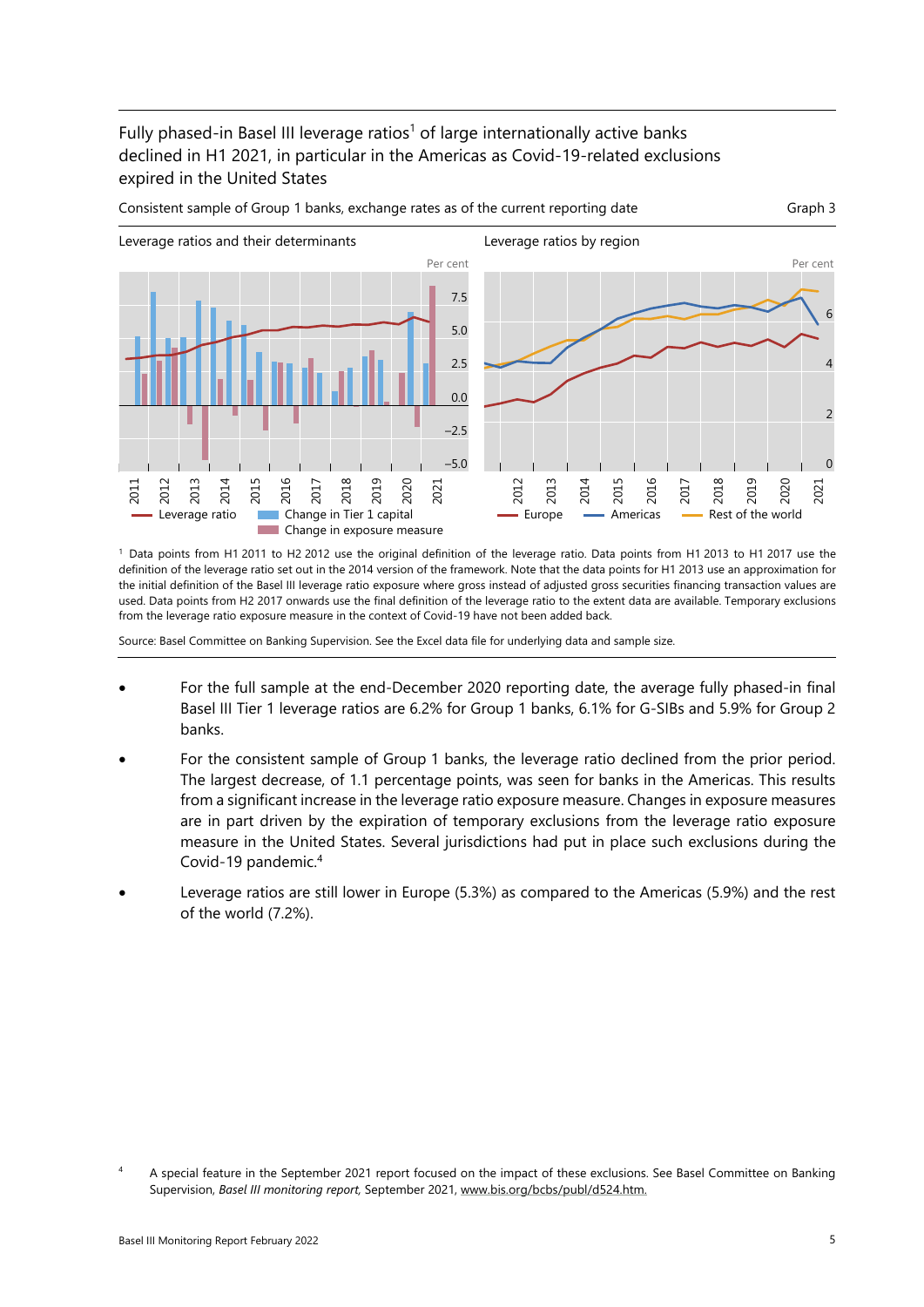#### Combined capital shortfalls at the target level under the final Basel III standards decreased compared with end-December 2020



Fully phased-in final Basel III standards,<sup>1</sup> sample and exchange rates as at the reporting dates Graph 4

1 Results for H2 2015 are based on the Committee's cumulative Quantitative Impact Study and are not fully comparable from a methodological point of view. Compared to H2 2017 and H1 2018, the results since H2 2018 include the revised market risk framework as finalised in January 2019.

- For this reporting date, Group 1 banks registered total regulatory capital shortfalls amounting to €2.3 billion, less than half that at end-2020.
- Currently, capital shortfalls are at a historically low level for Group 1 banks and there is no shortfall of CET1 and additional Tier 1 capital anymore. Distribution constraints during the Covid-19 period in several jurisdictions may have contributed to the decrease of the shortfall.
- For Group 2 banks, the aggregate total capital shortfall decreased to  $€1.4$  billion, partially driven by a change in the sample.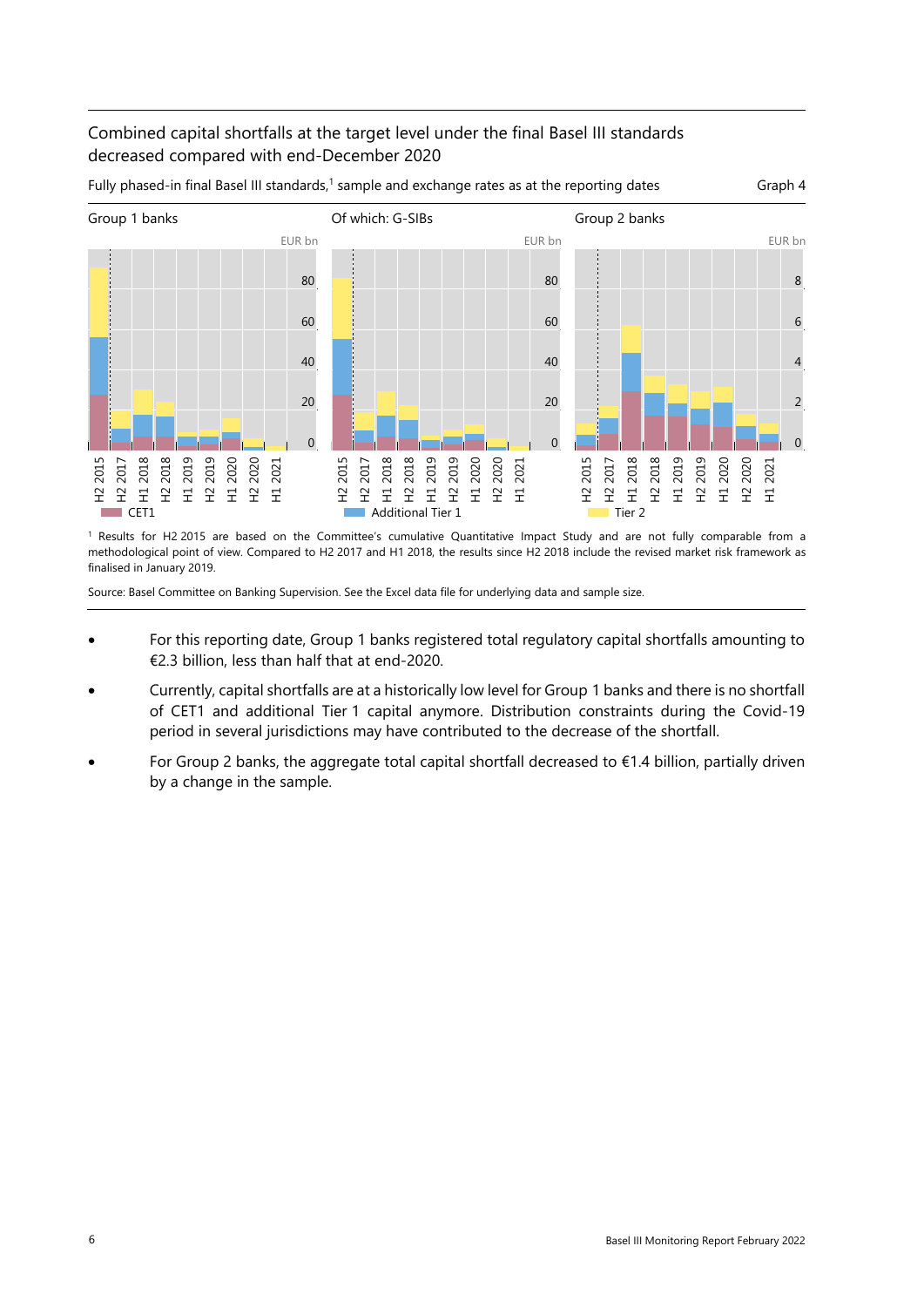## Fully phased-in regulatory CET1 increased by 2.9% during H1 2021 for large internationally active banks



Consistent sample of Group 1 banks, exchange rates as of the current reporting date Graph 5

1 The dividend payout ratio is calculated as common share dividends divided by profits after tax by using a rolling 12 months window.

Source: Basel Committee on Banking Supervision. See the Excel data file for underlying data and sample size. Worksheets ["Graph 33a](#page-48-2)", and ["Graph 36"](#page-51-0) provide an additional regional breakdown for Group 1 banks.

- From end-June 2011 to end-June 2021, the level of Group 1 banks' CET1 capital has increased by 120% from €1,874 billion to €4,126 billion. Since end-December 2020, Group 1 CET1 capital has increased by €114 billion (or 2.9%).
- At a regional level, while CET1 capital in the rest of the world is now more than 2.8 times of its value in 2011, the increase in Europe and in the Americas was more limited at 77% and 85%, respectively.
- Overall, Group 1 banks' profits after tax were at a record-high level for the banks in the sample and stand at €265 billion in H1 2021.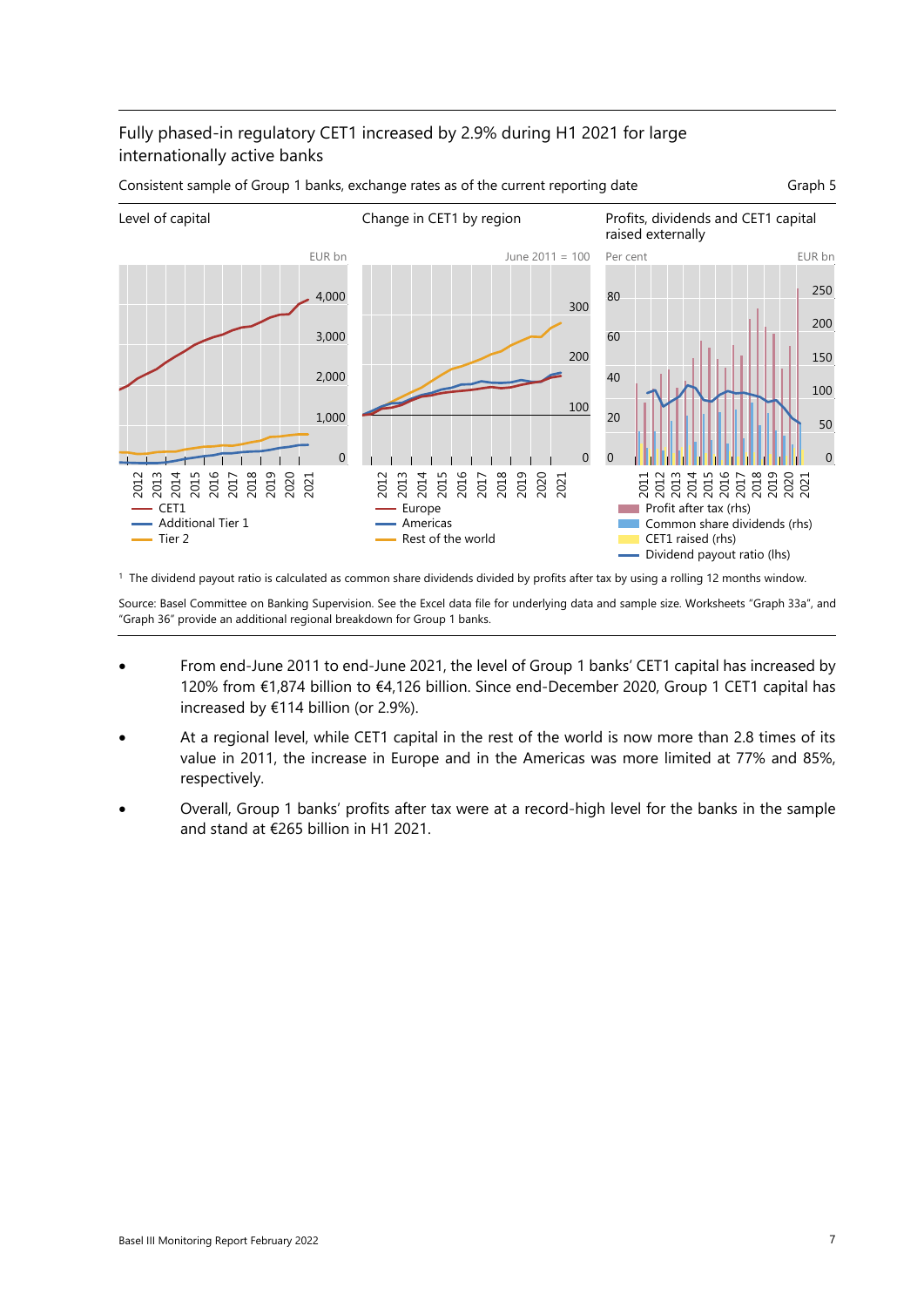#### Profits at record high driven by Europe and the Americas



1 The dividend payout ratio is calculated as common share dividends divided by profits after tax by using a rolling 12 months window. Source: Basel Committee on Banking Supervision. See the Excel data file for underlying data and sample size.

- Annual after-tax profits for the Group 1 banks in the sample saw a particularly strong increase in the Americas and Europe (72% and 173%, respectively) compared to H2 2020.
- Over the previous year, the annual dividend payout ratios for Europe almost doubled while those in the Americase almost halved.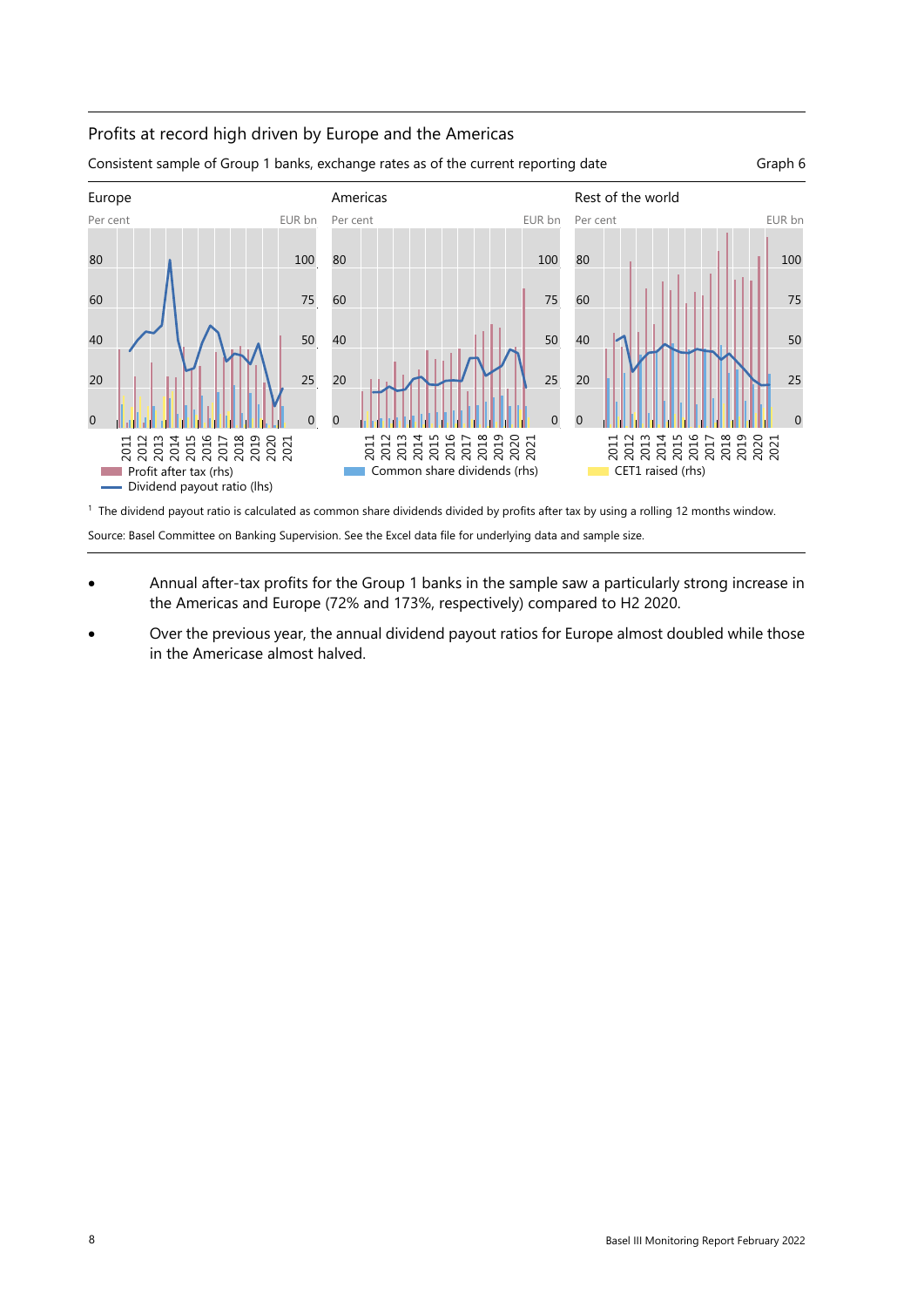#### Analysis of share of MRC by asset class<sup>1</sup> according to current rules shows increase in operational risk MRC and decrease in securitisations and market risk

Consistent sample of banks Graph 7 (Consistent sample of banks) and the consistent sample of banks Graph 7



 $<sup>1</sup>$  Exposures subject to partial use of the standardised approach for credit risk that cannot be assigned to a specific portfolio, as well as past-</sup> due items under the standardised approach, are listed separately as "partial use". "Related entities" includes capital requirements specified in Part 1 of the Basel II framework. The category "other" includes capital requirements for other assets; the current Basel I-based output floor; Pillar 1 capital requirements in member countries for risks not covered by the Basel framework; reconciliation differences; and additional capital requirements due to regulatory calculation differences and general provisions. The latter item can lead to negative capital requirements in cases where there is an excess in provisions, which can be recognised in a bank's Tier 2 capital. Furthermore, for banks that apply the standardised approach, general provisions may be recognised to some extent as Tier 2 capital; consequently, MRC is reduced by this amount. The term "reconciliation differences" refers to the difference between MRC reported at the entire bank level and the sum of MRC reported for the individual portfolios.

- As of end-June 2021 and for a consistent sample of Group 1 banks, credit risk<sup>5</sup> continues to compose the dominant portion of overall minimum required capital (MRC), on average comprising 66.3% of total MRC. However, the share of credit risk has declined significantly from 74.3% at the end of June 2011.
- Conversely, the share of operational risk MRC increased sharply from 7.9% at the end of June 2011 to 16.1% at the end of 2015 and decreased slightly since. The increase in the early 2010s was attributed in large part to the surge in the number and severity of operational risk events during and after the financial crisis, which are factored into the calculation of MRC for operational risk under the advanced measurement approach. More recently, we observe some "fading out" of the financial crisis losses so that in 2020, the lowest loss level of the past 10 years is observed. This explains the latest decrease in capital requirements especially for the banks heavily affected in the financial crisis. On the other hand, losses triggered by the Covid-19 pandemic do not yet have a significant impact on the loss severity level but this may change given that the pandemic is still ongoing.
- Among the credit risk asset classes, the share of MRC for corporate exposures increased from 30.6% to 39.0% between June 2011 and June 2021, while the share of MRC for securitisation exposures declined from 7.2% to 1.9%.

<span id="page-16-0"></span><sup>5</sup> Here overall credit risk is defined as the sum of corporate, bank, retail, sovereign, partial-use, securitisations and related entities as illustrated in the graph.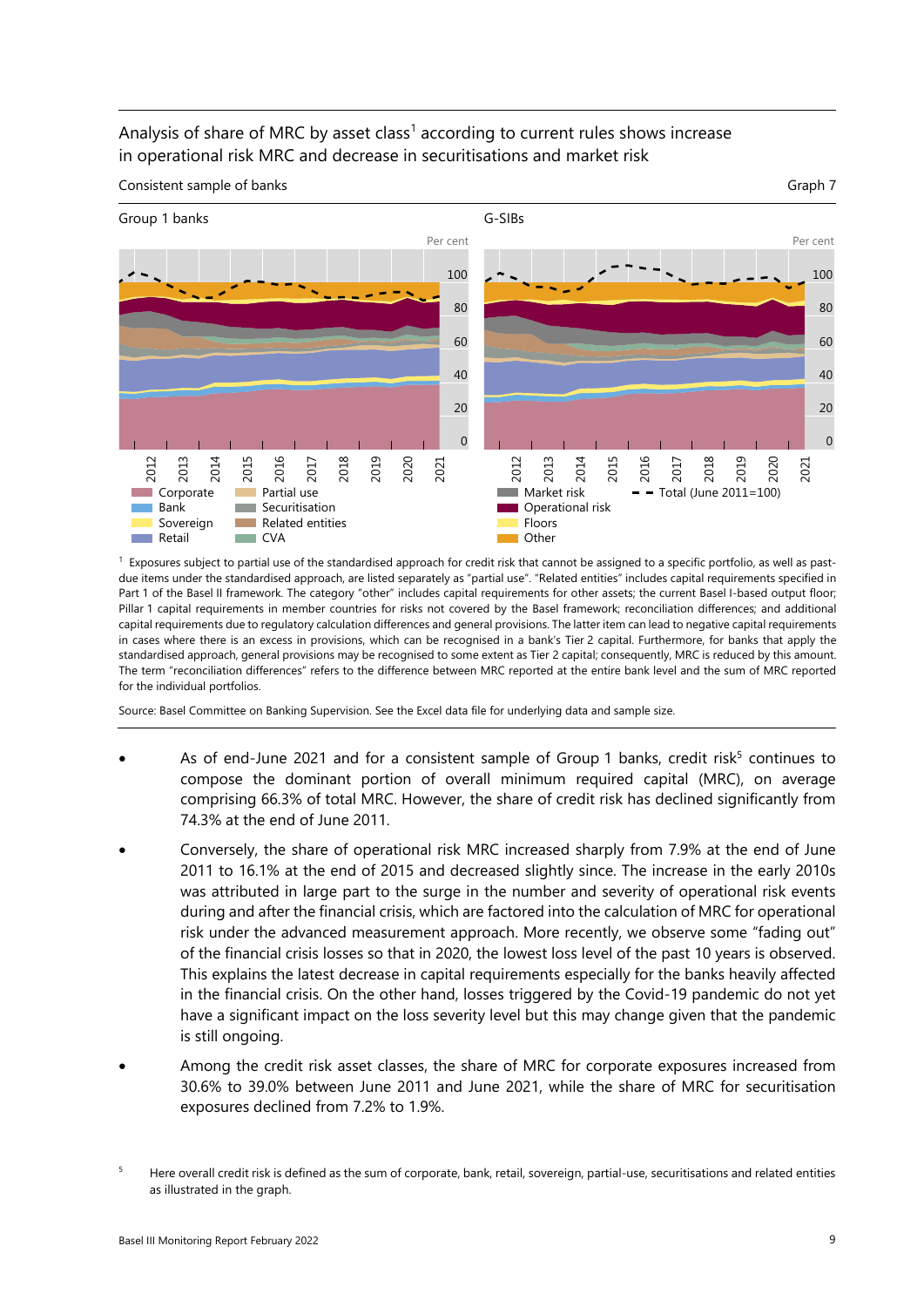### Average liquidity ratios improve further, but some banks in the Americas and the rest of the world continued to use LCR reserves during the Covid-19 pandemic<sup>1</sup>



1 Group 1 banks Of which: G-SIBs Group 2 banks Group 1 banks Of which: G-SIBs Group 2 banks<br><sup>1</sup> The median value is represented by a horizontal line, with 50% of the values falling in the 25th to 75th percentile range show The upper and lower end points of the thin vertical lines show the range of the entire sample. In some cases, arrows at the top of the vertical line indicate banks with ratios outside the range shown in the graph. The dots represent weighted averages. <sup>2</sup> The sample is capped at 400%, meaning that all banks with an LCR above 400% were set to 400%. The dots represent weighted averages. The horizontal line represents the 100% minimum (applicable from 1 January 2019).

- The weighted average LCR for Group 1 banks increased by 1.0 percentage points from 142.8% at end-December 2020 to 143.8% at end-June 2021. The weighted average LCR for Group 2 banks increased by 16.3 percentage points from 208.3% at end-December 2020 to 224.6% at end-June 2021.
- In the current reporting period there are again seven Group 1 banks with an LCR below 100% and hence a shortfall (ie the difference between high quality liquid assets and net cash outflows) which amounts to €27.4 billion.
- The weighted average NSFR was 124.5% for Group 1 banks and 129.6% for Group 2 banks at end-June 2021 compared with 123.0% and 125.7% respectively, at end-December 2020.
- All but one Group 1 bank and all Group 2 banks reported an NSFR that met or exceeded 100%.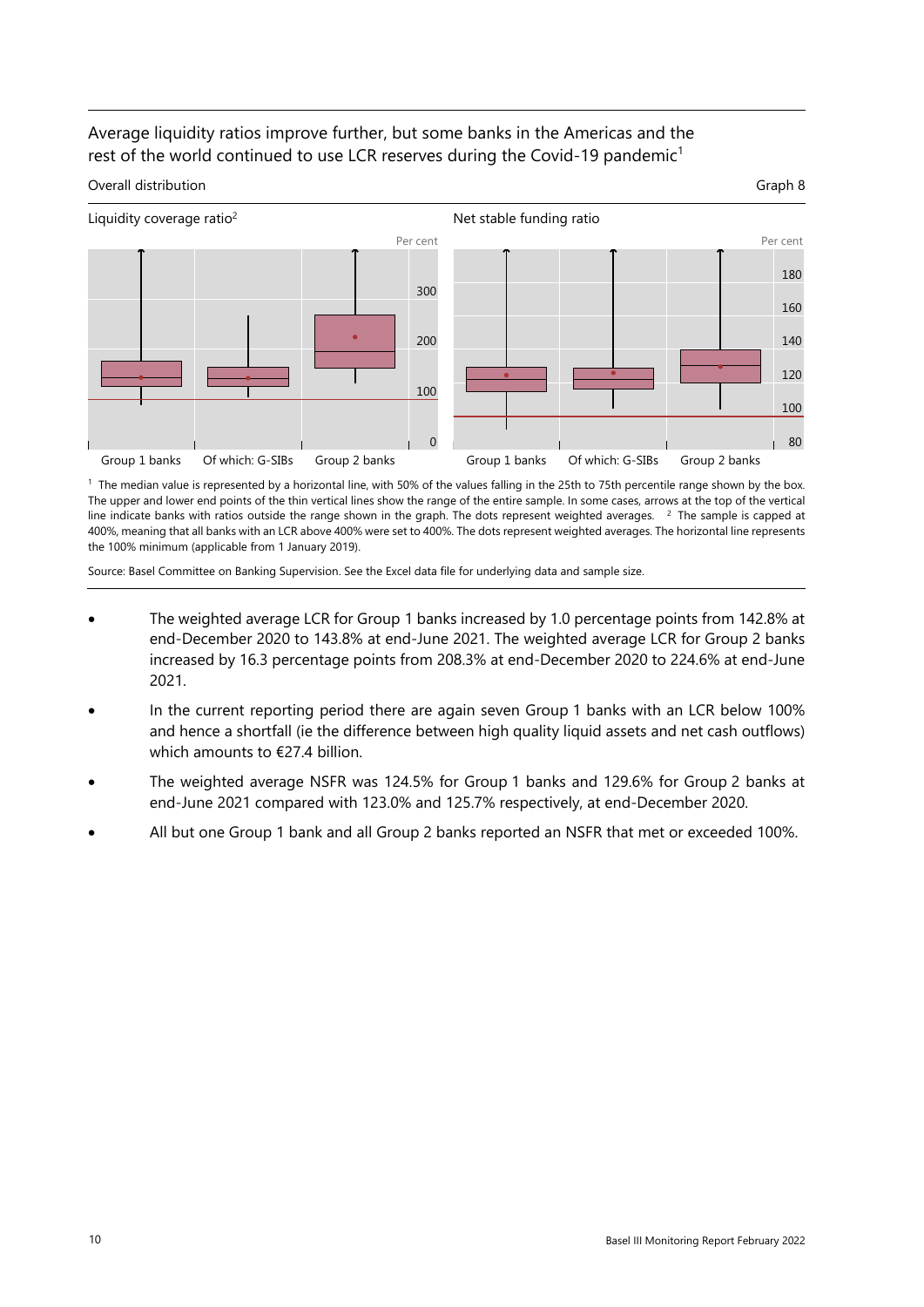### For Group 1 banks, LCRs and NSFRs further increase on average while the LCR shortfall slightly increased during H1 2021

Consistent sample of Group 1 banks<sup>1</sup> Graph 9 and Consistent sample of Group 1 banks<sup>1</sup>



 1 As described in Section 6.3, footnote [43,](#page-97-0) the NSFR time series depicts data reflecting NSFR standards released in December 2010, January 2014 and October 2014. <sup>2</sup> Exchange rates as at the reporting dates. <sup>3</sup> Exchange rates as of the current reporting date.

Source: Basel Committee on Banking Supervision. See the Excel data file for underlying data and sample size. The worksheets ["Graph 82"](#page-98-0), ["Graph 85"](#page-100-0) and ["Graph 89"](#page-102-0) provide additional regional breakdowns for Group 1 banks. The liquidity dashboards on the Committee's website provide the same breakdowns also for G-SIBs.

- Also for a consistent sample of Group 1 banks, not all banks comply with the 100% LCR minimum requirement at end-June 2021, resulting in an aggregate shortfall of €9.3 billion.<sup>[6](#page-18-0)</sup> Nonetheless, the average LCR for this sample increased to 146.1% from 145.4% at end-December 2020.
- For the second time since the start of the series, there was no aggregate NSFR shortfall for a consistent sample of Group 1 banks. The average NSFR for the same sample of banks has increased to 123.9% from 122.4% at end-December 2020.

<span id="page-18-0"></span> Note that the LCR shortfall in the entire sample at end-June 2021 is €27.4 billion.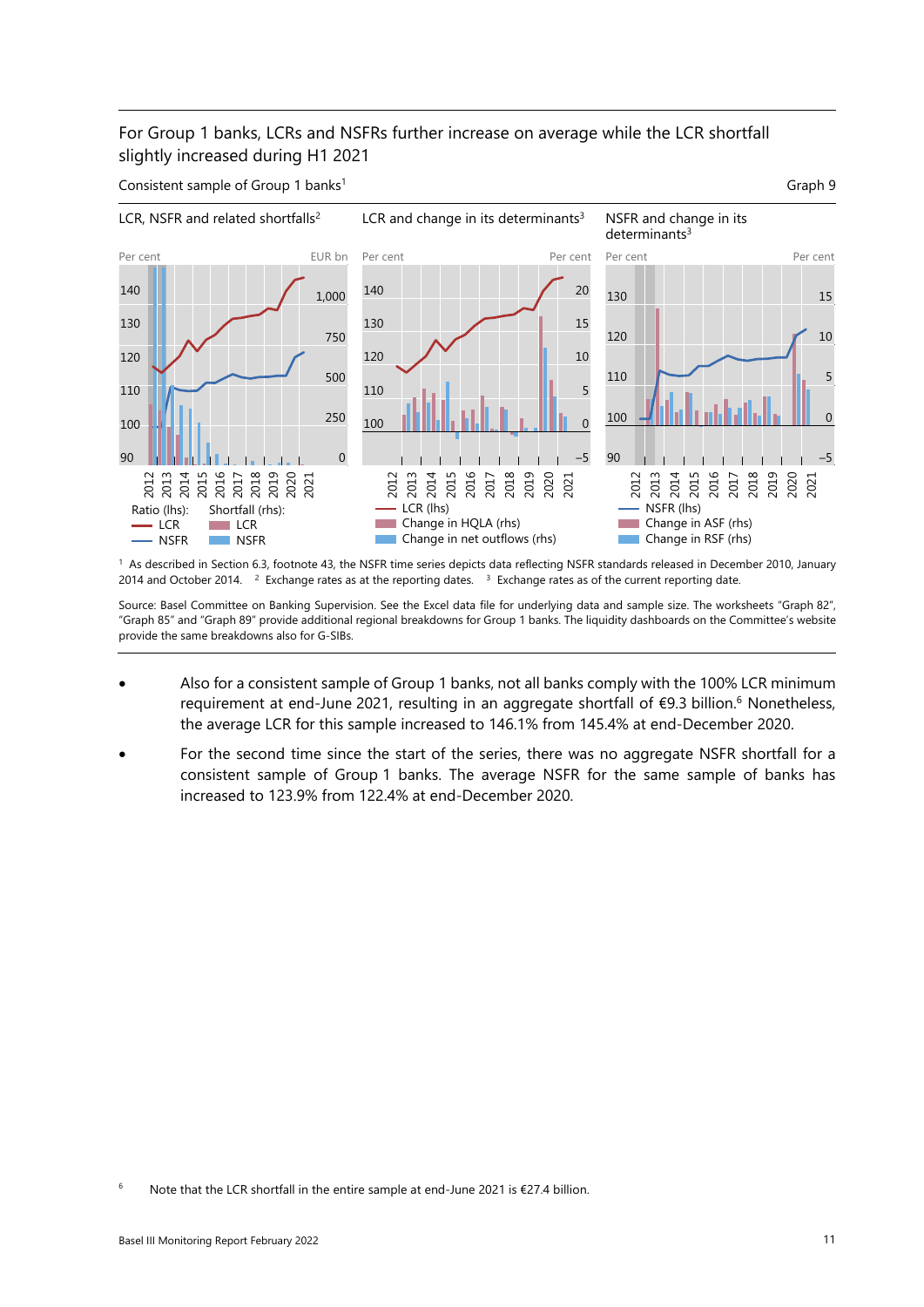#### Group 2 banks show continued significant increase in the LCR with no shortfalls

Consistent sample of Group 2 banks<sup>1</sup> Graph 10



1 As described in Section 6.3, footnote [43,](#page-97-0) the NSFR time series depicts data reflecting NSFR standards released in December 2010, January 2014 and October 2014. <sup>2</sup> Exchange rates as at the reporting dates. <sup>3</sup> Exchange rates as of the current reporting date.

- For a consistent sample of Group 2 banks, the LCR shortfall remains at zero since June 2019. The average LCR for the same sample of banks increased by 22 percentage points to 228.5%.
- The aggregate NSFR shortfall reverted back to zero after €0.4 billion at end-December 2020 for a consistent sample of Group 2 banks. The average NSFR for the same sample of banks increased by 3.8 percentage points to 130.0%.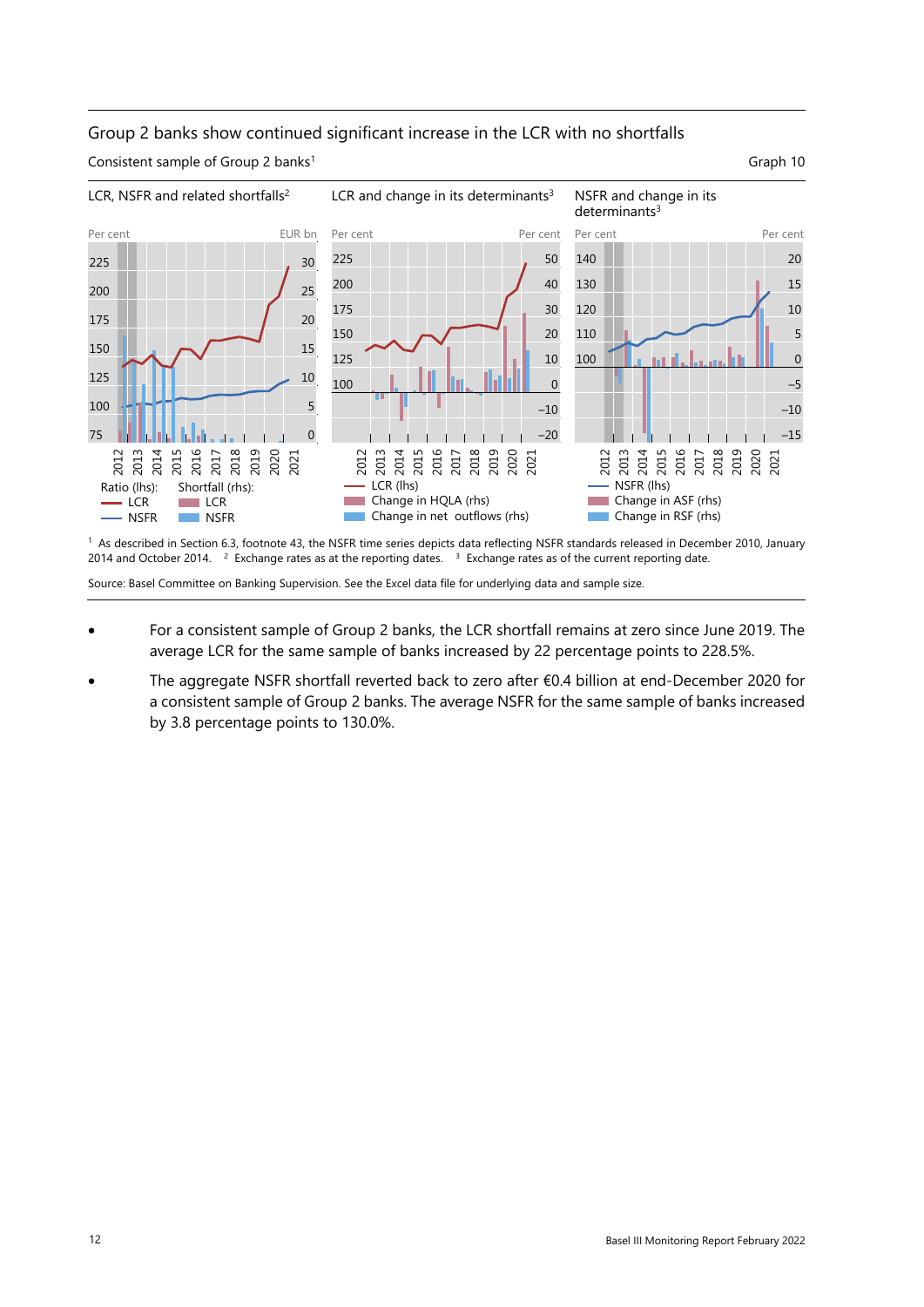#### For Group 1 banks, LCRs increase significantly in Europe during H1 2021 while they decrease in the other regions; NSFRs increase mainly in the Americas



Consistent sample of Group 1 banks Graph 11

October 2014.

- Since 2019, the weighted average LCR for each of Europe and the rest of the world was above 140%, while the average LCR of the Americas is around 120%. While Europe and the Americas had initially lower average LCRs compared with the rest of the world, the average LCRs of Europe and the rest of the world tended to converge gradually before the onset of the pandemic. The regions with lower end-2012 average ratios saw important increases in particular between end-2012 and June 2014 and Europe since the start of the pandemic.
- The weighted average NSFR at end-June 2021 for Group 1 banks in each of the three regions was well in excess of 100%. The average NSFRs in Europe and the Americas have increased from 119.7% and 125.0% at end-December 2019, respectively, to 121.2% and 135.1% at end-June 2021. While Europe is at a level in line with the rest of the world which on average reports an NSFR of 122.2%, the Americas are now the region with the highest NSFR.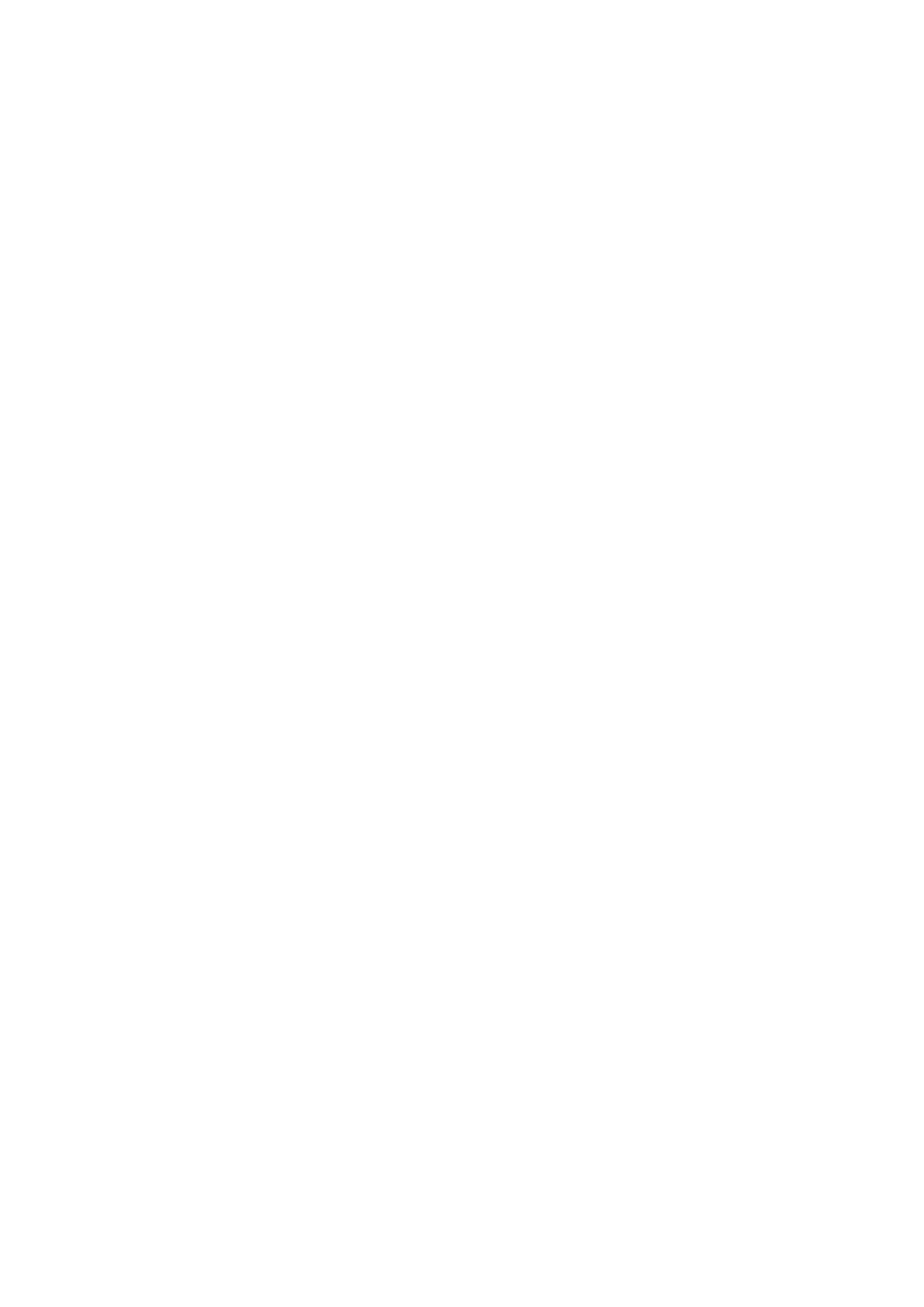# <span id="page-22-0"></span>Detailed results of the Basel III monitoring exercise as of 30 June 2021

## <span id="page-22-1"></span>1. General remarks

At its 12 September 2010 meeting, the Group of Governors and Heads of Supervision (GHOS), the oversight body of the Basel Committee on Banking Supervision, announced a substantial strengthening of existing capital requirements and fully endorsed the agreements it had reached on 26 July 2010[.1](#page-22-3) These capital reforms, together with the introduction of two international liquidity standards, are collectively referred to as "initial phase of Basel III reforms" or in short "initial Basel III" within this report. On 7 December 2017, the GHOS finalised the Basel III reforms<sup>2</sup> with a number of revisions that seek to restore credibility in the calculation of risk-weighted assets (RWA) and capital ratios of banks (referred to as "final Basel III" in this report). The Committee monitors and evaluates the impact of these capital, leverage and liquidity requirements on a semiannual basis.<sup>3</sup> This report summarises the results of the latest Basel III monitoring exercise using data as of 30 June 2021.[4](#page-22-6) The Committee believes that the information contained in the report will provide relevant stakeholders with a useful benchmark for analysis.

Since the report published in September 2021, the monitoring reports no longer include a statistical annex. However, the data underlying the graphs are available for download as a separate Excel file. This presents the same data as the Annex in previous reports but in a format that is easier to use for readers' own analyses. Furthermore, some analyses that were previously presented in the leverage ratio, liquidity and credit risk sections of the report have been published as Tableau dashboards instead. Additional analyses presented in the report will be made available in this innovative format in the coming months. The Committee welcomes any feedback on these new formats at gis@bis.org.

## <span id="page-22-2"></span>1.1 Scope of the monitoring exercise

All but one of the 27 Committee member countries participated in the Basel III monitoring exercise as of 30 June 2021. The estimates presented are based on data submitted by the participating banks and their national supervisors in reporting questionnaires and in accordance with the instructions prepared by the

- <span id="page-22-3"></span>1 See the 26 July 2010 press release "The Group of Governors and Heads of Supervision reach broad agreement on Basel Committee capital and liquidity reform package", [www.bis.org/press/p100726.htm,](http://www.bis.org/press/p100726.htm) and the 12 September 2010 press release "Group of Governors and Heads of Supervision announces higher global minimum capital standards", [www.bis.org/press/](http://www.bis.org/press/p100912.htm) [p100912.htm.](http://www.bis.org/press/p100912.htm)
- <span id="page-22-4"></span> $\overline{2}$  Basel Committee on Banking Supervision, *High-level summary of Basel III reforms*, December 2017, [www.bis.org/bcbs/publ/](https://www.bis.org/bcbs/publ/d424_hlsummary.pdf) [d424\\_hlsummary.pdf;](https://www.bis.org/bcbs/publ/d424_hlsummary.pdf) Basel Committee on Banking Supervision, *Basel III: Finalising post-crisis reforms*, December 2017, [www.bis.org/bcbs/publ/d424.htm.](https://www.bis.org/bcbs/publ/d424.htm)
- <span id="page-22-5"></span>3 A list of previous publications is included in the Annex.
- <span id="page-22-6"></span>4 The data for Japan are as of the end of March 2021, as banks in that country report on a biannual basis as of the end of March and the end of September to correspond to the fiscal year-end period. Further, the data for Canada reflect a reporting date of 30 April 2021, which corresponds to Canadian banks' second quarter-end.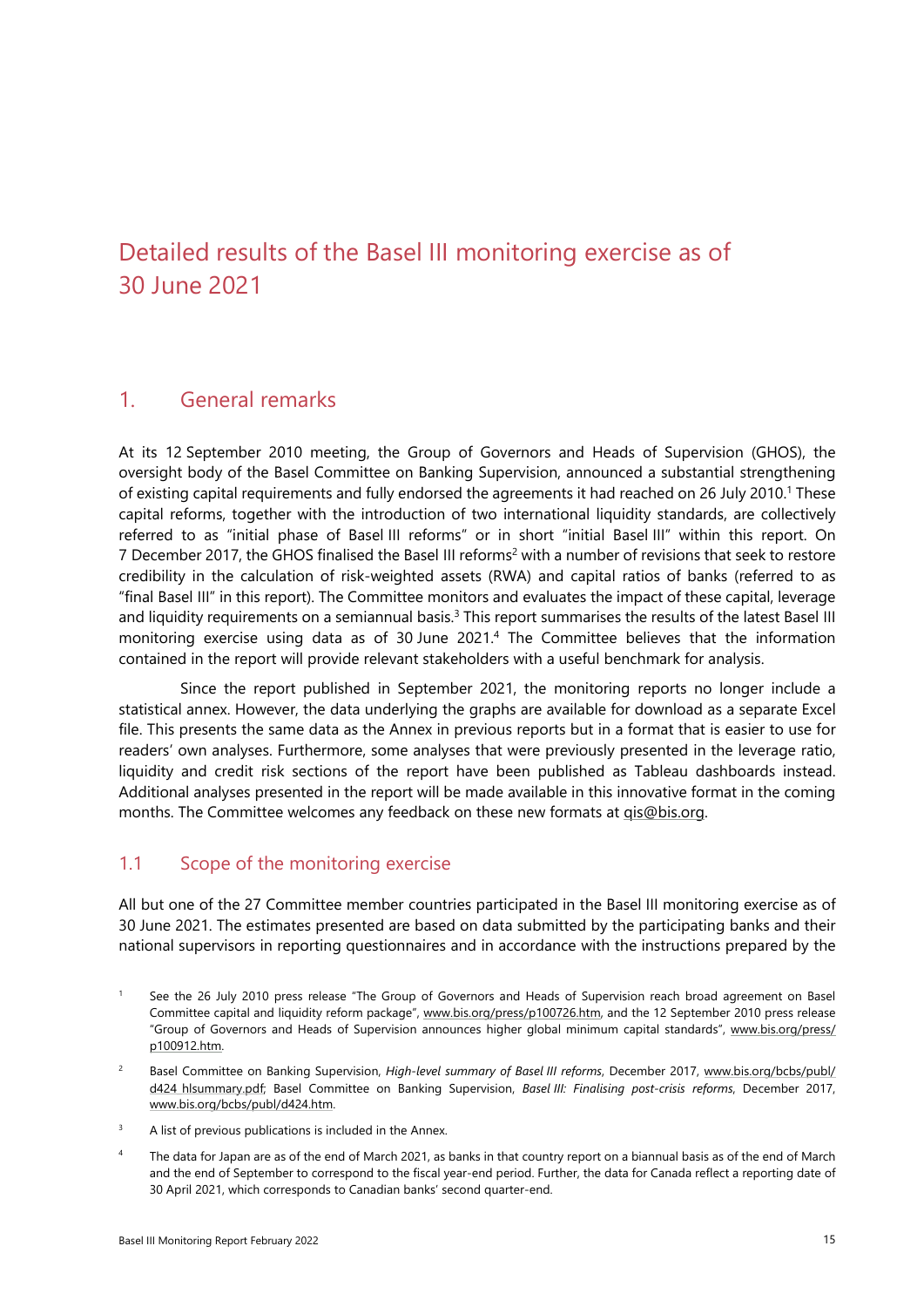Committee.<sup>[5](#page-23-1)</sup> The questionnaire covered components of eligible capital, the calculation of all aspects of RWA, the calculation of a leverage ratio and components of the liquidity metrics. [Table A.3](#page-105-0) in Annex A shows which standards are relevant for the relevant Basel III regime (initial Basel III, transitional Basel III and the fully phased-in Basel III framework). Technically, the remaining difference between the transitional and the fully phased-in Basel III frameworks is the level of the output floor which is 50% in 2023 (transitional final Basel III framework) and 72.5% in 2028 (fully phased-in final Basel III framework). This report reflects the finalisation of the market risk framework published in January 2019.<sup>[6](#page-23-2)</sup>

The final data were submitted to the Secretariat of the Committee by 18 January 2022. The purpose of the exercise is to provide the Committee and the public with an ongoing assessment of the impact on participating banks of the capital and liquidity standards set out in the Basel standards.

The Committee appreciates the significant efforts contributed by both banks and national supervisors to this ongoing data collection exercise.

#### <span id="page-23-0"></span>1.2 Sample of participating banks

Data on the initial Basel III framework were included for 172 banks, including 110 Group 1 banks and 62 Group 2 banks.<sup>7</sup> Group 1 banks are those that have Tier 1 capital of more than  $\epsilon$ 3 billion and are internationally active. All other banks are considered Group 2 banks. Compared to end-2020 with 111 Group 1, 67 Group 2 banks and 178 banks overall, the sample decreased by one bank for Group 1 and five banks for Group 2. The impact of the final Basel III framework could be assessed for a sample of 145 banks, among which 87 Group 1 banks and 48 Group 2 banks, which is a decrease by two Group 1 banks and six Group 2 banks compared to the previous report.[8](#page-23-4)

Banks were asked to provide data at the consolidated level as of 30 June 2021. Subsidiaries are not included in the analyses to avoid double-counting. For Group 1 banks, members' coverage of their banking sector was very high, reaching 100% coverage for some countries. Coverage for Group 2 banks was lower, and varied across countries.

For a number of banks data relating to some parts of the Basel III framework were unavailable. Accordingly, these banks are excluded from individual sections of the Basel III monitoring analysis due to incomplete data. In certain sections, data are based on a consistent sample of banks. This consistent sample represents only those banks that reported necessary data at the June 2011 (labelled "H1 2011") through June 2021 ("H1 2021") reporting dates, in order to make more meaningful period-to-period comparisons. The consistent sample differs for the various analyses; typically, it includes around 78 Group 1 banks, of which 28 are G-SIBs, and around 24 Group 2 banks. The G-SIBs in the time series analyses are among those banks that have been classified as G-SIBs as of November 2021, irrespective of whether they have also been classified as G-SIBs previously.

This report shows some of the results for three regional groupings – Europe, the Americas and the rest of the world[. Table B.1 i](#page-108-1)n the Statistical Annex provides detail on the composition of these country groupings. [Table B.2](#page-109-0) provides some additional sample statistics for the banks included in the exercise at the reporting date both overall and by region for Group 1 banks.

<span id="page-23-1"></span><sup>5</sup> See Basel Committee on Banking Supervision, *Instructions for Basel III monitoring*, January 2021[, www.bis.org/bcbs/qis/.](http://www.bis.org/bcbs/qis/) 

<span id="page-23-2"></span><sup>6</sup> Basel Committee on Banking Supervision, *Minimum capital requirements for market risk*, January 2019 (rev February 2019), [www.bis.org/bcbs/publ/d457.htm.](https://www.bis.org/bcbs/publ/d457.htm) 

<span id="page-23-3"></span><sup>7</sup> See [Table B.1](#page-108-1) in the Statistical Annex for details on the sample. Also note that this table shows banks for which data were generally included for the specific topics, but not necessarily sufficiently complete to be used in all analyses.

<span id="page-23-4"></span><sup>8</sup> See [Table B.3](#page-109-1) in the Statistical Annex for details on the sample for the assessment of the final Basel III framework. Also note that while all these banks provided data on the final Basel III credit and operational risk standards, some of them were unable to provide data on some other aspects of the final framework. To that extent, it was assumed that capital requirements would remain unchanged compared to the initial Basel III framework.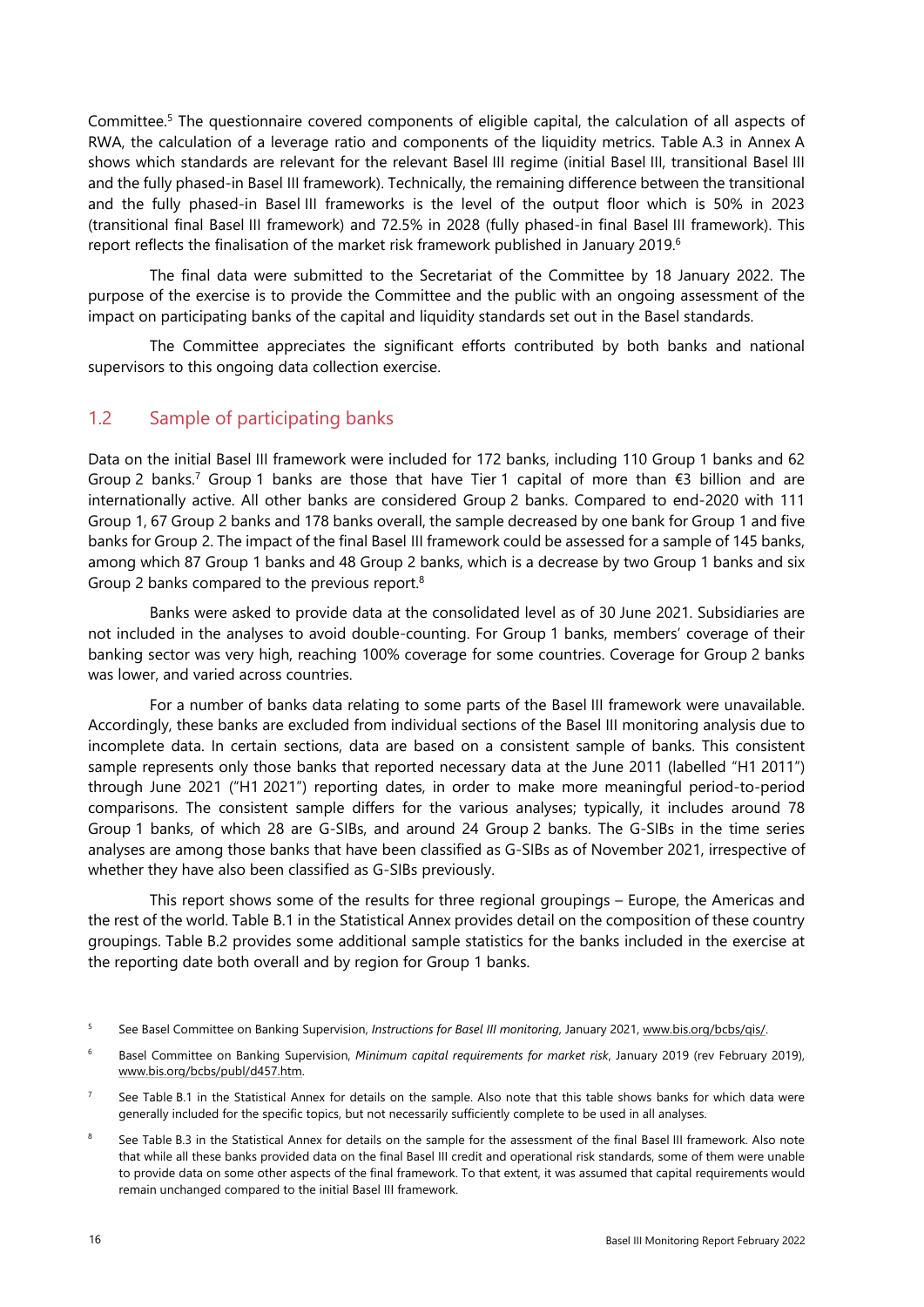For a consistent sample of Group 1 banks participating in this exercise[, Graph 12](#page-24-3) shows the share of the three regions distinguished in this report in three key indicators: Tier 1 capital, risk-weighted assets and accounting total assets, using exchange rates as at the current reporting date. Since end-June 2011, the share of the Americas in Tier 1 capital has declined by 6.4 percentage points to 23.2%, while the share in RWA decreased by 7.9 percentage points to 24.1%. The Americas' share in accounting total assets increased slightly from 21.5% to 21.7%. The share of European banks decreased by 6.0 percentage points to 29.2% in terms of Tier 1 capital, by 14.5 percentage points to 25.5% in terms of RWA and by 13.4 percentage points to 35.7% in terms of accounting total assets. Conversely, the share of banks in the rest of the world increased by 12.4 percentage points to 47.7% in terms of Tier 1 capital, by 22.4 percentage points to 50.4% in terms of RWA and by 13.1 percentage points to 42.6% by accounting total assets.

#### Regional share of Tier 1 capital, total RWA and accounting total assets over time



<span id="page-24-3"></span>Fully phased-in initial Basel III standards<sup>1</sup>, consistent sample of Group 1 banks, exchange rates as of the current reporting date Graph 12

 1 The graph shows the fully phased-in initial Basel III framework for the data points up to and including the end of 2018 and the actual framework in place at the reporting date for all data points thereafter.

Source: Basel Committee on Banking Supervision. See the Excel data file for underlying data and sample size.

## <span id="page-24-0"></span>1.3 Methodology

#### <span id="page-24-1"></span>1.3.1 Aggregation

Reported average amounts in this report have been calculated by creating a composite bank at a total sample level, which effectively means that the total sample averages are weighted. For example, the average common equity Tier 1 capital ratio is the sum of all banks' common equity Tier 1 (CET1) capital for the total sample divided by the sum of all banks' RWA for the total sample. Similarly, the average fully phased-in Basel III Tier 1 leverage ratio is the sum of all banks' fully phased-in Tier 1 capital for the total sample divided by the sum of all banks' Basel III leverage ratio exposures for the total sample.

#### <span id="page-24-2"></span>1.3.2 Impact metrics

Throughout the report, effects of the reforms are frequently shown in terms of: (i) changes in minimum required capital (MRC); (ii) impact on capital ratios; and (iii) estimated capital shortfalls. MRC and shortfalls can be computed based on banks' minimum and target requirement levels. While the *minimum* levels reflect a risk-based 4.5% CET1, a 6% Tier 1 and an 8% total capital requirement as well as a 3% requirement for the Basel III leverage ratio, the *target* level also accounts for the capital conservation buffer (ie resulting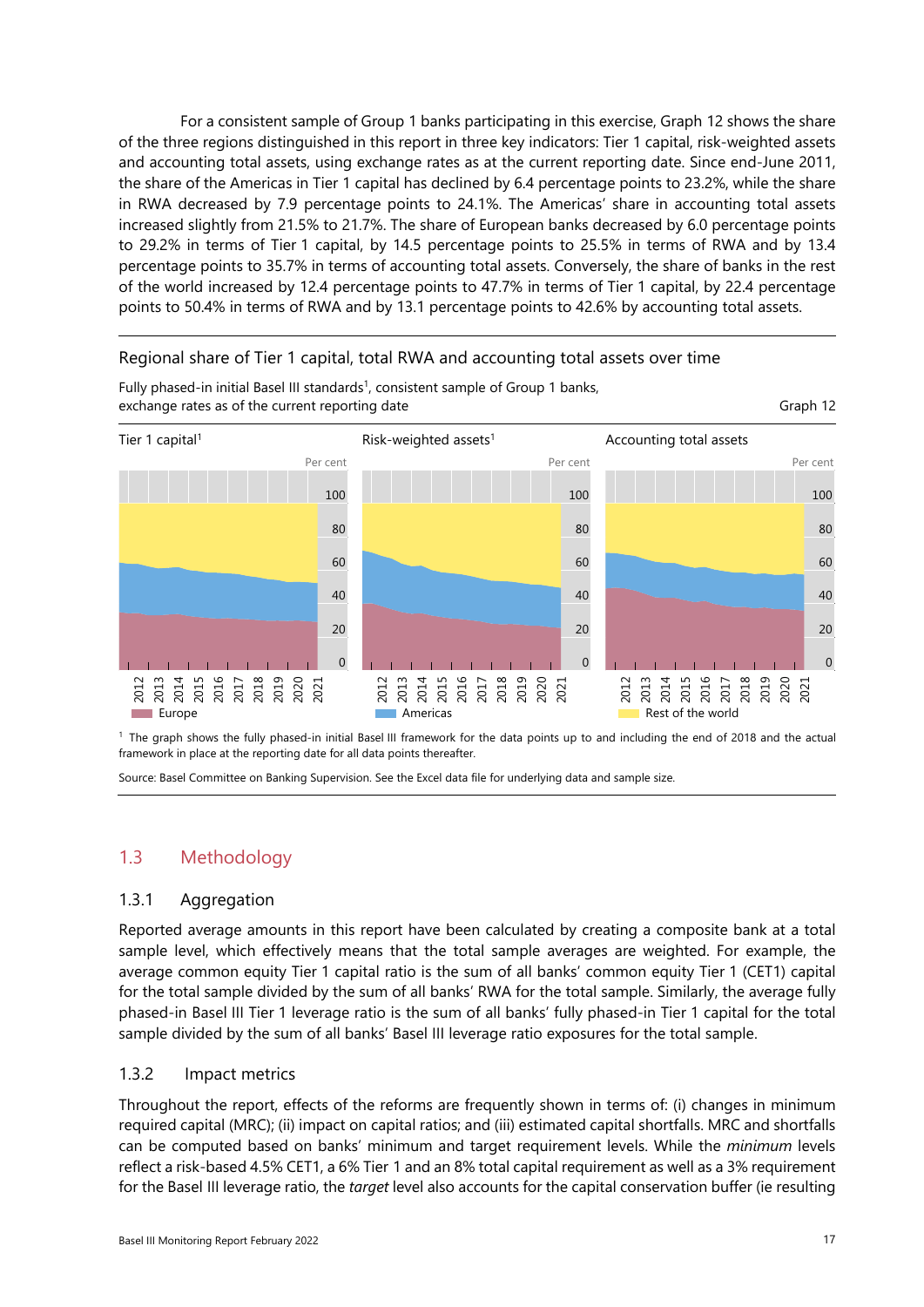in a 7% CET1, an 8.5% Tier 1 and a 10.5% total capital requirement), as well as any applicable G-SIB surcharge. Under the final Basel III framework, the target capital requirements also include the G-SIB buffer on the leverage ratio. Consistent with previous reports, this report does not reflect any additional capital requirements under Pillar 2 of the Basel framework, any higher loss absorbency requirements for domestic systemically important banks, nor does it reflect any countercyclical capital buffer requirements. However, it reflects any additional Pillar 1 RWA as reported by banks and their supervisors.

#### *Reference points*

Unless otherwise noted, the assessment of the final Basel III framework compares the fully phased-in final Basel III framework with the fully phased-in initial Basel III framework as implemented by the national supervisor.

#### *Minimum required capital*

Because the suite of post-crisis reforms includes revisions to RWA, expected loss (EL) amounts and the Basel III leverage ratio framework, the analysis of the final Basel III framework mainly focuses on MRC as a broad and integrated capital impact measure to aggregate the results. At the bank level, MRC is defined in this report as the sum of:

- the relevant target capital ratio level based on the Basel requirements times RWA, after consideration of all relevant floors;
- any capital effects from the treatment of EL amounts for credit risk and provisions at the relevant tier of capital, taking into account the split between defaulted and non-defaulted assets for those jurisdictions that require such a split;
- any capital effects from deductions which are an alternative to a 1,250% risk weighting treatment in certain national implementations of the Basel framework; and
- any incremental capital requirement (over and above the risk-based requirements including any floors) resulting from the Basel III leverage ratio.

This calculation is conducted for both the current *basis* and the *revised* regimes. Changes in MRC are hence calculated as follows:

$$
\% \triangle MRC = \frac{MRC_{revised} - MRC_{basis}}{MRC_{basis}}.
$$

Therefore, this formula reflects, among other elements:

- changes to the calculation of RWA (at the portfolio or risk type level RWA before output floors);
- changes to capital resulting from changes in the calculation of EL amounts for credit risk and the treatment of provisions;
- changes resulting from the move from the national implementation of the transitional Basel Ibased floor (as collected through supervisory reported systems) to the aggregate output floor under the final Basel III framework; and
- changes to the definition of the Basel III leverage ratio exposure measure for all banks and to its level for G-SIBs (see below for the treatment of Covid-19-related exclusions).

#### *Capital ratios*

The impact of the reforms is also expressed in terms of its impact on capital ratios reflecting changes due to the reforms in both the numerator (through any effects on the treatment of EL amounts and provisions) and the denominator (through changes in RWA).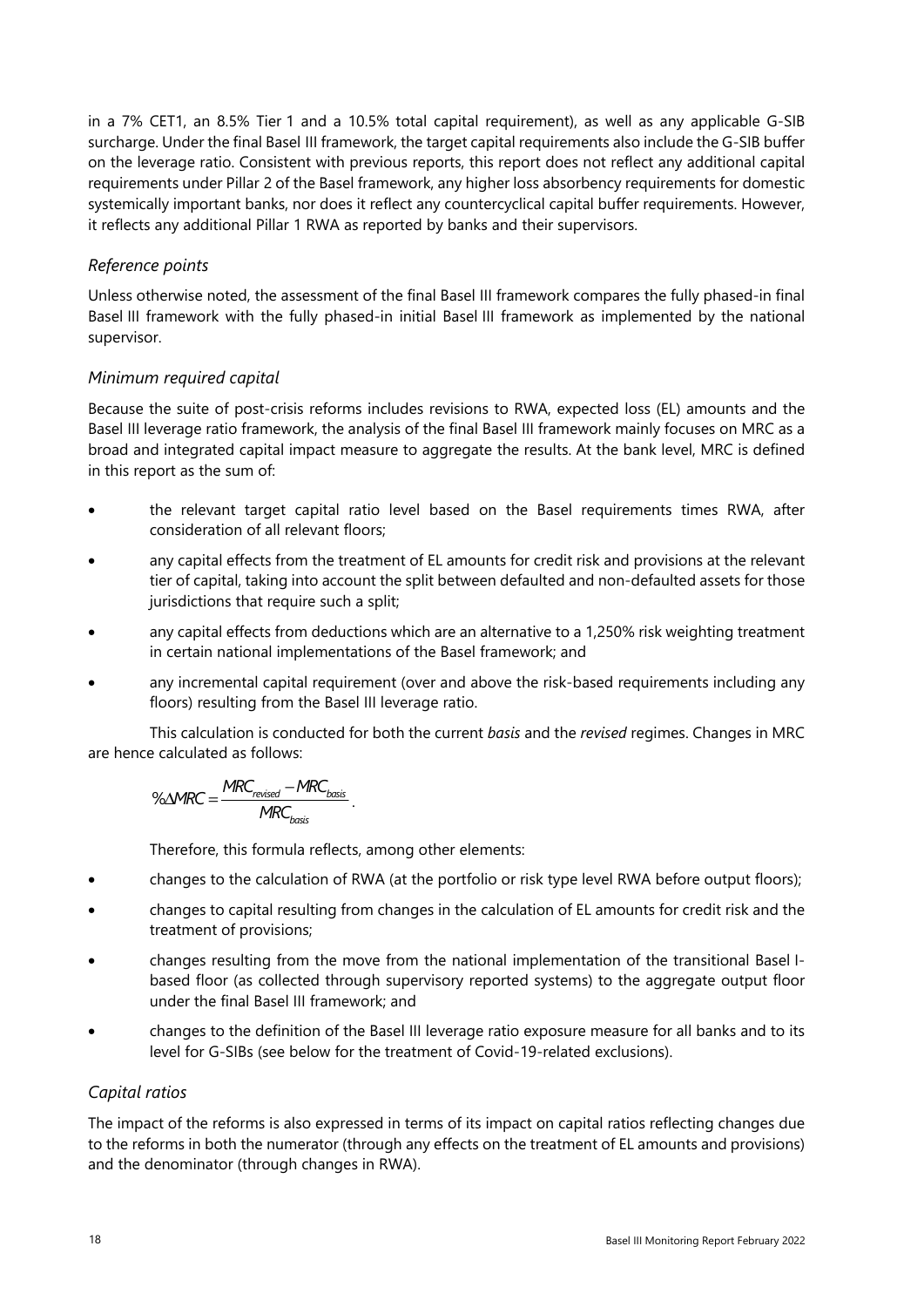#### *Leverage ratio*

Temporary exclusions from the leverage ratio exposure measure in the context of Covid-19 have been added back to both the current and the fully phased-in leverage ratio exposure measures for the calculation of changes in MRC from the final Basel III framework. This separates the impact of the implementation of the final framework from the impact of the exclusions expiring. The exclusions have also been added back for the analysis of the combined shortfalls in Section 2.4 and for the analysis of the interactions between the regulatory measures in Section 5.2. The standalone analysis of the leverage ratio in Section 2.3 consistently reflects exclusions as applicable at the reporting date.

#### *Combined shortfall analysis*

In addition, a combined shortfall analysis at the three tiers of the Basel III capital ratios is conducted at the target level. The combined net shortfall at any capital tier is calculated as the difference (where positive) between the total required capital (accounting for both the risk-based requirements and the Basel III leverage ratio) at a given capital tier and the actual capital of the same tier held, net of any shortfall stemming from higher capital tiers. The last term is included since any higher tier capital (eg CET1) raised to meet a specific higher tier capital shortfall (eg CET1 shortfall) can also be used to meet any possible specific shortfall of a lower tier capital (eg any *additional* Tier 1 shortfall caused by risk-based and/or Basel III leverage ratio Tier 1 capital requirements).

#### <span id="page-26-0"></span>1.3.3 Presentation

To preserve confidentiality, some of the results shown in this report are presented using box plot charts. The median value is represented by a horizontal line, with 50% of the values falling in the 25th to 75th percentile range shown by the box. The upper and lower end points of the thin vertical lines generally show the range of the entire sample; in some cases, arrows at the top of the vertical line indicate banks with changes outside the range shown in the graph. Finally, weighted averages are represented by dots.

Since most of the transitional arrangements for the initial Basel III framework expired at the end of 2018 (see Box A), this report no longer distinguishes the transitional and fully phased-in initial Basel III framework in the body of the text. Rather, relevant time series show the fully phased-in initial Basel III framework for the data points up to and including the end of 2018 and the actual framework in place at the reporting date for all data points thereafter. Interested readers will find a selection of tables showing time series for the transitional initial Basel III framework in the Excel files accompanying this report; these are in line with the presentation in previous reports. Furthermore, to the extent data are available, all data for the initial Basel III framework consistently reflect the impact of the output floor in the Basel II framework and any national floors in place.

#### <span id="page-26-1"></span>1.3.4 Time series analysis and comparisons

In order to provide additional operational capacity for banks and supervisors to respond to the immediate financial stability priorities resulting from the impact of Covid-19, the Committee decided not to collect Basel III monitoring data for the end-June 2020 reporting date. Therefore, only data from supervisory reporting were collected. Graphs and tables that fully or partially use data from the monitoring exercise use banks' end-December 2019 data points also for the end-June 2020 reporting date. Where this is the case, it is mentioned in a footnote. Such graphs show no change between end-December 2019 and end-June 2020, and the change for the full year 2020 is shown between the end-June 2020 and end-December 2020 data points.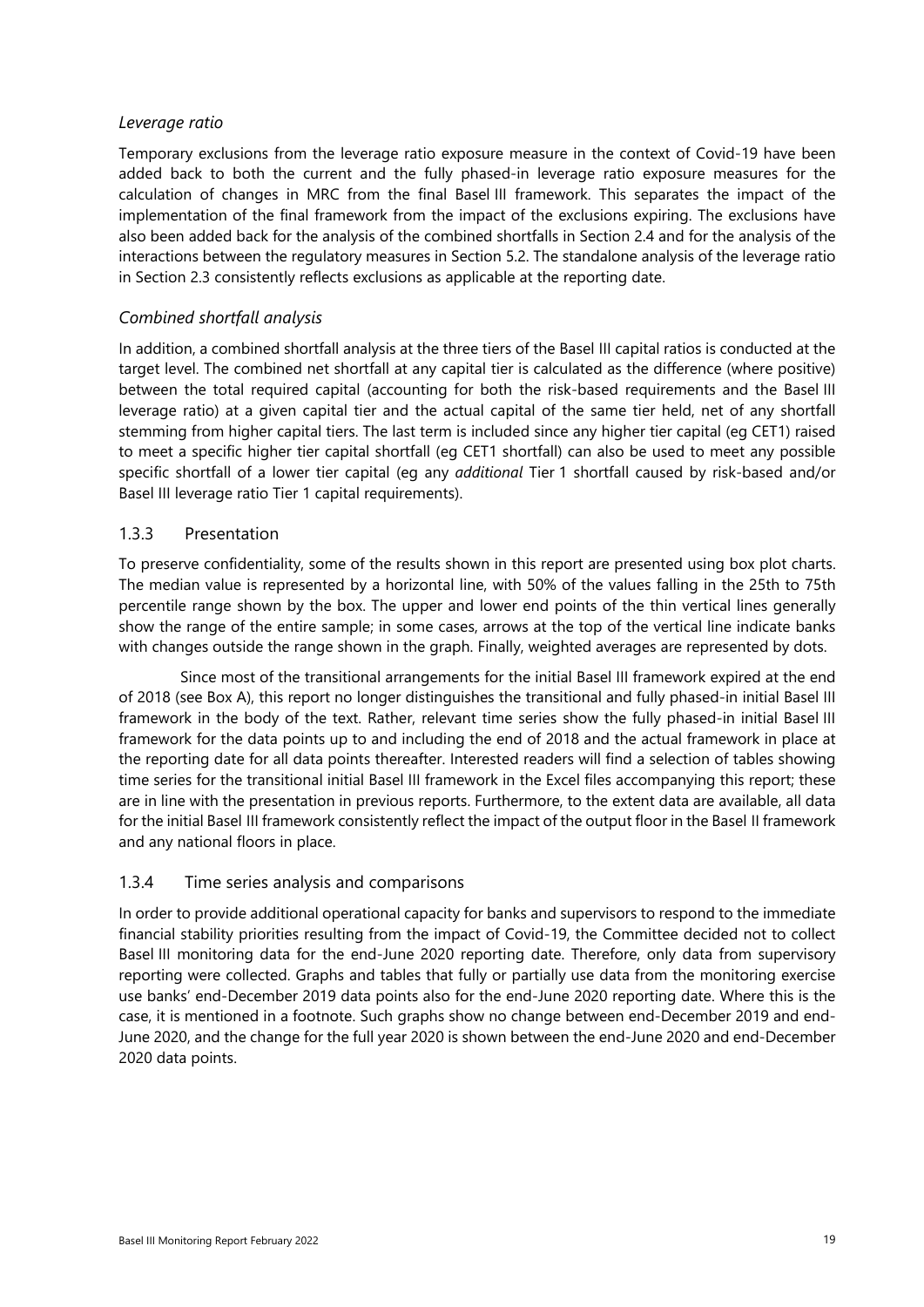#### Box A

#### Phase-in provisions for risk-based capital requirements

The initial Basel III framework includes the following phase-in provisions for capital ratios:

- Regulatory adjustments (ie possibly stricter sets of deductions that apply under Basel III) were fully phased in by 1 January 2018;
- Capital instruments that no longer qualify as non-common equity Tier 1 or Tier 2 capital are phased out beginning 1 January 2013. Fixing the base at the nominal amount of such instruments outstanding on 1 January 2013, their recognition is capped at 90% from 1 January 2013, with the cap reducing by 10 percentage points in each subsequent year;
- An additional 2.5% capital conservation buffer above the regulatory minimum capital ratios, which must be met with CET1 capital, was phased in by 1 January 2019; and
- The additional loss absorbency requirement for G-SIBs, which ranges from 1.0% to 2.5%, was fully phased in by 1 January 2019. It is applied as an extension of the capital conservation buffer and must be met with CET1.

The final Basel III framework as amended by the 27 March 2020 press release includes phase-in provisions for the output floor, which will start at 50% on 1 January 2023, rise in annual steps of 5% and be fully phased-in at the 72.5% level from 1 January 2028. Furthermore, the increase in RWA can be capped at 25% during the phase-in period at national discretion.

[Table A.4](#page-106-0) in Annex A includes a detailed overview of the Basel Committee's phase-in arrangements.

#### <span id="page-27-0"></span>1.4 Data quality

For this monitoring exercise, participating banks submitted comprehensive and detailed non-public data on a voluntary and best-efforts basis. As with the previous studies, national supervisors worked extensively with banks to ensure data quality, completeness and consistency with the published reporting instructions. In addition, particular attention has been paid on the reconciliation of reported data with existing data from supervisory reporting systems. Banks are included in the various analyses below only to the extent that they were able to provide data of sufficient quality to complete the analyses.

#### <span id="page-27-1"></span>1.5 Interpretation of results

The following caveats apply to the interpretation of results shown in this report:

- When comparing results to prior reports, sample differences as well as minor revisions to data from previous periods need to be taken into account. Sample differences also explain why results presented for the June 2021 reporting date may differ from the H1 2021 data point in graphs and tables showing the time series for the consistent sample of banks as described above.
- The actual impact of those new requirements that are covered in this analysis will almost certainly be less than shown in this report given banks' difficulty to assess the exact impact of the framework before its full implementation and interim adjustments made by the banking sector to changing economic conditions and the regulatory environment. Banks may use approximations when the implementation of an accurate impact assessment would be too costly. For example, the results do not consider bank profitability, changes in capital or portfolio composition or other management responses to the policy changes since 30 June 2021 or in the future. For this reason, the results are not comparable to industry estimates, which tend to be based on forecasts and consider management actions to mitigate the impact, as well as incorporate approximations where information is not publicly available.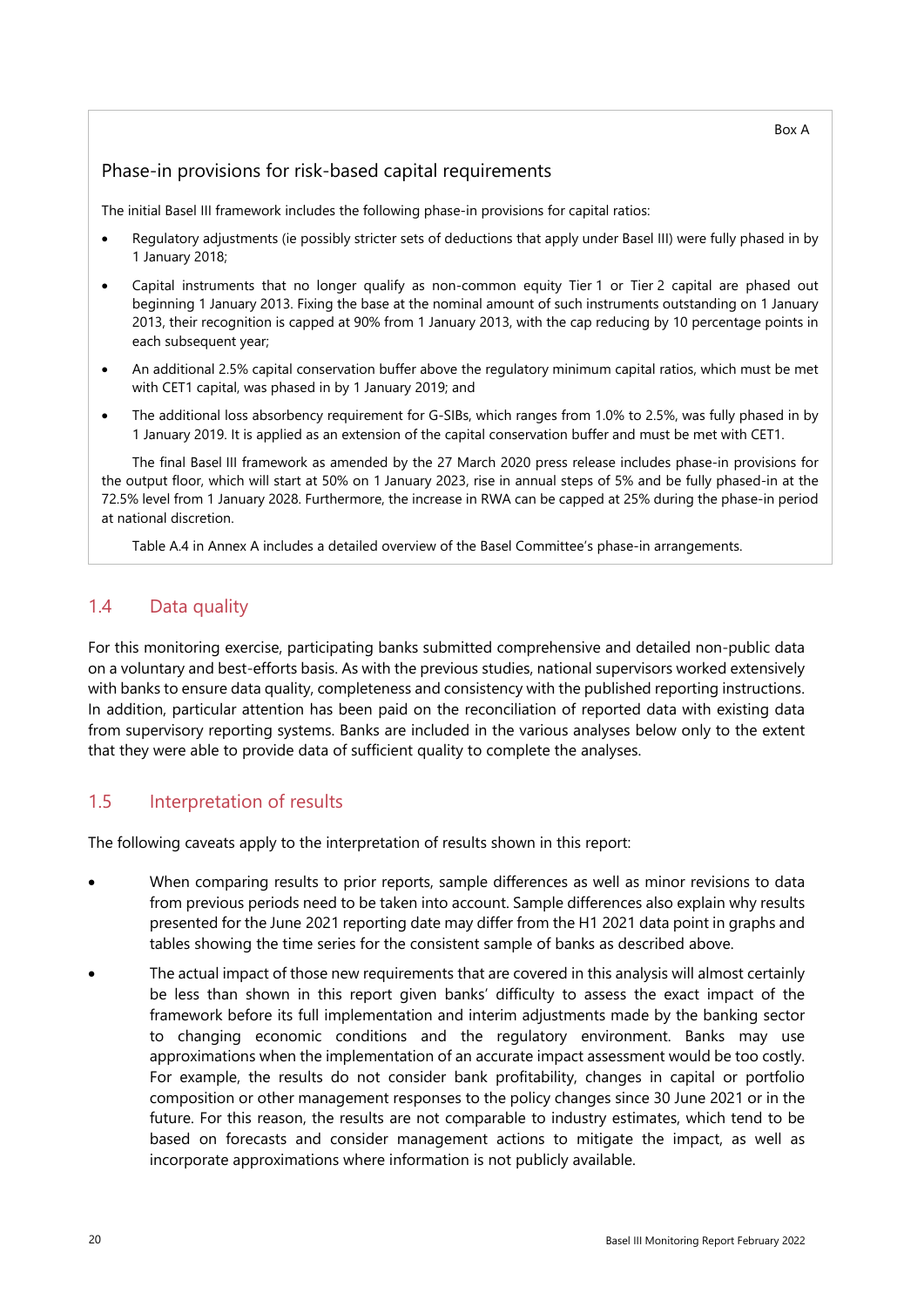- Except for the results for the initial Basel III framework, the Basel III capital amounts shown in this report assume that all non-qualifying capital instruments are fully phased out (ie it is assumed that none of these capital instruments will be replaced by eligible instruments). As such, these amounts underestimate the amount of Tier 1 capital and Tier 2 capital held by a bank, as they do not give any recognition for non-qualifying instruments that will actually be phased out until 1 January 2022. The treatment of non-qualifying capital instruments also affects figures reported in the section on the Basel III leverage ratio.
- For banks that could not provide data on the impact of the revised standards for securitisation, CVA or market risk, it was assumed that the respective capital requirements would remain unchanged in the assessment of the overall impact. Such banks were however excluded from the analysis of the relevant policy topic.
- Given the output floor of the final Basel III framework only applies to overall capital requirements, it is not applied to individual risk types or asset classes in this report. To this extent, the results are not comparable to analyses in other reports, which may apply the output floor at more granular levels than required by the final Basel III framework.
- This report disregards any effects stemming from the upcoming changes in accounting frameworks that may influence capital requirements and eligible capital.
- Three G-SIBs are outliers due to overly conservative assumptions under the revised market risk framework.<sup>9</sup> Therefore, the results for market risk since the end-2020 reporting date only reflect 20%<sup>10</sup> of the contribution from equity investments in funds subject to the "other sector bucket" treatment, while all other changes from the revised market risk framework are included in the calculations as reported. Please refer to the previous reports for the treatment at the end-June and end-December 2019 reporting dates.
- Some capital requirements, such as D-SIB buffer and Pillar 2 requirements, are not considered in the analysis. This tends to give more importance to leverage ratio requirements relative to riskbased requirements, compared to the actual situation where those additional requirements would be considered.

## <span id="page-28-0"></span>2. Regulatory capital requirements and TLAC

[Table 2](#page-29-1) shows the aggregate capital ratios under the current (or transitional initial), transitional final and fully phased-in final Basel III frameworks, as well as the related capital shortfalls[. Table 3](#page-29-2) shows CET1 capital ratios by regions. Details of capital ratios and capital shortfalls are provided in Section 2.1 and Section 2.4.

<span id="page-28-1"></span><sup>9</sup> Specifically, the banks treated all trading book positions in equity investment in funds that may no longer be allowed to be modelled, using the most conservative standardised approach, ie the "other bucket" treatment subject to the highest applicable risk weights. They assumed that they are unable to use other treatments such as the index treatment or the mandate-based approach as set out in MAR21.36.

<span id="page-28-2"></span><sup>&</sup>lt;sup>10</sup> This assumption is based on moving some equity investments in funds subject to the "other sector bucket" treatment to the "look-through" treatment, which would result in lower delta, vega and curvature requirements and higher diversification benefits.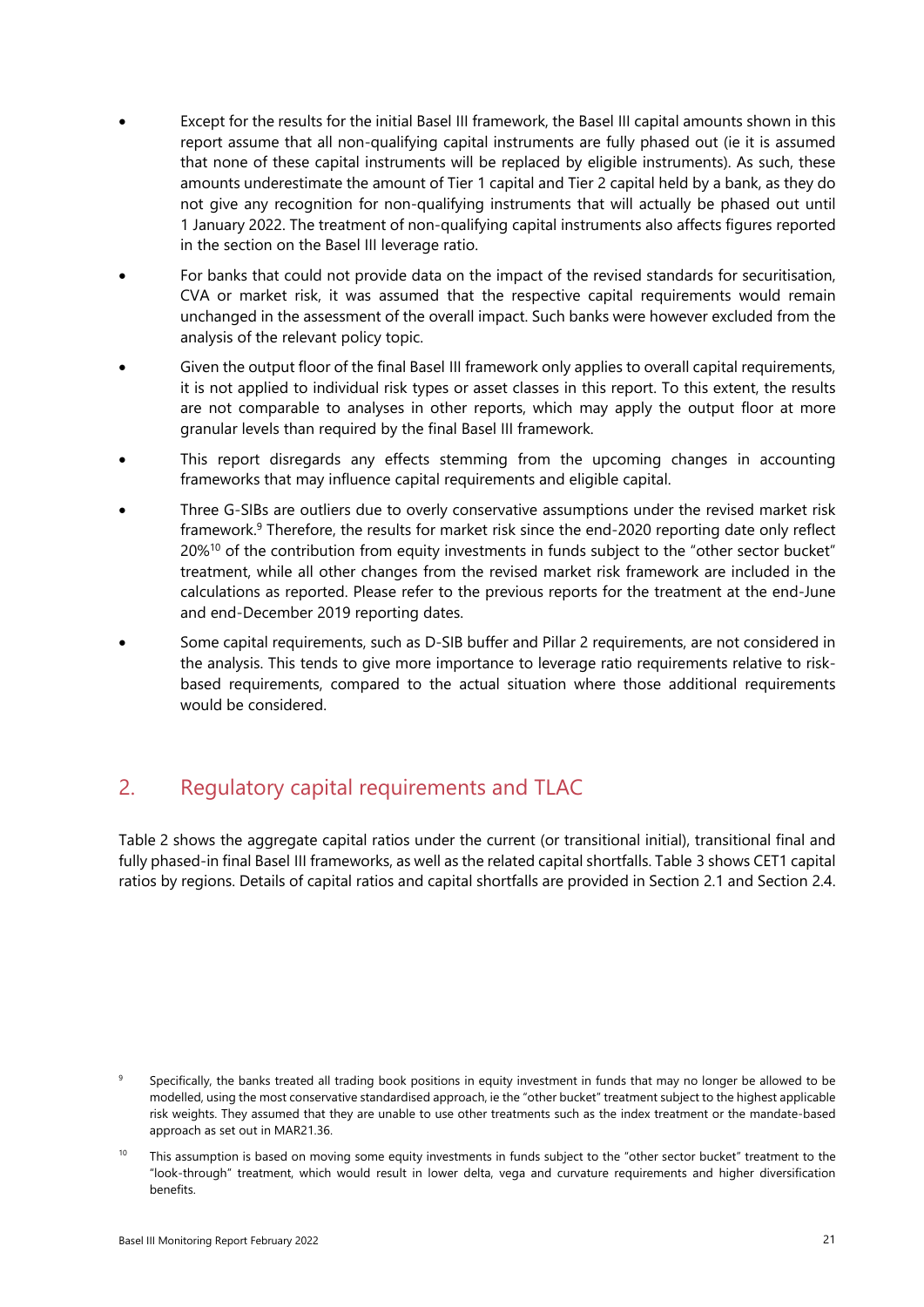|                             | Basel III capital ratios,<br>in per cent |              |                 | Combined risk-based capital and leverage ratio<br>shortfalls at the target level,<br>in billions of euros <sup>2</sup> |              |                 |  |
|-----------------------------|------------------------------------------|--------------|-----------------|------------------------------------------------------------------------------------------------------------------------|--------------|-----------------|--|
|                             | Initial                                  |              | Final           | Initial                                                                                                                | Final        |                 |  |
|                             | Current                                  | Transitional | Fully phased-in |                                                                                                                        | Transitional | Fully phased-in |  |
| Group 1 banks               |                                          |              |                 |                                                                                                                        |              |                 |  |
| CET1 capital                | 13.2                                     | 13.2         | 12.7            | 0.0                                                                                                                    | 0.0          | 0.0             |  |
| Tier 1 capital <sup>3</sup> | 14.8                                     | 14.9         | 14.3            | 0.0                                                                                                                    | 0.0          | 0.0             |  |
| Total capital <sup>4</sup>  | 17.3                                     | 17.1         | 16.5            | 0.0                                                                                                                    | 0.0          | 2.3             |  |
| Sum                         |                                          |              |                 | $0.0\,$                                                                                                                | 0.0          | 2.3             |  |
| Of which: G-SIBs            |                                          |              |                 |                                                                                                                        |              |                 |  |
| CET1 capital                | 12.9                                     | 13.0         | 12.5            | 0.0                                                                                                                    | 0.0          | 0.0             |  |
| Tier 1 capital <sup>3</sup> | 14.6                                     | 14.6         | 14.1            | 0.0                                                                                                                    | 0.0          | 0.0             |  |
| Total capital <sup>4</sup>  | 17.0                                     | 17.0         | 16.4            | 0.0                                                                                                                    | 0.0          | 2.3             |  |
| Sum                         |                                          |              |                 | 0.0                                                                                                                    | 0.0          | 2.3             |  |
| Group 2 banks               |                                          |              |                 |                                                                                                                        |              |                 |  |
| CET1 capital                | 16.2                                     | 15.6         | 15.2            | 0.0                                                                                                                    | 0.4          | 0.4             |  |
| Tier 1 capital <sup>3</sup> | 17.0                                     | 16.3         | 15.9            | 0.0                                                                                                                    | 0.4          | 0.4             |  |
| Total capital <sup>4</sup>  | 19.2                                     | 18.0         | 17.6            | 0.0                                                                                                                    | 0.5          | 0.5             |  |
| Sum                         |                                          |              |                 | 0.0                                                                                                                    | 1.3          | 1.3             |  |

#### <span id="page-29-1"></span>Aggregate capital ratios and (incremental) combined capital shortfalls at the  $\text{target level}^1$  Table 2

<sup>1</sup> The target level includes the capital conservation buffer and the capital surcharges for 30 G-SIBs as applicable but does not include any countercyclical capital buffers. Samples for the initial and final Basel III frameworks are not consistent.  $\frac{2}{3}$  The shortfall is calculated as the sum across individual banks where a shortfall is observed. The calculation includes all changes to RWA (eg definition of capital, counterparty credit risk, trading book and securitisation in the banking book). The Tier 1 and total capital shortfalls are incremental assuming that the higher-tier capital requirements are fully met. All columns use the 2017 definition of the leverage ratio exposure measure. 3 The shortfalls presented in the Tier 1 capital row are *additional* Tier 1 capital shortfalls. 4 The shortfalls presented in the total capital row are *Tier 2* capital shortfalls.

Source: Basel Committee on Banking Supervision.

#### <span id="page-29-0"></span>CET1 capital ratios

#### In per cent Table 3

<span id="page-29-2"></span>

|                                                 | Initial Basel III standards<br>Number of banks<br>Current |      | Final Basel III standards |              |                 |  |  |
|-------------------------------------------------|-----------------------------------------------------------|------|---------------------------|--------------|-----------------|--|--|
|                                                 |                                                           |      | Number of banks           | Transitional | Fully phased-in |  |  |
| Group 1 banks                                   | 105                                                       | 13.2 | 92                        | 13.2         | 12.7            |  |  |
| Of which: Europe                                | 33                                                        | 15.1 | 33                        | 13.0         | 12.1            |  |  |
| Of which: Americas                              | 21                                                        | 12.5 | 18                        | 12.6         | 12.4            |  |  |
| Of which: RW                                    | 51                                                        | 12.6 | 41                        | 13.7         | 13.3            |  |  |
| Of which: G-SIBs                                | 29                                                        | 12.9 | 29                        | 13.0         | 12.5            |  |  |
| Group 2 banks                                   | 54                                                        | 16.2 | 52                        | 15.6         | 15.2            |  |  |
| Source: Basel Committee on Banking Supervision. |                                                           |      |                           |              |                 |  |  |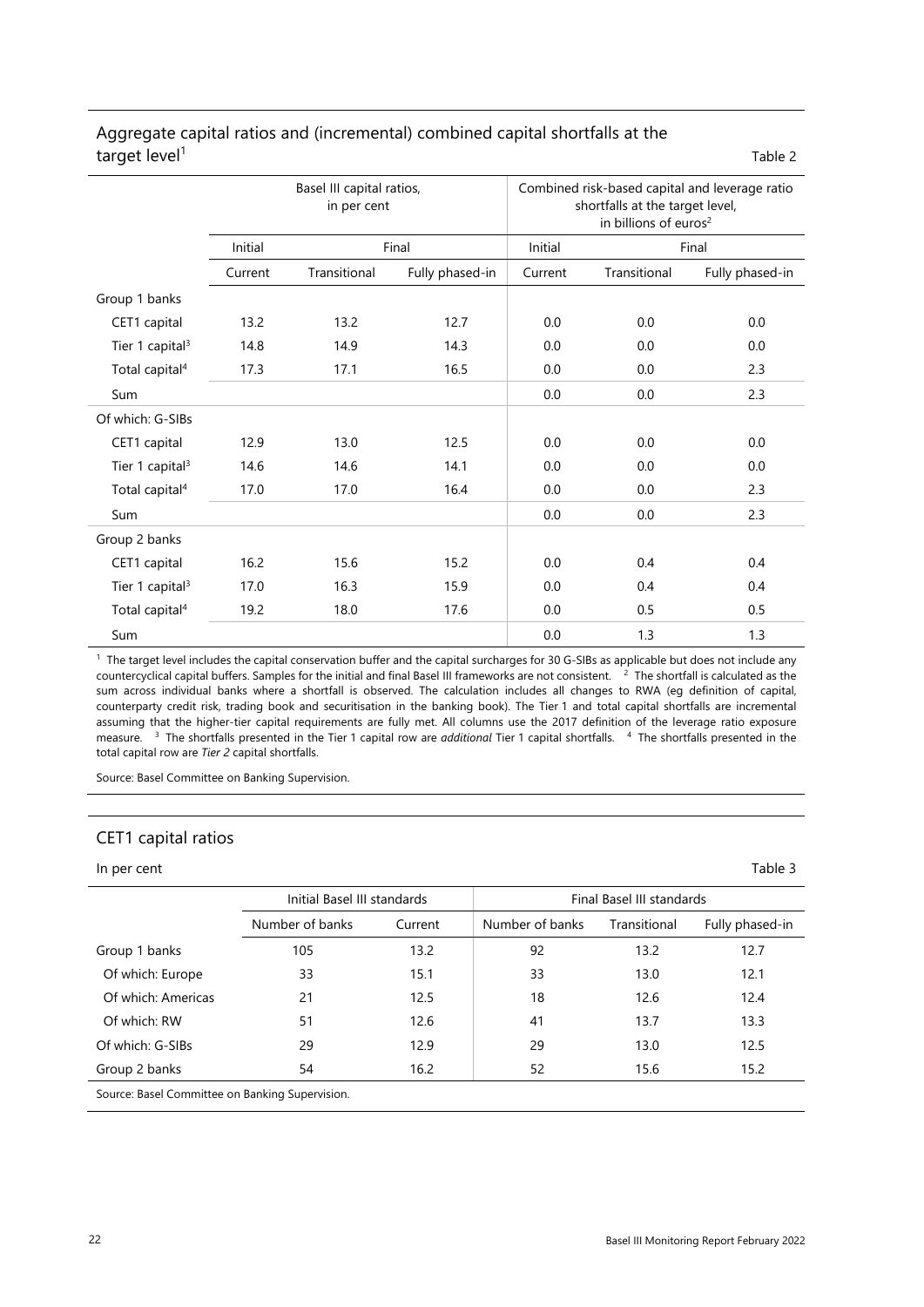#### 2.1 Risk-based capital ratios

#### <span id="page-30-0"></span>2.1.1 Initial Basel III standards

Regarding initial Basel III capital ratios, results continue to show quite significant dispersion across banks as shown in [Graph 13,](#page-30-1) both for Group 1 and Group 2 banks.

For example, for Group 1 banks, the lowest initial Basel III CET1 capital ratio amounts to 9.0% whereas the highest ratio is reported at 28.3%. Contrary, the dispersion for G-SIBs is remarkably lower: Initial Basel III CET1 capital ratios range between 10.8% and 17.3%. Group 2 banks continue to show the highest dispersion compared with the other groups; for example, CET1 capital ratios range between 11.4% and 46.1%.

Apart from that, more than 96% of the Group 1 banks show an initial CET1 capital ratio above 10%. For Group 2 banks, all participants presented an initial CET1 capital ratio above 10%.

<span id="page-30-1"></span>

Source: Basel Committee on Banking Supervision. See the Excel data file for underlying data and sample size. Worksheet ["Graph 13a](#page-30-1)" provides related information for the fully phased-in initial Basel III capital ratios.

After Group 1 banks showed a sharp increase in total capital ratios in H2 2020 from 16.8% to 17.5% (12.6% to 13.3% for the CET1 ratio), H1 2021 marks a slight decrease to 17.3% (13.1% for the CET1 ratio). The drop in H2 2021 is more pronounced for G-SIBs, from 17.4% in end-December 2020 to 17.0% in end-June 2021 (respectively 13.1% and 12.8% for the CET1 ratio). Meanwhile, Group 2 banks continuously showed a steady increase in capital ratios from 19.0% at end-June 2020 to 20.3% at end-December 2020 and 20.4% at end-June 2021 (respectively 15.2%, 16.3% and 16.2% for the CET1 ratio).

In 2011, initial Tier 1 capital ratios were more than two percentage points lower in the Americas and in Europe than in the rest of the world region [\(Graph 15\)](#page-31-0). However, for European banks and banks in the Americas the capital ratios rose remarkable stronger than in the rest of the world. Consequently, the original relationship reversed around 2014, when these banks started reporting higher average capital ratios than banks in the rest of the world. In 2017, capital ratios in the Americas started to decrease again, thus moving into line with the capital ratios in the rest of the world. Since, the initial Tier 1 capital ratio in the Americas is similar to the one in the rest of the world.

The slight decrease of about 0.2 percentage points in the total capital ratio in H1 2021 was observed across all regions. However, the CET1 ratio was stable in Europe (at 15.0%) and in the Americas (at 12.6%), and decreases from 12.7% to 12.5% in the rest of the world.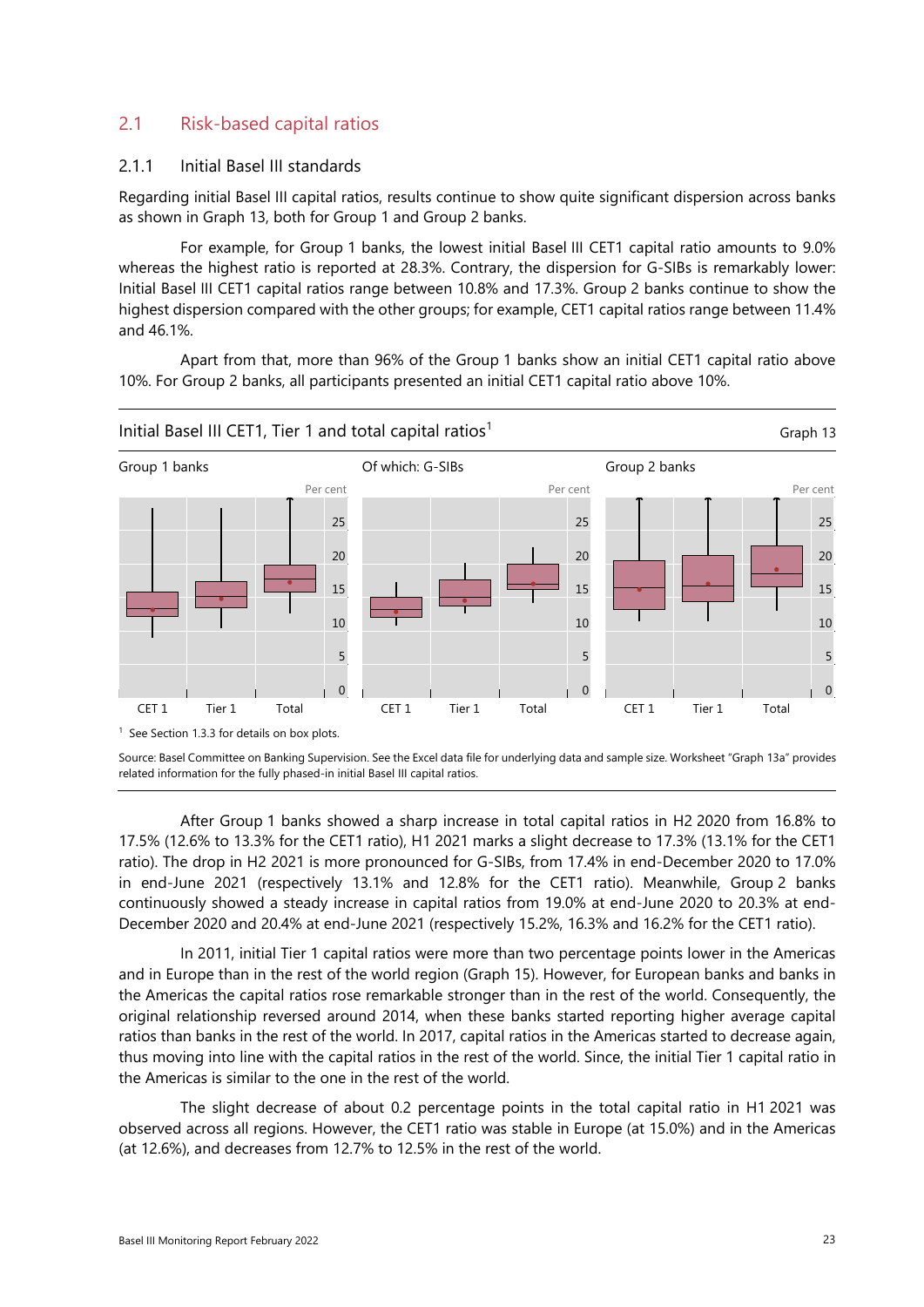#### Initial Basel III CET1, Tier 1 and total capital ratios<sup>1</sup>



framework in place at the reporting date for all data points thereafter.

Source: Basel Committee on Banking Supervision. See the Excel data file for underlying data and sample size. Note that the Excel file shows Tier 1 and total capital ratios as increments over the next lower Tier of capital.

#### <span id="page-31-0"></span>Initial Basel III CET1, Tier 1 and total capital ratios,<sup>1</sup> by region



#### Consistent sample of Group 1 banks Graph 15

<sup>1</sup> The graph shows the fully phased-in initial Basel III framework for the data points up to and including the end of 2018 and the actual framework in place at the reporting date for all data points thereafter.

Source: Basel Committee on Banking Supervision. See the Excel data file for underlying data and sample size. Worksheet ["Graph 15a](#page-31-0)" provides the same breakdown for G-SIBs.

The decrease in the average Tier 1 ratio in H1 2021 mainly comes from the growth rate in the RWA on the denominator: +3.7% for Group 1 banks, +4.2% for G-SIBs and +12.0% for Group 2 banks. The growth rate of the Tier 1 amount on the numerator, respectively (+2.8% for Group 1 banks, +2.4% for G-SIBs and +11.6% for Group 2 banks) is insufficient to compensate.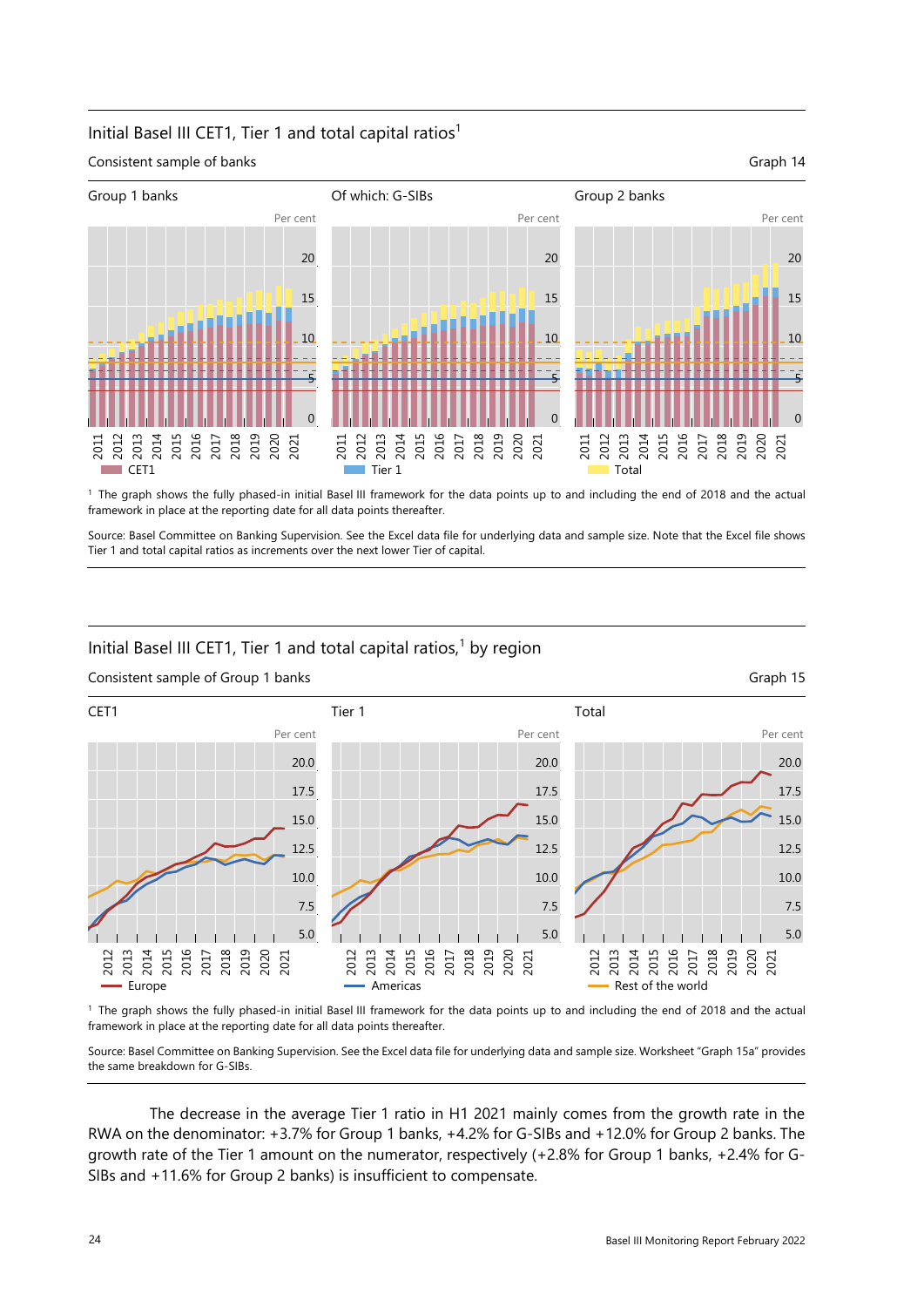#### Initial Basel III Tier 1 capital ratios and changes in RWA and Tier 1 capital<sup>1</sup>



framework in place at the reporting date for all data points thereafter.

Source: Basel Committee on Banking Supervision. See the Excel data file for underlying data and sample size.

The Tier 1 ratio decreased in all regions in H1 2021, by about four basis points in Europe, nine basis points in the Americas and 14 basis points in the rest of the world. In the three regions, the drop was due to a higher growth rate of RWA compared to the Tier 1 amount: 1.7% against 1.4% in Europe, 2.5% against 1.9% in the Americas, 5.1% against 4.0% in the rest of the world.

### Initial Basel III Tier 1 capital ratios and changes in RWA and Tier 1 capital,<sup>1</sup> by region



framework in place at the reporting date for all data points thereafter.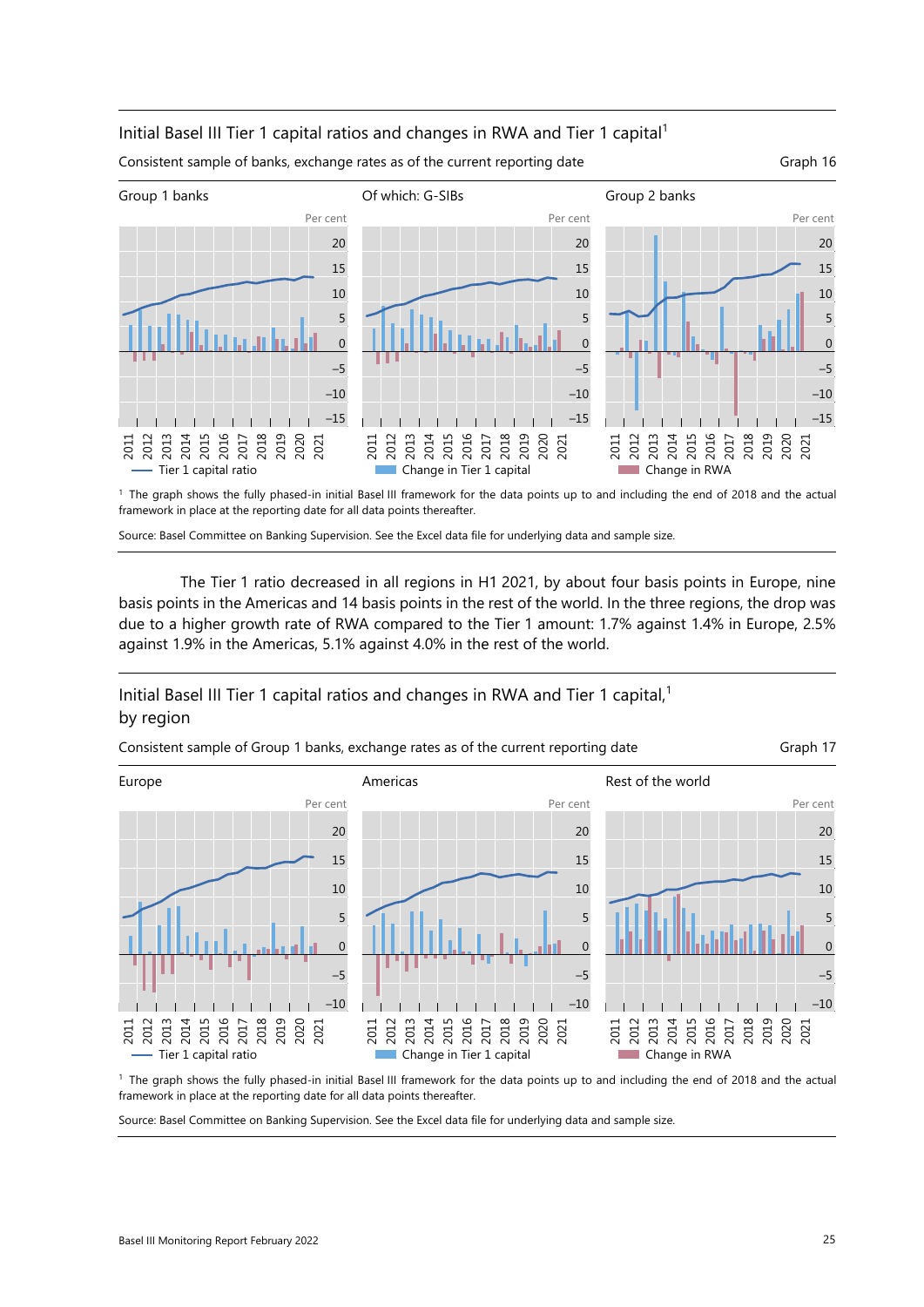[Graph 18](#page-33-0) and [Graph 19](#page-34-1) below show the evolution of initial Basel III CET1 capital ratios and their drivers. Starting with the June 2011 CET1 capital ratio, the cumulative effect on the ratio of CET1 capital raised, retained earnings and other increases in CET1 capital (such as any reduction in regulatory adjustments) is added to the capital ratio. Furthermore, the impact of cumulative reductions in RWA has a positive impact on capital ratios, while the impact of cumulative increases in RWA is subtracted from the baseline capital ratio.

Overall, the first graph suggests that retained earnings were the by far most significant contributor to the improvements in CET1 capital ratios. A more detailed observation shows that the development and the main contributors are very heterogeneous across regions. Indeed, in Europe, the improvement of CET1 capital ratios stems mainly from a reduction in total RWA, whereas in the Americas, the main driver of strengthening the CET1 ratio is the category "Other changes to CET1". In contrast, the rest of the world shows a quite balanced movement between an increase in CET1 due to retained earnings and a negative effect due to the increase in total RWA.

<span id="page-33-0"></span>

1 The graph shows the fully phased-in initial Basel III framework for the data points up to and including the end of 2018 and the actual

framework in place at the reporting date for all data points thereafter. 2 Except the ratio for H2 2009, which is based on the different sample of the Committee's comprehensive Quantitative Impact Study and therefore not fully comparable. 3 Other changes include changes in regulatory adjustments to CET1 capital and any other changes in CET1 capital between two reporting dates that are not reported separately.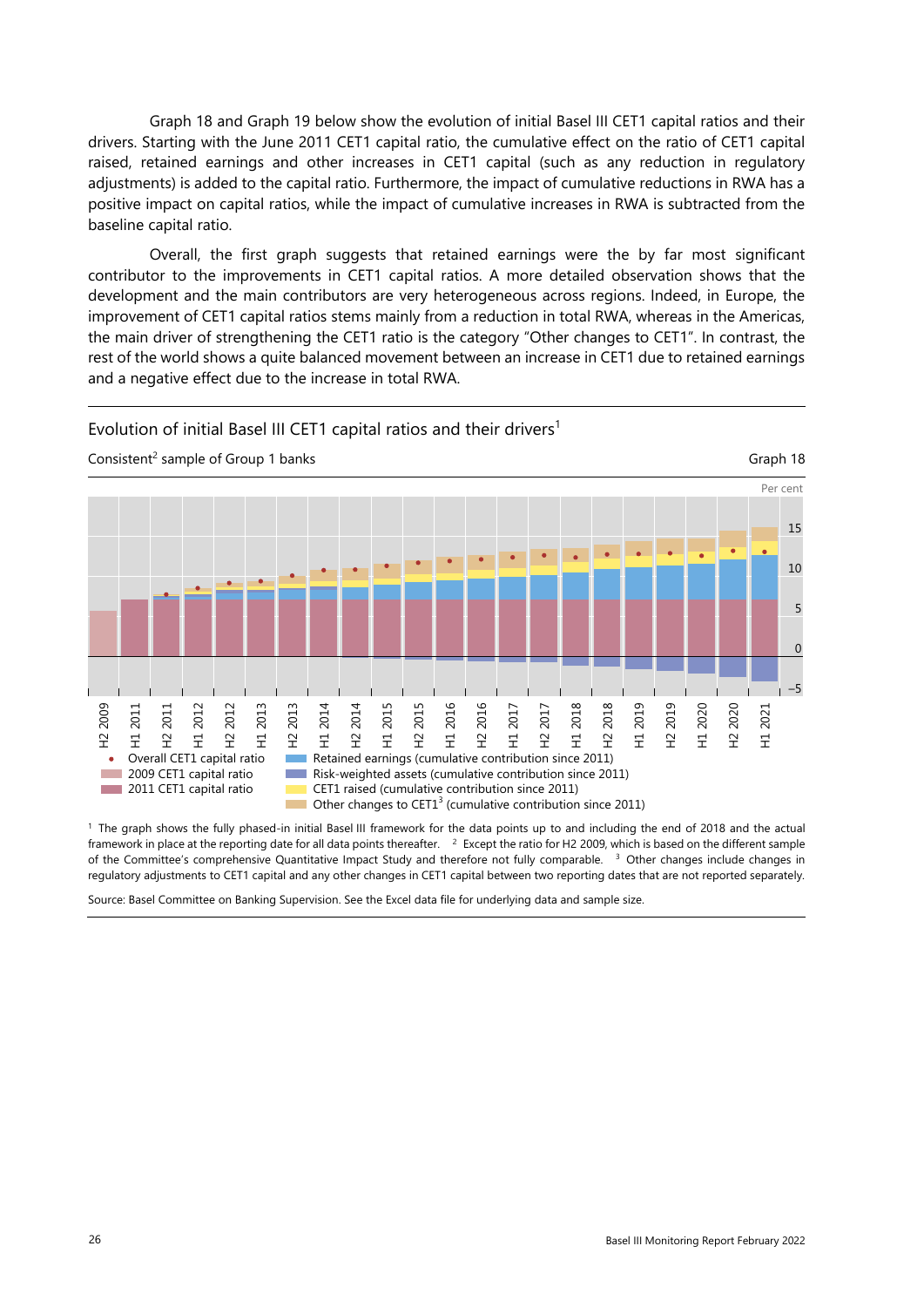#### Evolution of initial Basel III CET1 capital ratios and their drivers, $1$  by region

<span id="page-34-1"></span>Consistent<sup>2</sup> sample of Group 1 banks Graph 19



1 The graph shows the fully phased-in initial Basel III framework for the data points up to and including the end of 2018 and the actual framework in place at the reporting date for all data points thereafter. <sup>2</sup> Except the ratio for H2 2009, which is based on the different sample of the Committee's comprehensive Quantitative Impact Study and therefore not fully comparable. <sup>3</sup> Other changes include changes in regulatory adjustments to CET1 capital and any other changes in CET1 capital between two reporting dates that are not reported separately.

<span id="page-34-0"></span>Source: Basel Committee on Banking Supervision. See the Excel data file for underlying data and sample size.

#### 2.1.2 Final Basel III standards

On average, the initial Basel III CET1 capital ratio of Group 1 banks and G-SIBs [\(Graph 13\)](#page-30-1) compared to the fully phased-in final Basel III CET1 capital ratio [\(Graph 20\)](#page-35-1) would decline by about 50 basis points from 13.2% to 12.7%. The difference for G-SIBs is similar, with the CET1 ratio dropping by 40 basis points from 12.9% to 12.5%. Apart from that, Group 2 banks show a larger CET1 capital ratio decline by 100 basis points from 16.2% to 15.2%.

Similar to CET1 capital ratios, Tier 1 and total capital ratios would also decline for both groups. The Tier 1 capital ratios of Group 1 and Group 2 banks decrease, respectively, by 50 and 110 basis points. Total capital ratios show an 80 basis points decline for Group 1 banks and a more pronounced decline of 160 basis points for Group 2 banks.

All Group 1 banks in the sample meet the 4.5% CET1 minimum ratio as well as the 7.0% target ratio under fully phased-in final Basel III standards. Moreover, almost half (53%) of Group 1 banks report a CET1 ratio higher than 13% and roughly 90% have a CET1 ratio amounting to more than 10%. For Group 2 banks, all banks meet the minimum fully phased-in capital requirement of 4.5% under the final Basel III framework. The vast majority (94%) of Group 2 banks has a CET1 capital ratio that is higher than 10%. Furthermore, more than half (67%) have a capital ratio over 13%.[11](#page-34-2)

<span id="page-34-2"></span><sup>11</sup> Worksheet ["Graph 20a](#page-35-1)" in the Excel data file provides additional information.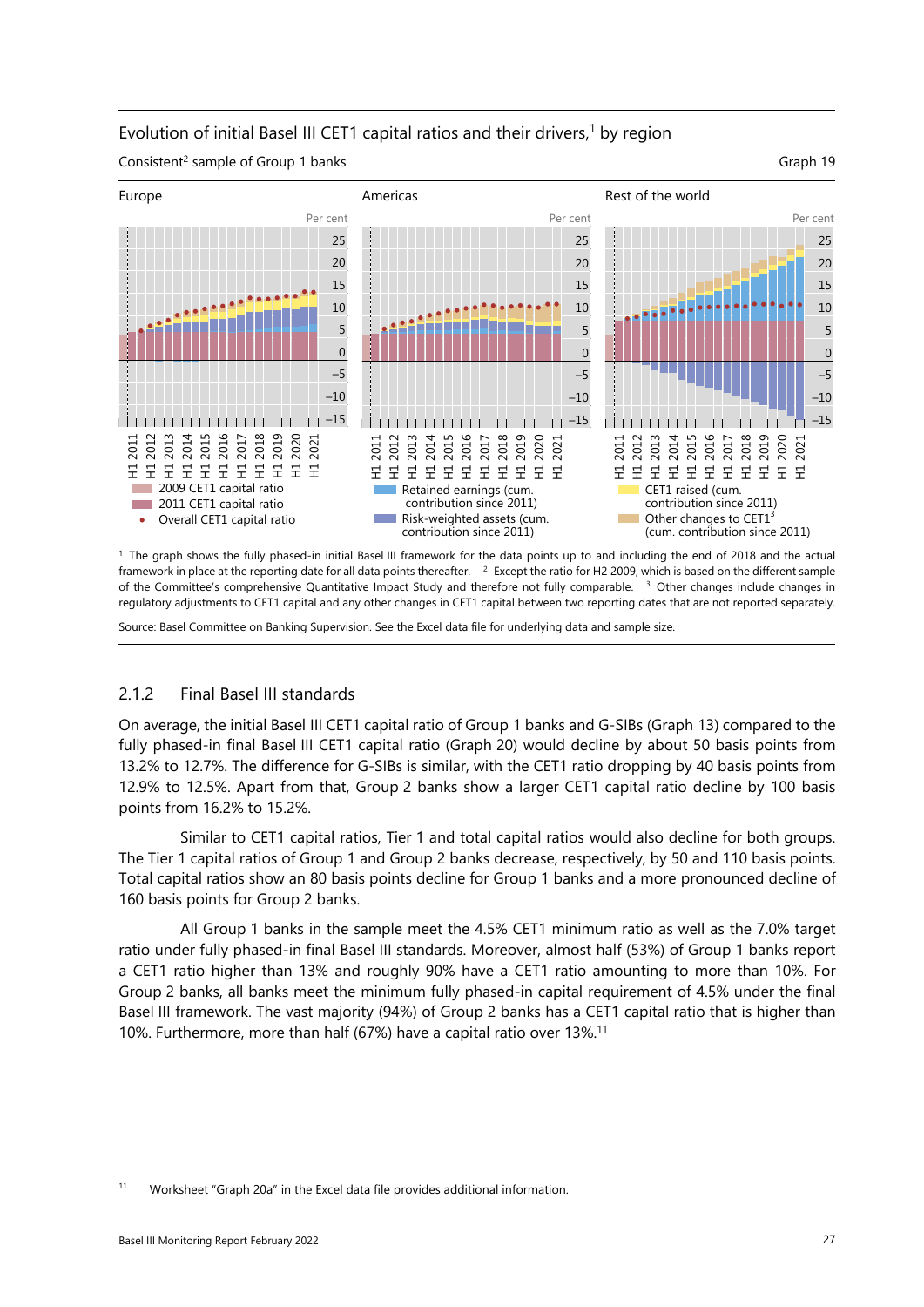#### <span id="page-35-1"></span>Fully phased-in CET1, Tier 1 and total capital ratios under the final Basel III standards $1$ Graph 20



 $1$  See Section 1.3.3 for details on box plots. The solid horizontal line represents the relevant minimum requirement and the dotted horizontal line represents the relevant target (excluding any bank-specific G-SIB surcharges).

Source: Basel Committee on Banking Supervision. See the Excel data file for underlying data and sample size. The worksheet ["Graph 20b](#page-35-1)" provides the same information for the transitional final Basel III standards.

#### <span id="page-35-0"></span>2.2 Impact of the final Basel III framework on minimum required capital

On average, Group 1 banks report a total change in Tier 1 MRC at the target level due to the final Basel III framework of +3.3%. The average Tier 1 MRC change for G-SIBs is slightly higher(+3.7%). Compared to that, Group 2 banks show with +8.4% the biggest change in Tier 1 MRC (see [Graph 21\)](#page-36-0). In contrast to the results of the cumulative Quantitative Impact Study (CQIS), $<sup>12</sup>$  these numbers include the impact of the</sup> amended minimum capital requirements for market risk published in January 2019 and the targeted revisions to the CVA framework in July 2020.

Moreover, [Graph 21](#page-36-0) shows the dispersion of changes in MRC across the Group 1 banks, G-SIBs and Group 2 banks in the sample. The change in MRC including market risk for the current period for 50% of the Group 1 banks is between -1.6% and +12.5%, with a median of 2.9%. The distribution for G-SIBs is shifted towards a higher impact on MRC with a median of 13.0% and a wide interval from 5.1% to 21.6% for 50% of the sample. The smallest variation is observed for Group 2 banks where 50% of the sample range between -0.2% and 13.1%. The median for this sample is determined at a 5.6% increase.

In comparison to the December 2020 reporting date, the average impact of the final Basel III framework on MRC increased. While the dispersion is also on a similar level compared to the last reporting period for Group 1 banks and G-SIBs, it decreased for Group 2 banks due to a change in the sample.

The higher impact for Group 1 banks and G-SIBs since end-2020 may be partially driven by the different treatment of the outlier banks that were previously excluded with their market risk results. Furthermore, measures taken by some jurisdictions during the Covid-19 pandemic that reduce current capital requirements but leave capital requirements under the fully phased-in final Basel III standard unaffected could explain parts of the observed increase in the impact.

<span id="page-35-2"></span><sup>&</sup>lt;sup>12</sup> In the cumulative QIS, all changes from the revised market risk framework were are already added to MRC under the current rules such that they were not reflected in the *change* in MRC.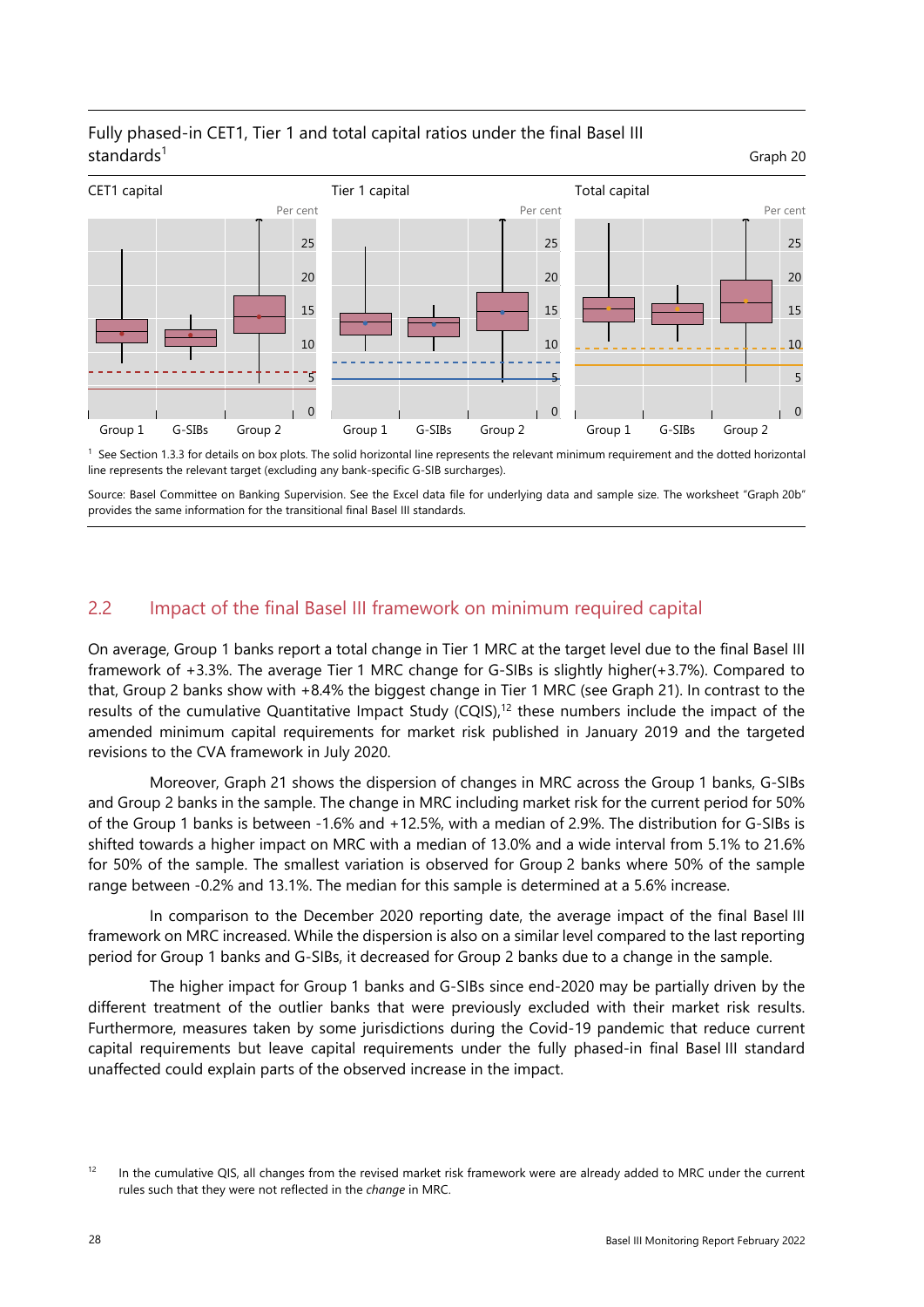#### Total change in Tier 1 MRC at the target level<sup>1</sup>

Samples as at the reporting dates Graph 21

<span id="page-36-3"></span>

are not fully comparable from a methodological point of view, in particular since all changes from the revised market risk framework were already added to MRC under the current rules such that they were not reflected in the *change* in MRC. 3 Since the Committee did not collect the relevant data through its Basel III monitoring exercise for the end-June 2020 reporting date, results for H1 2020 use data from banks as of end-2019 and supervisory data for June 2020. Consequently, the change in MRC for the various risk types is kept constant from end-2019 to June 2020, but the basis on which these changes are calculated is updated for end-June 2020 based on supervisory data.

Source: Basel Committee on Banking Supervision. See the Excel data file for underlying data and sample size.

The results are summarised in [Table 4](#page-37-0) and [Graph 22](#page-39-0) that include the following columns to provide an additional breakdown of the total change in MRC:

- *Total* shows overall changes in Tier 1 MRC, including the risk-based requirements (ie including output floors) and the Basel III leverage ratio.
- *Total: risk-based capital requirements* shows changes to the risk-based Tier 1 MRC (ie excluding the Basel III leverage ratio).
- *Credit risk* shows the change in Tier 1 MRC due to the revisions to the standardised and internal ratings-based (IRB) approaches for credit risk,<sup>13</sup> including the effect from migration of approaches<sup>14</sup> and changes to the securitisation framework.
- *CVA* shows the change in Tier 1 MRC due to the revisions to the CVA framework.[15](#page-36-2)
- *Market risk* shows the change in Tier 1 MRC due to the revisions to the market risk framework.
- *Operational risk* shows the change in Tier 1 MRC due to the revisions to the operational risk standards.

- <span id="page-36-1"></span><sup>14</sup> Migration of approaches refers to the application of a different approach for determining risk weights than the one currently used, as a consequence of the revisions which remove certain modelling approaches for selected (sub-)asset classes.
- <span id="page-36-2"></span><sup>15</sup> Targeted revisions to the revised CVA framework were published in July 2020 and, therefore, are not yet considered in the Basel III monitoring exercise as of end-December 2019. They will be reflected in the exercise on the end-2020 reporting date. See Basel Committee on Banking Supervision, *Targeted revisions to the credit valuation adjustment risk framework, July 2020*, [www.bis.org/bcbs/publ/d507.htm.](https://www.bis.org/bcbs/publ/d507.htm)

<span id="page-36-0"></span><sup>13</sup> The credit risk MRC impact since the end-December 2019 reporting date reflects the split between defaulted and non-defaulted assets in the treatment of EL amounts and provisions for those jurisdictions that require such a split. As a consequence of this methodological change banks in these jurisdictions may show slightly increased credit risk MRC impacts. This is most pronounced for banks in the European regional breakdown since European Union rules require the aforementioned split.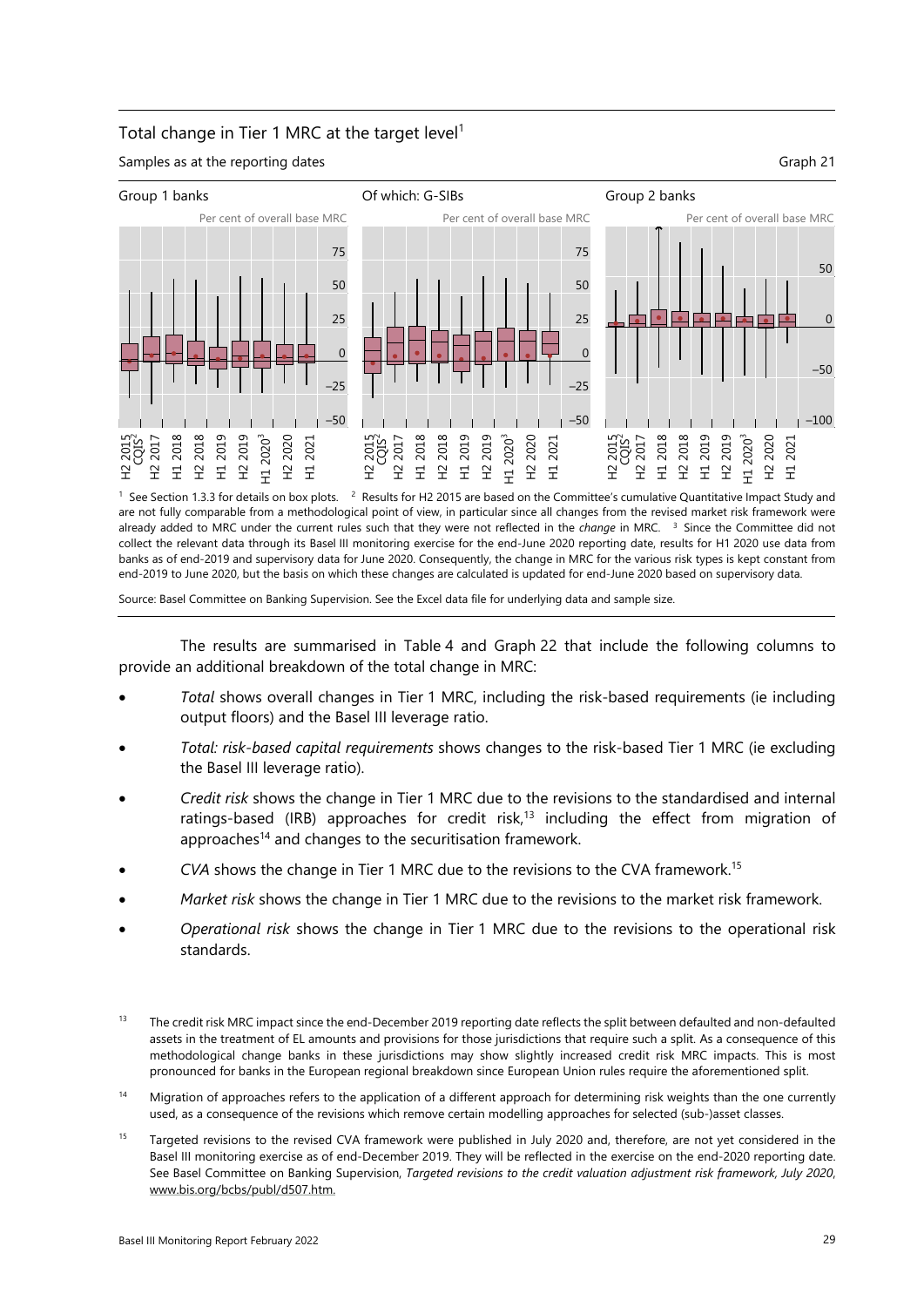- *Output floor* presents the change in the level of Tier 1 MRC due to the aggregate output floor when the total RWA fall below the threshold level of 72.5%. The impact is measured relative to the current national implementation of the Basel I-based transitional floor set out in the Basel II framework, as reported by member countries.
- *Other Pillar 1* presents the change in Tier 1 MRC due to changes to Pillar 1 requirements not specifically captured in the reporting template, including requirements by individual jurisdictions which are not based on a Basel Committee standard.
- *Leverage ratio* shows the change in Tier 1 MRC resulting from the changes to the Basel III leverage ratio framework. This captures the change in the definition of the Basel III leverage ratio exposure measure and the introduction of a G-SIB buffer on top of a 3% leverage ratio minimum which amounts to 50% of the surcharge on risk-based capital requirements. Note that increases to riskbased Tier 1 MRC and leverage ratio Tier 1 MRC do not add up, since the total MRC increases only to the extent the risk-based or leverage ratio requirement exceeds the other capital measure. Therefore, the leverage ratio column is adjusted to capture this effect (which can be positive or negative, even where the leverage ratio Tier 1 MRC remains unchanged). This results in an overall *incremental* leverage ratio change in MRC which can be either positive or negative. This mechanism is described in Box B.

Applying the fully phased-in definition of the final Basel III standards, the Tier 1 MRC would increase by 3.3% for Group 1 banks. This increase is composed of a 3.0% rise in the combined risk-based components. Those are driven by positive contributions of the output floor (+2.0%), market risk (+1.7%), CVA (+0.8%) and other Pillar 1 requirements (+0.1%) on the one hand and a reduction in credit risk (-1.7%) and operational risk (+0.1%) on the other hand. The rise of the combined risk-based components is accompanied by a positive effect of the leverage ratio Tier 1 MRC (+0.3%).

#### Changes in Tier 1 MRC at the target level due to the final Basel III standards

<span id="page-37-0"></span>In per cent of overall basis MRC Table 4

 Number  $\alpha$ f banks Total **Risk-based requirements** Leverage ratio Total Of which: Credit risk1 CVA Market risk Op  $risk<sup>2</sup>$ **Output** floor<sup>3</sup> **Other** Pillar 1 Group 1 banks  $87$   $3.3$   $3.0$   $-1.7$   $0.8$   $1.7$   $0.1$   $2.0$   $0.1$   $0.3$  Of which: Europe 31 18.0 20.4 4.0 2.4 2.4 4.3 7.2 0.1 –2.5 Of which: AM 18 4.7 1.6 1.9 0.0 4.0 -1.5 -2.9 0.1 3.1 Of which: RW 38 –5.5 –5.9 –6.8 0.3 0.2 –1.3 1.7 0.0 0.4 Of which: G-SIBs 29 3.7 1.9 -1.9 0.6 2.0 -0.3 1.6 0.0 1.8 Group 2 banks 48 8.4 13.3 8.4 0.5 -0.2 1.7 3.0 -0.1 -4.9

<sup>1</sup> Including securitisation. <sup>2</sup> Figures may not show supervisor-imposed capital add-ons under Pillar 2. Therefore, increases in MRC may be overstated and reductions may be understated. <sup>3</sup> Net of existing Basel I-based floor according to national implementation of the Basel II framework.

Source: Basel Committee on Banking Supervision.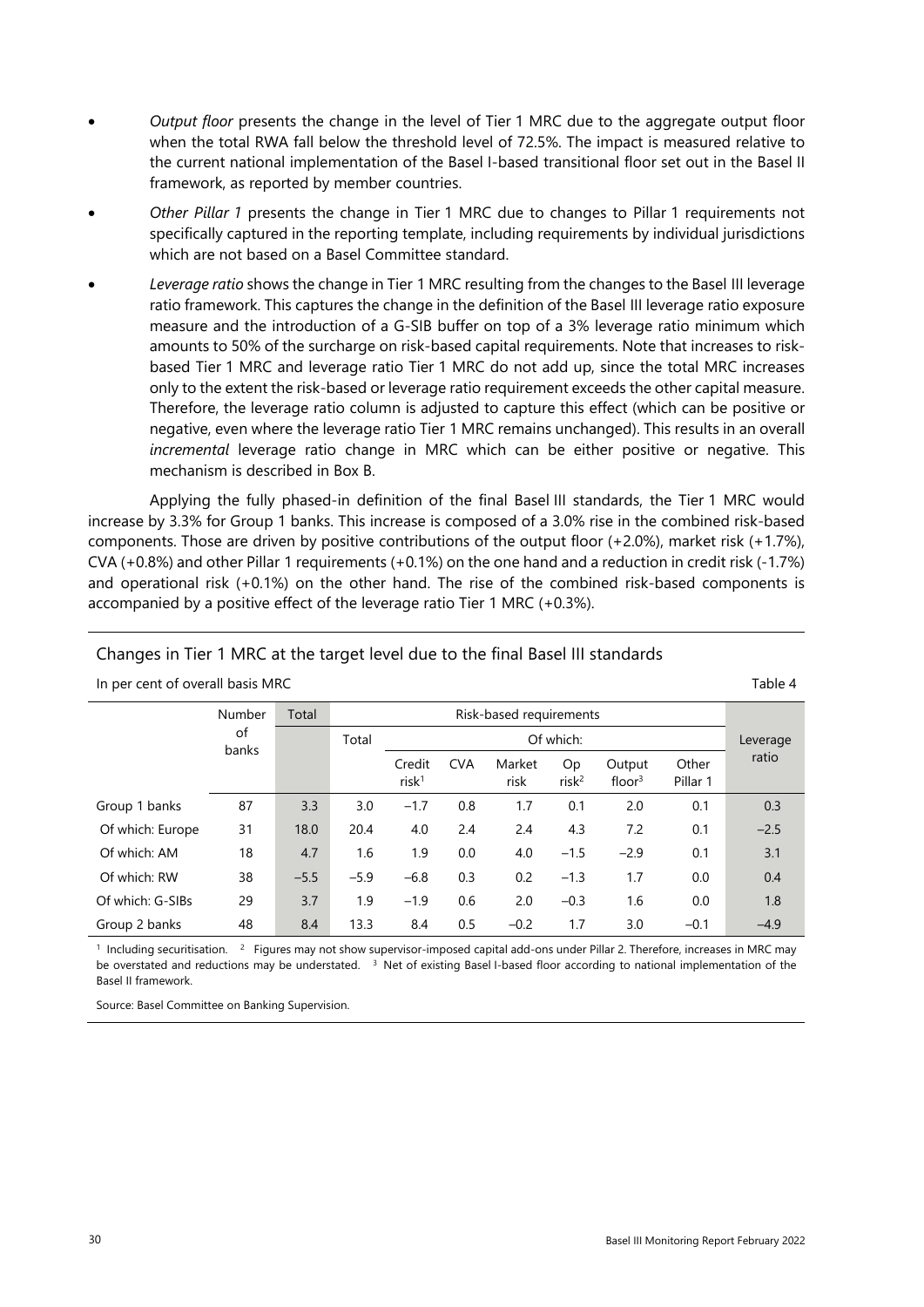# Aggregation of changes in risk-based and leverage ratio MRC

Example 1 shows an illustrative bank that is currently constrained $\Phi$  by the Basel III leverage ratio. This additional Tier 1 MRC currently imposed by the Basel III leverage ratio requirement is instead "charged" by the risk-based Tier 1 MRC under the revised framework with the total change indicated by -ΔRB. This replacement effect is represented as a negative effect in leverage ratio Tier 1 MRC to avoid double-counting, as shown with the blue arrow (ΔLR) in the diagram. Example 2 shows an alternative case where the bank is still constrained by the Basel III leverage ratio requirement after the reforms. In this case, the contribution of leverage ratio Tier 1 MRC is the net amount of (i) the additional leverage ratio Tier 1 MRC in the revised framework (ΔLR'); and (ii) the replacement effect captured by the risk-based Tier 1 MRC (ΔLR), which may be positive or negative.

 A requirement is called *constraining* if it imposes the largest amount of MRC among the requirements under consideration (here riskbased and leverage ratio). A requirement is *binding* on a bank if the resulting MRC are higher than a bank's corresponding actual Basel III capital amounts.



[Graph 22](#page-39-0) displays the contributions of each MRC component relative to the current basis for Group 1 banks, G-SIBs and Group 2 banks, respectively. The arrows pointing upwards (downwards) highlight the positive (negative) contributions induced by the different parts of the final Basel III framework, except for the rightmost arrow that represents the total MRC impact. [Graph 23](#page-39-1) provides the regional breakdown for Group 1 banks.

Box B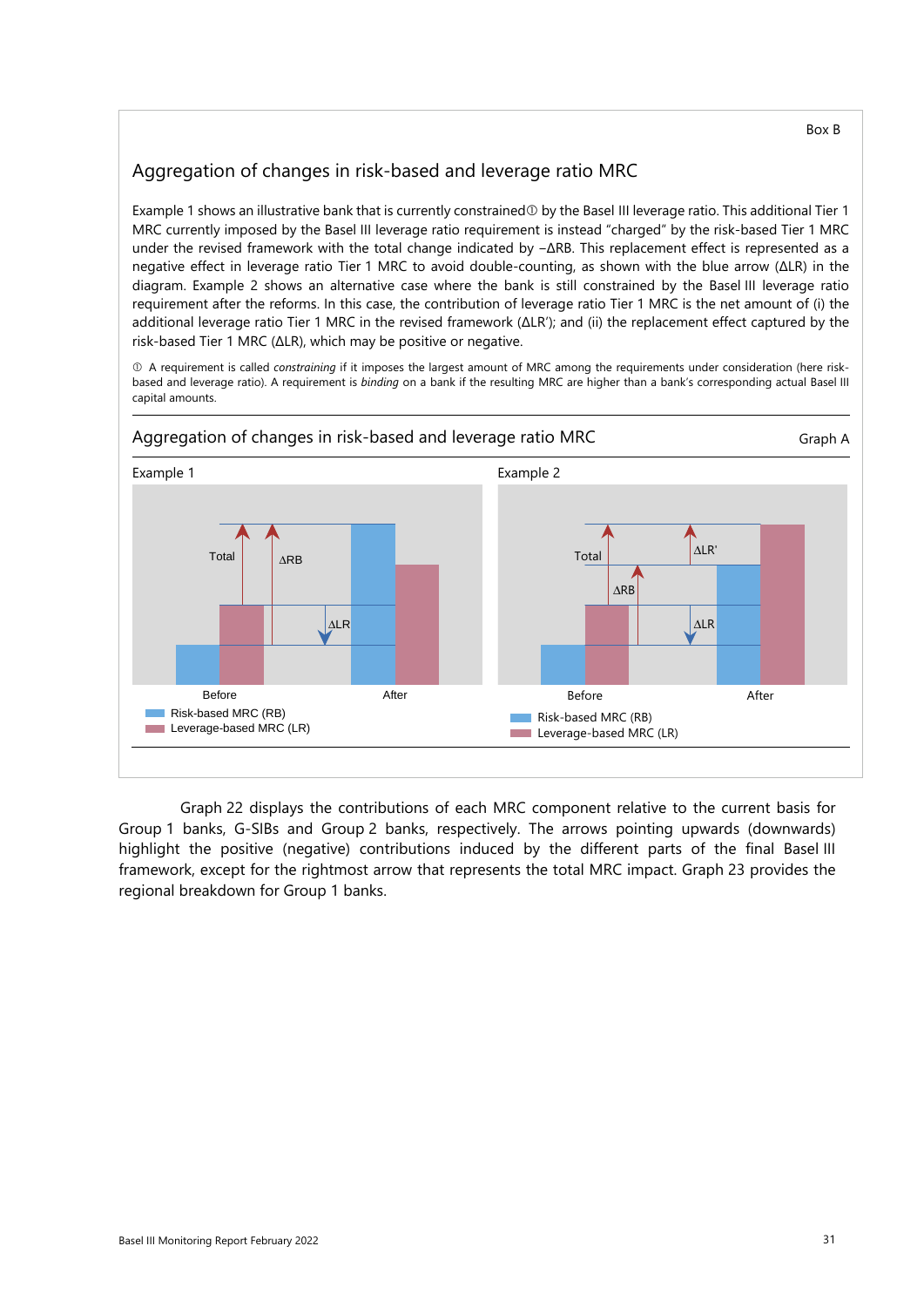

#### <span id="page-39-0"></span>Changes in Tier 1 MRC at the target level due to the final Basel III standards Graph 22

Credit risk includes securitisation. Operational risk figures may not show supervisor-imposed capital add-ons under Pillar 2. Therefore, increases in MRC may be overstated and reductions may be understated. Output floor results are net of the existing Basel I-based floor according to national implementation of the Basel II framework.

Source: Basel Committee on Banking Supervision.

#### Changes in Tier 1 MRC at the target level due to the final Basel III standards

#### <span id="page-39-1"></span>Group 1 banks Graph 23



Credit risk includes securitisation. Operational risk figures may not show supervisor-imposed capital add-ons under Pillar 2. Therefore, increases in MRC may be overstated and reductions may be understated. Output floor results are net of the existing Basel I-based floor according to national implementation of the Basel II framework.

Source: Basel Committee on Banking Supervision.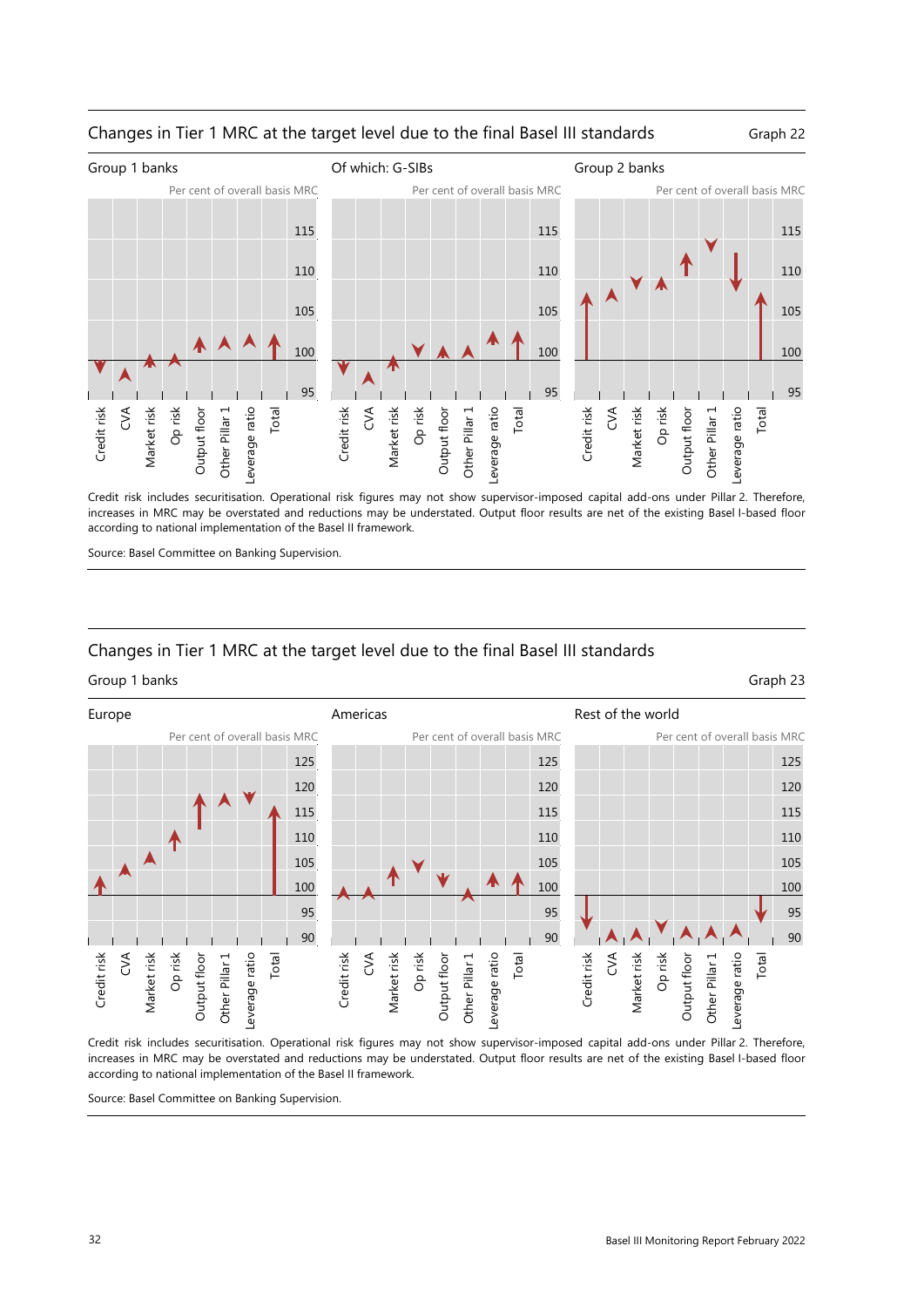# 2.3 Leverage ratio

#### 2.3.1 Overall results

The results regarding the Basel III leverage ratios are provided using the following measures for the numerator and the denominator:

- *numerator:* the numerator includes two alternative measures of Tier 1 capital:
	- *initial Basel III Tier 1,* which is Tier 1 capital eligible under the national implementation of the Basel III framework in place in member countries at the reporting date, including any phasein arrangements; and
	- − *fully phased-in final Basel III Tier 1*, which is the fully phased-in Basel III definition of the final leverage ratio without considering any transitional arrangements set out in the in the Basel III framework.
- *denominator:* the Basel III leverage ratio exposure measure is also calculated on the same corresponding basis as the numerator above (unless otherwise stated). Also note that, contrary to Sections 2.2, 2.4, 2.5 and Section 5.2, throughout Section 2.3 temporary exclusions from the leverage ratio exposure measure in the context of Covid-19 have not been added back.

Box C

### Basel III leverage ratio framework

Under the January 2014 and December 2017 versions of the Basel III leverage ratio framework, $\Phi$  the Basel III leverage ratio exposure measure (the denominator of the Basel III leverage ratio) includes:

- on-balance sheet assets, excluding securities financing transactions (SFTs) and derivatives;
- SFTs, with limited recognition of netting of cash receivables and cash payables with the same counterparty under strict criteria;
- derivative exposures at replacement cost (net of cash variation margin meeting a set of strict eligibility criteria) plus an add-on for potential future exposure;
- written credit derivative exposures at their effective notional amount (net of negative changes in fair value that have been incorporated into the calculation of Tier 1 capital) reduced by the effective notional amount of purchased credit derivatives that meet offsetting criteria related to reference name, level of seniority and maturity;
- off-balance sheet exposures, obtained by multiplying notional amounts by the credit conversion factors in the standardised approach to credit risk, subject to a floor of 10%; and
- other exposures as specified in the Basel III leverage ratio framework.

 Basel Committee on Banking Supervision, *Basel III leverage ratio framework and disclosure requirements*, January 2014, [www.bis.org/publ/bcbs270.htm.](http://www.bis.org/publ/bcbs270.htm) The Committee agreed revisions to the leverage ratio framework in December 2017, see Basel Committee on Banking Supervision, *Basel III: Finalising post-crisis reforms*, December 2017[, www.bis.org/bcbs/publ/d424.htm.](https://www.bis.org/bcbs/publ/d424.htm) Please note that this report does not take into account the treatment of client cleared derivatives exposures as revised by the Committee in June 2019.

[Graph 24](#page-41-0) presents summary statistics related to the distribution of Basel III leverage ratios based on initial and fully phased-in final Basel III Tier 1 capital for Group 1 banks, G-SIBs and Group 2 banks. The weighted average of initial Basel III leverage ratios is 6.3% for Group 1 banks and 6.1% for G-SIBs, while it equals 5.9% for Group 2 banks. The weighted average of fully phased-in final Basel III leverage ratios is 6.2% for Group 1 banks, 6.1% for G-SIBs and 5.9% for Group 2 banks. When comparing across groups, Group 2 banks show a slightly larger interquartile dispersion compared to Group 1 banks, whereas G-SIBs' leverage ratios are more concentrated.

The median fully phased-in final Basel III leverage ratio is 6.1% for Group 1 banks, 5.5% for G-SIBs and 5.9% for Group 2 banks, with virtually all banks well above the 3% minimum. The aggregate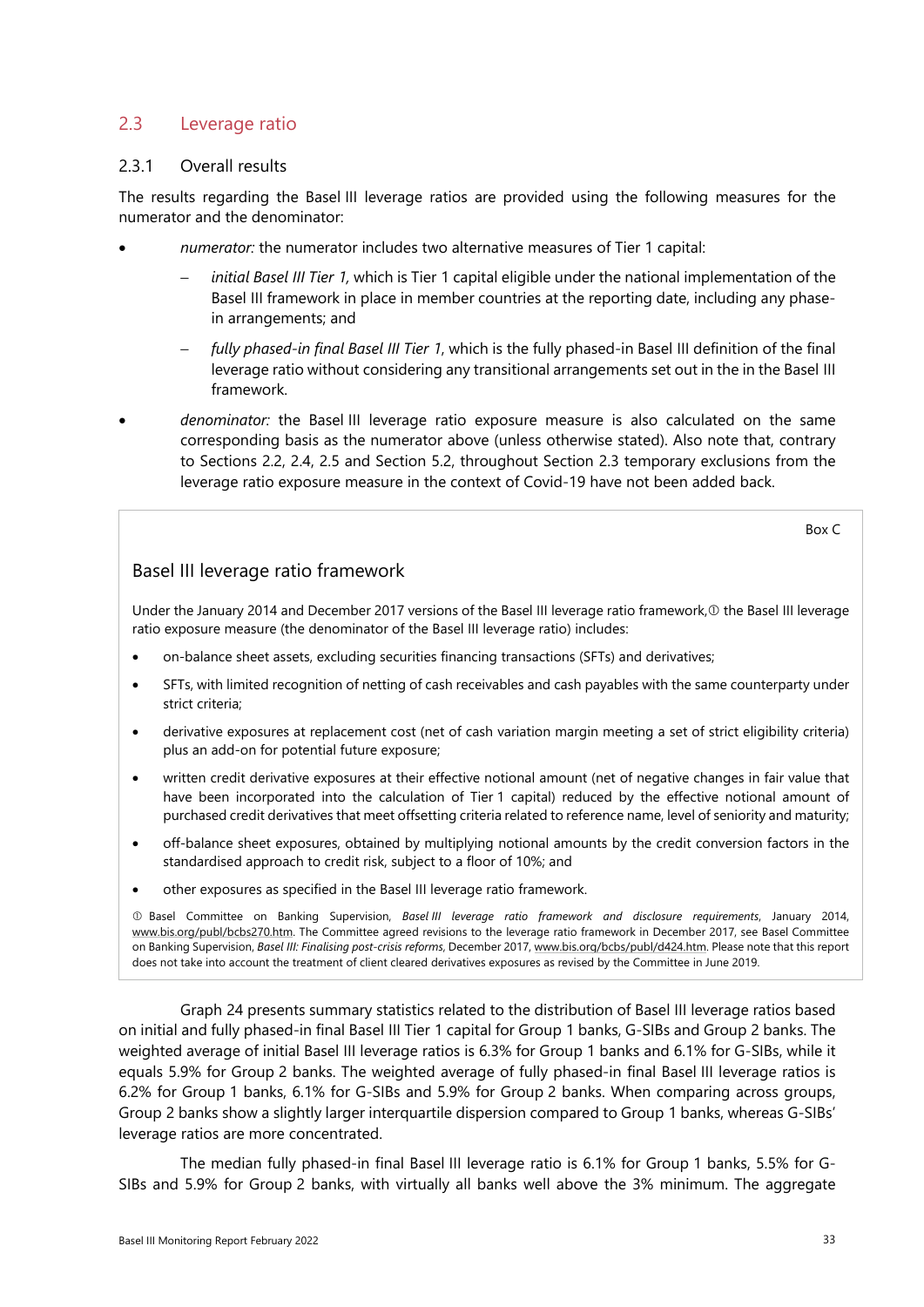<span id="page-41-0"></span>leverage incremental shortfall under the initial framework is zero in this period, down from €0.9 billion at end-December 2020.



[Graph 25](#page-42-0) shows how the fully phased-in final Basel III leverage ratios have evolved over time for a consistent sample of banks, all of which provided leverage ratio data for all reporting dates from June 2011 to June 2021. For Group 1 banks, the leverage ratio shows a reversal of the uptick experienced in end-December 2020. This decrease is driven by a marked increase in the leverage ratio exposure measure for Group 1 banks. One important factor driving this change is the expiration of Covid-19-related temporary exclusions from the leverage ratio exposure measure in the United States. The leverage ratio for Group 2 banks shows only a moderate decline, as the increase in Tier 1 capital largely offsets the increase in the leverage ratio exposure for these banks.

[Graph 26](#page-42-1) shows the same information as [Graph 25,](#page-42-0) but for a consistent sample of Group 1 banks, grouped by region. Overall, the leverage ratio for all regions has been growing over the past nine years, with a visible uptick across all regions over 2020. In the last period, the average leverage ratio in the Americas has dropped considerably, to the lowest level since end-June 2015, due to a 20.8% increase in leverage ratio exposure measure, driven by the expiration of Covid-19-related temporary exclusions<sup>16</sup> from the leverage ratio exposure measure in the United States. Notwithstanding this reduction, leverage ratios continue to be lower in Europe (5.3%) as compared to the Americas (5.9%) and the rest of the world (7.2%).

<span id="page-41-1"></span><sup>&</sup>lt;sup>16</sup> A special feature in the September 2021 report focused on the impact of these exclusions. See Basel Committee on Banking Supervision, *Basel III monitoring report,* September 2021, [www.bis.org/bcbs/publ/d524.htm.](http://www.bis.org/bcbs/publ/d524.htm)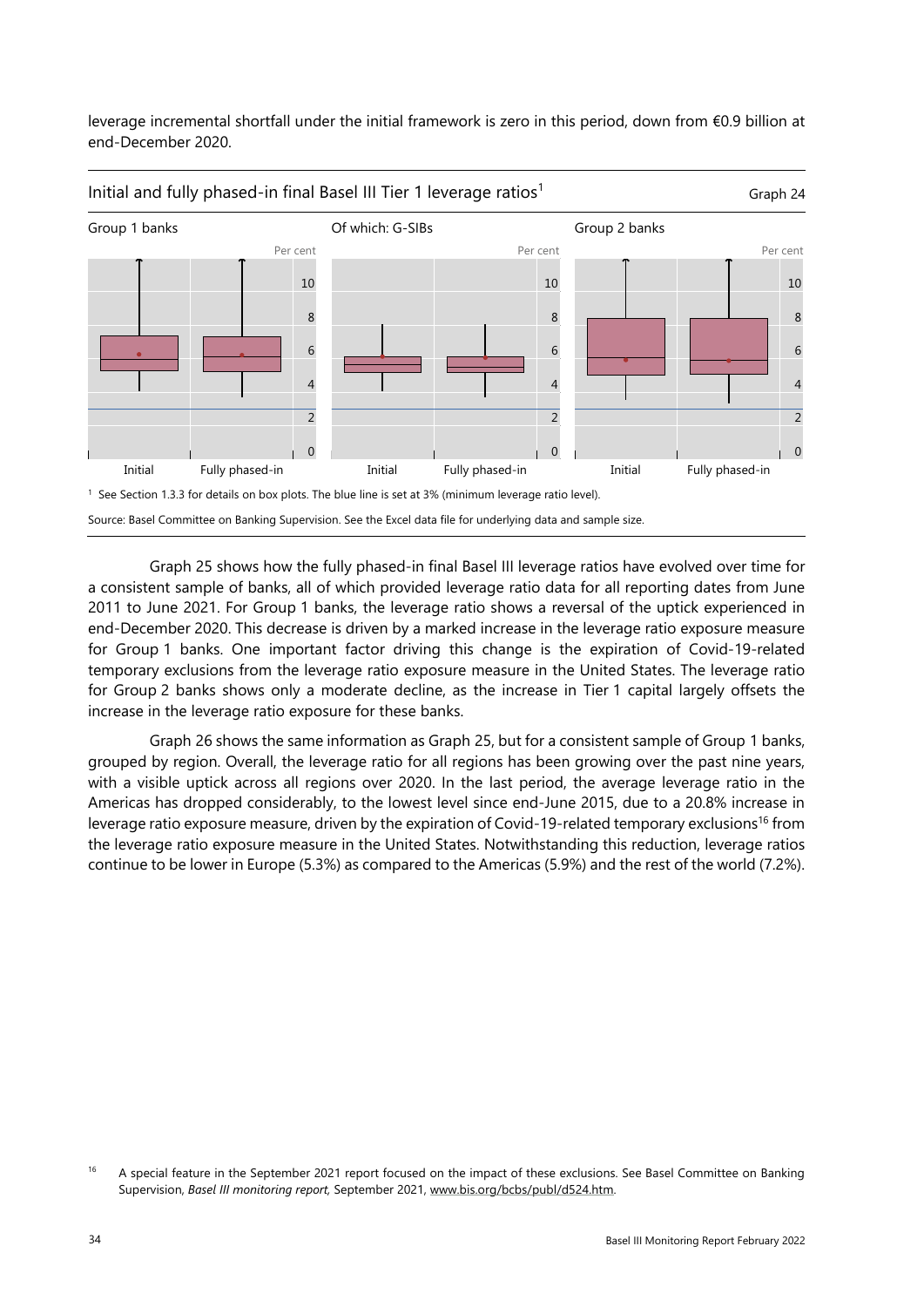#### Fully phased-in final Basel III Tier 1 leverage ratios and component changes<sup>1</sup>



Consistent sample of banks, exchange rates as of the current reporting date Graph 25

<span id="page-42-1"></span><span id="page-42-0"></span>



Source: Basel Committee on Banking Supervision. See the Excel data file for underlying data and sample size.

# Fully phased-in final Basel III Tier 1 leverage ratios and component changes,<sup>1</sup> by region



Consistent sample of Group 1 banks, exchange rates as of the current reporting date Graph 26

<sup>1</sup> See footnote 1 to Graph 25.

Source: Basel Committee on Banking Supervision. See the Excel data file for underlying data and sample size. Worksheet ["Graph 26a](#page-42-1)" provides the same breakdown for G-SIBs.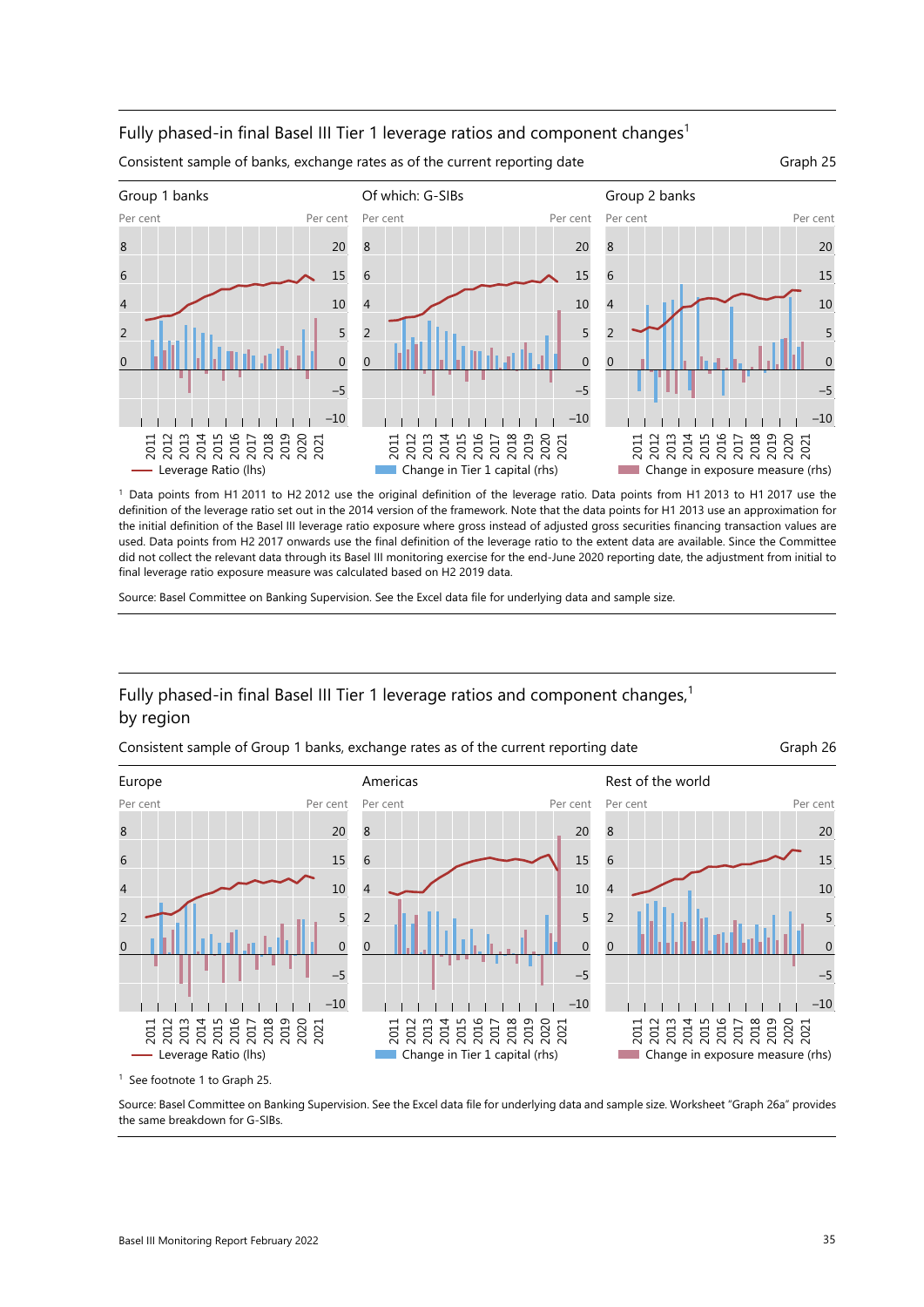[Graph 27](#page-43-0) shows the evolution of the components of the risk-based capital and leverage ratios over time for a consistent sample of banks, ie banks that have consistently provided the data for the period from June 2011 to June 2021. The four components are Basel III Tier 1 capital, RWA and the leverage ratio exposure measure, all assuming full implementation of Basel III, as well as accounting total assets. For Group 1 banks, Tier 1 capital and accounting total assets steadily increased over the period and showed a marked uptick in the last period. RWA and leverage ratio exposures have also increased steadily during the period, with the latter showing a marked increase over the last period. While accounting total assets and leverage ratio exposure have been moving relatively in sync until the previous reporting period, they moved in opposite directions in the previous period, reflecting the temporary exclusions from the leverage ratio exposure measure due to the Covid-19 pandemic, but moved in sync again in the last period. For Group 2 banks, Tier 1 capital generally increased during the period, with a substantial increase over the last year. RWA, leverage ratio exposure and accounting total assets have somewhat declined in the first half of the observed period, but have steadily increased in the second half, with accounting total assets and leverage exposure showing a marked uptick over the last periods and RWA somewhat stable. For all banks, Tier 1 capital has increased at a much higher rate than accounting assets and leverage ratio exposures.

[Graph 28](#page-44-0) shows the same information for a consistent sample of Group 1 banks, grouped by region. While leverage exposures decreased from 2011 until 2016 for European Group 1 banks and remained below the level of 2011 since then, banks in the Americas experienced a moderate increase, and exposure for Group 1 banks in the rest of the world increased steadily since 2011, with a marked increase in the last period.



# <span id="page-43-0"></span>Tier 1 capital, RWA, Basel III leverage ratio exposure and accounting total assets<sup>1</sup>

 1 Tier 1 capital, RWA and leverage ratio exposure assume full implementation of Basel III. Data points from H1 2010 to H2 2012 use the original definition of the leverage ratio. Data points from H1 2013 to H1 2017 use the definition of the leverage ratio set out in the 2014 version of the framework. Note that the data points for H1 2013 use an approximation for the initial definition of the Basel III leverage ratio exposure where gross instead of adjusted gross securities financing transaction values are used. Data points from H2 2017 onwards use the final definition of the leverage ratio to the extent data are available. Since the Committee did not collect the relevant data through its Basel III monitoring exercise for the end-June 2020 reporting date, the adjustment from initial to final leverage ratio exposure measure was calculated based on H2 2019 data, and accounting total assets are taken from end-2019 reporting.

Source: Basel Committee on Banking Supervision. See the Excel data file for underlying data and sample size.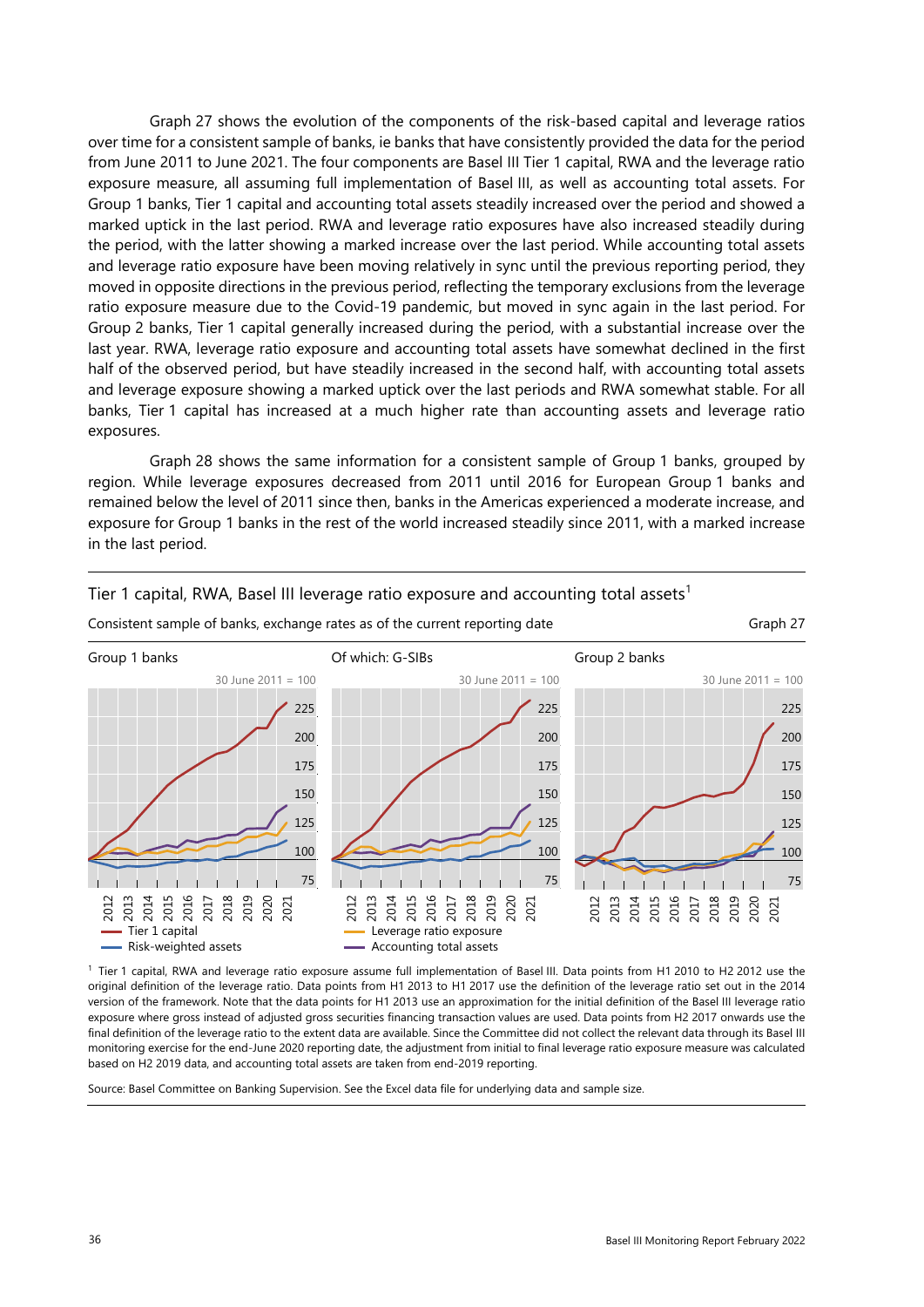# Tier 1 capital, RWA, Basel III leverage ratio exposure and accounting total assets,<sup>1</sup> by region



#### <span id="page-44-0"></span>Consistent sample of Group 1 banks, exchange rates as of the current reporting date Graph 28

#### 2.3.2 Impact on Basel III leverage ratio MRC measure due to the final standards

[Graph 29](#page-45-0) assesses, for Group 1 banks, G-SIBs and Group 2 banks, the changes in leverage ratio MRC at the target level due to the revisions to the Basel III leverage ratio. This captures the change in the definition of the Basel III leverage ratio exposure measure and the introduction of a G-SIB buffer on top of a 3% leverage ratio minimum, which amounts to 50% of the G-SIB surcharge on risk-based capital requirements. The left-hand side panel of [Graph 29](#page-45-0) shows the overall MRC changes, while the right-hand side panel shows the changes in MRC due to the changes in the exposure measure only (right-hand panel). The main driver of the change in MRC is the introduction of the G-SIB buffer in the final Basel III framework, even though at individual level some banks might be materially impacted by the change of the leverage ratio exposure measure. Note that many banks, in particular Group 2 banks, have already adopted the final standards. For these banks, the change in MRC shown below is zero.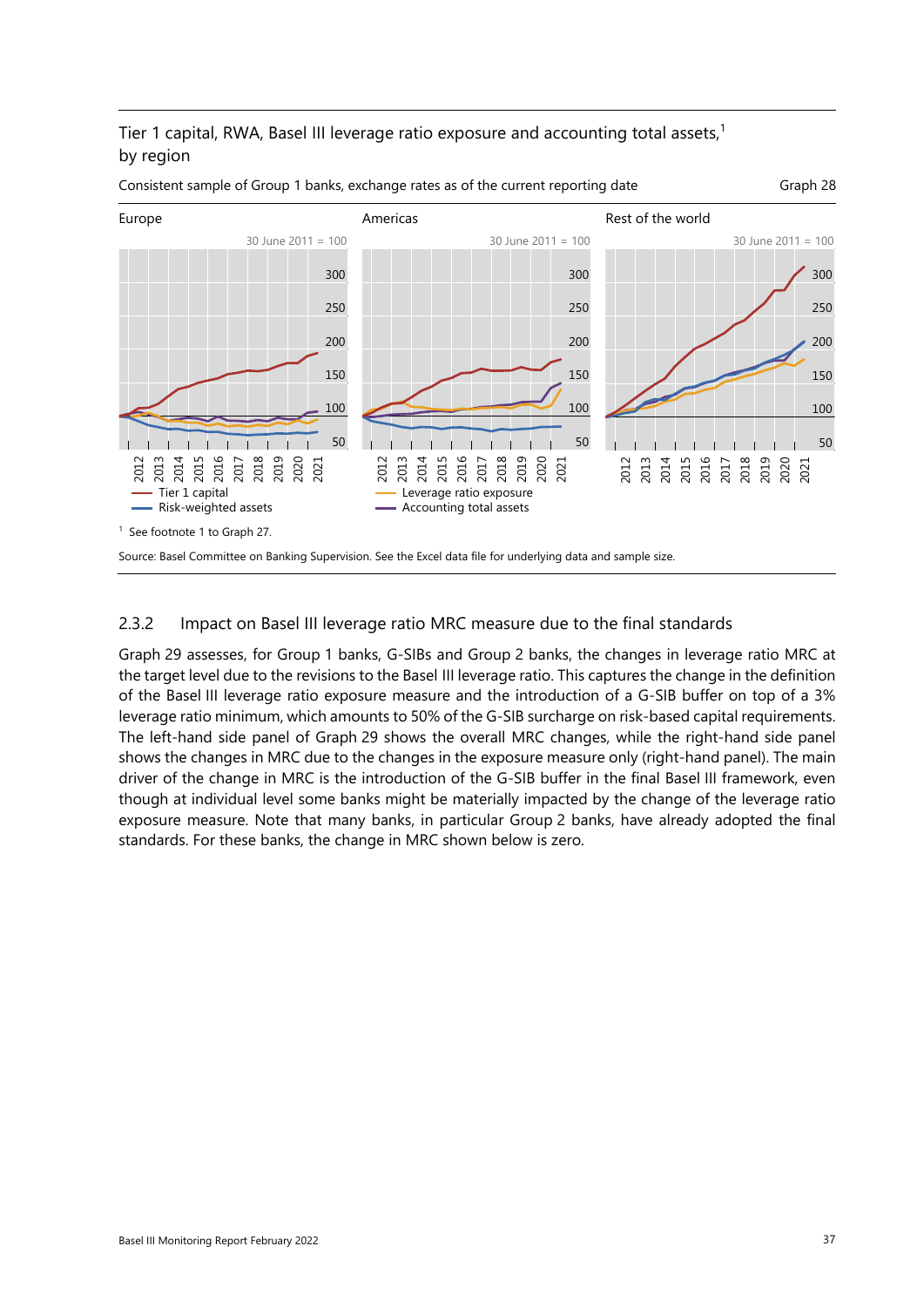#### Changes in leverage ratio MRC due to revisions in the final standards<sup>1</sup> Graph 29

<span id="page-45-0"></span>



<sup>1</sup> See Section 1.3.3 for details on box plots. To the extent a bank could not provide a component under the 2017 exposure measure, the relevant component of the 2014 measure was used. <sup>2</sup> The increase for G-SIBs is driven by the introduction of a G-SIBs add-on.

Source: Basel Committee on Banking Supervision. See the Excel data file for underlying data and sample size.

#### 2.4 Combined shortfall amounts under the final Basel III framework

This section shows the regulatory capital shortfalls for the Group 1 and Group 2 bank samples assuming fully phased-in requirements according to the final Basel III standards. Results for the Basel III monitoring exercises (data as of end-December 2017 through end-June 2021) are compared with the results of the previous cumulative QIS, using data as of end-December 2015.<sup>17</sup> This analysis is not reduced to a consistent sample, but relies on the different samples for the different reporting dates.

For this reporting date, Group 1 banks reported total regulatory capital shortfalls amounting to €2.3 billion. These results are much smaller than the shortfall observed at the end-December 2020 reporting date, which was computed based on the end-December 2019 MRC changes, combined with the end-June 2020 current MRC basis (see also footnote 3 on [Graph 21\)](#page-36-3). The main driver of this development was the CET1 capital shortfall that reduced from €6.9 billion to zero in December 2020 and continued to be zero in the current reporting period. At end-June 2021, no additional Tier 1 capital shortfall is reported in our sample. Thus, the remaining capital shortfall consists of €2.3 billion Tier 2 capital only. While the sample size of Group 1 banks changed, these developments do not result from sample changes. Distribution constraints during the Covid-19 period in several jurisdictions may have contributed to the decrease of the shortfall.

For Group 2 banks, the aggregate total capital shortfall decreased to  $€1.4$  billion, partially driven by a change in the sample.

<span id="page-45-1"></span><sup>17</sup> Basel Committee on Banking Supervision, *Basel III Monitoring Report – Results of the cumulative quantitative impact study*, December 2017, [www.bis.org/bcbs/publ/d426.htm.](https://www.bis.org/bcbs/publ/d426.htm)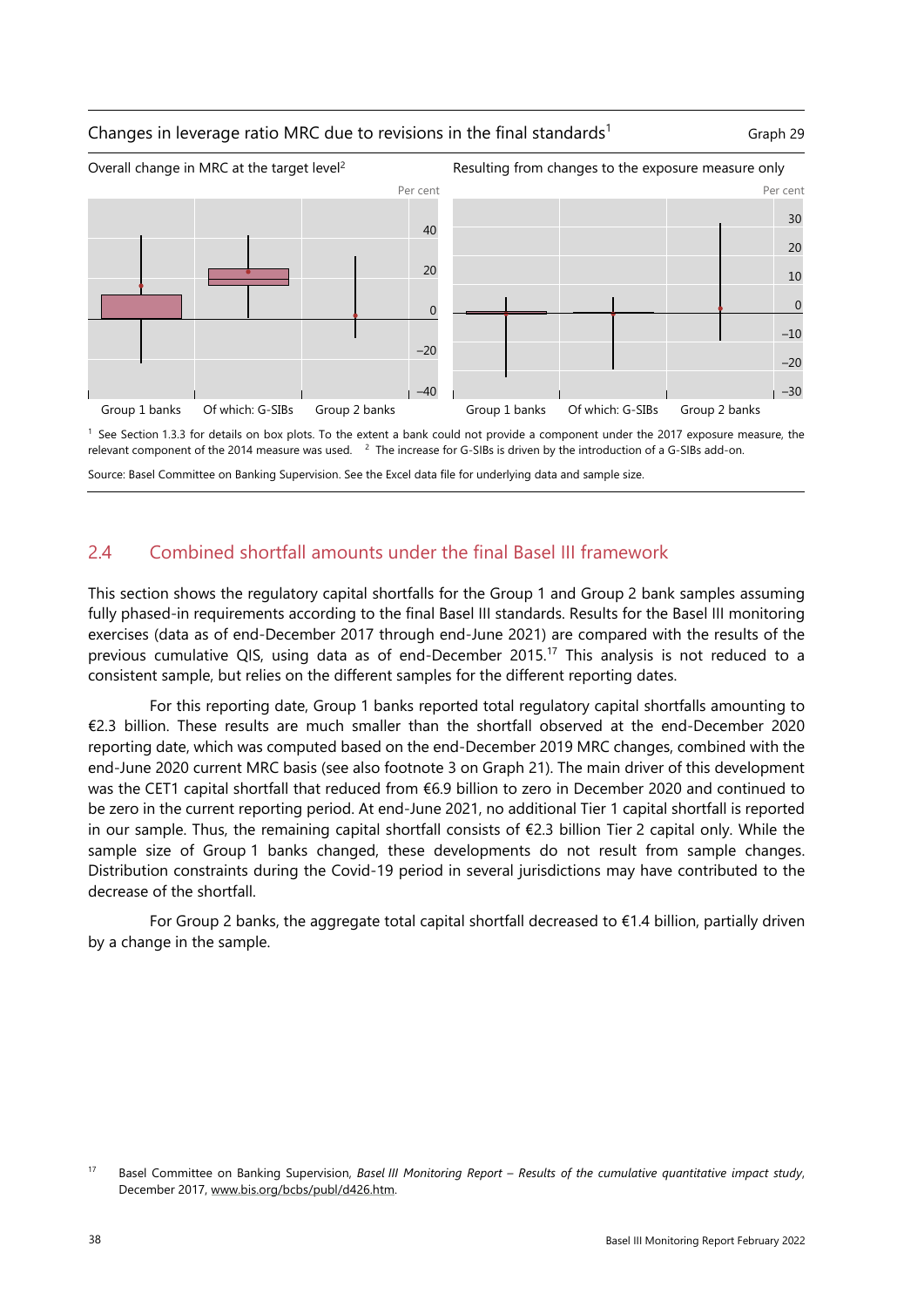#### Combined capital shortfalls at the target level

Fully phased-in final Basel III standards<sup>1</sup>, sample and exchange rates as at the reporting dates Graph 30



1 Results for H2 2015 are based on the Committee's cumulative Quantitative Impact Study and are not fully comparable from a methodological point of view. Compared to H2 2017 and H1 2018, the results since H2 2018 include the revised market risk framework as finalised in January 2019. Since the Committee did not collect all relevant data through its Basel III monitoring exercise for the end-June 2020 reporting date, shortfalls for H1 2020 are estimated using some data from end-2019 reporting.

Source: Basel Committee on Banking Supervision. See the Excel data file for underlying data and sample size.

# 2.5 Total loss-absorbing capacity requirements for G-SIBs

#### 2.5.1 Initial Basel III framework

The Committee also collected data on additional total loss-absorbing capacity (TLAC) for G-SIBs, 25 of which participated in the exercise. Applying the 2019 minimum requirements, no G-SIB in the sample shows an incremental<sup>18</sup> TLAC shortfall. In the previous period, one G-SIB in the sample showed a shortfall which amounted to €4.7 billion and corresponded to 1.5% of its total RWA. Moreover, three banks reported an aggregate incremental shortfall of €24.2 billion against 2022 minimum requirements, which is slightly higher in comparison to the previous period. One reason is that, in line with Section 2.2, when performing the shortfall calculation exempted leverage ratio exposures are added back to the exposure measure resulting in a higher leverage ratio requirement. This particularly affects G-SIBs for which higher leverage ratio requirements are set.

<span id="page-46-0"></span> $18$  The shortfall is incremental to any risk-based and leverage ratio shortfall discussed above.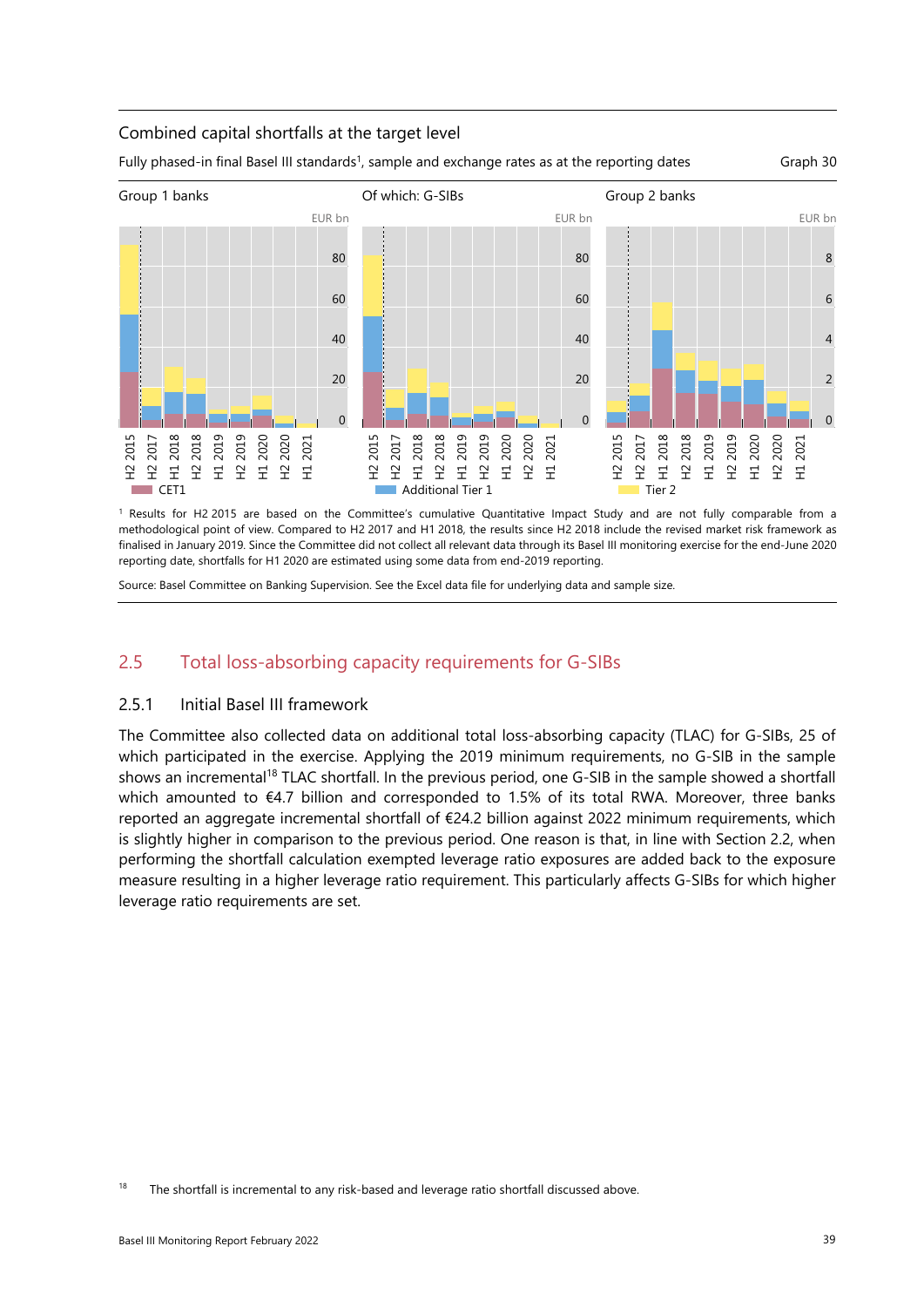# Distribution of individual G-SIBs' incremental TLAC surplus and shortfall across  $banks<sup>1</sup>$

Fully phased-in initial Basel III standards, pure TLAC implementation<sup>2</sup> Graph 31



# 2.5.2 Final Basel III framework

The final Basel III reforms, based on end-June 2021 data, resulted in no significant increase in aggregate capital requirements for the respondent banks. With regard to TLAC, the reforms had a limited effect on the number of banks or size of shortfalls against the 2019 TLAC requirements. No G-SIB shows a shortfall, however, relative to the 2022 TLAC requirements, combined with the final Basel III standards, four banks are reporting a TLAC shortfall. The aggregate shortfall is €11.5 billion, of which two G-SIBs basically consume all the shortfall. The respective shortfalls correspond to around 1.5% of the banks' respective total RWA (relative to the 2022 requirements).



# Distribution of individual G-SIBs' incremental TLAC surplus and shortfall across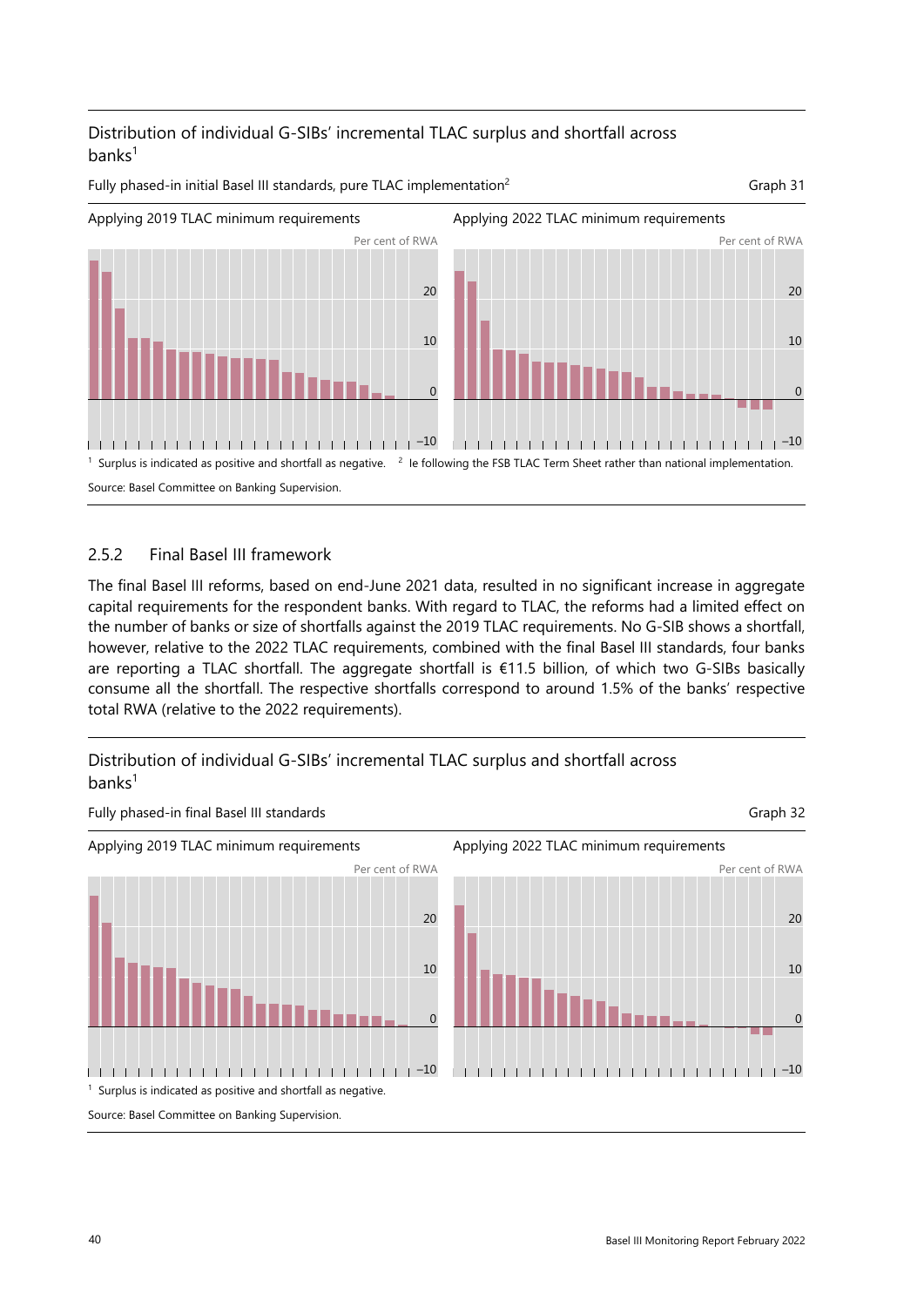# 3. Level and composition of regulatory capital

### 3.1 Level of capital

[Graph 33](#page-48-0) shows a time series of the level of regulatory capital for a consistent sample of Group 1 banks, Group 2 banks and G-SIBs. From end-December 2019 to end-June 2021, the level of CET1 capital for Group 1 banks increased by €377 billion (or 10.0%) to €4,126 billion. G-SIBs, which collectively held €2,929 billion as of end-June 2021, account for 65% of this increase. For Group 1 banks, the increase in Tier 2 capital amounts to €55 billion since December 2019, while an increase in additional Tier 1 capital of €77 billion is observed.

From end-December 2019 to end-June 2021, the level of Group 2 banks' CET1 capital increased by €26 billion (or 27%) to €125 billion. Additional Tier 1 and Tier 2 capital increased by €3 billion and €5 billion, respectively.

From end-June 2011 to end-June 2021, the level of Group 1 banks' CET1 capital has increased by 121% from €1,874 billion to €4,126 billion.

#### <span id="page-48-0"></span>Level of capital $1$



 1 The graph shows the fully phased-in initial Basel III framework for the data points up to and including the end of 2018 and the actual framework in place at the reporting date for all data points thereafter.

Source: Basel Committee on Banking Supervision. See the Excel data file for underlying data and sample size. Worksheet ["Graph 33a](#page-48-0)" provides an additional regional breakdown for Group 1 banks.

[Graph 34](#page-49-0) shows a time series of the level of regulatory capital for a consistent sample of Group 1 banks, grouped by region, assuming full implementation of final Basel III standards. CET1 capital has increased for Europe and the rest of the world region over the past one and half years by €96 and €197 billion, respectively. After a decline in the previous period, the Americas saw an increase by €83 billion. The rest of the world region also has the highest overall holdings of CET1 capital at €2,086 billion with an average of €53 billion per bank compared to €853 billion at an average of €57 billion per bank and €1,188 billion with an average of €41 billion per bank for the Americas and Europe, respectively. While CET1 capital in the rest of the world is now more than 2.8 times of its value in 2011, the increase in Europe and in the Americas was more limited at 77% and 85%, respectively.

After some initial declines from 2011 through 2013 in Europe and the Americas and some mild increases in the rest of the world region, additional Tier 1 capital has grown significantly across all regions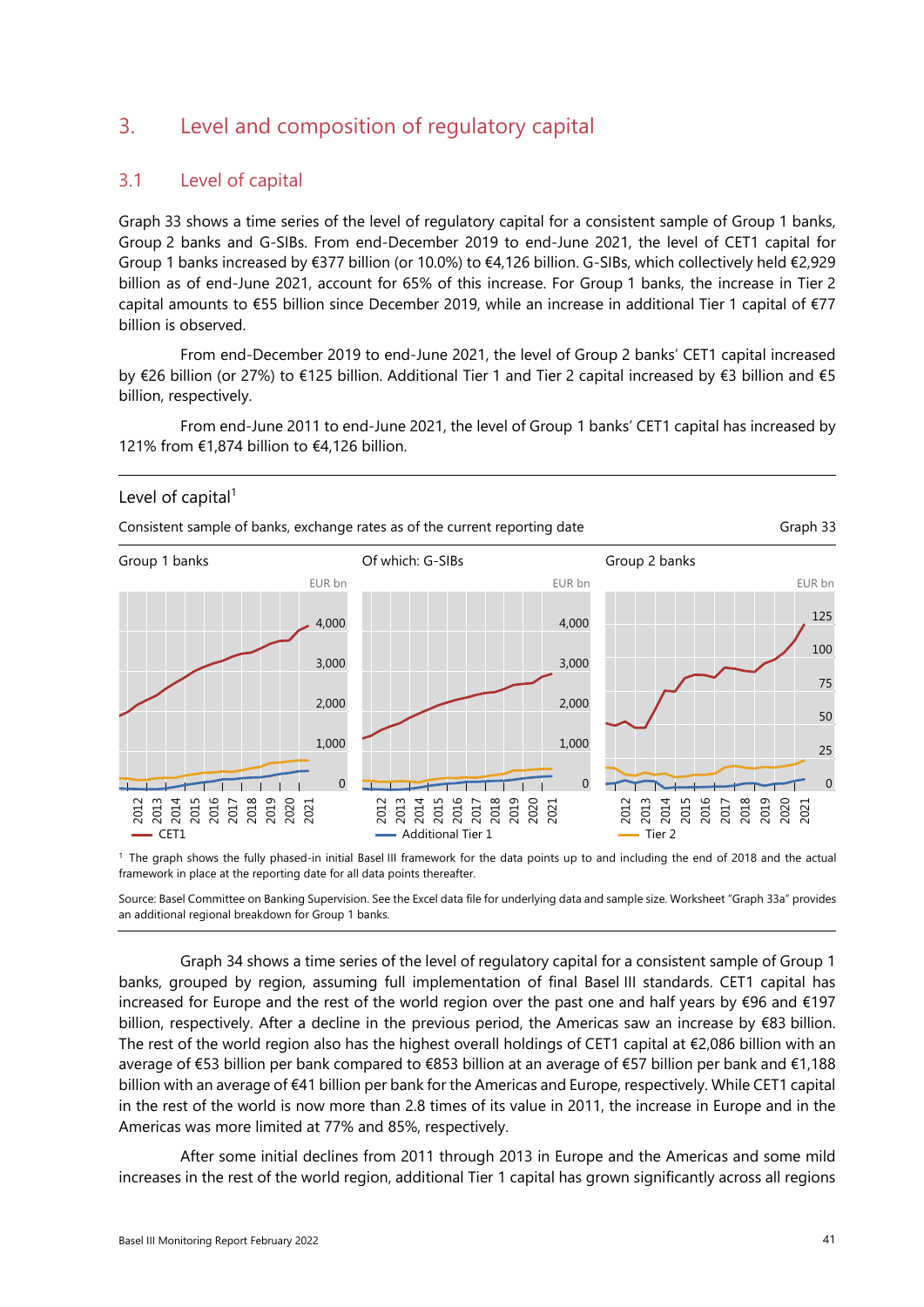thereafter. From end-December 2019 to end-June 2021, additional Tier 1 capital increased by €17 billion and €5 billion in Europe and the Americas, respectively, while the rest of the world reported an increase of €55 billion, continuing the trend already observed in previous reporting periods. Even with this increase, the share of additional Tier 1 capital in the rest of the world is still lower at 8.8% of the total capital compared to Europe (10.0%) and the Americas (10.5%).

The stock of Tier 2 capital has grown compared to the end-June 2011 reference date for all regions except the Americas. This region experienced a decrease between 2011 and 2014 and has experienced mild increases thereafter. Since end-December 2019, the rest of the world region and the Americas have experienced an increase in the level of Tier 2 holdings (€66 billion and €0.4 billion), while banks' Tier 2 capital decreased in Europe (€-12 billion).

<span id="page-49-0"></span>

<sup>1</sup> The graph shows the fully phased-in initial Basel III framework for the data points up to and including the end of 2018 and the actual framework in place at the reporting date for all data points thereafter. <sup>2</sup> The strong percentage increases in additional Tier 1 capital are driven by the low absolute levels in 2011, in particular for the rest of the world region.

Source: Basel Committee on Banking Supervision. See the Excel data file for underlying data and sample size. Workshee[t Graph 34a](#page-49-0) provides the same breakdown but shown in EUR amounts.

# 3.2 Profits, dividends and capital raised

[Graph 35](#page-50-0) depicts the evolution of profits, dividends, CET1 capital raised and the dividend payout ratio over time. Overall, Group 1 banks' profits after tax significantly raised in H1 2021 and reached €265 billion, after €179 billion in H2 2020, €145 billion in H1 2020 and €197 billion in H2 2019 before the pandemic. For G-SIBs, profits after tax reached €200 billion in H1 2021, after €135 billion, €108 billion and €126 billion respectively for the preceding three semesters. The annual dividend payout ratios for Group 1 banks and G-SIBs (calculated over the last two semesters to avoid seasonality issues) decreased to 21% and 19%, respectively and are at their lowest values since the beginning of the exercise.

Group 2 banks posted €4 billion of profits after tax in H1 2021, after €2 billion, €5 billion and €3 billion, respectively, during three preceding semesters, and an increasing annual dividend payout ratio of 17%, after 7% for H2 2020. The spike in profits shown in H1 2020 is driven by extraordinary revenue from M&A activity for a single, yet relatively large bank in the sample. This may also contribute to the lower dividend payout ratio over 2020.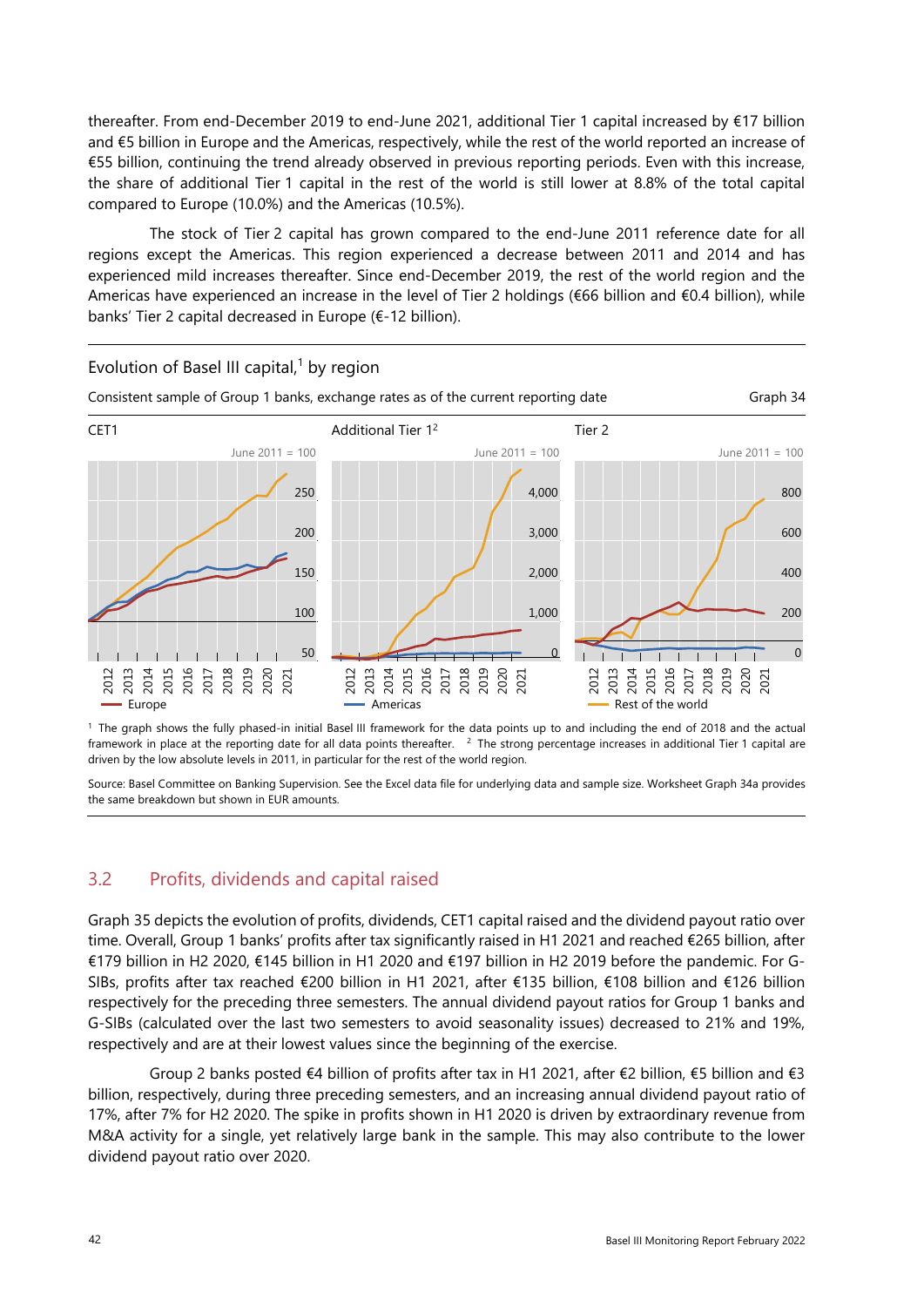#### Profits, dividends, CET1 capital raised externally and dividend payout ratio



Consistent sample of banks, exchange rates as of the current reporting date Graph 35

<span id="page-50-0"></span>

 $<sup>1</sup>$  The dividend payout ratio is calculated as common share dividends divided by profits after tax by using a rolling 12 months window to</sup> improve comparability across countries with different dividend payment patterns.

Source: Basel Committee on Banking Supervision. See the Excel data file for underlying data and sample size.

[Graph 36](#page-51-0) provides the regional breakdown for Group 1 banks. Half-yearly after tax profits for the Group 1 banks in the sample increased significantly in Europe (from  $\epsilon$ 21 billion in H2 2020 to  $\epsilon$ 58 billion in H1 2021), in the Americas (from €51 billion to €87 billion) and to a lesser extent in the rest of the world (from €107 billion to €120 billion). The annual dividend payout ratios for Europe increased from 11% in H2 2020 to 20% in H1 2021, in relation with the end of restrictions imposed by supervisors on dividend distribution, inversely decreased from 38% to 20% in the Americas and was stable at 22% in the rest of the world.

Over the last twelve months, 83 out of the 105 Group 1 banks in the sample raised capital. Regarding CET1 capital, the total amount raised equals €55.0 billion (see [Table 5\)](#page-51-1), including €32.6 billion raised by G-SIBs.

Group 1 banks raised more additional Tier 1 capital (€102.3 billion) and Tier 2 capital (€91.3 billion than CET1 capital. This could indicate that banks are continuing to focus on the remaining, not yet fully phased-in, capital requirements such as the leverage ratio, TLAC and the minimum requirement for own funds and eligible liabilities (MREL) in countries in the European Union. The relevant regulations stipulate that CET1 capital is not necessarily the exclusive form of eligible capital to meet these requirements. In other countries, the same may hold true for additional requirements stemming from Pillar 2. Around 61% of the overall capital raised globally was raised by banks in the rest of the world region. Over the last twelve months, Group 2 banks focused on CET1 capital (56% of the total capital raised), followed by Tier 2 capital (39%).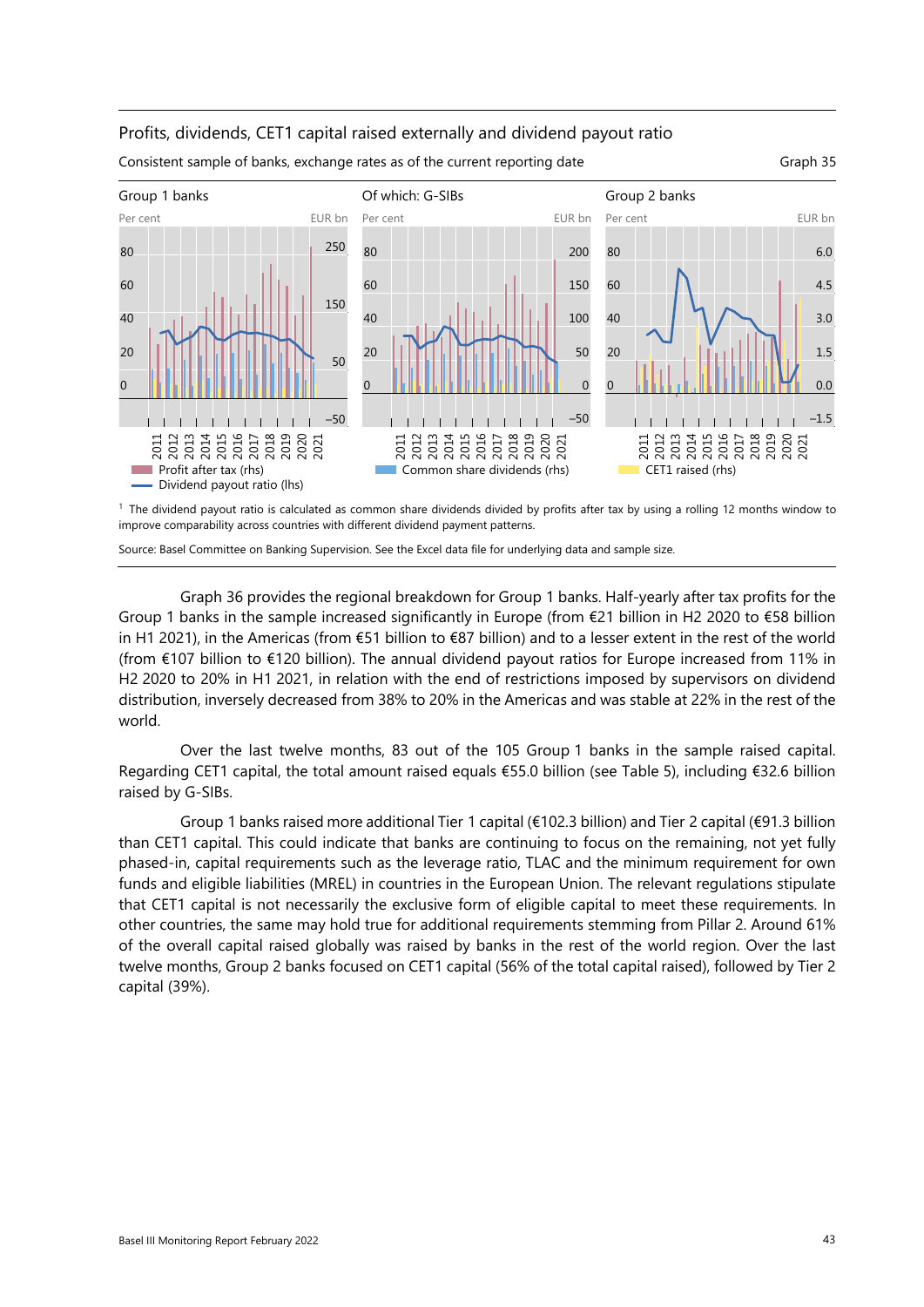#### <span id="page-51-0"></span>Profits, dividends, CET1 capital raised externally and dividend payout ratio, by region



Consistent sample of Group 1 banks, exchange rates as of the current reporting date Graph 36

1 The dividend payout ratio is calculated as common share dividends divided by profits after tax by using a rolling 12 months window to improve comparability across countries with different dividend payment patterns.

Source: Basel Committee on Banking Supervision. See the Excel data file for underlying data and sample size. Worksheet ["Graph 36a](#page-51-0)" provides the same breakdown for G-SIBs.

#### <span id="page-51-1"></span>Capital raised during 2020/2021

Full sample of banks, gross amounts, in billions of euros Table 5

|                                                 | Number of<br>banks | Number of<br>banks that<br>raised capital | CET <sub>1</sub> | Add. Tier 1 | Tier 2 |  |
|-------------------------------------------------|--------------------|-------------------------------------------|------------------|-------------|--------|--|
| Group 1 banks                                   | 105                | 83                                        | 55.0             | 102.3       | 91.3   |  |
| Of which: Americas                              | 21                 | 19                                        | 11.1             | 20.9        | 4.0    |  |
| Of which: Europe                                | 32                 | 21                                        | 7.8              | 20.6        | 22.9   |  |
| Of which: Rest of the world                     | 52                 | 43                                        | 36.1             | 60.9        | 64.3   |  |
| Of which: G-SIBs                                | 29                 | 26                                        | 32.6             | 61.8        | 56.3   |  |
| Group 2 banks                                   | 51                 | 18                                        | 7.2              | 1.8         | 5.2    |  |
| Source: Basel Committee on Banking Supervision. |                    |                                           |                  |             |        |  |

[Graph 37](#page-52-0) depicts the evolution of capital raised over time for a consistent sample of banks. The capital raised in H1 2021 by Group 1 banks and G-SIBs decreased to respectively €98 billion and €65 billion, after the highest levels of respectively €136 billion and €94 billion reached in H2 2020. Overall, since 2011, the capital raised by G-SIBs accounts for 66% of the capital raised by Group 1 banks. Moreover, G-SIBs account for 60%, 70% and 60% respectively of CET1 capital, additional Tier 1 capital and Tier 2 capital raised by Group 1 banks.

In H1 2021, European and American Group 1 banks raised similar amounts of capital compared to the previous semester. The decrease in the total raised capital comes from the rest of the world (€59 billion in H1 2021 against €93 billion in H2 2020), and more specifically from Tier 2 capital raised by the rest of the world (€15 billion against €47 billion)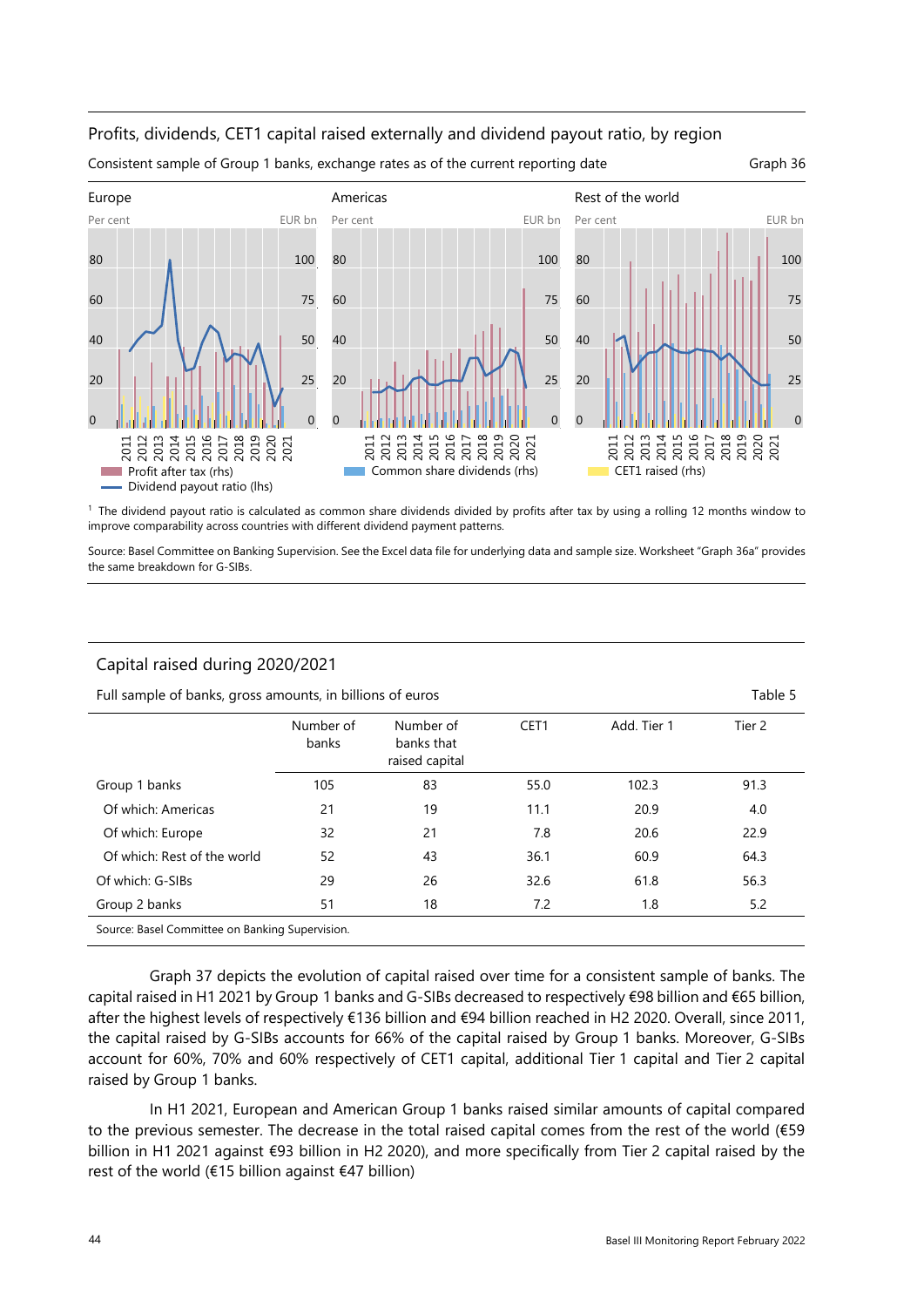#### Capital raised externally

Consistent sample of banks, exchange rates as of the current reporting date Graph 37

<span id="page-52-0"></span>



Source: Basel Committee on Banking Supervision. See the Excel data file for underlying data and sample size. Worksheet ["Graph 37a](#page-52-0)" provides an additional regional breakdown for Group 1 banks.

# 3.3 Composition of capital

[Graph 38](#page-53-0) below shows the composition of total capital under the initial Basel III rules. As expected and as observed on previous reporting dates, CET1 capital continues to be the predominant form of regulatory capital amongst all banks. As of end-June 2021, the average share of initial Basel III CET1 capital for Group 1 banks is 76.0% for a consistent sample of banks. For Group 2 banks, the initial Basel III CET1 capital represents 82.9% of regulatory capital at the reporting date. Noticeably, the second largest share of total capital continues to be Tier 2 capital (14.3% for Group 1 banks and 13.1% for Group 2 banks).

For Group 1 banks, the positive trend of increasing shares of CET1 capital, which had been observed during the first years of the monitoring exercise, reversed starting in 2013. Since then, we observe a decline in the share of CET1 capital offset by an increase in additional Tier 1 holdings. The structure of regulatory capital had somewhat stabilised in 2017, but CET1 capital has continued to globally decline over the more recent reporting periods for Group 1 banks, as well as G-SIBs. The last two semesters mark the first (slight) increase in the share of CET1 capital since June 2017.

For Group 2 banks, the share of CET1 capital has remained fairly stable starting at 80.2% in June 2011, reaching a peak of 89.4% in December 2014 and ending at 82.9% for the current reporting period. The opposite evolution can be observed for Tier 2 capital, whereas the share of additional Tier 1 capital remained small and stable between 2.2% and 4.8%.

With regard to the composition of Basel III CET1 capital itself [\(Table 6\)](#page-53-1), retained earnings and paid-in capital continue to comprise the overwhelming majority of CET1 outstanding for both Group 1 and Group 2 banks. For Group 1 banks, retained earnings and paid-in capital make up 93.1% of outstanding CET1 on average. Accumulated Other Comprehensive Income (AOCI)[19](#page-52-1) contributes 6.2% to Group 1 banks' CET1 capital on average, but there is significant dispersion across banks and countries. Meanwhile, CET1 from recognised subsidiaries continues to provide minimal support to Group 1 banks'

<span id="page-52-1"></span><sup>19</sup> AOCI typically includes the following: unrealised gains and losses in available for sale securities; actuarial gains and losses in defined benefit plans; gains and losses on derivatives held as cash flow hedges; and gains and losses resulting from translating the financial statements of foreign subsidiaries.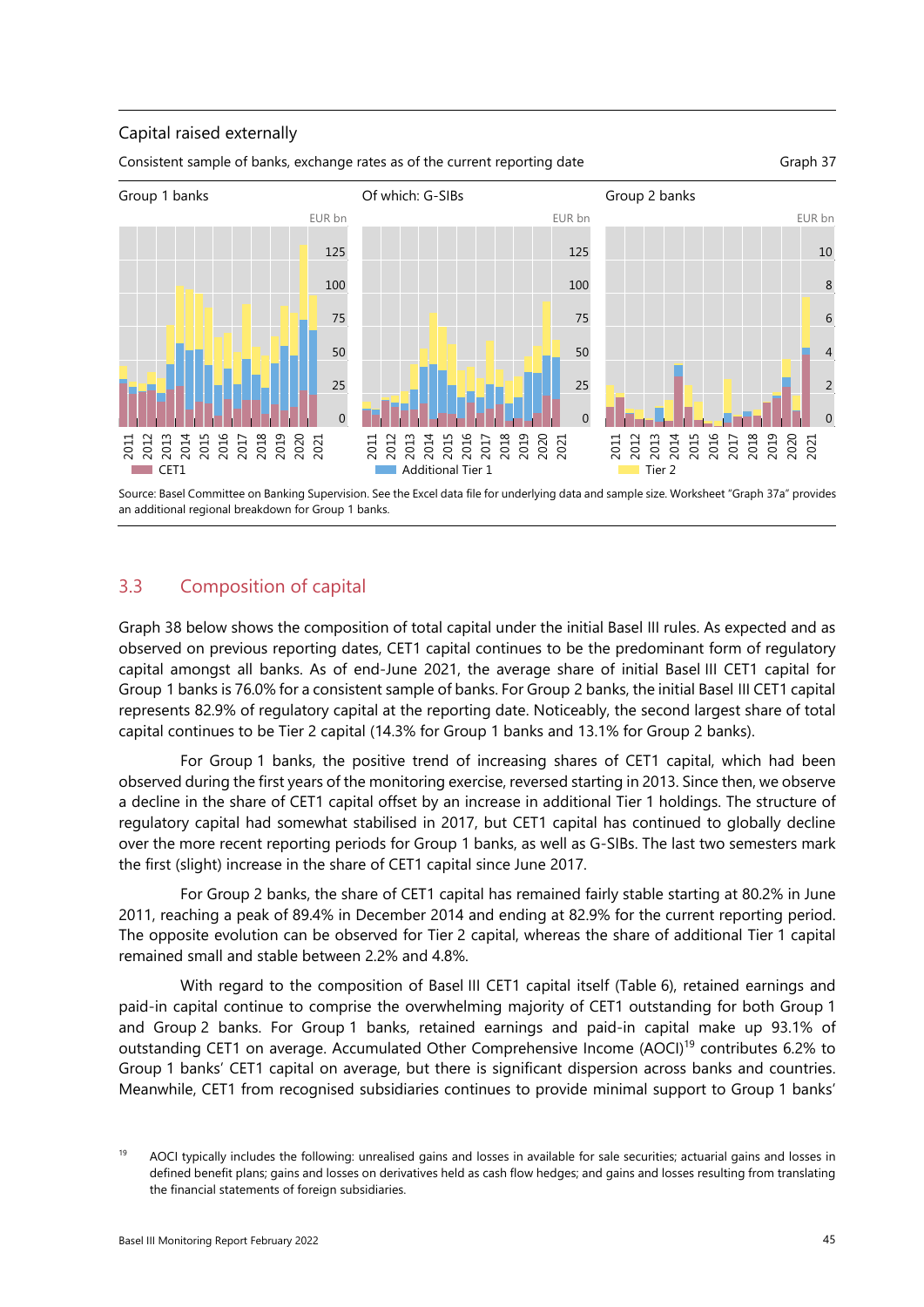outstanding CET1 balances in most countries. For Group 2 banks, the share of paid-in capital and retained earnings in total CET1 capital is somewhat lower at 72.7%, while the 26.5% share of AOCI is higher compared to Group 1 banks, again with significant dispersion across banks and countries.

#### <span id="page-53-0"></span>Structure of regulatory capital under initial Basel III<sup>1</sup>



<sup>1</sup> The graph shows the fully phased-in initial Basel III framework for the data points up to and including the end of 2018 and the actual framework in place at the reporting date for all data points thereafter.

Source: Basel Committee on Banking Supervision. See the Excel data file for underlying data and sample size. Worksheet ["Graph 38a](#page-53-0)" for the structure of capital under transitional initial Basel III.

# <span id="page-53-1"></span>Structure of CET1 capital, by bank group and region

| Full sample of banks, in per cent of CET1 capital gross of regulatory adjustments<br>Table 6 |                    |                 |                      |                                  |                                         |
|----------------------------------------------------------------------------------------------|--------------------|-----------------|----------------------|----------------------------------|-----------------------------------------|
|                                                                                              | Number of<br>banks | Paid in capital | Retained<br>earnings | Other<br>comprehensive<br>income | CET1 from<br>recognised<br>subsidiaries |
| Group 1 banks                                                                                | 105                | 24.6            | 68.5                 | 6.2                              | 0.7                                     |
| Of which: Americas                                                                           | 21                 | 15.1            | 86.8                 | $-1.9$                           | 0.1                                     |
| Of which: Europe                                                                             | 33                 | 36.5            | 51.3                 | 10.5                             | 1.5                                     |
| Of which: Rest of the world                                                                  | 51                 | 22.9            | 68.4                 | 8.3                              | 0.4                                     |
| Of which: G-SIBs                                                                             | 29                 | 20.1            | 73.5                 | 5.6                              | 0.8                                     |
| Group 2 banks                                                                                | 54                 | 37.2            | 34.0                 | 28.3                             | 0.5                                     |

Source: Basel Committee on Banking Supervision.

#### 3.4 Regulatory adjustments

Using the consistent sample of banks over time for the current period, regulatory adjustments reduce overall gross CET1 capital (ie CET1 capital before adjustments) for Group 1 banks by 11.1% (see [Graph 39\)](#page-54-0). The largest driver of Group 1 bank CET1 capital adjustments continues to be goodwill (6.6%) followed by deductions for intangibles, other deductions and deferred tax assets (DTA) (1.7%, 1.4% and 0.9%,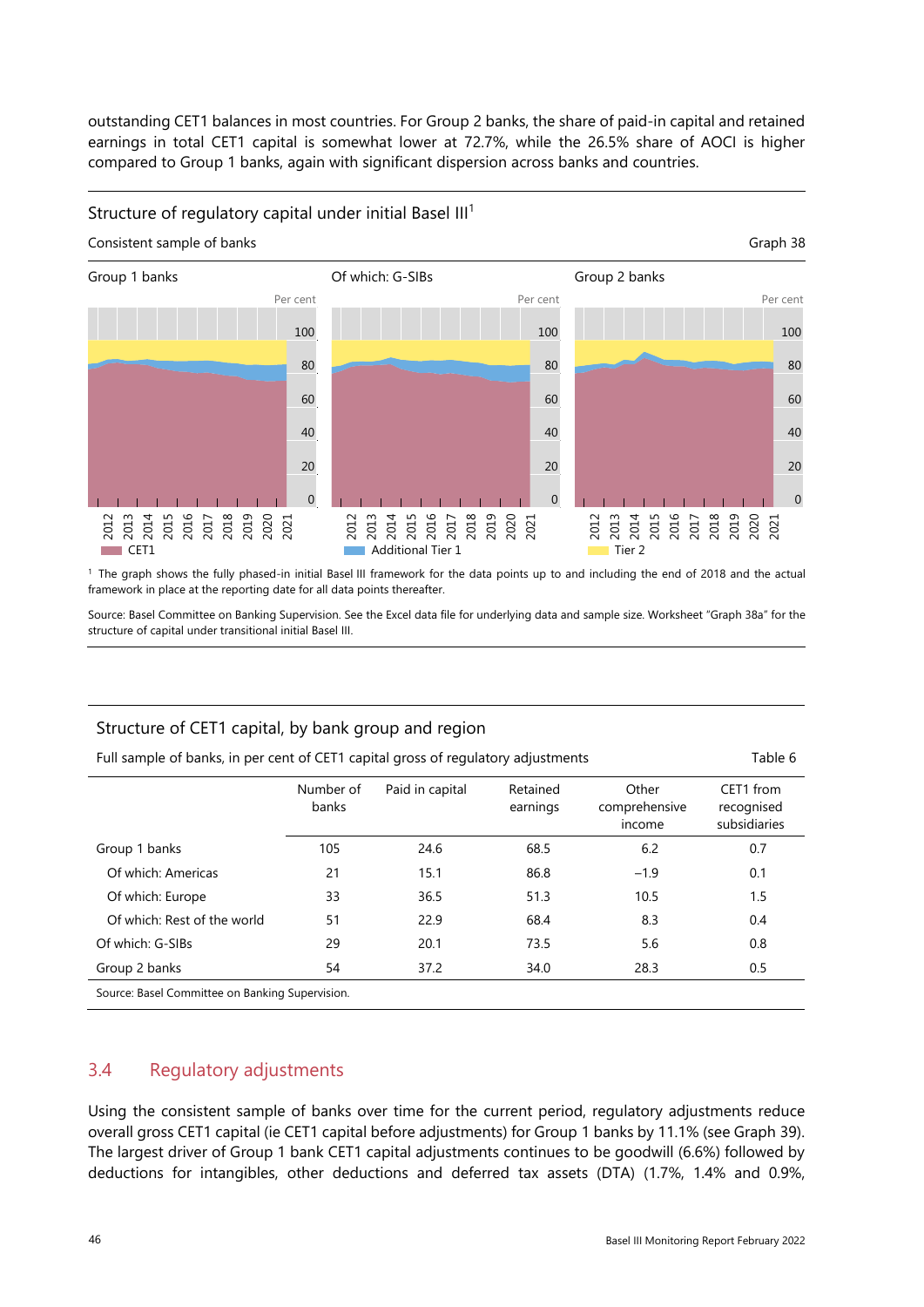respectively). Currently there is only a small aggregate impact from the transitional add-backs from the introduction of ECL provisioning.

The impact of regulatory adjustments on Group 2 banks is lower than on Group 1 banks, on average being at around 5.3%. Especially the impact of goodwill (-1.1%) is more limited than for Group 1 banks.

#### Regulatory CET1 capital adjustments under fully phased-in initial Basel III

<span id="page-54-0"></span>Consistent sample of banks, in per cent of CET1 capital prior to adjustments Graph 39

Group 1 banks Of which: G-SIBs Group 2 banks Per cent Per cent Per cent Per cent Per cent Per cent Per cent Per cent Per cent Per cent 0 –10 –20 –30  $-40$ 2012 2013<br>2015<br>2017<br>2018 2019 2020 2021 Goodwill **Intangibles**  $DTA<sup>1</sup>$ 0 –10 –20 –30 –40 2012 2013 2014 2015 2016 2017 2018 2019 2020 2021 **Financials** DTA above threshold **Excess above 15%**<sup>2</sup> 0  $-10$ –20 –30 –40 2012 2013 2014 2015 2016 2017 2018 2019 2020 2021 **ECL** provisioning  $\Box$  Other<sup>3</sup>

<sup>1</sup> DTAs are the deferred tax assets that are deducted in full under Basel III (ie they exclude DTAs that are related to temporary differences, which are only deducted when they exceed a threshold). <sup>2</sup> Excess above 15% pertains to significant investments in the common shares of unconsolidated financial institutions, mortgage servicing rights, and DTAs due to timing differences that do not separately exceed the 10% category thresholds but in the aggregate exceed the 15% basket threshold. 3 Other includes adjustments related to investment in own shares, shortfall of provisions to expected losses, cash flow hedge reserves, cumulative changes in fair value due to changes in own credit risk, net pension fund assets, securitisation gains on sale, mortgage servicing rights and deductions from additional Tier 1 capital to the extent they exceed a bank's additional Tier 1 capital.

Source: Basel Committee on Banking Supervision. See the Excel data file for underlying data and sample size.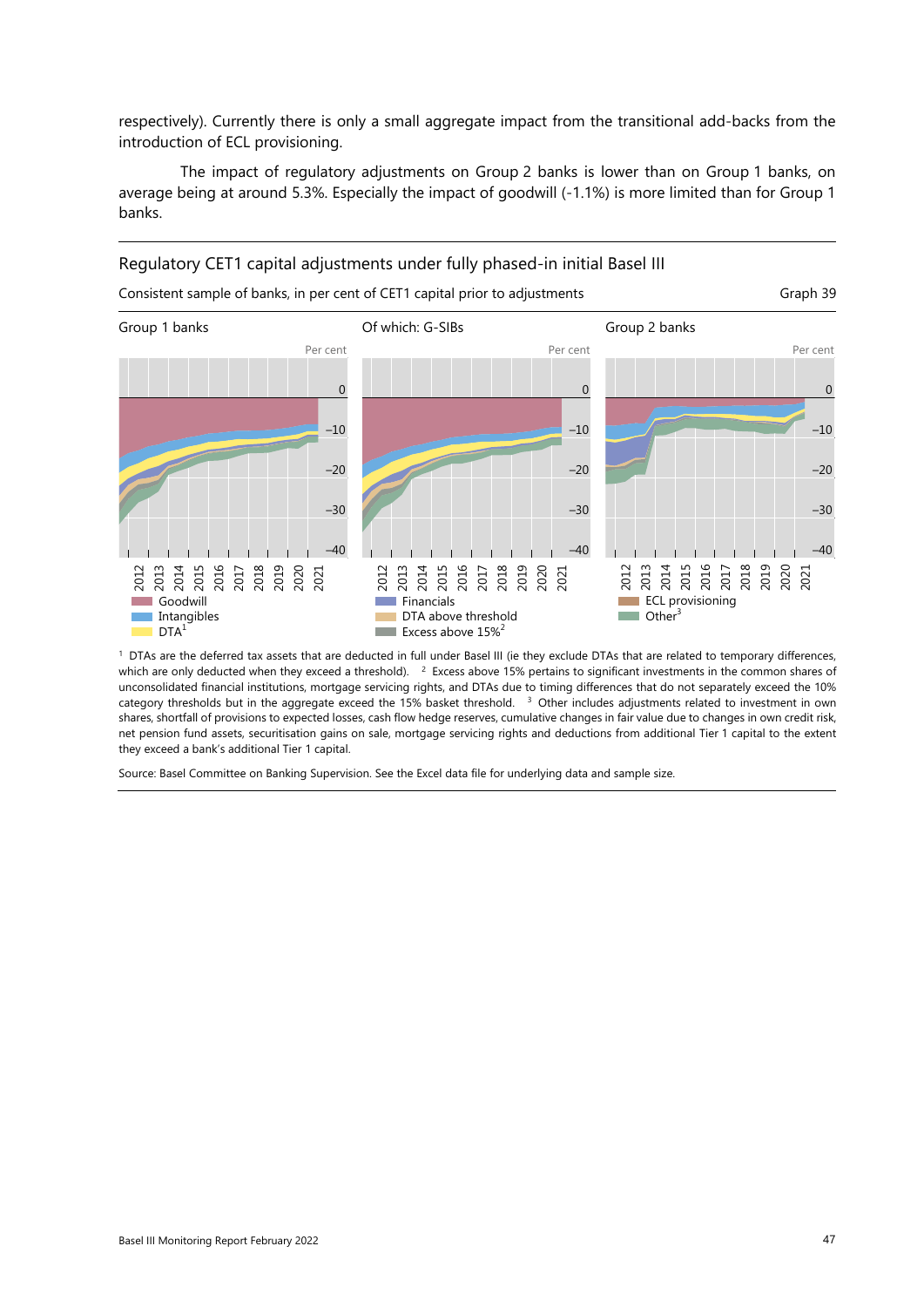#### Regulatory CET1 capital adjustments under rules applicable at the reporting dates



<sup>1</sup> DTAs are the deferred tax assets that are deducted in full under Basel III (ie they exclude DTAs that are related to temporary differences, which are only deducted when they exceed a threshold).  $2$  Excess above 15% pertains to significant investments in the common shares of unconsolidated financial institutions, mortgage servicing rights, and DTAs due to timing differences that do not separately exceed the 10% category thresholds but in the aggregate exceed the 15% basket threshold. 3 Other includes adjustments related to investment in own shares, shortfall of provisions to expected losses, cash flow hedge reserves, cumulative changes in fair value due to changes in own credit risk, net pension fund assets, securitisation gains on sale, mortgage servicing rights and deductions from additional Tier 1 capital to the extent they exceed a bank's additional Tier 1 capital.

Source: Basel Committee on Banking Supervision. See the Excel data file for underlying data and sample size.

# 4. Components and determinants of risk-based capital requirements

# 4.1 Share of different risk types in overall MRC under current rules

[Graph 41](#page-56-0) shows the evolution of the share of different asset classes in overall MRC for a consistent sample of Group 1 banks and G-SIBs.[20](#page-55-0) As of end-June 2021 and for a consistent sample of Group 1 banks, credit risk<sup>21</sup> continues to compose the dominant portion of overall MRC, on average comprising 66.3% of total MRC. However, the share of credit risk has declined significantly from 74.3% at end-June 2011 to its lowest share of 63.3% at end-December 2014 and since then slightly increased to the level at the current reporting date. This looping trend was mainly driven by a decrease in the MRC for related entities (10.5% to 1.8%) and securitisations (7.2% to 1.9%) while the MRC for corporate exposures increased over the observed period from 30.6% at end-June 2011 to 39.0% at the current reporting date.

Conversely, the share of operational risk MRC increased sharply from 7.9% at the end of June 2011 to 16.9% at the end of 2018 and decreased slightly since. The increase in the early 2010s was attributed in large part to the surge in the number and severity of operational risk events during and after

<span id="page-55-0"></span><sup>&</sup>lt;sup>20</sup> MRC figures in this section are based on the total capital ratio, ie based on 8% of RWAs. Where applicable, MRCs reflect the effect of the 1.06 scaling factor applied to IRB credit RWA, and deductions assigned to the securitisation and related entities asset classes.

<span id="page-55-1"></span><sup>&</sup>lt;sup>21</sup> Here overall credit risk is defined as the sum of corporate, bank, retail, sovereign, partial-use, securitisations and related entities as illustrated in the graph.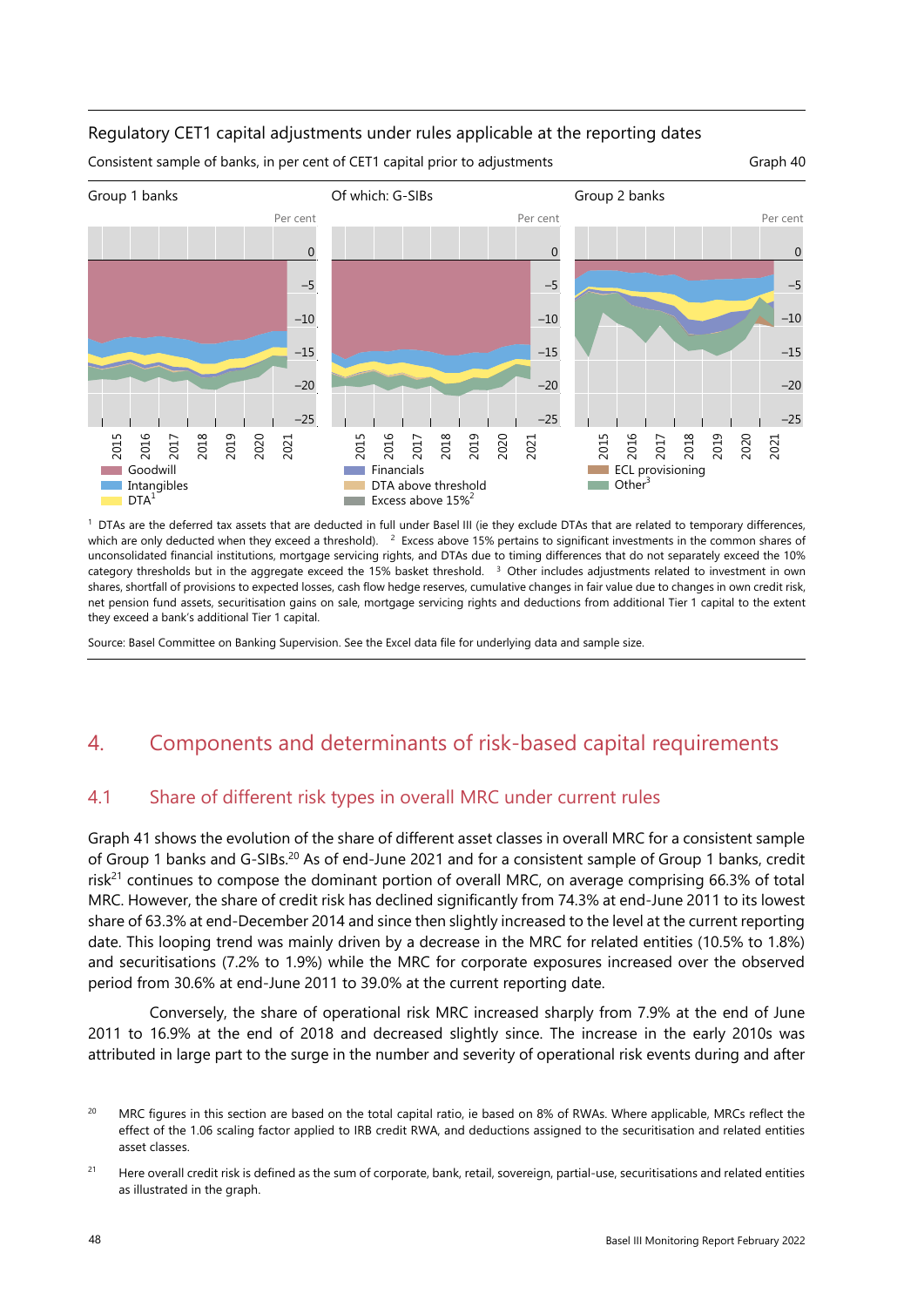the financial crisis, which are factored into the calculation of MRC for operational risk under the advanced measurement approach. More recently, we observe some "fading out" of the financial crisis losses so that in 2020, the lowest loss level of the past 10 years is observed. This explains the latest decrease in capital requirements especially for the banks heavily affected in the financial crisis. On the other hand, losses triggered by the Covid-19 pandemic do not yet have a significant impact on the loss severity level, but this may change given that the pandemic is still ongoing.

The share of market risk declined slightly from 6.2% to 4.7% in the observed period while the shares of "other" risk and of the floor requirement have been somewhat stable at around 8% to 11% and zero to 3%, respectively.



<span id="page-56-0"></span>Share of MRC by asset class<sup>1</sup> according to current rules

 $<sup>1</sup>$  Exposures subject to partial use of the standardised approach for credit risk that cannot be assigned to a specific portfolio, as well as past-</sup> due items under the standardised approach, are listed separately as "partial use". "Related entities" includes capital requirements specified in Part 1 of the Basel II framework. The category "other" includes capital requirements for other assets; the current Basel I-based output floor; Pillar 1 capital requirements in member countries for risks not covered by the Basel framework; reconciliation differences; and additional capital requirements due to regulatory calculation differences and general provisions. The latter item can lead to negative capital requirements in cases where there is an excess in provisions, which can be recognised in a bank's Tier 2 capital. Furthermore, for banks that apply the standardised approach, general provisions may be recognised to some extent as Tier 2 capital; consequently, MRC is reduced by this amount. The term "reconciliation differences" refers to the difference between MRC reported at the entire bank level and the sum of MRC reported for the individual portfolios.

Source: Basel Committee on Banking Supervision. See the Excel data file for underlying data and sample size.

[Table 7](#page-57-0) provides data on relative sizes of asset classes in terms of exposures as well as MRC for both Group 1 and Group 2 banks according to current rules at the reporting date. The sample differs considerably from the consistent sample used for the time series above, resulting in differences for the values of the end-June 2021 reporting date. Additionally, the average risk weight suggests the relative riskiness of the different asset classes as measured by the current framework. Both the numerator (12.5 times MRC) and the denominator (exposure amounts) of this ratio include exposures under the IRB and standardised approaches for credit risk.<sup>22</sup> Since a common exposure measure for credit, market and

<span id="page-56-1"></span> $22$  The asset classification is mainly based on the IRB approach. Exposures subject to partial use of the standardised approach for credit risk which cannot be assigned to a specific portfolio, as well as past-due items under the standardised approach, are listed separately i[n Table 7.](#page-57-0)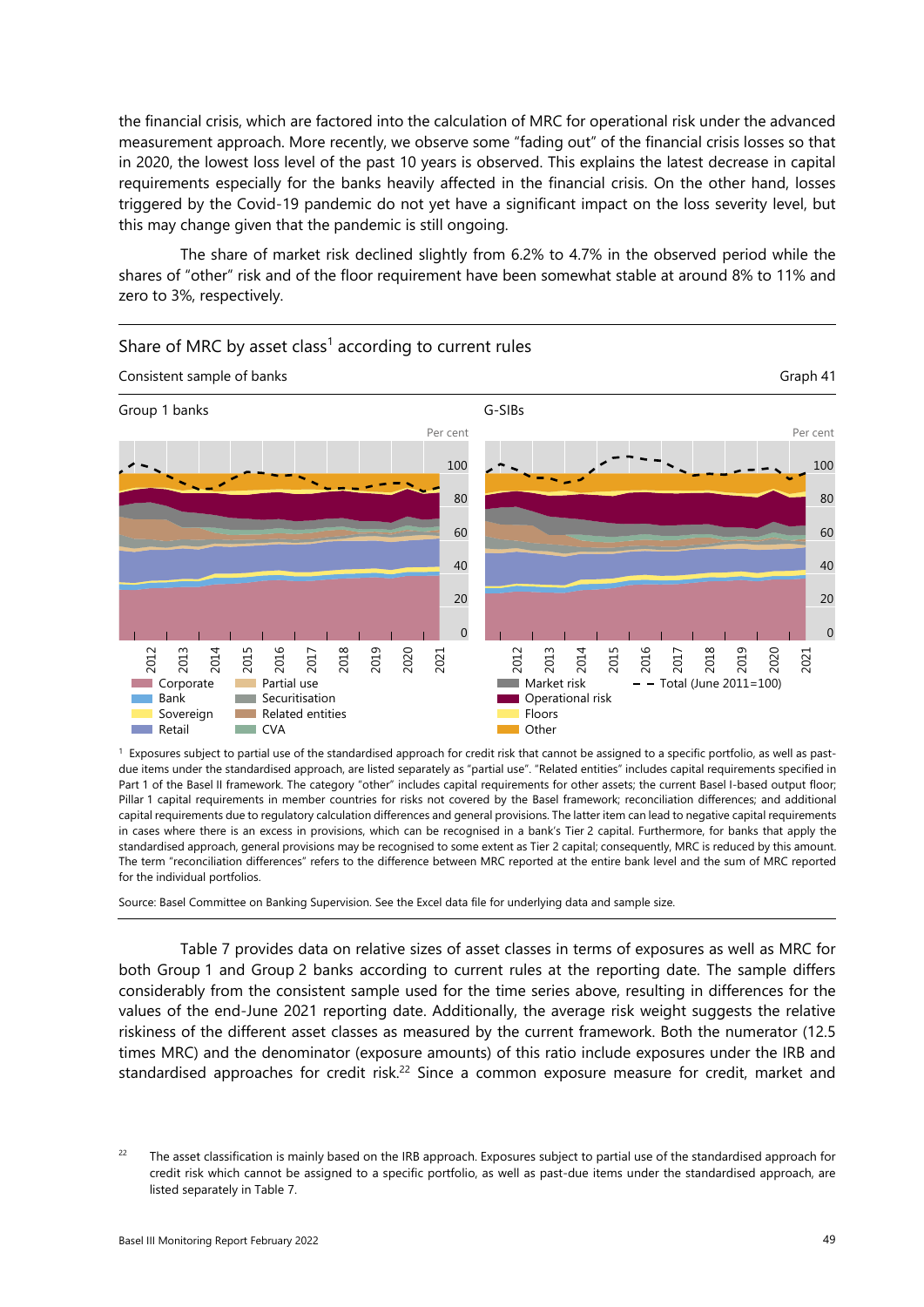operational risk does not exist, the size in terms of exposure and the average risk weight are only defined for asset classes subject to a credit risk treatment.

Looking at Group 1 banks, it is observed that while the retail and sovereign asset classes comprise roughly half of the exposures, their relative riskiness as measured by the average risk weight is rather low in comparison to other asset classes at 26.3% and 5.0%, respectively. With 30.8% of total exposures, the corporate asset class is the largest asset class, and it attracts a 57.3% risk weight. For Group 2 banks, corporate, retail and sovereign asset classes comprise the overwhelming majority of exposures. While Group 2 banks' average risk weights are higher for the corporate asset class, they are lower for the sovereign, bank and retail asset classes.

| Average asset class/risk type size and average risk weight <sup>1</sup> |  |  |
|-------------------------------------------------------------------------|--|--|
|                                                                         |  |  |

<span id="page-57-0"></span>

| In per cent                                |                  |          |                        |                  |          | Table 7                |
|--------------------------------------------|------------------|----------|------------------------|------------------|----------|------------------------|
|                                            |                  | Group 1  |                        |                  | Group 2  |                        |
|                                            | Size<br>exposure | Size MRC | Average risk<br>weight | Size<br>exposure | Size MRC | Average risk<br>weight |
| Credit risk; of which:                     | 98.7             | 80.5     | 33.1                   | 99.5             | 84.2     | 25.8                   |
| Corporate                                  | 30.8             | 43.6     | 57.3                   | 18.1             | 34.2     | 57.7                   |
| Sovereign                                  | 26.0             | 3.2      | 5.0                    | 34.7             | 3.8      | 3.3                    |
| Bank                                       | 6.5              | 4.4      | 27.3                   | 8.0              | 5.3      | 20.3                   |
| Retail                                     | 24.3             | 15.8     | 26.3                   | 29.2             | 20.5     | 21.4                   |
| Equity                                     | 0.8              | 4.6      | 234.7                  | 1.0              | 6.2      | 195.7                  |
| Purchased receivables                      | 0.2              | 0.1      | 22.1                   | 0.0              | 0.0      | 84.5                   |
| Securitisation                             | 1.9              | 1.4      | 30.7                   | 0.5              | 0.9      | 54.3                   |
| <b>Related entities</b>                    | 0.1              | 0.8      | 283.1                  | 0.0              | 0.0      | 338.8                  |
| Past-due items                             | 0.1              | 0.3      | 105.4                  | 0.3              | 1.1      | 113.4                  |
| Other assets                               | 4.7              | 6.8      | 59.1                   | 0.9              | 3.1      | 105.1                  |
| Failed trades and non-<br>DVP transactions | 0.0              | 0.0      | 95.2                   | 0.0              | 0.0      |                        |
| Not assigned <sup>2</sup>                  | 3.4              | 7.8      | 93.8                   | 6.9              | 11.1     | 48.7                   |
| Regulatory difference <sup>3</sup>         |                  | $-8.2$   |                        |                  | $-2.0$   |                        |
| <b>CVA</b>                                 | 1.0              | 1.4      | 60.4                   | 0.4              | 1.0      | 77.8                   |
| Trading book CCR <sup>4</sup>              |                  | 0.2      |                        |                  | 0.0      |                        |
| Market risk                                |                  | 3.7      |                        |                  | 2.3      |                        |
| Other trading book                         |                  | 0.1      |                        |                  | 0.0      |                        |
| Operational risk                           |                  | 12.1     |                        |                  | 9.9      |                        |
| Floor adjustment                           |                  | 1.6      |                        |                  | 0.0      |                        |
| Other <sup>5</sup>                         |                  | 0.2      |                        |                  | 2.5      |                        |
| Total                                      | 100.0            | 100.0    | 40.5                   | 100.0            | 100.0    | 30.5                   |

<sup>1</sup> MRC figures in this table are based on the minimum total capital ratio (ie based on 8% of RWAs). <sup>2</sup> The "not assigned" asset class only includes those exposures subject to partial use of the standardised approach that could not be assigned to one of the other asset classes. 3 Includes shortfall (positive) or excess (negative) of provisions over expected loss amounts for exposures subject to the IRB approach for credit risk as well as general provisions (negative) for exposures subject to the standardised approach for credit risk to the extent they are recognised in Tier 2 capital. 4 Counterparty credit risk in the trading book. <sup>5</sup> Includes the reconciliation asset class and other Pillar 1 capital requirements.

Source: Basel Committee on Banking Supervision.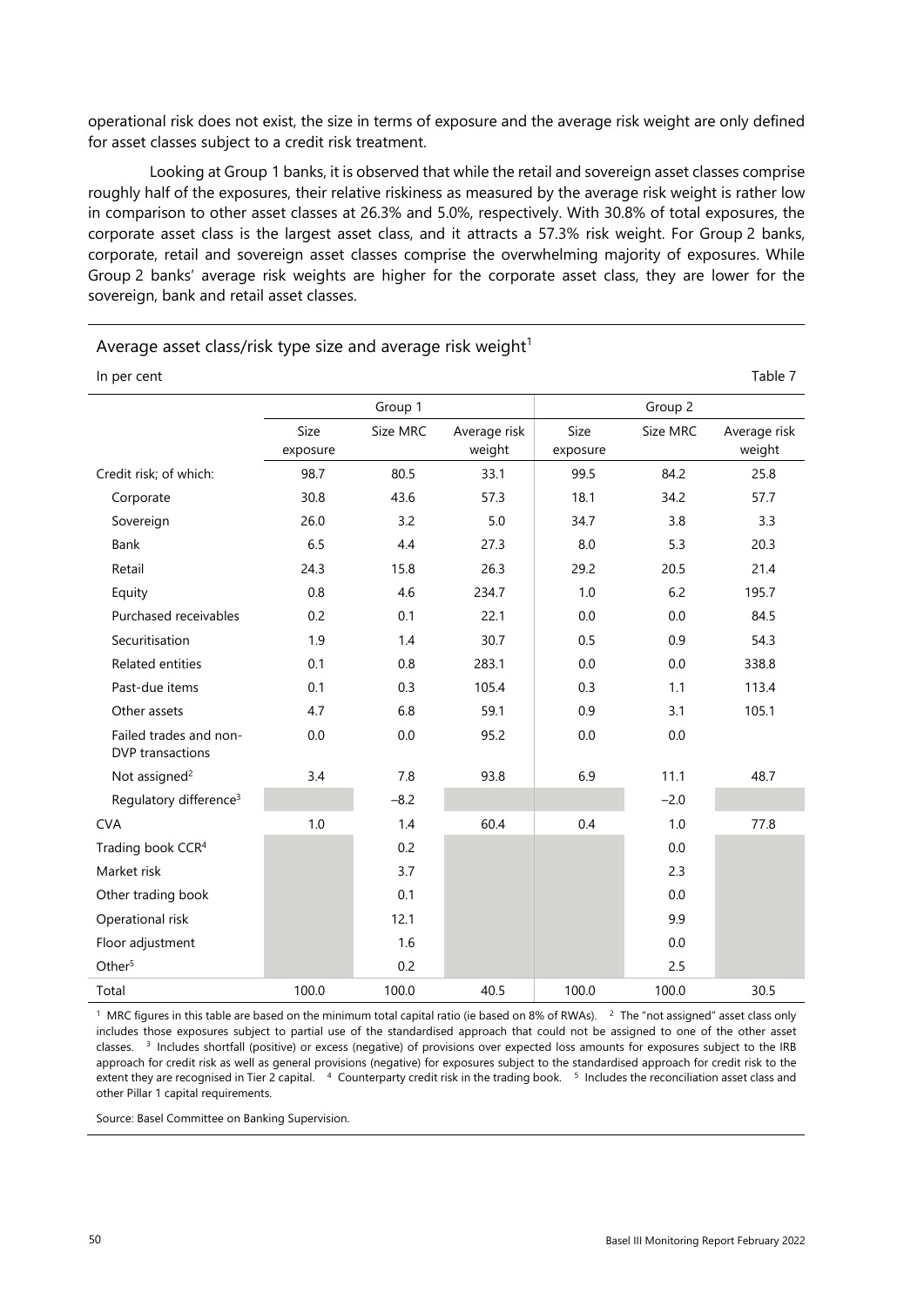# 4.2 Credit risk

#### 4.2.1 Share of credit risk exposure by asset classes under the current rules

The left panel of [Graph 42](#page-58-0) shows the evolution of credit exposure for the seven major asset classes for a consistent sample of 35 Group 1 banks. The composition of credit risk exposures has remained relatively stable as overall exposure levels have grown by 36.8% over the entire period, with an increase in the last period. However, the share of sovereign exposures has increased steadily in recent years and, after a slight decline in 2018 and 2019, has increased substantially during 2020, reaching its peak at 26.6% at the end of June 2021. The share of exposures to banks, corporates and exposures subject to the partial use of the standardised approach has declined over the last semester, while the share of other credit exposure has increased. The right panel of [Graph 42](#page-58-0) shows the same analysis for the subset of 15 G-SIBs.

<span id="page-58-0"></span>

# 4.2.2 Impact of revisions to the standardised and IRB approaches for credit risk on MRC

[Graph 43](#page-59-0) shows the changes in terms of current Tier 1 MRC associated with exposures under the standardised and IRB approaches for credit risk due to the final Basel III framework. The left-hand panel shows the overall distribution of the impact, while the right-hand panel provides a breakdown by asset class. On average, the impact is higher for Group 2 banks (+9.4%) than for Group 1 banks, for which the impacts on standardised approach and IRB exposures compensate each other resulting in a decrease in capital requirements of -2.5% (decrease of -2.7% for G-SIBs).

The right panel of [Graph 43 b](#page-59-0)reaks down the impact by asset class. For Group 1 banks, exposures to corporate and non-bank financial institutions contribute to a significant decrease in MRC, while the contributions of bank and covered bonds, and equity/subordinated debt exposures to the overall MRC change are smaller but positive. For Group 2 banks, the increase in MRC is primarily due to exposures to bank and covered bonds, and to equity/subordinated debt. These results are mainly driven by the removal of the advanced IRB approach for exposures to banks and the removal of all IRB approaches for equity exposures, as well as by the reduction of the supervisory loss-given-default (LGD) parameter for unsecured corporate exposures from 45% to 40% under the foundation IRB approach.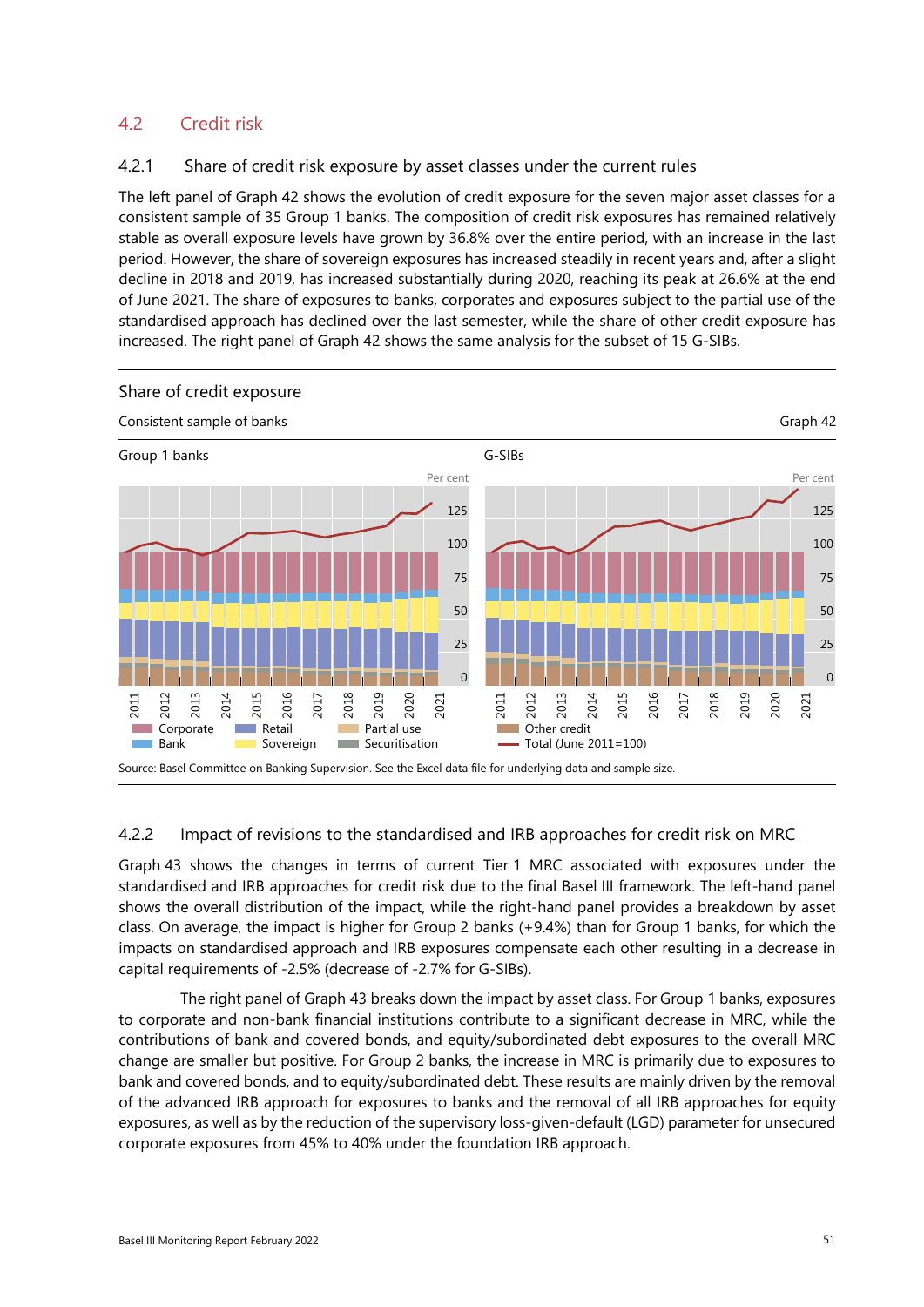<span id="page-59-0"></span>

The regional breakdown for Group 1 banks in [Graph 44](#page-60-0) highlights significant differences in impact by region, which however should be carefully considered given the variable and limited number of banks per region included in the sample. The impact on the change of MRC is positive for Europe (+5.6%) and the Americas (+1.7%) but negative for the rest of the world (-7.8%). In Europe, the impact is positive for all asset subclasses, with corporate and non-bank financial institutions, retail, banks and covered bonds having the largest impact. In the Americas, equity/subordinated debt is the largest driver, while corporates and non-bank financial institutions drive the large decrease in MRC in the rest of the world.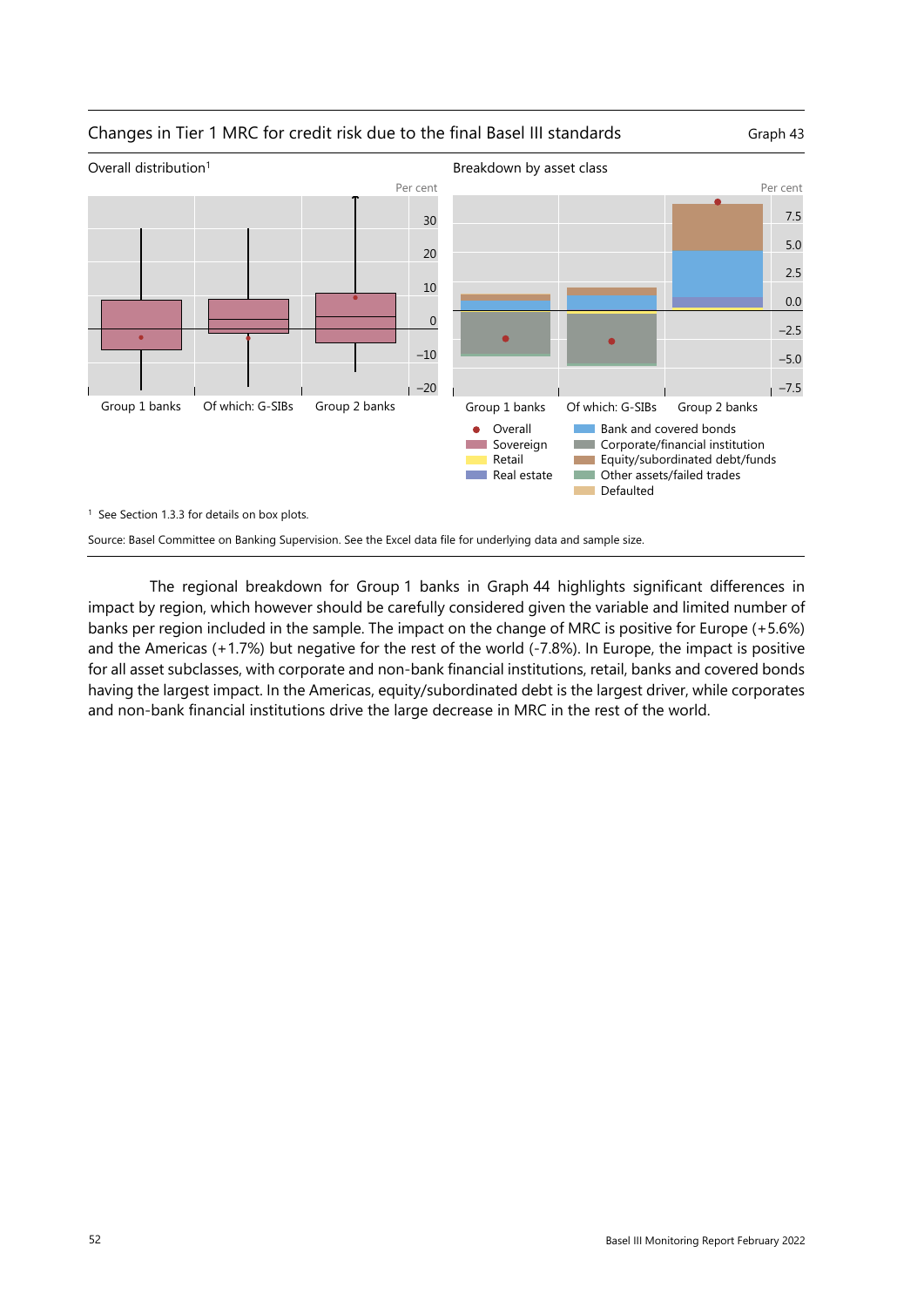

# <span id="page-60-0"></span>Changes in Tier 1 MRC for credit risk due to the final Basel III standards, by region

#### 4.2.3 Standardised approach for credit risk

#### *Impact of the revisions on MRC*

[Graph 45](#page-61-0) shows the changes in Tier 1 MRC due to the finalisation of the Basel III standards for credit risk exposures that are currently under the standardised approach. These data include exposures of banks subject to the standardised approach for credit risk as well as exposures of banks using the IRB approach for credit risk to the extent that they are subject to partial use provisions. It does not include exposures currently under the IRB approach that migrate to the standardised approach under the revised framework (eg IRB equity exposures). Note that changes in Tier 1 MRC are calculated as a percentage of current Tier 1 MRC associated with exposures currently under the standardised approach only.

The left-hand panel of the graph shows the overall distribution of the impact. The revised standardised approach for credit risk results in a weighted average increase in MRC of 4.3% for Group 1 banks, 4.2% for G-SIBs and 9.7% for Group 2 banks.

The right-hand panel provides a breakdown of the change in MRC by asset class. For Group 1 banks in the sample, the asset classes with the greatest contribution to the overall increase in MRC are exposures to corporates, followed by bank and covered bonds, and retail. MRC for sovereign, real estate and defaulted exposures are largely unchanged while equity and subordinated debt exposures on average show a decrease in MRC. For Group 2 banks, the increase in MRC is primarily driven by equity and subordinated debt exposures, followed by exposures to banks and covered bonds and, to a lesser extent, retail and real estate exposures. The changes in MRC for other asset classes are relatively smaller. The results suggest a large variation across asset classes and countries.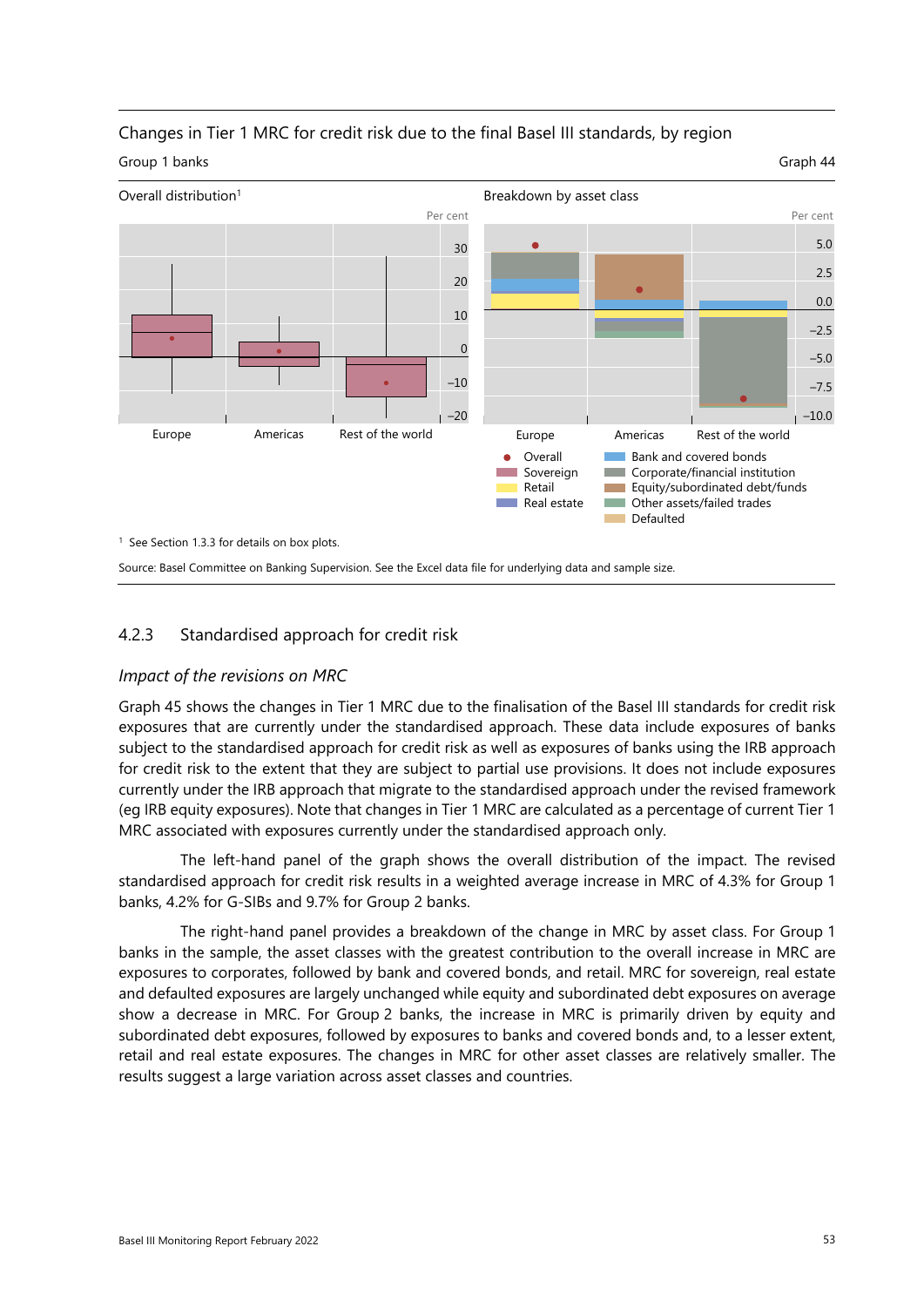

# <span id="page-61-0"></span>Changes in Tier 1 MRC for exposures subject to the standardised approach for credit risk due to the final Basel III standards and the control of Graph 45

Data generally include banks subject to the standardised approach for credit risk and exposures subject to partial use of banks using the IRB approach for credit risk.  $1$  See Section 1.3.3 for details on box plots..

Source: Basel Committee on Banking Supervision. See the Excel data file for underlying data and sample size.

[Graph 46](#page-62-0) replicates the analysis of [Graph 45](#page-61-0) but breaks down the results for Group 1 banks by geographical region. On average, the revised standardised approach shows a positive impact on the MRC of all regions: European banks show the largest impact (+9.1%), followed by banks in the rest of the world (+3.1%) and banks in the Americas (-1.4%).

Looking at individual asset classes, the results are somewhat heterogeneous. Exposures to corporates are the largest contributor to the increase in MRC for banks in Europe and the rest of the world but show a small decrease for banks in the Americas. Equity/subordinated debt/funds exposures have a large positive impact for banks in Europe and the Americas, but a significant negative impact for banks in the rest of the world. Exposures to banks and covered bonds are the second largest positive contributor for banks in the rest of the world, while their effect is positive but more muted in Europe and in the Americas. Retail exposures have a significant positive impact in Europe, a smaller positive impact in the rest of the world and a slightly negative impact in the Americas, while real estate exposures show a positive impact in Europe, a large and negative impact in the Americas and a negligible impact in the rest of the world.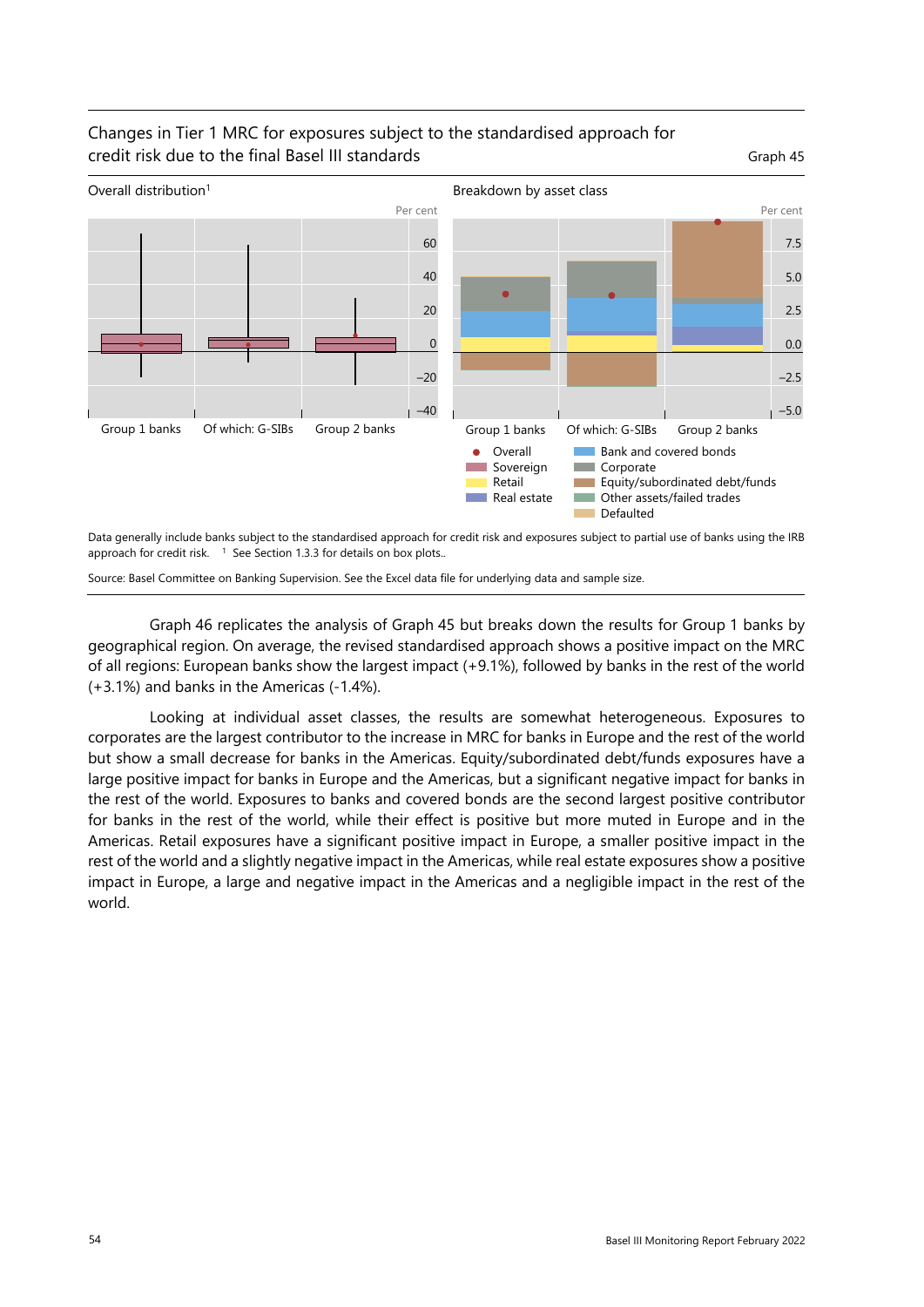# Changes in Tier 1 MRC for exposures subject to the standardised approach for credit risk due to the final Basel III standards, by region

<span id="page-62-0"></span>Group 1 banks Graph 46



Data generally include banks subject to the standardised approach for credit risk and exposures subject to partial use of banks using the IRB approach for credit risk.  $1$  See Section 1.3.3 for details on box plots.

Source: Basel Committee on Banking Supervision. See the Excel data file for underlying data and sample size.

# 4.2.4 Internal ratings-based approach for credit risk

#### *Impact of the revisions on MRC*

[Graph 47](#page-63-0) summarises the change in Tier 1 MRC due to the IRB revisions for all credit risk exposures that are currently under the IRB approach, regardless of which approach they are subject to under the final Basel III standards. Therefore, it includes equity exposures currently under the IRB approach, even if under the revised standards their MRC will be calculated using the standardised approach. The sample of banks included in this section differs from the sample of IRB banks in the previous sections. Moreover, changes in Tier 1 MRC in this section are calculated as a percentage of current Tier 1 MRC associated with exposures under the IRB approach only.

The left-hand panel of [Graph 47](#page-63-0) shows the overall distribution of the impact. In aggregate, the revisions to the IRB approach appear to result in a decrease in overall Tier 1 MRC for Group 1 banks (-5.2%) and G-SIBs (-5.0%), and an increase for Group 2 banks (+8.8%). Median values, which are less sensitive to extreme values and are not weighted, show a different sign for the impact compared to the weighted average values for G-SIBs (+3.0%) and for Group 2 banks (-2.8%).

The right-hand panel o[f Graph 47](#page-63-0) breaks down the impact by asset class. Exposures to corporates and to corporate SMEs are the main contributors to the overall decrease in MRC for Group 1 banks and G-SIBs. The MRC for exposures to retail residential mortgages and specialised lending also shows a decrease. At the aggregate level, the results may appear counterintuitive, given that the revised framework applies more stringent standards to these asset classes (under the advanced IRB). However, these are likely to be driven by four factors: (i) certain jurisdictions currently apply super-equivalent requirements, which the analysis assumes will not be carried over to the new framework, (ii) the changes in the Foundation IRB rules, which in many cases result in a decrease in MRC, (iii) the removal of the 1.06 IRB scaling factor, and (iv) the lower LGD floor for retail residential mortgages (though it applies on exposure rather than portfolio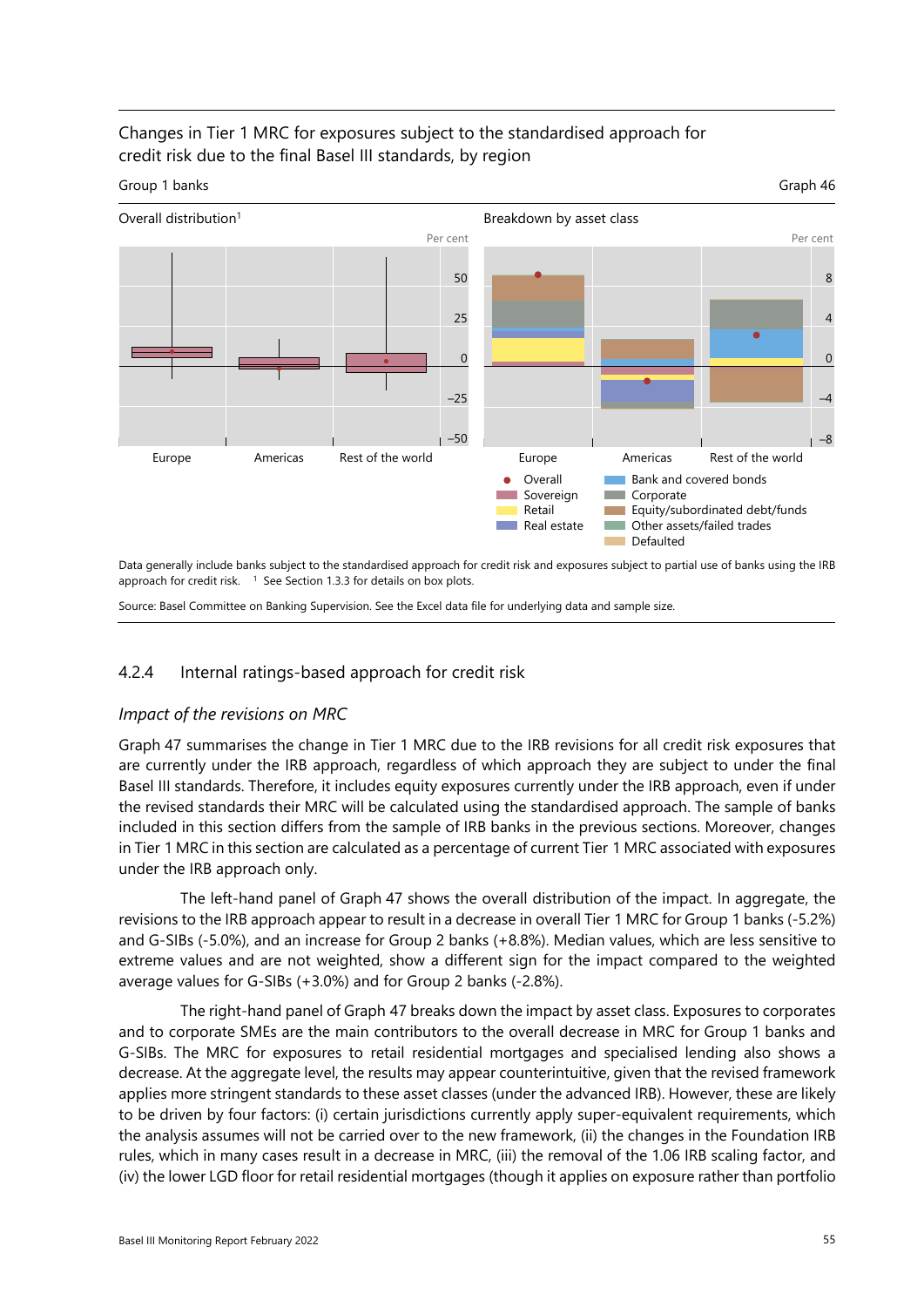level). The impact of points (i) and (ii) may be amplified when the affected countries also make up a substantial amount of total exposures in the sample.

Exposures to banks contribute the most to the overall increase in MRC for Group 2 banks (while they represent a modest increase for Group 1 banks and G-SIBs), followed by retail exposures. Finally, "other" exposures, which include equity exposures and equity investments in funds, make up the majority of the positive change in MRC for Group 1 banks and G-SIBs. The increase is mainly driven by equity exposures, whose RWA under the revised framework are calculated using the standardised approach instead of the IRB approaches.

<span id="page-63-0"></span>

Source: Basel Committee on Banking Supervision. See the Excel data file for underlying data and sample size.

[Graph 48](#page-64-0) replicates the analysis of [Graph 47](#page-63-0) but breaks down the results by geographical region considering only Group 1 banks. Overall, the revisions to the IRB approach lead to an average increase in overall Tier 1 MRC for Group 1 banks in Europe (+4.0%) and the Americas (+2.3%) and a significant decrease for banks in the rest of the world (-13.2%). The impact is heterogeneous across banks.,

For banks in Europe, exposures to banks, specialised lending, retail, corporate and corporate SME are the main contributors to the overall increase in MRC. For banks in the Americas, the increase in MRC is almost entirely driven by the increase for "others", which include equity exposures and equity investments in funds, while the other exposures show a negative or negligible change. For banks in the rest of the world, the decrease in MRC is mainly driven by exposures to corporates and corporate SMEs.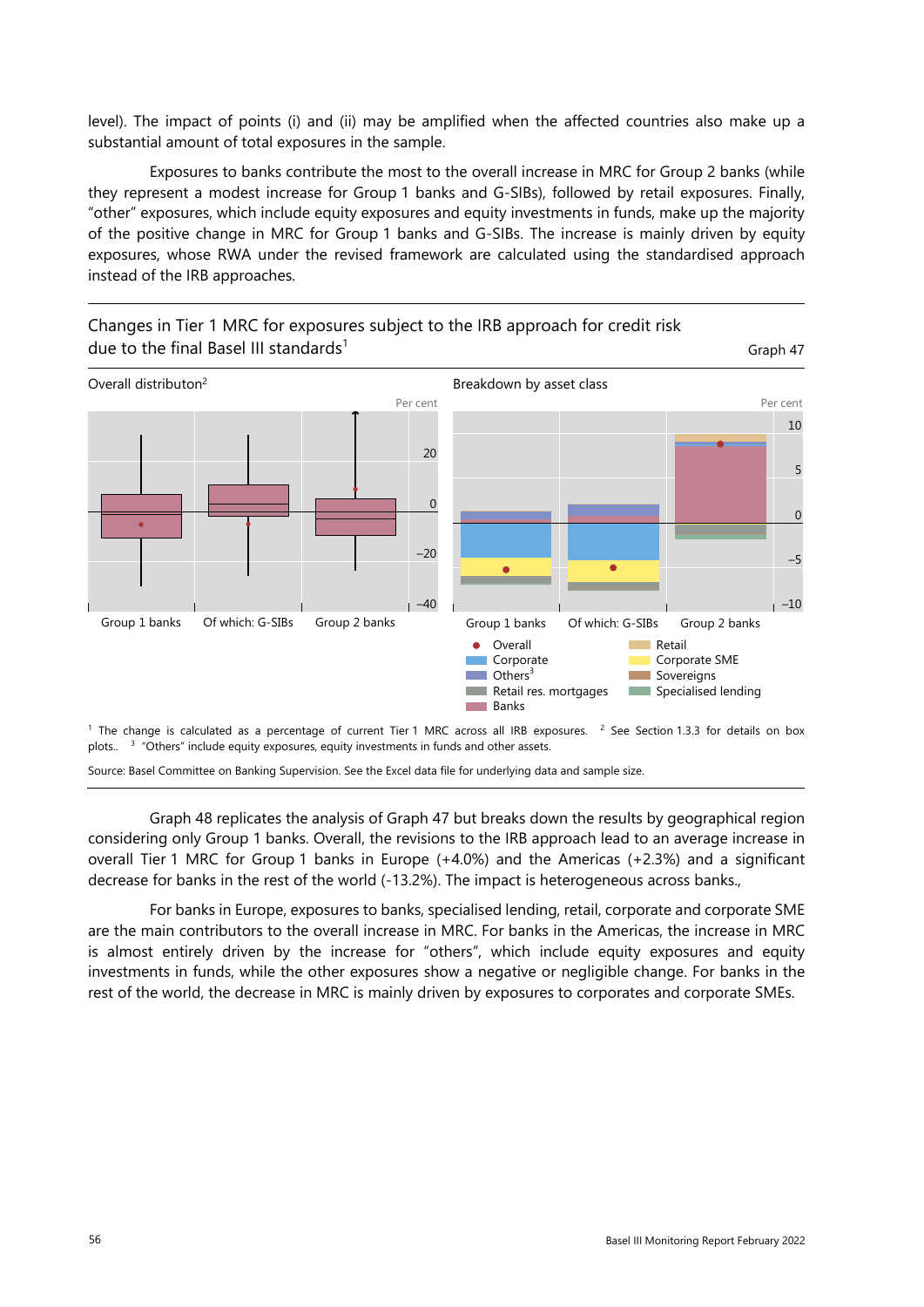

# Changes in Tier 1 MRC for exposures subject to the IRB approach for credit risk due to the final Basel III standards, $1$  by region

<sup>1</sup> The change is calculated as a percentage of current Tier 1 MRC across all IRB exposures. <sup>2</sup> See Section 1.3.3 for details on box plots.. <sup>3</sup> "Others" include equity exposures, equity investments in funds and other assets.

Overall Corporate Specialised lending Corporate SME Sovereigns

<span id="page-64-0"></span>Banks **Retail** 

 $\blacksquare$  Others<sup>3</sup>

**Retail residential mortgages** 

Source: Basel Committee on Banking Supervision. See the Excel data file for underlying data and sample size.

#### *Risk parameters by IRB asset classes under current rules*

This section presents time series of IRB risk parameters under current rules for a sample of Group 1 banks only.[23](#page-64-1) [Graph 49](#page-65-0) shows probability of default (PD) and the share of defaulted exposures for different asset classes for a consistent sample of Group 1 banks over time. It should be noted that the share of defaulted exposures is a stock variable, which depends highly on banks' workout processes upon default. Banks may choose to sell off defaulted exposures to external parties after default or retain them on balance sheet, which would heavily impact this metric. In addition, since the share of defaulted exposures is a stock variable, it should not be confused with a default rate, which could be compared with PDs for backtesting purposes.

The left-hand panel of [Graph 49](#page-65-0) shows a general downward trend in the share of defaulted exposures, with the exception of a temporary increase for sovereign between 2011 and 2012 due to the sovereign debt crisis, and a marked increase in the share of bank defaulted exposures in the last year.<sup>[24](#page-64-2)</sup> Looking at PDs for non-defaulted exposures (right-hand panel), we also note a general downward trend, most pronounced for retail exposures, with a slight increase in PDs for bank exposures and a slight decrease for corporate exposures in the last semester, whereas the PD for sovereign exposures is at its lowest value after a spike at the end of 2019.

<span id="page-64-1"></span><sup>&</sup>lt;sup>23</sup> For point in time distribution plots of the various risk parameters by asset class, as well as the share of defaulted exposures, we refer to worksheets ["Graph 48a](#page-64-0)" to ["Graph 48d](#page-64-0)" in the Excel data file.

<span id="page-64-2"></span><sup>&</sup>lt;sup>24</sup> The marked increase for bank exposures since December 2020 is due to a significant increase for one large bank.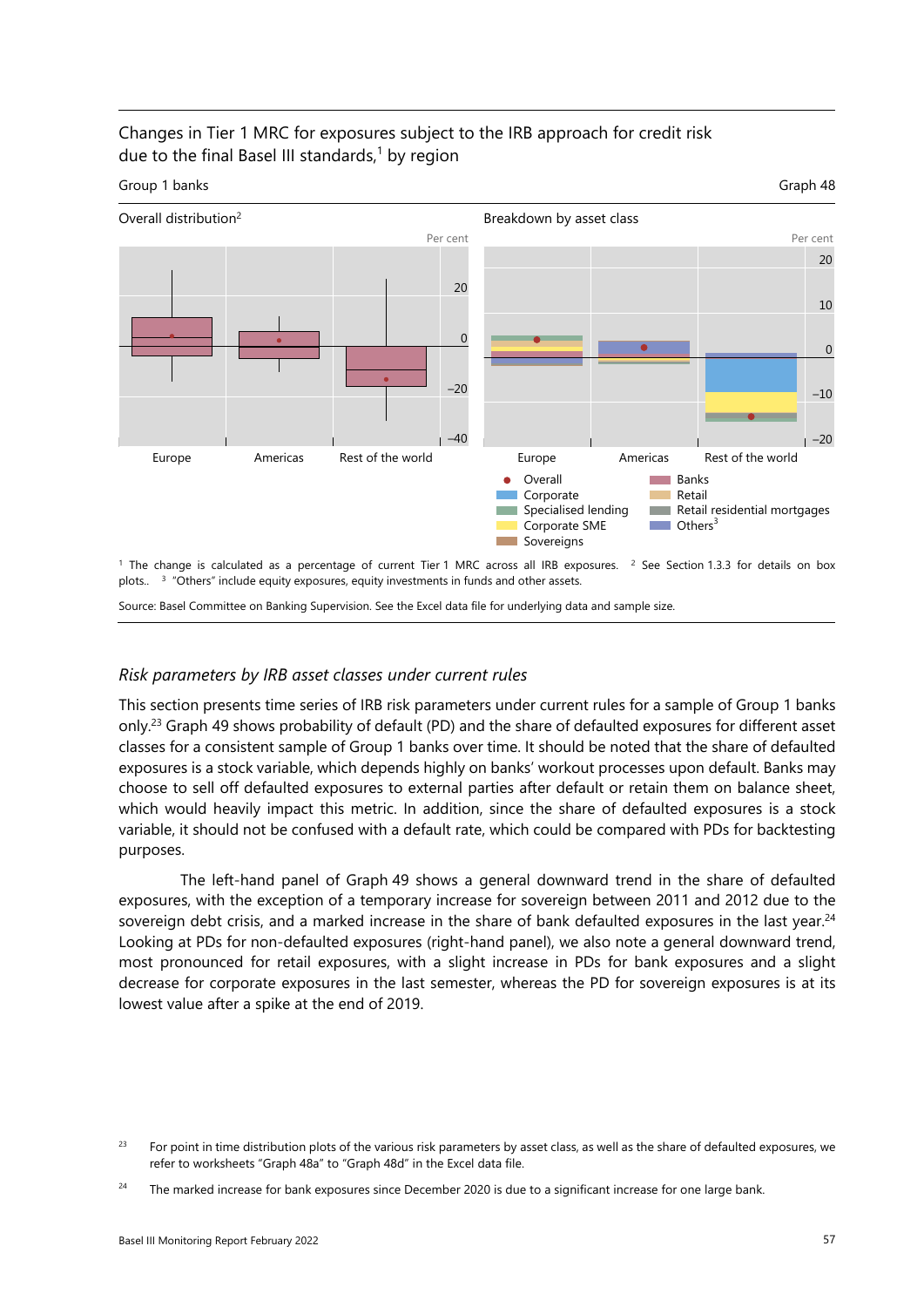

#### <span id="page-65-0"></span>Share of defaulted exposures and PDs for non-defaulted exposures by asset class

With respect to the retail asset classes [\(Graph 50\)](#page-65-1), the negative trend in PDs described above seems to be driven by other retail exposures, even though qualifying revolving retail PDs for non-defaulted exposures also show a marked downward trend starting in H1 2020.

# <span id="page-65-1"></span>Share of defaulted exposures and PDs for non-defaulted exposures by retail sub-asset classes



LGD estimates are supposed to reflect economic downturn conditions and therefore should be somewhat more stable than PDs. This is reflected in [Graph 51.](#page-66-0) Nonetheless, LGDs for non-defaulted exposures slightly decreased in the last semester for all asset classes, except for bank, which increased.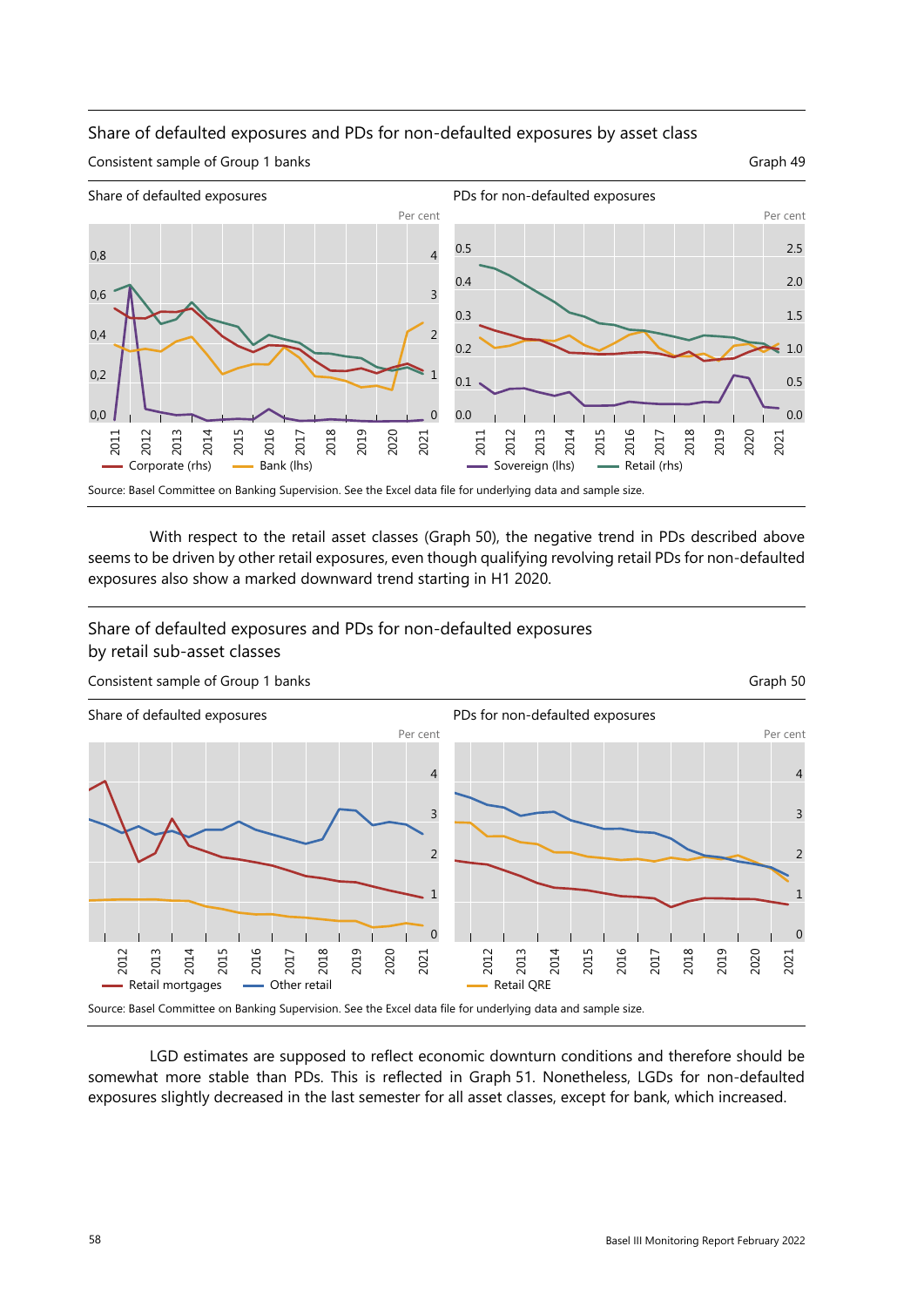#### <span id="page-66-0"></span>LGDs for non-defaulted exposures by asset class



#### LGDs for non-defaulted exposures by retail sub-asset class



#### 4.2.5 Impact of revisions to credit risk on MRC over time

This report presents the impact of the finalised Basel III framework since end-2017. As such, the report now includes time series analysis starting from the December 2017 reporting period up until the current reporting period. [Graph 53](#page-67-0) and [Graph 54](#page-67-1) below show the estimated changes in Tier 1 MRC by credit risk approach across this period, for a consistent sample of banks, by bank group and region respectively.

The estimated impact of the credit risk reforms as a whole on aggregate MRC shows a negative trend over time, driven mainly by exposures under the IRB approach. Looking at the regional breakdown, we observe a consistent negative trend for banks in the rest of the world which, when considering the increase over time of their share in global credit risk RWA, drives the overall results at the global level. The evolution is less straightforward for banks in Europe and the Americas, whose values bounced back closer to H2 2019 values, after showing an increase (for Europe) and a decrease (for Americas) at the end of 2020.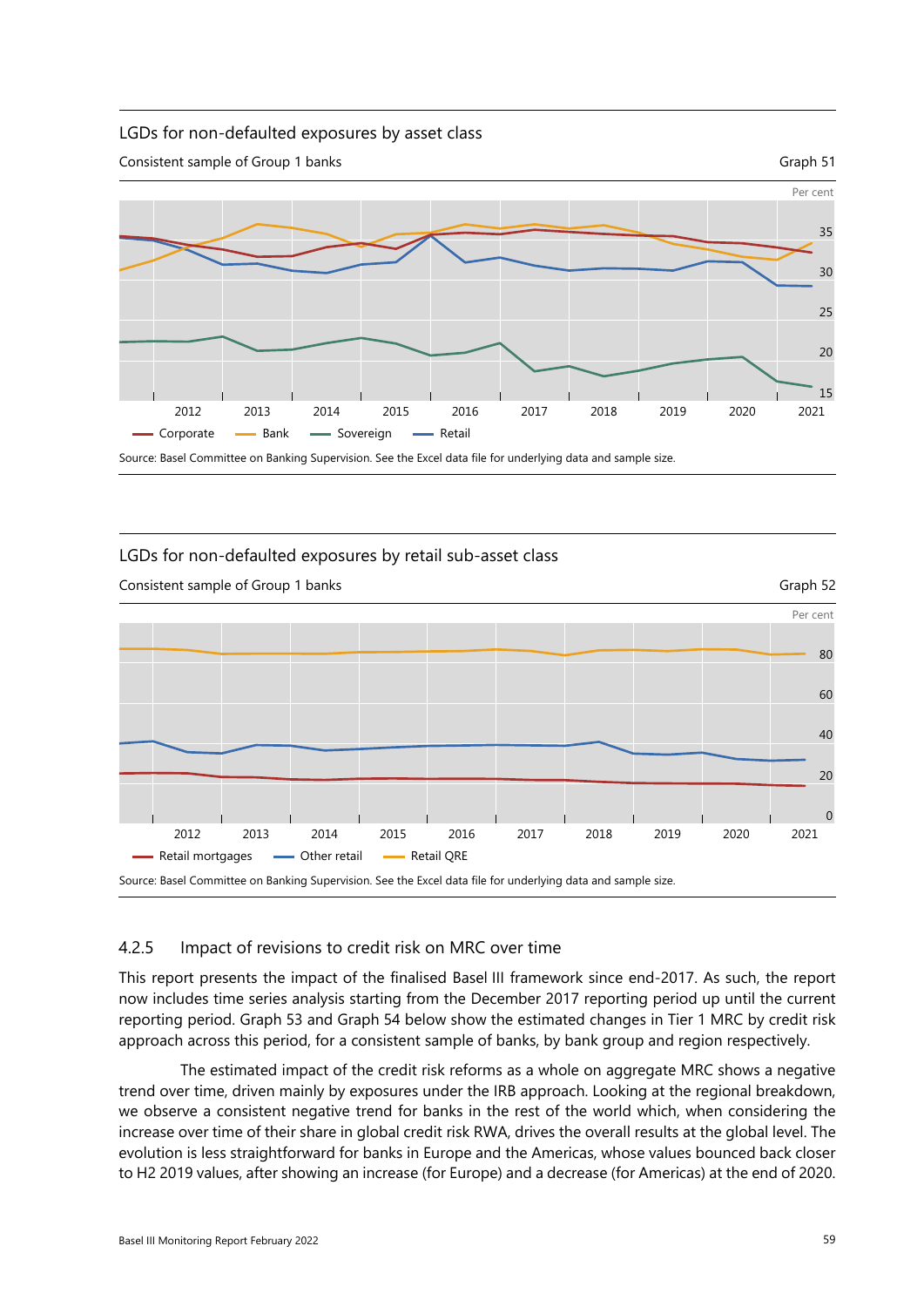# Changes in Tier 1 MRC for credit risk exposures due to the final Basel III standards over time

#### <span id="page-67-0"></span>**Consistent sample of banks** Graph 53



Since the Committee did not collect these data through its Basel III monitoring exercise for the end-June 2020 reporting date, results for H1 2020 show the same values as for H2 2019.

Source: Basel Committee on Banking Supervision. See the Excel data file for underlying data and sample size.

# Changes in Tier 1 MRC for credit risk exposures due to the final Basel III standards over time

<span id="page-67-1"></span>

Since the Committee did not collect these data through its Basel III monitoring exercise for the end-June 2020 reporting date, results for H1 2020 show the same values as for H2 2019.

Source: Basel Committee on Banking Supervision. See the Excel data file for underlying data and sample size.

The evolution of credit risk MRC impact over time could be explained by three drivers. First, every Basel III monitoring exercise is a snapshot at a given reporting period where a static balance sheet is assumed. Banks' balance sheets naturally evolve over time, which affects the MRC impact. Second,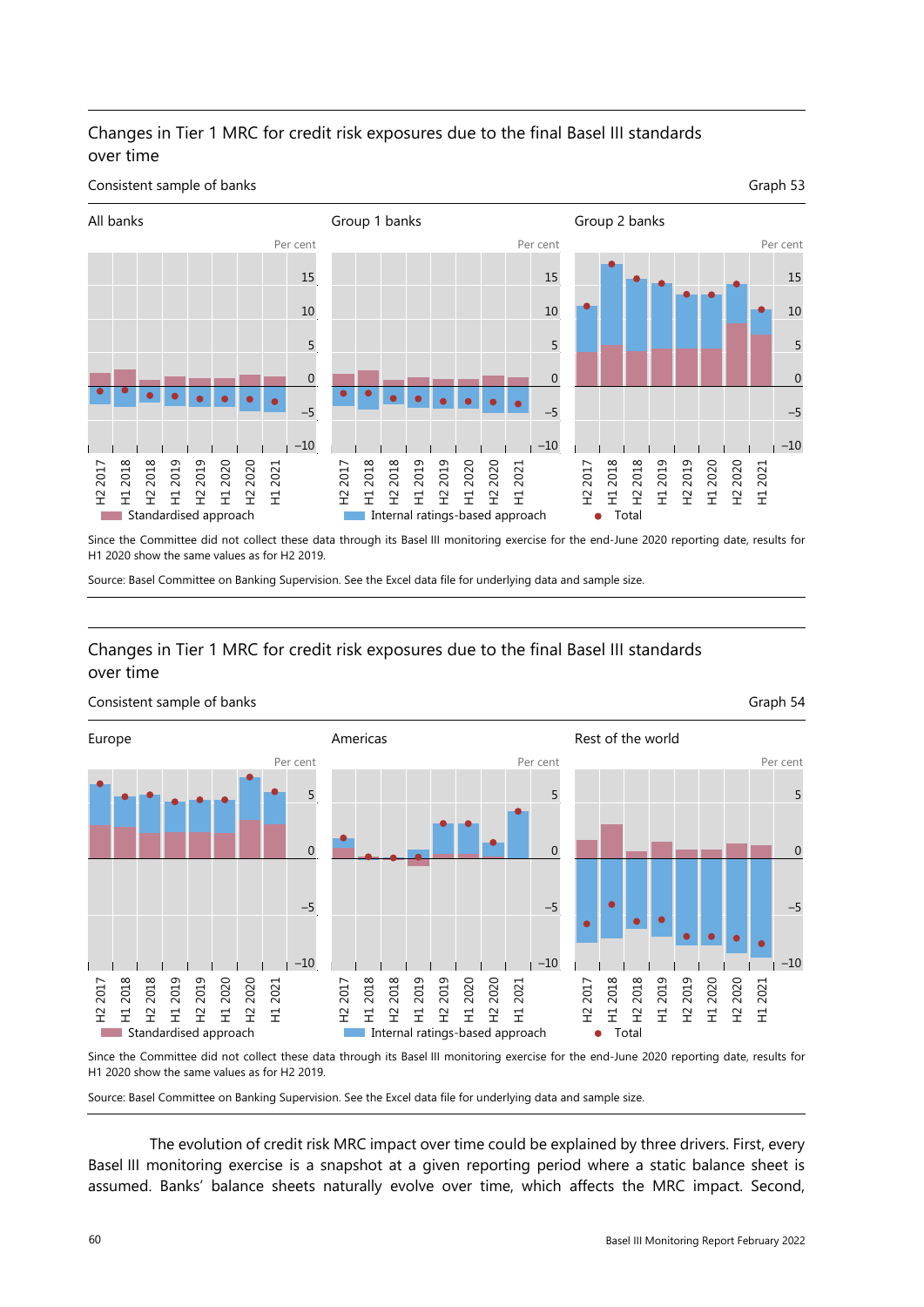familiarity with the revised Basel III framework is naturally higher in the later reporting periods. Consequently, banks may be able to more accurately reflect the revised framework without having to rely on (often overly conservative) assumptions – the so-called "QIS bias" – in more recent reporting periods. Third, when measuring the impact over time the starting point, ie the current MRC, may have increased due to national legislation changes or supervisory practices (eg stricter supervision on asset classification under the standardised approach or more stringent model validations under the IRB approach).

#### 4.2.6 Distribution of exposure at default and risk-weighted assets across approaches

The left panel of [Graph 55](#page-68-0) shows the distribution of exposure at default (EAD) under different modelling and non-modelling approaches. For the purpose of this section, "slotting" refers to the EAD that is subject to the supervisory slotting criteria approach for specialised lending. For Group 1 banks, the portion of exposures under the advanced IRB approach decreases from 54.9% to 41.8% under the revised framework, while exposures under the foundation IRB approach increase from 15.4% to 28.3% of total exposure value. Exposures under the standardised approach increase from 26.9% to 28.0%. These changes are driven by the removal of the option to use the advanced IRB approach for exposures to financial institutions and large corporates, which migrate to the foundation IRB approach, and by the removal of the option to use the IRB approach for equity exposures (included in the "Other" category), which move to the standardised approach. For Group 2 banks, the changes follow a similar trend but are less pronounced due to the relatively larger share of exposures under the standardised approach.

The right panel of [Graph 55 r](#page-68-0)eplicates the exercise for the distribution of RWA. For Group 1 banks, RWA under the advanced IRB approach decrease from 36.2% to 24.8%, RWA under the foundation IRB approach increase from 26.7% to 35.2% and RWA under the standardised approach increase from 29.0% to 36.7% of total RWA. For Group 2 banks RWA under the advanced IRB approach decrease from 19.1% to 16.4%, RWA under the foundation IRB approach increase from 10.1% to 12.6% and RWA under the standardised approach show a decrease from 67.0% to 69.4%. These changes follow from the change in the allocation across IRB and standardised approaches described above.



<span id="page-68-0"></span>Distribution of EAD and RWA by approach under the current rules and the final Basel III standard Graph 55

**1** "Other" includes equity exposures, equity investments in funds, failed trades and non-DVP transactions and other assets under the IRB<br><sup>1</sup> "Other" includes equity exposures, equity investments in funds, failed trades a approach for credit risk.

Source: Basel Committee on Banking Supervision. See the Excel data file for underlying data and sample size.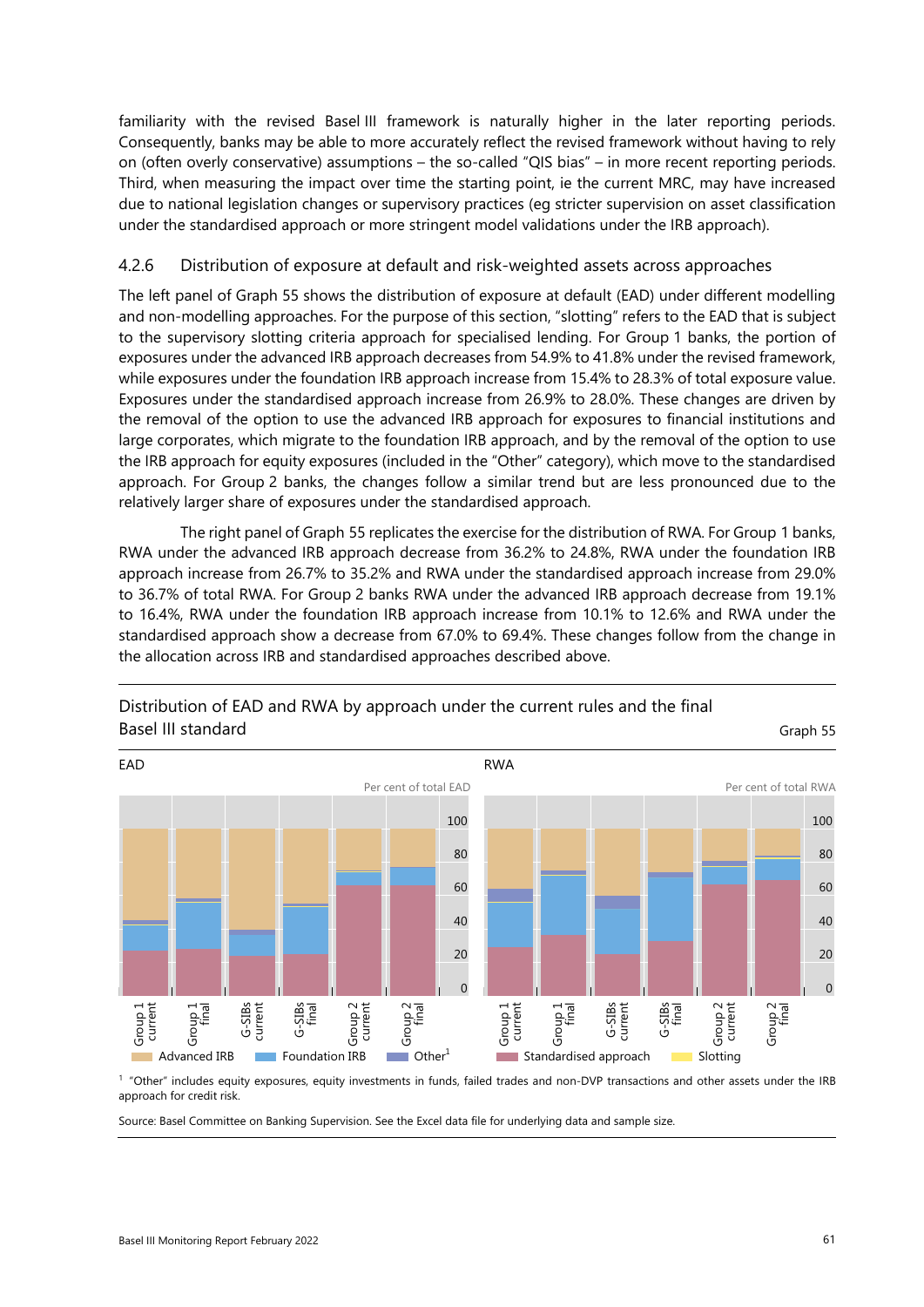# Distribution of EAD and RWA by approach under the current rules and the final Basel III standard, by region





approach for credit risk.

Source: Basel Committee on Banking Supervision. See the Excel data file for underlying data and sample size.

Additional constraints to modelling will apply due to the introduction of risk parameter floors. The risk parameter floors introduce a five basis points PD floor,<sup>25</sup> which will be binding for some IRB exposures. Furthermore, some exposures subject to the advanced IRB approach will be bound by the risk parameter floors on LGD and EAD. These risk parameter floors together with the output floor further reduce the shares of EAD and RWA that are effectively subject to unconstrained modelling; these effects are however not shown in the graphs above.

#### 4.2.7 Impact of the revised securitisation framework

This section explores the impact of the Basel III securitisation framework.<sup>26</sup> In particular, the analysis focuses on the following issues:

- the estimated impact on RWA for securitisation exposures of the implementation of the Basel III securitisation framework, when compared to the Basel 2.5 framework; and
- the prevalence of "simple, transparent and comparable" (STC) vs non-STC exposures and its relationship with the approach used for the calculation of capital requirements.

#### *General overview of the securitisation framework*

The main changes of the Basel III securitisation framework in comparison to the previous framework are:

harmonisation of the treatment of banks operating under the standardised or IRB approaches;

<span id="page-69-0"></span><sup>&</sup>lt;sup>25</sup> The PD floor will be 10 basis points for certain qualifying revolving retail (QRRE) exposures.

<span id="page-69-1"></span><sup>&</sup>lt;sup>26</sup> Basel Committee on Banking Supervision, Revisions to the securitisation framework, amended to include the alternative capital *treatment for "simple, transparent and comparable" securitisations*, July 2016, [www.bis.org/bcbs/publ/d374.htm](http://www.bis.org/bcbs/publ/d374.htm) and Basel Committee on Banking Supervision, *Capital treatment for simple, transparent and comparable short-term securitisations*, May 2018[, www.bis.org/bcbs/publ/d442.htm.](https://www.bis.org/bcbs/publ/d442.htm)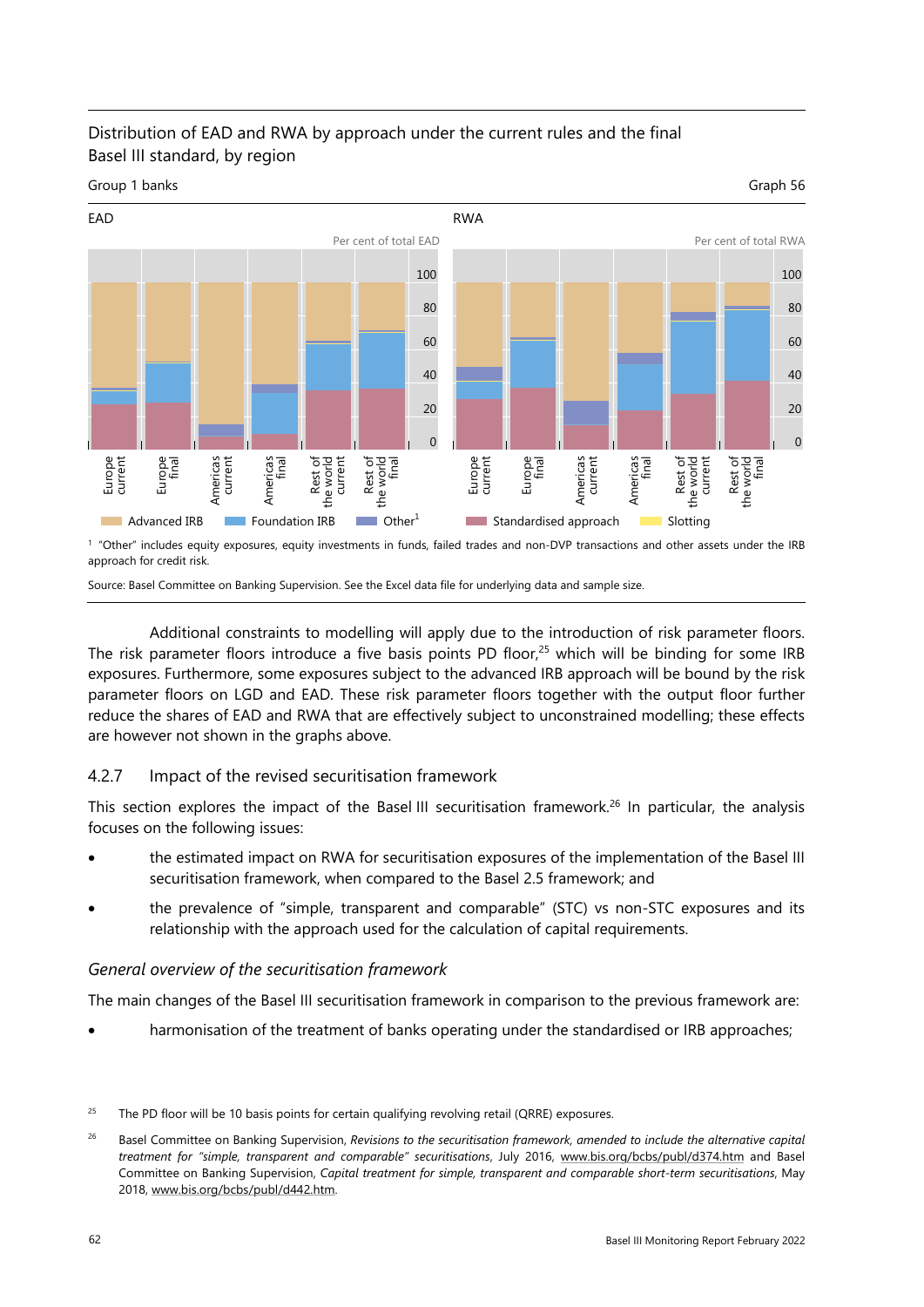- adjustment of the hierarchy of approaches in order to avoid the mechanistic reliance on external ratings;
- inclusion of additional risk drivers and better recognition of existing risk drivers;
- introduction of preferential risk weights for simple, transparent and comparable (STC) term and short-term securitisations, typically in asset-backed commercial paper (ABCP) structures; and
- complete recalibration of all available approaches and increase in the risk weight floor from currently 7% to 10% and 15% for STC exposures and for non-STC exposures, respectively.

The Basel III securitisation framework provides banks with three approaches to calculate RWAs. The definition of which approach will apply follows a defined hierarchy – the capital requirements for securitisation exposures are calculated according to the following sequence:

- Securitisation Internal Ratings-Based Approach (SEC-IRBA);
- Securitisation External Ratings-Based-Approach (SEC-ERBA);<sup>[27](#page-70-0)</sup>
- Securitisation Standardised Approach (SEC-SA).

In addition, banks that are allowed to use SEC-ERBA may also use an additional approach, the Internal Assessment Approach (SEC-IAA) to calculate RWAs for unrated securitisation exposures (predominantly liquidity facilities or credit enhancements) to an SA pool within an asset-backed commercial paper (ABCP) conduit. And in November 2020, the Committee approved a technical amendment setting out capital requirements for non-performing loan (NPL) securitisations.<sup>[28](#page-70-1)</sup>

The internationally-agreed date of implementation of the Basel III securitisation framework is 1 January 2018. According to the most recent *Progress report on adoption of the Basel regulatory framework*, [29](#page-70-2) in September 2021, 22 Committee member jurisdictions have implemented the Basel III securitisation framework, including the member states of the European Union that introduced a transition period until the end of 2019 allowing banks to use the Basel 2.5 framework for legacy exposures. There are five member jurisdictions where the Basel III securitisation framework was not in force in July 2021 (China, Mexico, South Africa, Turkey and the United States). It is important to highlight that this implementation assessment does not refer to the term and short-term STC criteria, which are optional, and neither to the capital treatment of NPL securitisations.

#### *Data description*

A total of 91 banks submitted data of sufficient quality for securitisation, including 70 Group 1 banks and 21 Group 2 banks. The Group 1 sample represents 99.6% of total securitisation exposures of all banks. Total securitisation exposures and RWA across Group 1 banks are €1.52 trillion and €750.9 billion respectively, compared with €9.0 billion and €3.0 billion for Group 2 banks.

<span id="page-70-0"></span><sup>27</sup> National supervisors are provided with a national discretion to not implement the SEC-ERBA.

<span id="page-70-1"></span><sup>28</sup> Basel Committee on Banking Supervision, *Capital treatment of securitisations of non-performing loans*, November 2020, [www.bis.org/bcbs/publ/d511.htm.](https://www.bis.org/bcbs/publ/d511.htm) 

<span id="page-70-2"></span><sup>29</sup> Basel Committee on Banking Supervision, *Progress report on adoption of the Basel regulatory framework*, October 2021, [www.bis.org/bcbs/publ/d525.htm.](http://www.bis.org/bcbs/publ/d525.htm)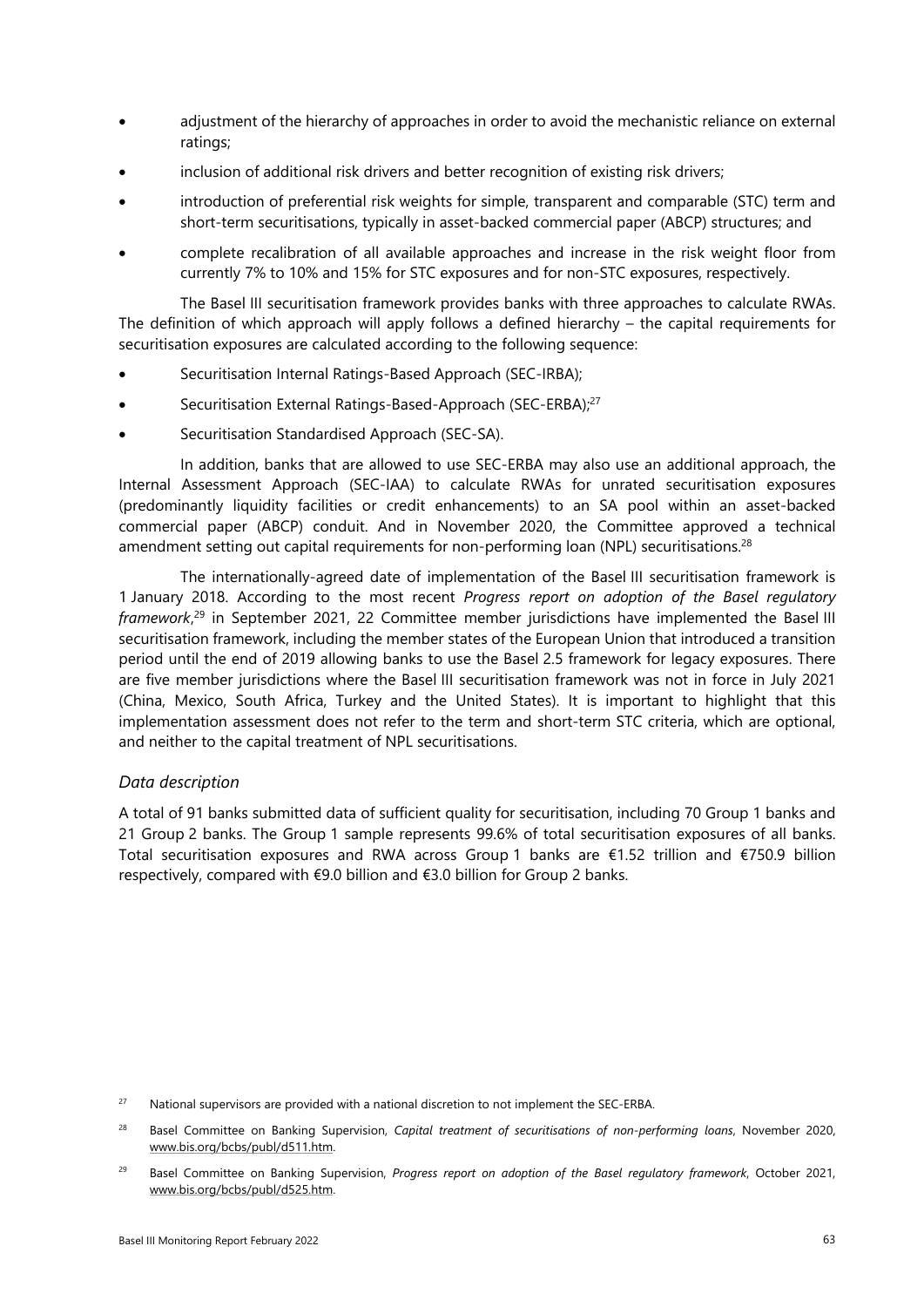| Data description                                |               |               | Table 8   |  |  |
|-------------------------------------------------|---------------|---------------|-----------|--|--|
|                                                 | Group 1 banks | Group 2 banks | All banks |  |  |
| Number of banks                                 | 70            | 21            | 91        |  |  |
| Exposure (EUR bn)                               | 1,523.7       | 9.0           | 1,532.8   |  |  |
| Exposure (% of total)                           | 99.4          | 0.6           | 100.0     |  |  |
| RWA (EUR bn)                                    | 750.9         | 3.0           | 753.9     |  |  |
| RWA (% of total)                                | 99.6          | 0.4           | 100.0     |  |  |
| Source: Basel Committee on Banking Supervision. |               |               |           |  |  |

Banks are included in the following analyses only if their data are complete and of sufficient quality. Accordingly, some banks have been excluded from certain sections of the analysis. Hence, certain results reported in the following sections reflect slightly different sample sizes. Even for banks included in the sample, differences in how they complete the Basel III monitoring template could impact the comparability of the results. The most material issue is the classification as STC or non-STC exposure, which is detailed in [Table 9](#page-71-0) below.

#### *Overview of securitisation exposures*

[Table 9](#page-71-0) describes the aggregate securitisation exposure and its RWA according to the bank role, ie as an originator of the securitisation transactions, investor, or sponsor. It should be noted that, while [Table 9](#page-71-0)  presents aggregate figures, the breakdown of a jurisdiction's overall exposure according to the role of the bank differs significantly across jurisdictions, given the idiosyncrasies among securitisation markets and varying business models among banks.

| Bank role exposure amounts and RWAs <sup>1</sup> |            |          |         |         |
|--------------------------------------------------|------------|----------|---------|---------|
| In billions of euros                             | Table 9    |          |         |         |
|                                                  | Originator | Investor | Sponsor | Total   |
| Exposure amounts                                 | 393.0      | 786.8    | 286.0   | 1,465.8 |
| <b>RWA</b>                                       | 466.4      | 209.4    | 56.1    | 732.0   |
| المراميما 0.1 كما مغذوم ومعامل والمرومة والملتال |            |          |         |         |

<span id="page-71-0"></span><sup>1</sup> The sample consists of 91 banks.

Source: Basel Committee on Banking Supervision.

The Basel III securitisation framework distinguishes between STC and non-STC exposures, providing preferential capital treatment to STC exposures. For this exercise, not all banks have performed STC classification for their securitisation exposures, possibly due to the effort required to assess their exposures against the STC criteria.<sup>30</sup> It is likely that some banks have applied a portfolio-wide classification, assigning either all or none of their exposures as STC-eligible. Furthermore, some jurisdictions have not implemented the Basel III securitisation framework or implemented it without the capital treatment for STC securitisations, which is optional. Under this assumption, the majority of banks that reported no STC exposures underestimate the actual amount of STC-eligible securitisation exposures and correspondingly, overestimate the capital increase due to the implementation of the Basel III securitisation framework. The share of STC-compliant securitisation exposures can be expected to increase as jurisdictions implement the Basel III securitisation framework.

<span id="page-71-1"></span><sup>&</sup>lt;sup>30</sup> To classify a securitisation exposure as STC, it must be analysed against a set of criteria that assess the risk of the underlying assets, the securitisation's structure, and risks associated with the securitisation's servicers and other agents with a fiduciary duty to the securitisation's investors.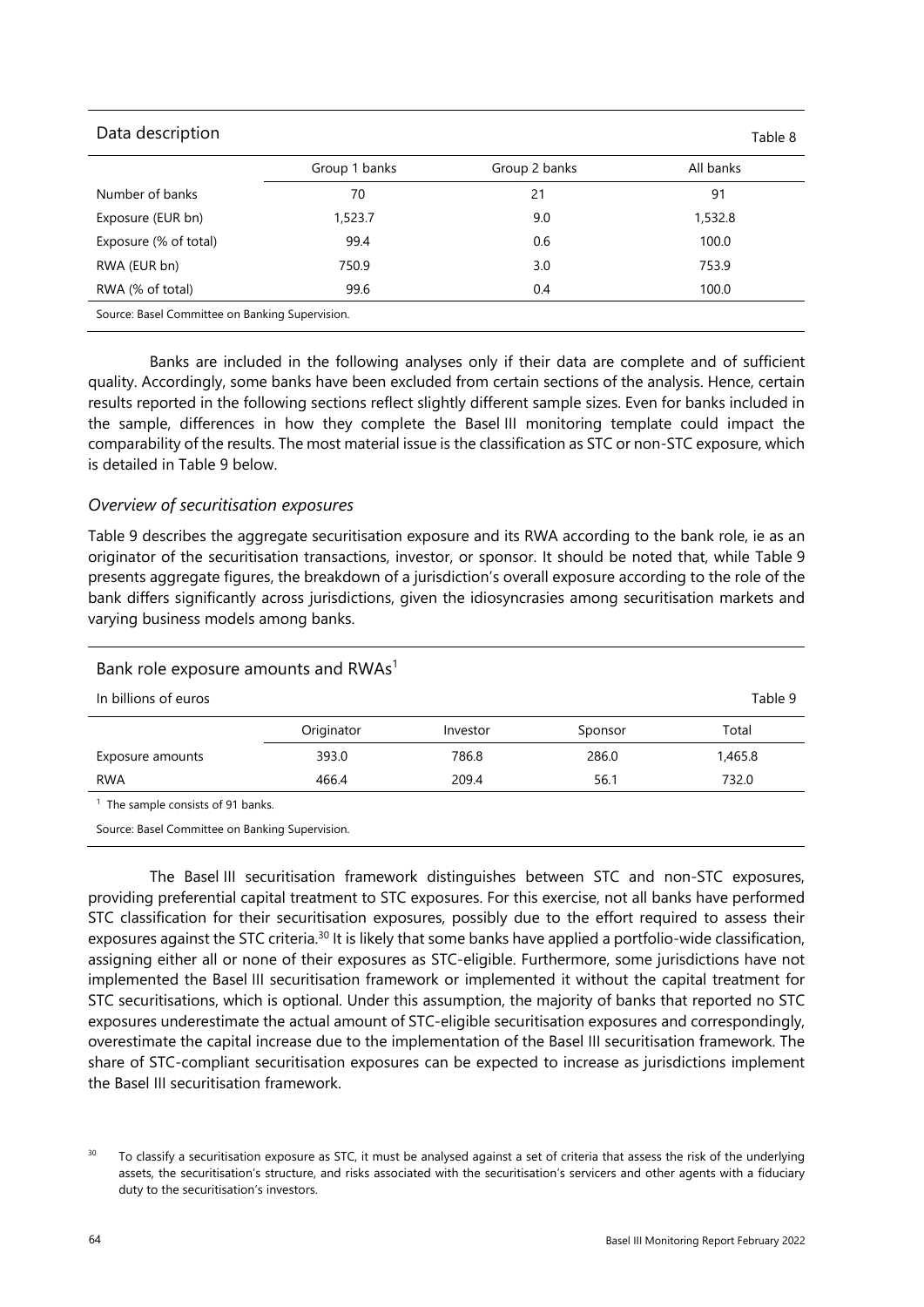| Number of banks per range of STC share          |                 |    |   |  |  |   |  |  |
|-------------------------------------------------|-----------------|----|---|--|--|---|--|--|
|                                                 | Share = $100\%$ |    |   |  |  |   |  |  |
| Total                                           | 44              | 20 | h |  |  | 8 |  |  |
| Source: Basel Committee on Banking Supervision. |                 |    |   |  |  |   |  |  |

The Basel III securitisation framework also introduced a new hierarchy of three approaches (SEC-IRBA, SEC-ERBA and SEC-SA) for calculating risk weights. Because of this hierarchy, it is expected that banks have, in aggregate, a larger share of their securitisation exposures risk weighted by SEC-IRBA, then SCE-ERBA and SEC-IAA, and then SEC-SA, whenever these exposures are available to the bank. [Graph 57](#page-72-0)  shows the distribution of approaches for all banks in the sample.

#### Securitisation exposure amounts by approach

<span id="page-72-0"></span>

1 Note that deducted exposures and exposures subject to a 1250% risk weight are comparatively small but non-zero. Source: Basel Committee on Banking Supervision. See also [Table 11](#page-73-0) and the Excel data file for underlying data and sample size.

#### *Impact of the Basel III securitisation framework*

#### Change in RWA for securitisation exposures

The sample of banks considered in this analysis is limited to the banks located in the jurisdictions that have not yet implemented the final Basel III securitisation standards. For these banks, [Table 11](#page-73-0) presents both the securitisation exposures and RWA using the current and final standards, broken down by risk weighting approach. Only the non-STC information is shown due to insufficient sample size for STC data. The expectation is that the exposure values remain broadly constant (reflecting the template reporting instructions), while RWA would increase in line with the objectives of the securitisation standard reforms. However, for individual rows it is possible that RWAs actually decrease, in particular for STC exposures. For the same sample, [Graph 58](#page-73-1) compares the average risk weightings applicable to exposures under the previous and the Basel III securitisation frameworks, again only for non-STC data.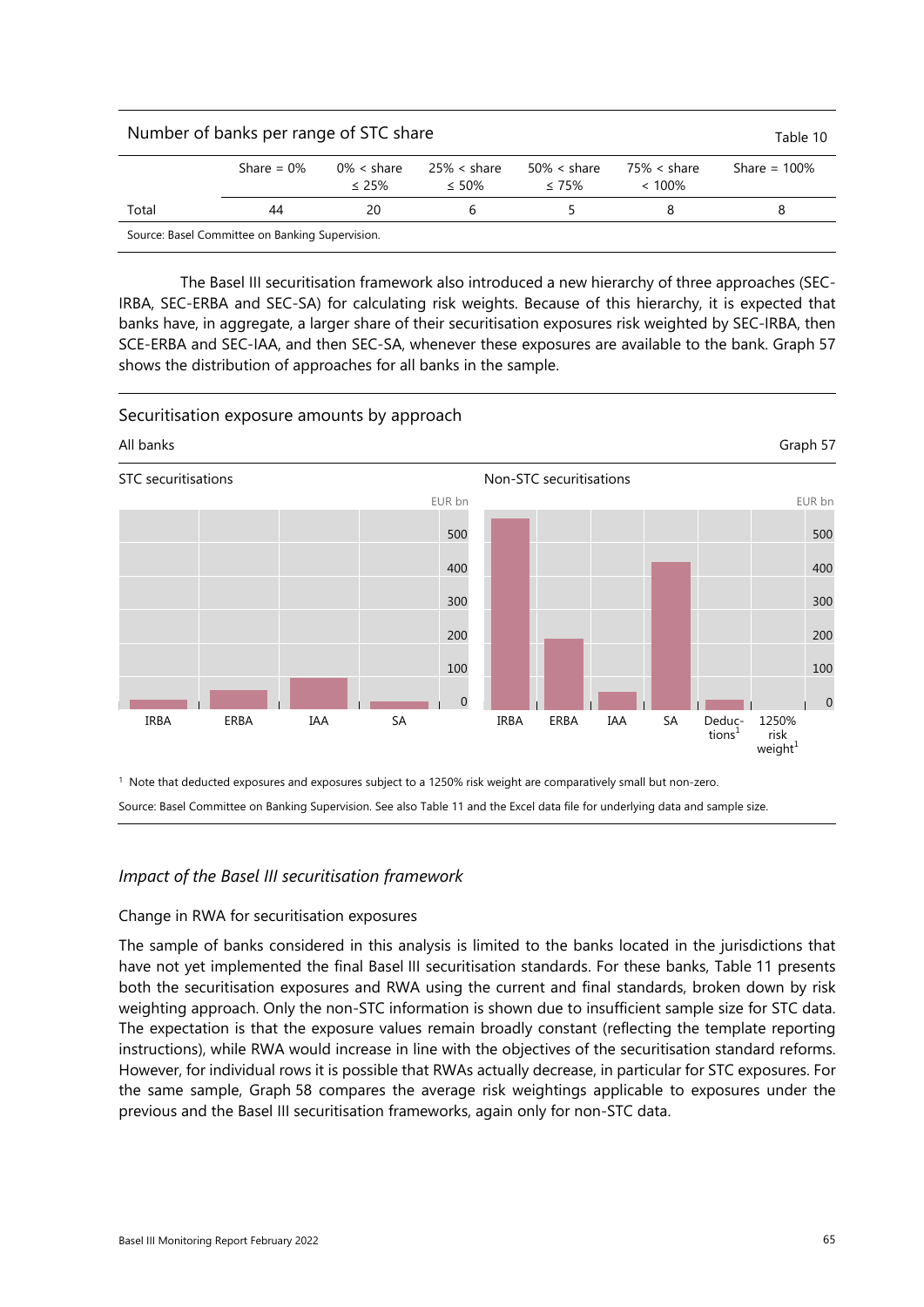## <span id="page-73-0"></span>Total amounts and change of securitisation exposures and RWAs under the current national rules and the final standards<sup>1</sup> Table 11

|                                       |                                  | Exposure                       |                  | <b>RWA</b>                       |                                |                  |  |
|---------------------------------------|----------------------------------|--------------------------------|------------------|----------------------------------|--------------------------------|------------------|--|
|                                       | Current<br>framework<br>(EUR bn) | Final<br>standards<br>(EUR bn) | Change<br>$(\%)$ | Current<br>framework<br>(EUR bn) | Final<br>standards<br>(EUR bn) | Change<br>$(\%)$ |  |
| Non-STC securitisations: SEC-IRBA     | 207.0                            | 206.9                          | $-0.1$           | 59.8                             | 70.5                           | 17.8             |  |
| Non-STC securitisations: SEC-ERBA     | 0.3                              | 0.3                            | 0.0              | 0.1                              | 0.2                            | 63.9             |  |
| Non-STC securitisations: SEC-IAA      | 0.0                              | 0.0                            |                  | 0.0                              | 0.0                            |                  |  |
| Non-STC securitisations: SEC-SA       | 272.9                            | 273.1                          | 0.0              | 82.5                             | 88.9                           | 7.8              |  |
| Of which: resecuritisation            | 1.5                              | 1.6                            | 8.9              | 3.2                              | 1.9                            | $-41.6$          |  |
| <b>Non-STC securitisations: total</b> | 480.2                            | 480.2                          | 0.0              | 142.4                            | 159.5                          | 12.0             |  |
| Others (1250% RW)                     | 0.4                              | 0.4                            | $-0.4$           | 5.3                              | 5.0                            | $-5.7$           |  |
| Total <sup>2</sup>                    | 480.9                            | 480.9                          | 0.0              | 148.2                            | 168.0                          | 13.4             |  |

<sup>1</sup> The sample consists of 14 banks.  $2$  Also reflecting STC securitisations.

Source: Basel Committee on Banking Supervision.

# <span id="page-73-1"></span>Average risk weight by approach



<sup>1</sup> The sample consists of banks from jurisdictions that have not yet implemented the Basel III securitisation framework. <sup>2</sup> Total includes securitisations subject to a 1250% risk weight.

Source: Basel Committee on Banking Supervision. See the Excel data file for underlying data and sample size.

[Graph 59](#page-74-0) compares more directly the average risk weights between STC and non-STC exposures under the Basel III securitisation framework. In line with the calibration of the parameters, the average risk weights for non-STC exposures are expected to be higher than for STC exposures. The sample for this data consists of all banks with sufficiently good data, regardless of actual implementation status of the Basel III securitisation rules.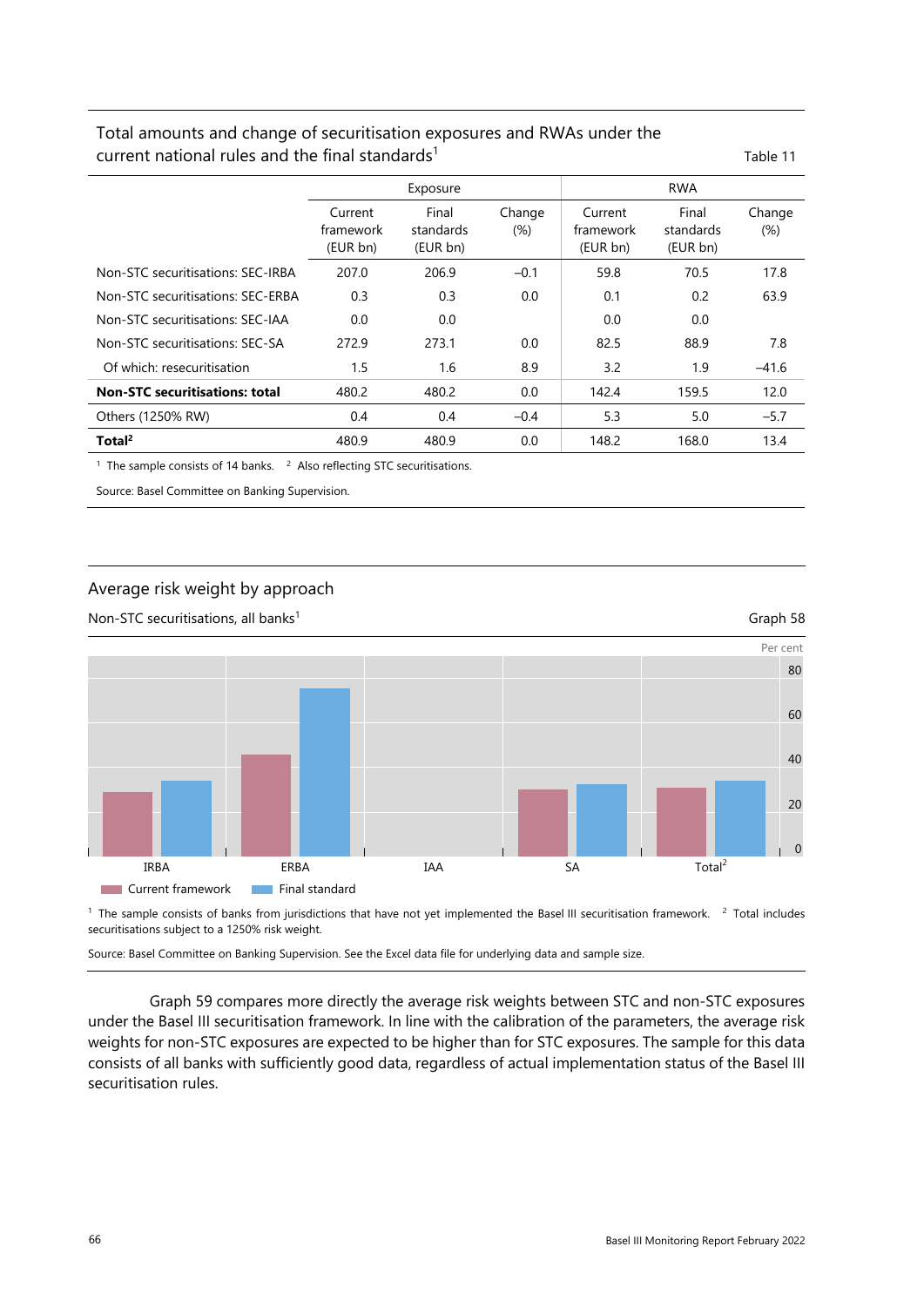#### <span id="page-74-0"></span>Average risk weight by approach, final standards<sup>1</sup>



# 4.3 Counterparty credit risk and credit valuation adjustment risk

## 4.3.1 Counterparty credit risk

In understanding overall MRC, counterparty credit risk (CCR) is part of credit risk capital requirements. This section provides detailed analysis of the current and revised counterparty credit risk capital requirements.

#### *Current rules for counterparty credit risk*

[Graph 60](#page-75-0) shows the relative composition of counterparty credit risk capital requirements by exposure calculation approach per bank group at end-June 2021. A significant number of banks in the sample uses standardised approaches (SA) to calculate CCR exposures. Amongst those, the current exposure method (CEM) is the most widely used, although an increase in the number of banks that already apply the SA-CCR as current approach is observed. This holds in particular since the adoption of the SA-CCR for calculating SA exposures for derivatives in the European Union end-June 2021. A large number of Group 1 banks also uses internal model approaches, mainly the internal model method (IMM), to calculate CCR exposures for derivatives and securities financing transactions (SFTs). Group 2 banks in the sample do not apply the IMM. As of end-June 2021, for the 78 Group 1 banks in the sample (of which 24 are using the IMM), CCR IMM capital requirements contribute 43.2% to total CCR capital requirements. CCR capital requirements calculated using standardised approaches contribute 56.1% for these banks. For G-SIBs, 46.3% of total CCR capital requirements stem from capital requirements calculated using the IMM. Other internal model methods (Repo-VaR and the comprehensive approach using own estimates of haircuts) are generally used for smaller portions of exposures (0.7% for Group 1 banks).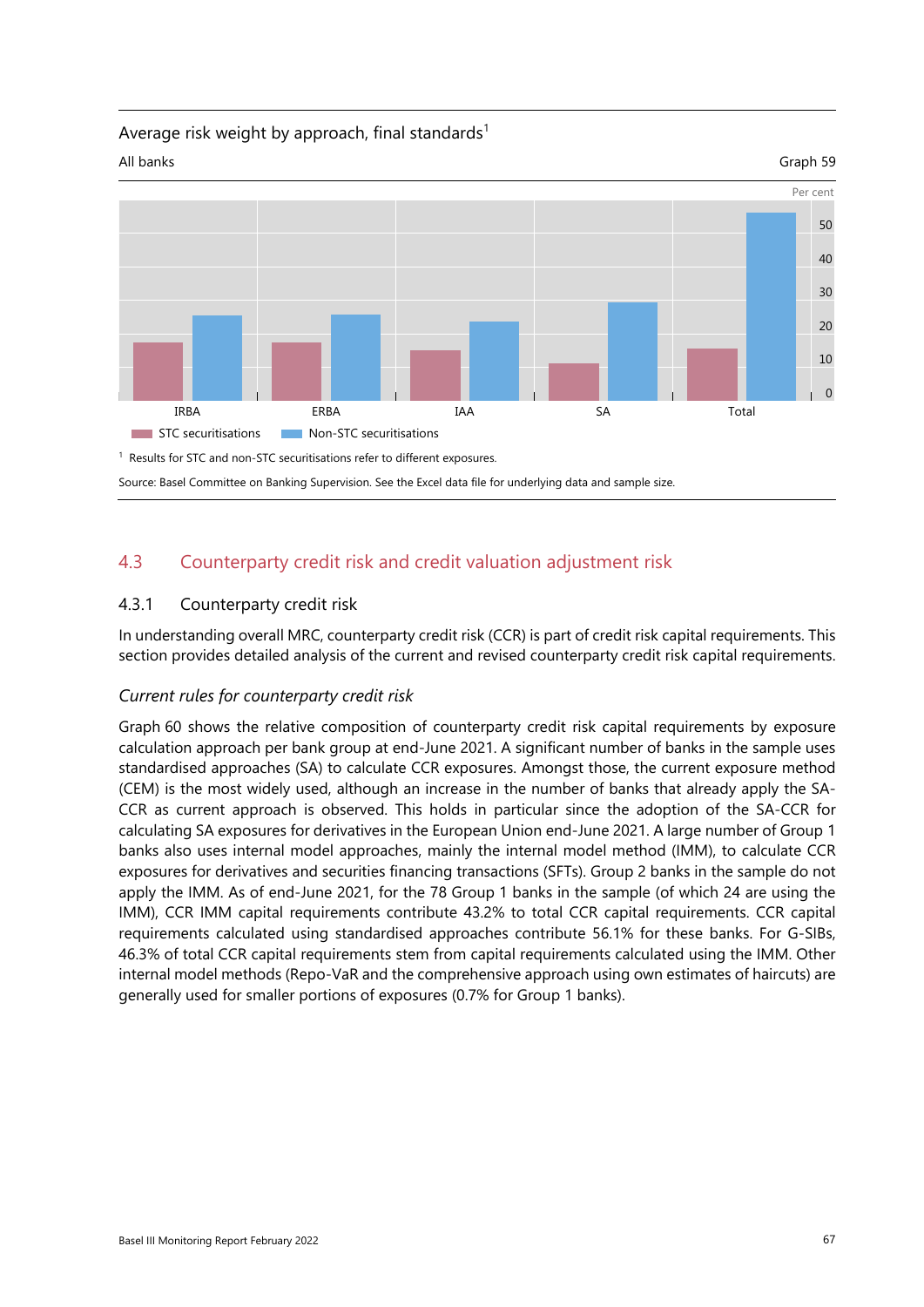

#### <span id="page-75-0"></span>Contribution to current CCR capital requirements by approach to EAD calculation Graph 60

#### *Overall impact of the revised minimum capital requirements for counterparty credit risk*

This section shows the estimated impacts from the introduction of the revised minimum capital requirements for counterparty credit risk. First, it reflects changes to the exposure calculation methodologies, with the introduction of the standardised approach for counterparty credit risk (SA-CCR) published in March 2014, the amendments to the comprehensive approach using supervisory haircuts (CA(SH)) and the removal of the comprehensive approach using own estimates of haircuts (CA(OE)), published in December 2017. In addition, CCR capital requirements are affected by the changes to the credit risk framework that impact the risk weights applied to CCR exposures. Both changes to the framework contribute to the impact of CCR capital requirements. Generally, these changes lead to an increase in CCR capital requirements under the revised framework relative to the current rules but in some cases, the impact is negative. For some banks, the impact from changes in exposure and risk weight calculations offset each other so that the overall impact is neutral. A total of 113 banks, including 78 Group 1 banks, of which 26 G-SIBs, and 35 Group 2 banks, are included in the analyses regarding the revised minimum capital requirements for counterparty credit risk for the end-June 2021 reporting date.

The centre panel of [Graph 61](#page-76-0) shows the impact on CCR capital requirements from the introduction of the revised CCR framework compared to the current CCR MRC. Capital requirements for Group 1 banks and G-SIBs exhibit an average increase of 18.4% and 20.6%, respectively. The average impact for Group 2 banks is much lower (4.6%), thereby significantly decreasing compared to the end-December 2020 exercise (+61.7%). This effect can be largely attributed to the adoption of the SA-CCR methodology in the European Union. There is higher variability across Group 1 and Group 2 banks than there is for G-SIBs.

The right-hand panel of [Graph 61](#page-76-0) displays the impact of the CCR revisions on current overall MRC. Group 1 banks and G-SIBs show a similar impact with 0.8% for the Group 1 banks and 1.1% on average for the G-SIBs, while there is almost no impact (0.1%) to be seen for the Group 2 banks. For more than 75% of Group 1 and Group 2 banks, the observed impact is below 1% of overall MRC, while 25% of the G-SIBs report an increase of more than 2.5% of total MRC due to changes of the CCR MRC.

The left-hand panel of [Graph 61](#page-76-0) shows the impact on CCR exposures of the revised CCR framework relative to the current framework. CCR exposures increase on average by 18.7% for Group 1 banks in the sample. The average impact is higher for the subsample of G-SIBs (24.0%) and for Group 2 banks the impact is 1.3%. Group 1 and Group 2 banks show similar variations of impacts on exposures than Group 1 banks.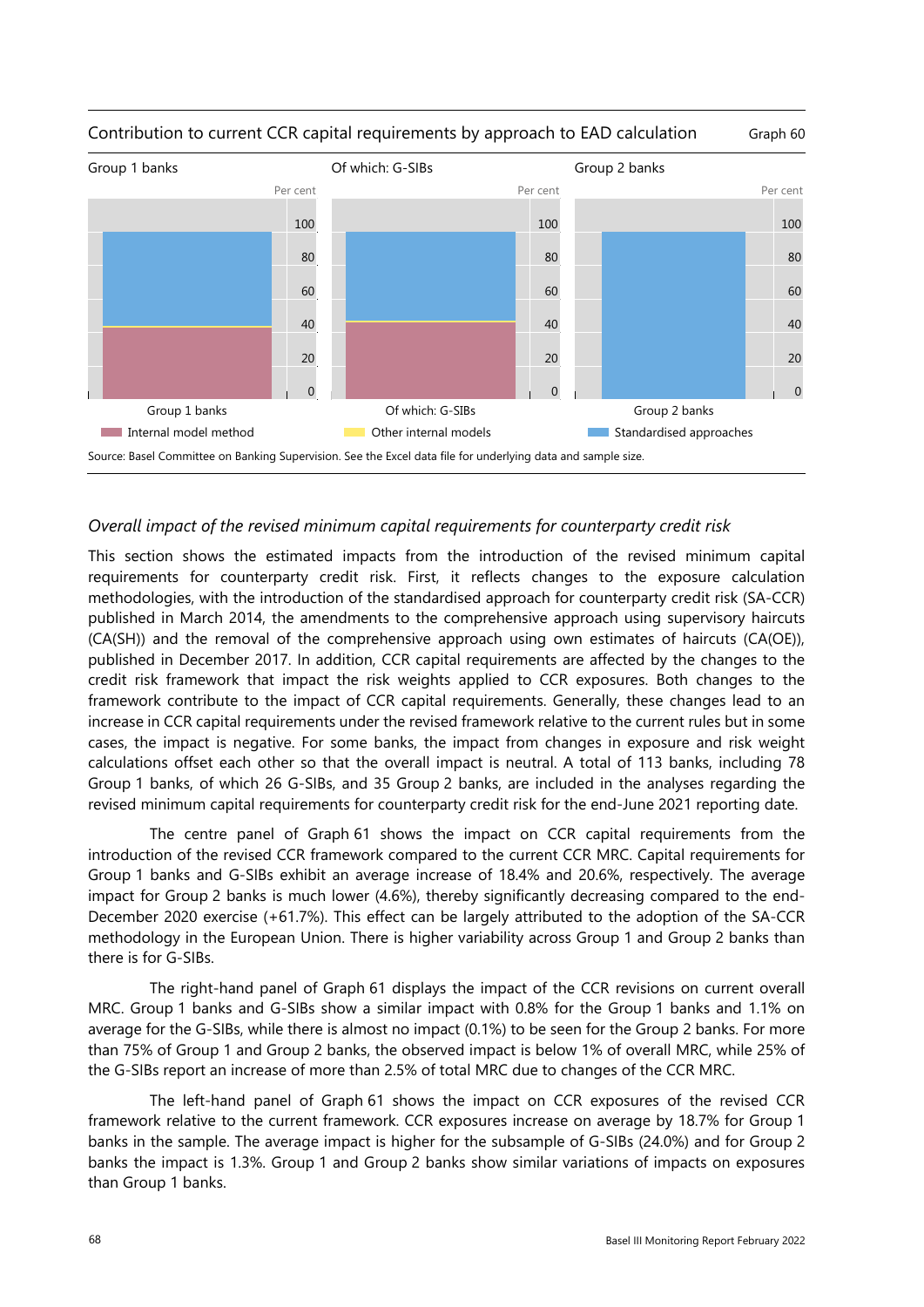

#### <span id="page-76-0"></span>Impact of revised CCR standards relative to current rules<sup>1</sup>

One of the factors that drive the changes between the current standardised approaches and SA-CCR is the treatment of margin collateral under the current rules (ie CEM or SM). In case banks currently do not recognise the margin collateral, while they do take it into account under the SA-CCR, SA-CCR exposures decrease significantly (sometimes leading to SA-CCR exposures and consequently capital requirements close to zero). In cases where banks have already accounted for margin collateral under CEM, banks see higher exposures due to the SA-CCR framework, with greater impacts if the banks' positions are more material in risk classes that are more significantly impacted by the SA-CCR framework. Changes in the credit risk framework can amplify these impacts. Haircuts will change for SFTs currently capitalised under CA(SH), and CA(OE) will be removed from the framework. Some banks are not affected by the more conservative supervisory haircuts in the revised CA(SH), but others see their SFT exposures (and hence capital requirements) increase significantly.

[Graph 62](#page-77-0) shows the average and median impacts of the revised CCR capital requirements relative to the current ones for a time-consistent sample of 29 Group 1 banks (of which 10 G-SIBs) and 13 Group 2 banks. The average impact for Group 1 banks and G-SIBs ranges between 29.2% (end-December 2019) and 34.1% (end-December 2020) and is less volatile across time than the one for Group 2 banks. Nevertheless, the impact of the changes to the framework is on average higher for Group 1 banks and G-SIBs as compared to Group 2 banks.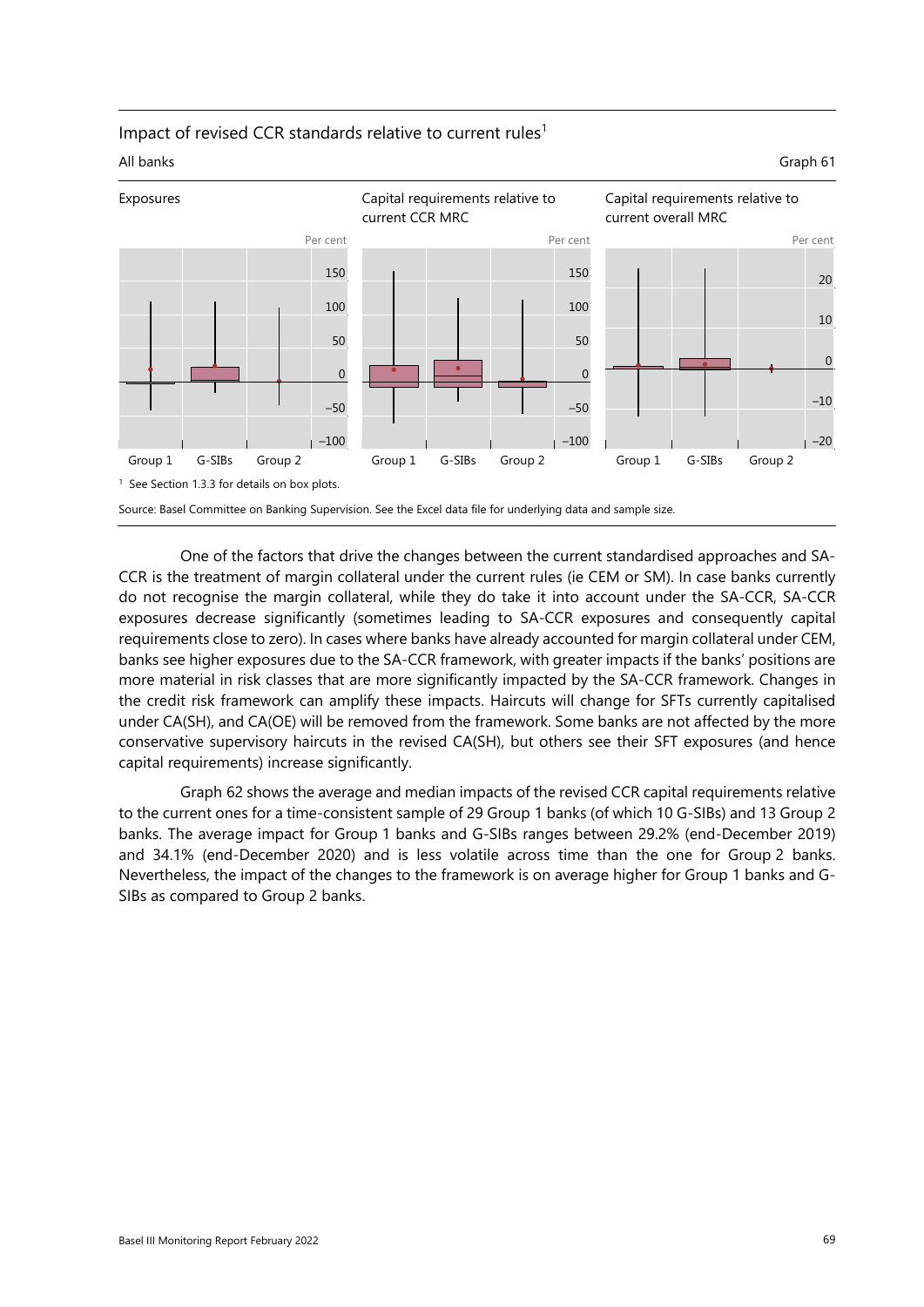#### <span id="page-77-0"></span>Impact of total revised CCR capital requirements relative to current across time



Since the Committee did not collect these data through its Basel III monitoring exercise for the end-June 2020 reporting date, results for H1 2020 show the same values as for H2 2019.

Source: Basel Committee on Banking Supervision. See the Excel data file for underlying data and sample size.

#### 4.3.2 Credit valuation adjustment risk

#### *Current rules for credit valuation adjustment risk*

The sample for the analysis of the CVA risk component consists of 100 banks, including 76 Group 1 banks, of which 28 G-SIBs, and 24 Group 2 banks that provided consistent data at the end-June 2021 reporting date.

The left-hand side of [Graph 63](#page-78-0) shows that under the current rules the average share of CVA capital requirements in total MRC is higher for Group 1 banks than for Group 2 banks, but even for G-SIBs the current share of CVA capital requirements is less than 4.0% for 75% of banks.

The right-hand side of [Graph 63](#page-78-0) displays for a sample of 31 Group 1 banks (thereof 14 G-SIBs) and 13 Group 2 banks that is consistent over time the average share of current CVA capital requirements relative to the total MRCG-SIBs generally report the highest average share; the average share for Group 1 banks is only slightly lower. Variations across the different exercises are slightly less significant for G-SIBs than for Group 1 banks. Group 2 banks show lesser variation over time. For Group 1 banks and G-SIBs a general trend to a lower share of CVA capital requirements relative to total MRC is observed for the period from end-December 2018 to end-December 2019. While a reduction in absolute CVA capital requirements was observed for the end-June 2019 data, an increase in the absolute CVA capital requirements for the end-December 2019 exercise was compensated by a simultaneous increase in total MRC leading to a reduction in the relative share of CVA capital requirements in total MRC. The increase in absolute CVA capital requirements drives the increase in the relative share of CVA capital requirements in the total MRC for the end-December 2020 data, bringing it to levels observed for end-December 2018. For end-June 2021 numbers have decreased to the level similar to end-December 2019 again.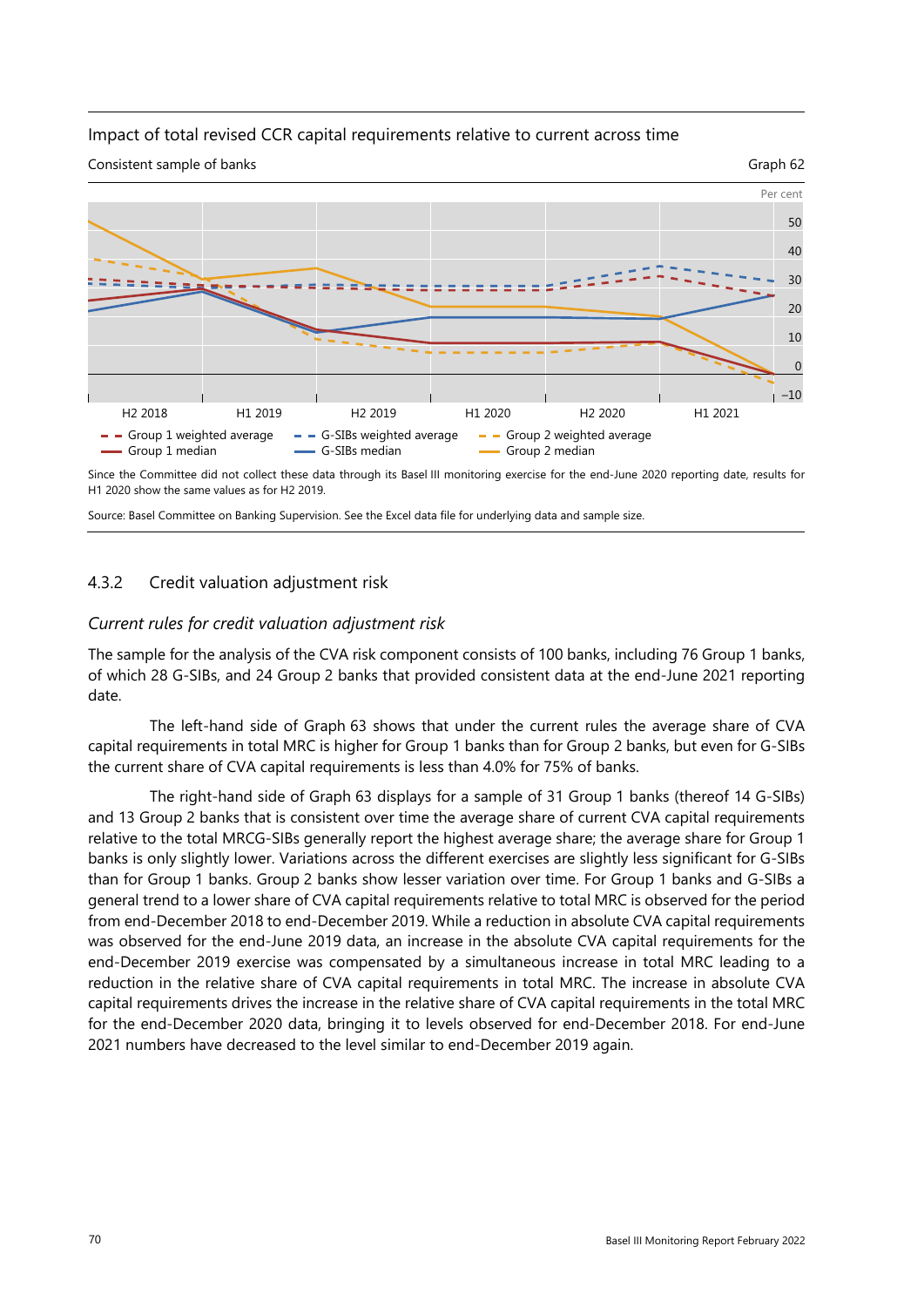



<span id="page-78-0"></span>



#### *Overall impact of the revised minimum capital requirements for credit valuation adjustment risk*

This section discusses the estimated impacts from the introduction of the revised minimum capital requirements for credit valuation adjustment (CVA) risk including the targeted revisions to the framework published in July 2020.[31](#page-78-1) 

The sample includes 19 banks that currently apply the advanced method for CVA (A-CVA), of which 18 indicate to use the standardised approach for CVA (SA-CVA) under the revised framework and one using the reduced BA-CVA. The other 82 banks that currently apply only the standard method for CVA (S-CVA) include 14 banks that indicate to apply the SA-CVA and 58 banks that indicate to move to the reduced basic approach for CVA (reduced BA-CVA) under the revised minimum capital requirements for CVA. Overall, only 10 banks in the sample indicate to use only the full basic approach for CVA (full BA-CVA) in the future.

The left-hand side panel of [Graph 64](#page-79-0) shows that the impact when moving to the revised CVA framework in relation to current CVA MRC differs substantially between Group 1 and Group 2 banks. The average impact for Group 1 banks is -5.3%, while the average increase for Group 2 banks is 22.4%. The average impact for G-SIBs (-6.6%) is in line with the impact for Group 1 banks. The variability in results is significant. Some banks report decreasing capital requirements when moving to the revised CVA framework with CVA capital requirements decreasing by as much as 81.3% whereas other banks report significant increases in the CVA capital requirements relative to the current standards, up to about five times the current capital requirements. Very high increases appear more frequent for S-CVA banks that move to the reduced BA-CVA. This is explained by the combination of the increase in exposures from the application of the SA-CCR and the higher risk weights in the BA-CVA compared to the current standardised approach. Capital requirements under the reduced BA-CVA are 4.9% higher than capital requirements under the current S-CVA for the median bank.

<span id="page-78-1"></span><sup>&</sup>lt;sup>31</sup> See Basel Committee on Banking Supervision, *Targeted revisions to the credit valuation adjustment risk framework, July 2020*, [www.bis.org/bcbs/publ/d507.htm.](https://www.bis.org/bcbs/publ/d507.htm)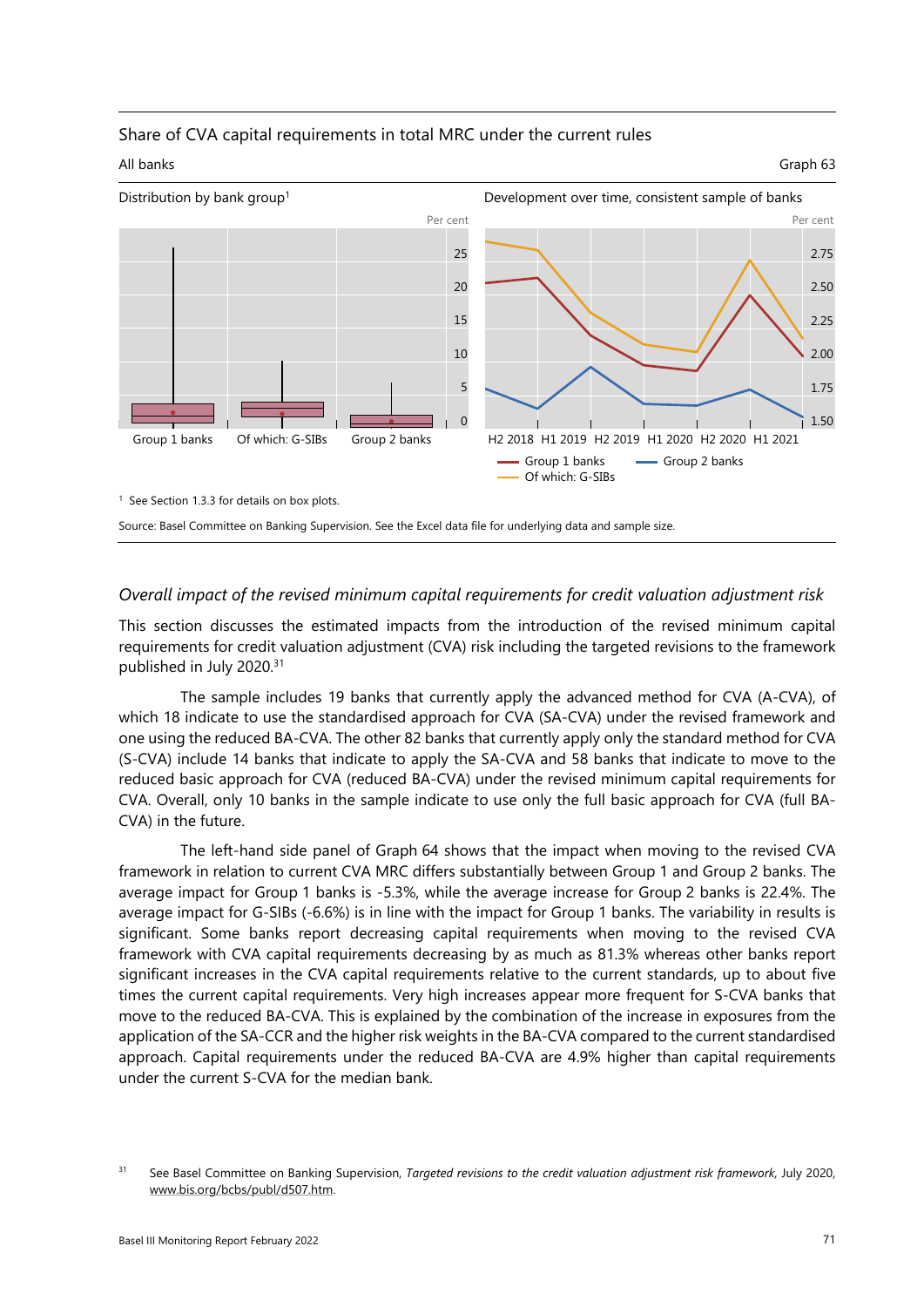The right-hand side panel of [Graph 64](#page-79-0) provides the impact of the revised CVA capital requirements relative to current overall MRC. Given the small share of CVA capital requirements in overall MRC for most banks, the average impact of the CVA revisions on overall MRC is approximately 0% for both Group 1 and Group 2 banks. Overall, the impact ranges between -16.7% and +3.9% for all banks in the sample.

<span id="page-79-0"></span>

One Group 1 bank in the sample provided CVA data but no data on current overall capital requirements. It is therefore excluded from the right-hand panel. <sup>1</sup> See Section 1.3.3 for details on box plots.

Source: Basel Committee on Banking Supervision. See the Excel data file for underlying data and sample size.

[Graph 65](#page-80-0) shows that results differ across regions. The average impacts to current CVA MRC of -5.8% and -9.6% in Europe and the rest of the world, respectively, are slightly lower than for the Americas (-1.0%). The variability of results also differs across individual countries. In some countries, all banks show comparable impacts, and in others, the impact ranges from large reductions to very large increases in CVA capital requirements from the introduction of the revised minimum capital requirements for CVA risk. The average impact of the revised CVA capital requirements relative to current overall MRC is approximately 0% for both Group 1 and Group 2 banks due to the small share of CVA capital requirements in overall MRC for most banks.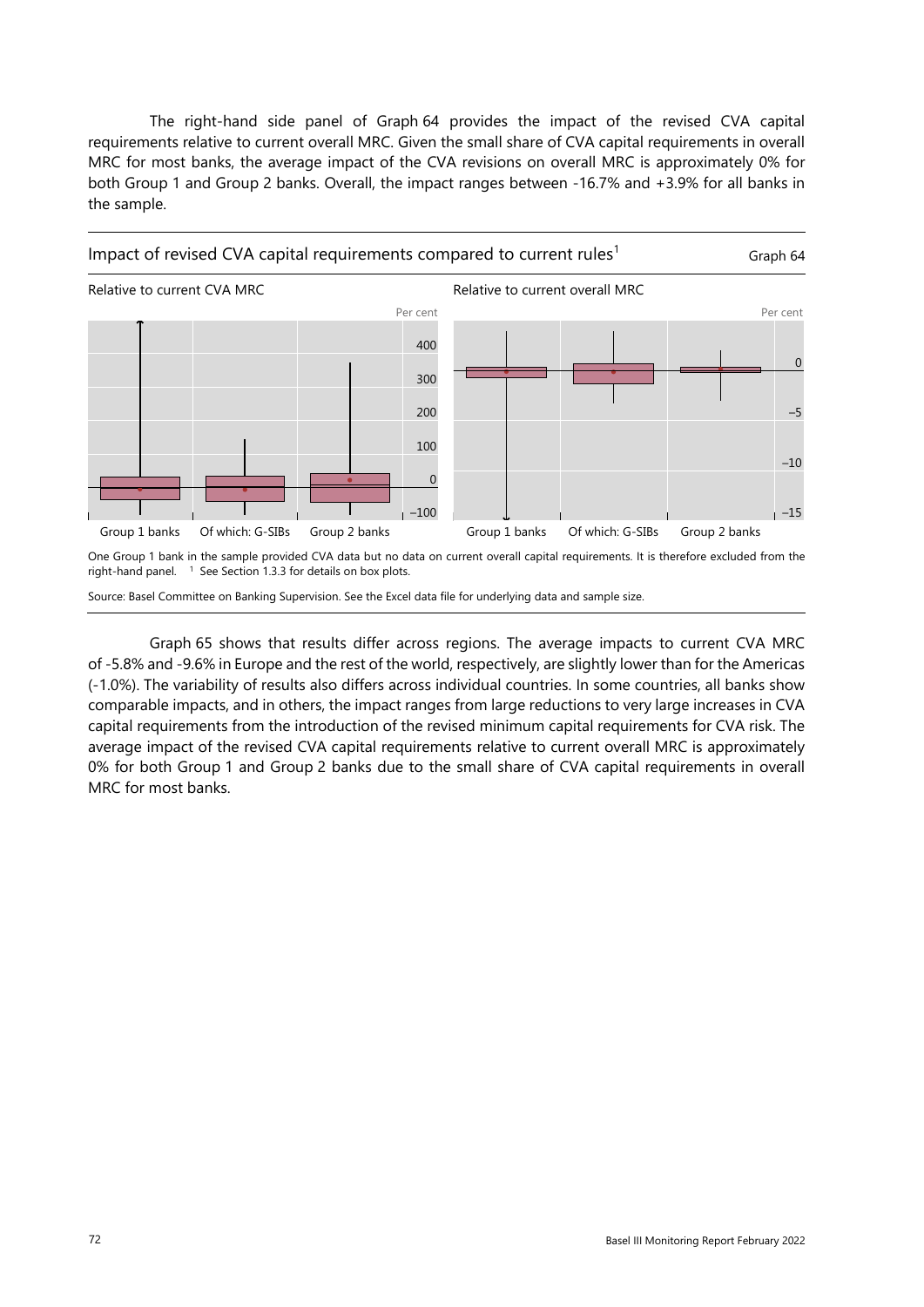#### Impact of revised CVA capital requirements compared to current rules, by region<sup>1</sup>

#### <span id="page-80-0"></span>Group 1 banks Graph 65



One bank in the sample provided CVA data but no data on current overall capital requirements. It is therefore excluded from the right-hand panel.  $1$  See Section 1.3.3 for details on box plots.

Source: Basel Committee on Banking Supervision. See the Excel data file for underlying data and sample size.

[Graph 66](#page-80-1) compares the average impact on CVA capital requirements under the revised framework to the current rules across time for a consistent sample of 29 Group 1 banks (thereof 13 G-SIBs) and 10 Group 2 banks. The observed impacts for Group 1 banks reduce from 71.1% in the end-June 2018 exercise to 38.9% in the end-December 2019 exercise. For the end-December 2020 data, an absolute decrease of 25.9% can be observed largely attributable to the effects of the revisions to the revised CVA framework. Although the end-June 2021 data shows a smaller decrease of the CVA capital requirements of 12.6%, the impact is still significantly lower than those observed before the amendments of the revised rules. The impacts for Group 2 banks range from 35.0% in the end-June 2019 exercise to -20.9% in the end-June 2021 exercise.

#### <span id="page-80-1"></span>Impact of total revised CVA capital requirements relative to current across time



Since the Committee did not collect these data through its Basel III monitoring exercise for the end-June 2020 reporting date, results for H1 2020 show the same values as for H2 2019.

Source: Basel Committee on Banking Supervision. See the Excel data file for underlying data and sample size.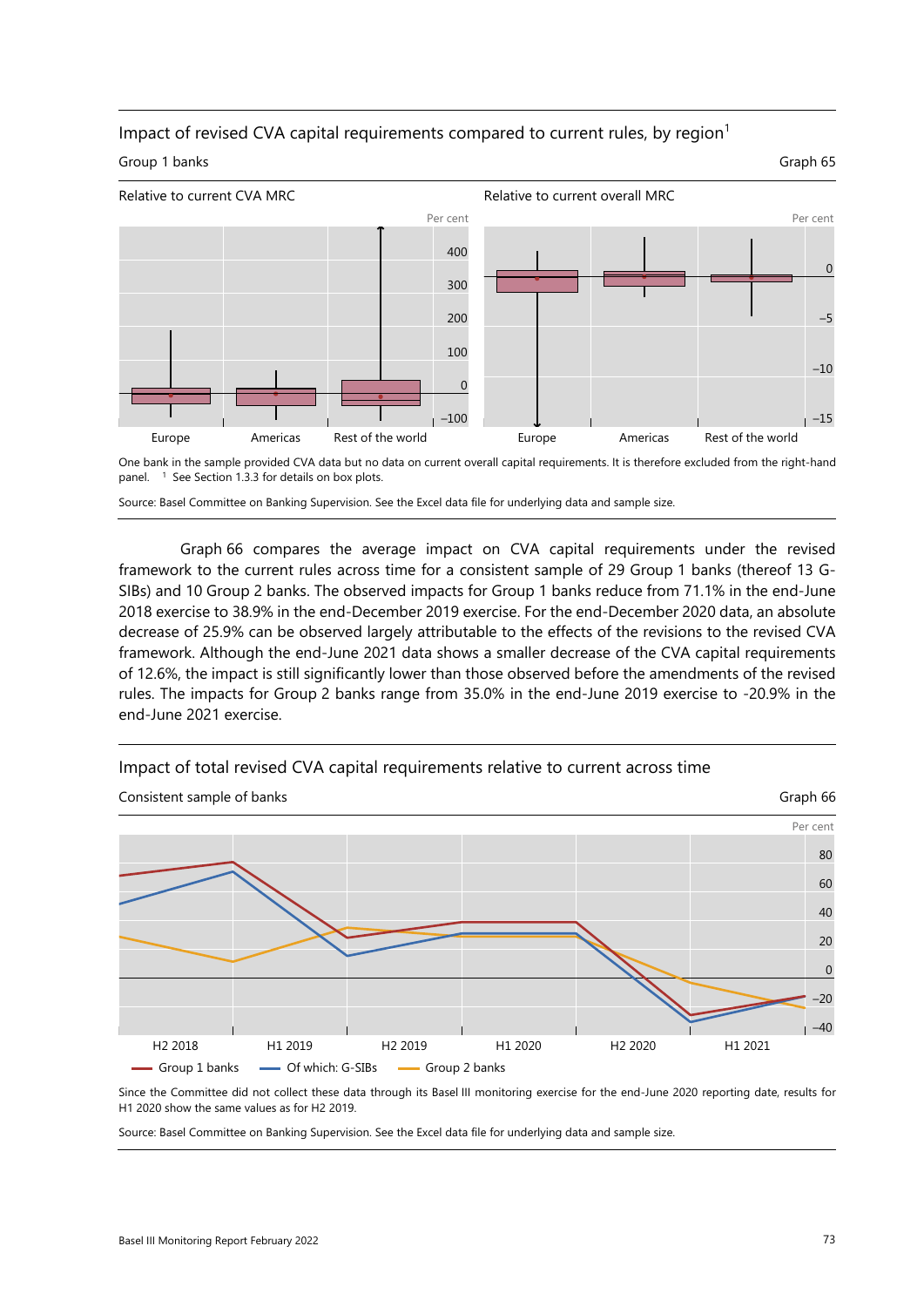### 4.4 Market risk

#### 4.4.1 Current market risk rules

The left panel of [Graph 67 s](#page-81-0)hows the distribution of the share of minimum market risk capital requirements in total MRC under the current rules, ie jurisdiction-specific Basel 2.5. As a weighted average, the share of market risk MRC is 3.8% of total MRC for Group 1 banks and 2.3% of total MRC for Group 2 banks. However, there is significant dispersion in shares of MRC from 0% to over 30.6% across participating banks.

As seen in the trends starting in 2011, shown in the right panel, market risk's contribution to the sample banks' consolidated capital requirements had declined significantly for all bank groups since peaking between 2012 and 2014 before increasing in 2020 when Covid-19 hit. This spike in the share of market risk was likely due to increased value-at-risk (VaR) estimates driven by higher market volatility. After the initial spike in the first half of 2020 from the historic low levels at year-end 2019, market risk's contribution gave back over half of the Covid-19-related increase by the end of 2020. The first half of 2021 saw the contribution for Group 1 and G-SIBs stabilise at the year-end 2020 levels. Group 2 banks saw the share from market risk drop by around one third to 2.2%. These reductions in the share of market risk were likely driven by VaR estimates falling due to the higher volatility period falling out of the lookback window.

Prior to Covid-19, the drop is most pronounced for G-SIBs, which had seen their relative capital requirements attributed to market risk decline by more than half since the peak. As of June 2021, the average share for Group 1 banks and G-SIBs was around one third lower compared with that seen at end-June 2011 even after the Covid-19-related spike. However, data from 2011 should be viewed in light of the fact that many jurisdictions implemented Basel 2.5 beginning in 2012, so the 2011 numbers were reflective of the prior Basel II standards that resulted in significantly less conservative capital requirements. Group 2 banks' average share of market risk MRC as of end-June 2021, 2.2%, is slightly lower than at the beginning of the time series after experiencing a peak of 4.3% in 2014.

<span id="page-81-0"></span>

[Graph 68](#page-82-0) below shows time series decompositions of reported market risk MRC by subcomponents since end-June 2015. For Group 1 banks and the G-SIBs among them, the internal models approach (IMA) contributed 71.6% and 81.5% of overall market risk MRC respectively as of the second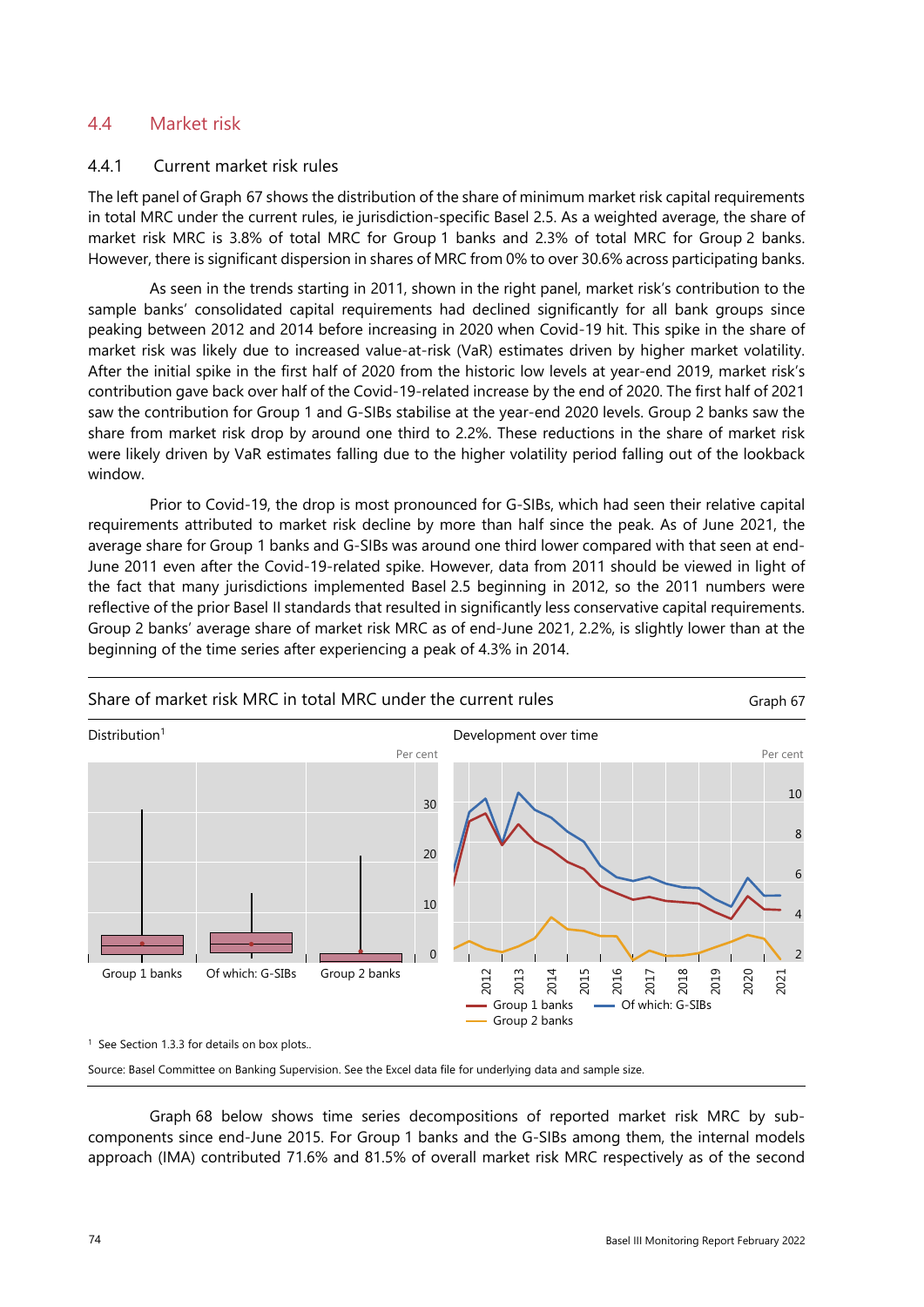quarter of 2021. This contribution from IMA was somewhat lower than as of year-end 2020, likely due to banks' VaR estimates falling as Covid-19-related volatility falls out of their VaR lookback windows.

Since 2015, the share of overall market risk MRC composed of VaR and stressed VaR (SVaR) has generally increased over time while the MRC shares of both the incremental risk capital charge and correlation trading portfolios (CTPs) has generally decreased. However, in the first half of 2021 the contribution from CTPs for G-SIBs and Group 1 banks was virtually unchanged from the prior collection.

For Group 2 banks, the IMA is much less relevant, composing roughly 36.5% of market risk MRC. The contribution from CTPs of 1.2% is relatively negligible for Group 2 banks although their share has increased by nearly fivefold since the time series began in 2015.



<span id="page-82-0"></span>Components of MRC for market risk under the current rules

[Graph 69](#page-83-0) below shows the relation of the 10-day 99th percentile stressed VaR to the current VaR under current market risk rules using two consistent samples of Group 1 banks. The left panel shows the time series since end-2011 for 22 banks. Under this longer-run consistent sample, the ratio of stressed VaR to VaR has fluctuated around 200% with a local peak at 236.1% in end-June 2014 and a second peak at end-December 2019 of 280.3%. It should be noted that the pandemic-related volatility experienced in markets in the first quarter of 2020 increased banks' VaRs substantially more than their SVaRs, which led the SVaR/VaR ratio to decline significantly across the banks. However, the ratio recovered to a new a timeseries high above 287% in the first half of 2021, likely due to VaR estimates returning to normal as volatile pandemic time series fell out of the models' lookback windows.

The right panel of [Graph 69](#page-83-0) shows the same ratio for a shorter-run consistent sample including banks that have provided data since 2015. For this larger sample of overall 46 banks, the ratio has generally increased, reaching its pre-pandemic peak in end-June 2018 at 277% before dropping by nearly half below 155% as of end-June 2020 and rebounding slightly to around 181% at year-end 2020 and reaching a new high above 290% as of end-June 2021.

In both time series, the increasing trend prior to Covid-19 can be attributed at least partially to the lower volatility environment that has been observed in the markets over the several years preceding the Covid-19 pandemic, which reduces VaR figures. Banks' VaR models are based on a fixed backwardslooking period that rolls forward over time. Stressed VaR, however, is based on the banks' most stressful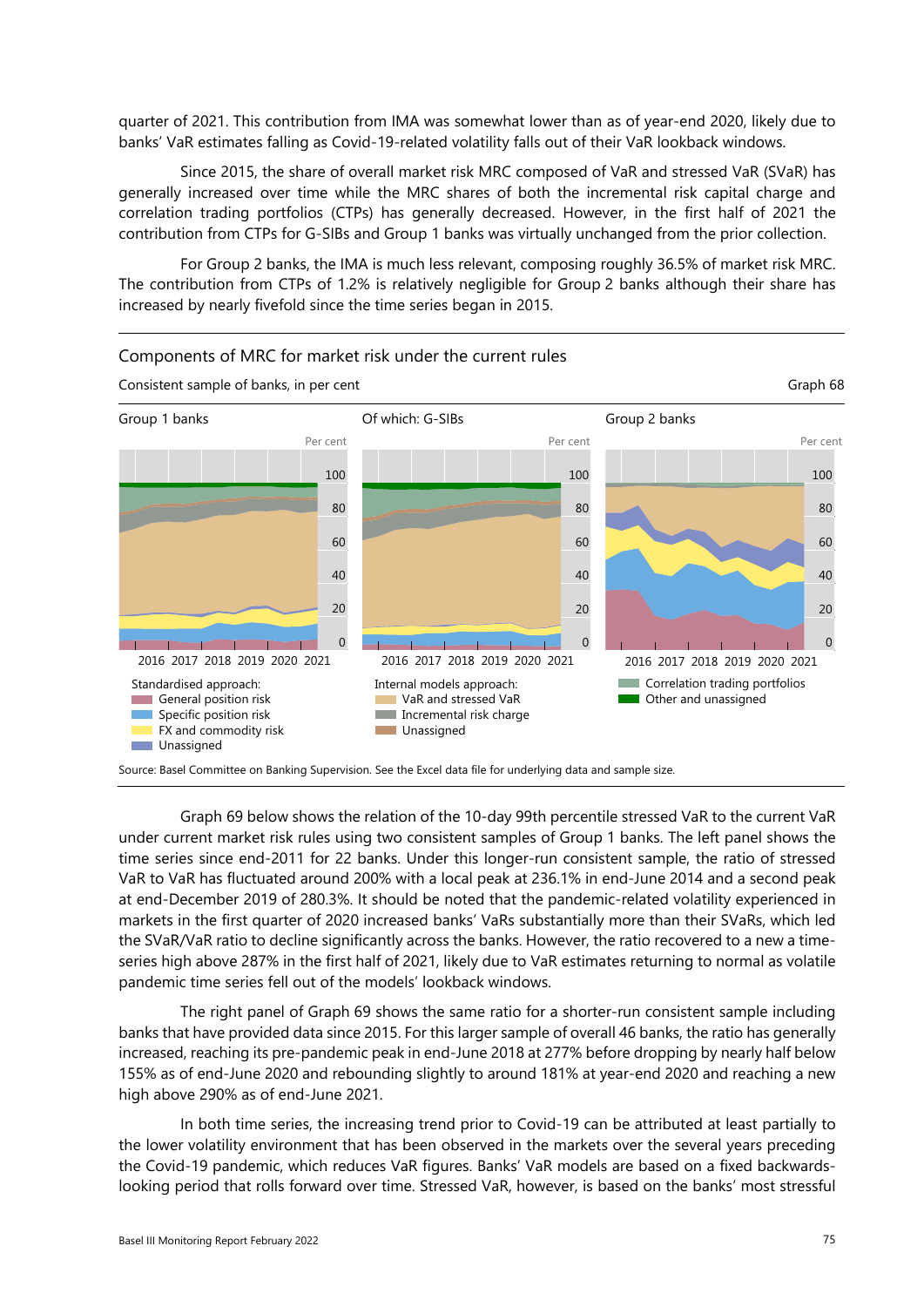<span id="page-83-0"></span>period. Thus, as banks' current VaRs fall in low volatility periods, the ratio becomes elevated. However, the huge increase in volatility seen during March 2020 with the onset of Covid-19 reversed this trend, sending the ratio as of June 2020 to its lowest level since 2014 for the smaller sample and to the lowest level since the start of the time series in 2015 for the larger sample. The year ending in June 2021 was much calmer due in part to the extraordinary official sector policy responses to the pandemic across the globe. This combined with the fact that the one year time series lookback periods no longer included the volatility seen in March 2020 led to the ratio reaching new highs across both samples.



#### 4.4.2 Overall impact of the revised minimum capital requirements for market risk

This exercise as of end-June 2021 was the fourth data collection in which banks' capital impact estimates were based on the final market risk framework published in January 2019<sup>32</sup> (referred to as the January 2019 standard) which replaced an earlier version of the standard published in 2016. Compared to the 2016 framework, the 2019 standard clarified the scope of exposures that are subject to market risk capital requirements, refined certain elements of the standardised approach, including risk weight adjustments and improved the processes to assess modellability, including capital consequences for falling short of them.

Basel III monitoring market risk data tend to be more variable both over time and across reporting banks than that of other areas of the Basel III monitoring exercise owing to the short term and everchanging nature of trading portfolios when compared to the banking book portfolios, which are mostly held-to-maturity or revolving. In addition, the Basel III monitoring data for market risk under the revised market risk standard is less robust as the impact estimates will continue to require significant manual intervention for a large number of trading positions at each bank until banks develop systems reflecting their local implementations. Although prior collections included banks' estimates of the capital impact of the 2019 standard, the fact that the banks had additional time to refine their calculations might have generally improved the accuracy of their estimates.

The impact estimates below only show impacts fixing banks' portfolios and the set of modelled desks. They do not reflect potential changes in the scope of model-approved trading desks upon implementation of the final standard. For the purpose of the analysis, participating banks were instructed

<span id="page-83-1"></span><sup>32</sup> Basel Committee on Banking Supervision, *Minimum capital requirements for market risk*, January 2019 (rev February 2019), [www.bis.org/bcbs/publ/d457.htm.](https://www.bis.org/bcbs/publ/d457.htm)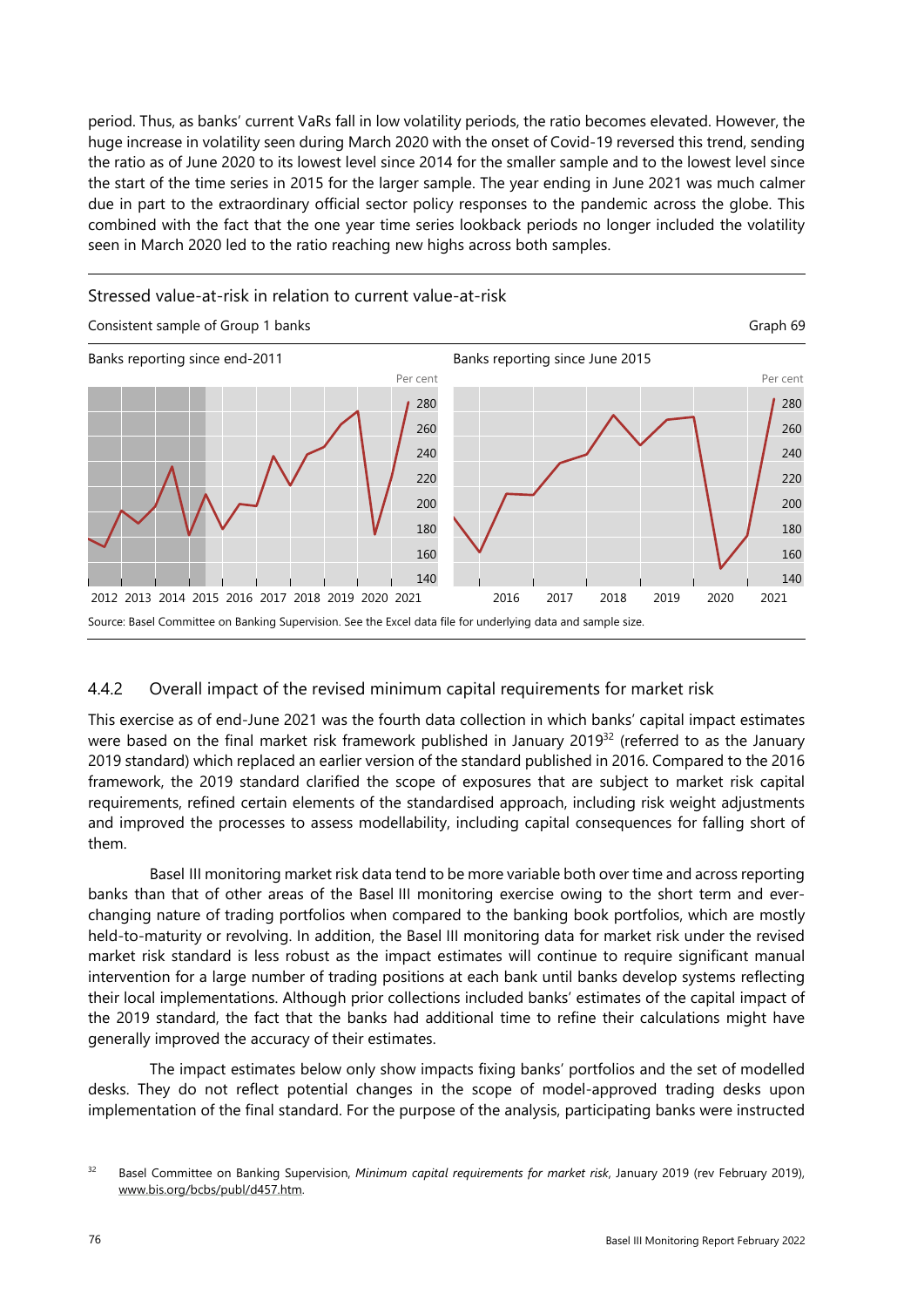to calculate the internal models approach capital requirements for trading desks or portfolios currently subject to the internal models approach. In addition, the presented impacts do not reflect the consequences of trading desks potentially failing backtesting or P&L attribution tests. The impact numbers also do not reflect banks potentially changing their portfolios in response to the new rules, which likely overstates the impact since banks may reduce their allocations to positions with high capital requirements.

A total of 99 banks from 24 countries provided at least some market risk data as of the end-June 2021 reporting date. Of these banks, 47 Group 1 banks, including 21 G-SIBs and nine Group 2 banks provided data that were sufficiently complete to estimate the overall impact of the revised market risk framework.

[Graph 70 b](#page-84-0)elow shows the revised market risk standards' impact versus current market risk capital requirements (left panel) and current overall capital requirements (right panel). The weighted average prospective Basel III market risk capital requirements increase by 51.1% relative to current market risk capital requirements for Group 1 banks and a drop of 26.6% for Group 2 banks. At the individual bank level, the impact exhibits wide variability ranging from a drop of 87.9% to an increase of more than 3,000%. However, as a portion of the banks' overall MRC rather than only market risk MRC, the revised standards result in a much more modest average increase of 1.9% for Group 1 banks and a drop of 0.5% for Group 2 banks. At the individual bank level, the impact ranges from a drop of 18% to an increase of 24.9% for Group 1 banks. For Group 2 banks, the impact varies from a drop of 9.3% to an increase of 0.6%.



<span id="page-84-0"></span>Impact on MRC of the revised standards for minimum capital requirements for

Source: Basel Committee on Banking Supervision. See the Excel data file for underlying data and sample size.

[Graph 71](#page-85-0) decomposes the total market risk capital requirements under the current rules and under the 2019 standard. The breakdown includes components due to the standardised approach (SA) and internal models approach (IMA), and further breaks them down into their sub-components for both the current and revised standard.

Group 1 banks expect their share of standardised approach capital requirements to increase from 45.4% to 53.9%. For Group 2 banks, the share of their standardised approach capital requirements is expected to increase from 48.4% to 66%.

For positions subject to the revised standardised approach, for Group 1 banks, 64.2% of the standardised approach capital requirement is expected to be attributed to the sensitivities-based method (SbM). For Group 2 banks, the share of the SbM is 64.1%. The default risk capital (DRC) requirement contributes 31.1% and 35.9% to the total standardised approach capital requirements for Group 1 and Group 2 banks, respectively. The residual risk add-on (RRAO), which accounts for risks not fully covered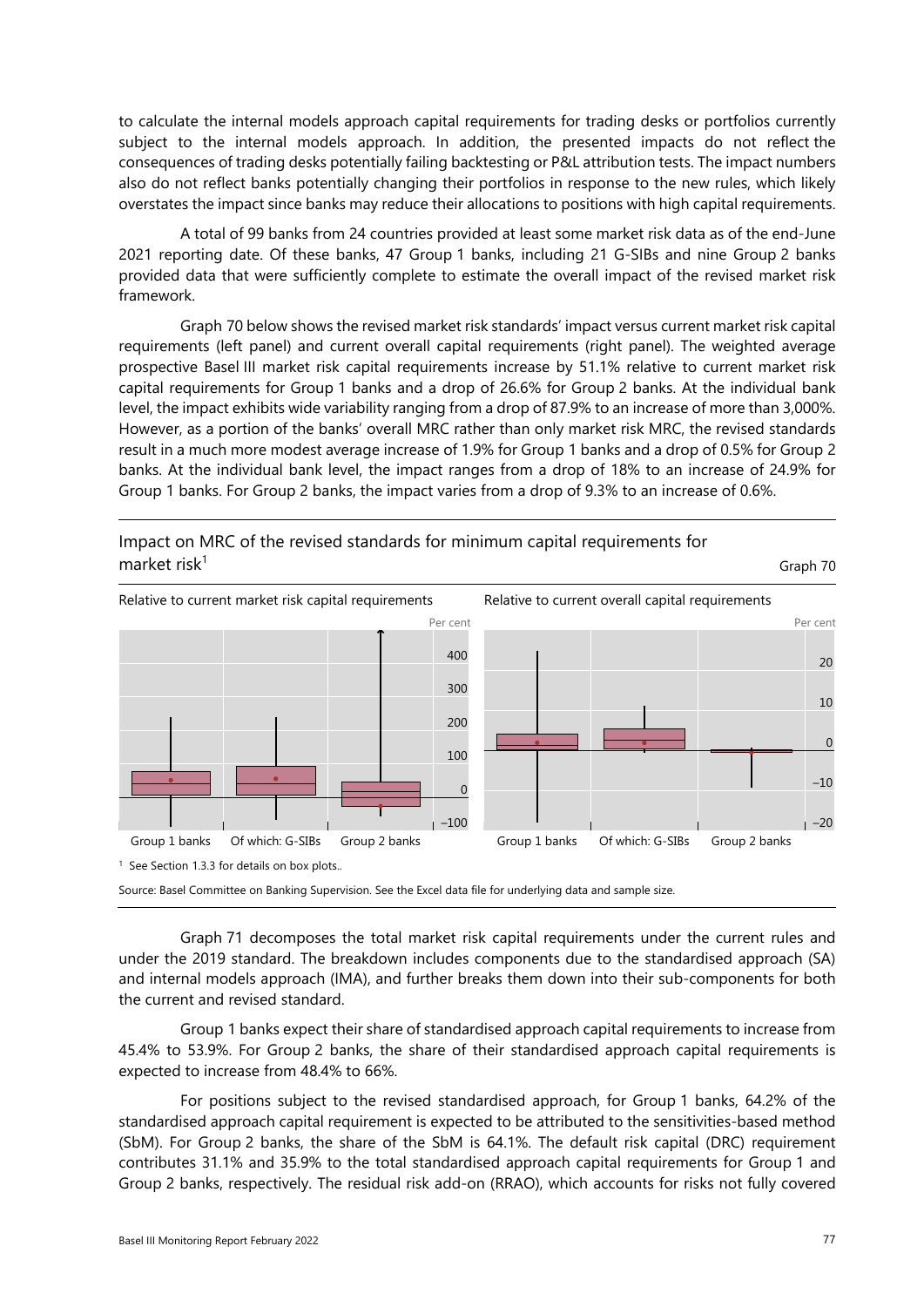by the SbM or the DRC (eg gap risk, correlation risk and behavioural risk), contributes 4.7% to the standardised approach capital requirement for Group 1 banks and almost 0 per cent for Group 2 banks.

With respect to the revised IMA, the capital requirement for modellable risk factors would contribute 41.7% to the total internally-modelled capital requirements (modellable, non-modellable risk factors and DRC) for Group 1 banks and 51.1% for Group 2 banks. The corresponding share of capital requirements from non-modellable risk factors is 28.2% and zero, respectively. Finally, the DRC for internal models is expected to contribute 30.1% for Group 1 banks and 22.7% for Group 2 banks.



<span id="page-85-0"></span>Breakdown of MRC for market risk by approach and risk component under the current rules and the revised standard Graph 71

#### 4.4.3 Revised model validation tests

The revised market risk standard introduces additional trading desk-level model validation tests for the use of the IMA on an ongoing basis - VaR backtesting and profit and loss attribution (PLA) tests. If a trading desk's model performs poorly on these tests, then the trading desk either is subject to a capital surcharge or must calculate capital requirements under the standardised approach.

Data on risk measures and profit and loss (P&L) have been collected. Given that many banks have not yet built the trading desk-level infrastructure to produce some of the requisite time series data to perform these new tests, especially the risk-theoretical profit and loss, it is too early to draw meaningful conclusions based on the data collected for this exercise. Overall, 14 banks in eight countries were able to provide sufficient data to perform VaR backtesting versus 15 in the end-2020 data collection. Banks provided enough data for around 455 desks for all tests to be performed. Of these desks, 43 were able to pass all tests in the green zone and a further 35 desks passed in the amber zone for a total pass rate of 17.1%, which indicates a significantly weaker performance than the 21.2% pass rate as of the end of 2019 or the 17.8% of desks that passed in the end-2019 collection but an improvement over the 14.2% pass rate seen at year-end 2020.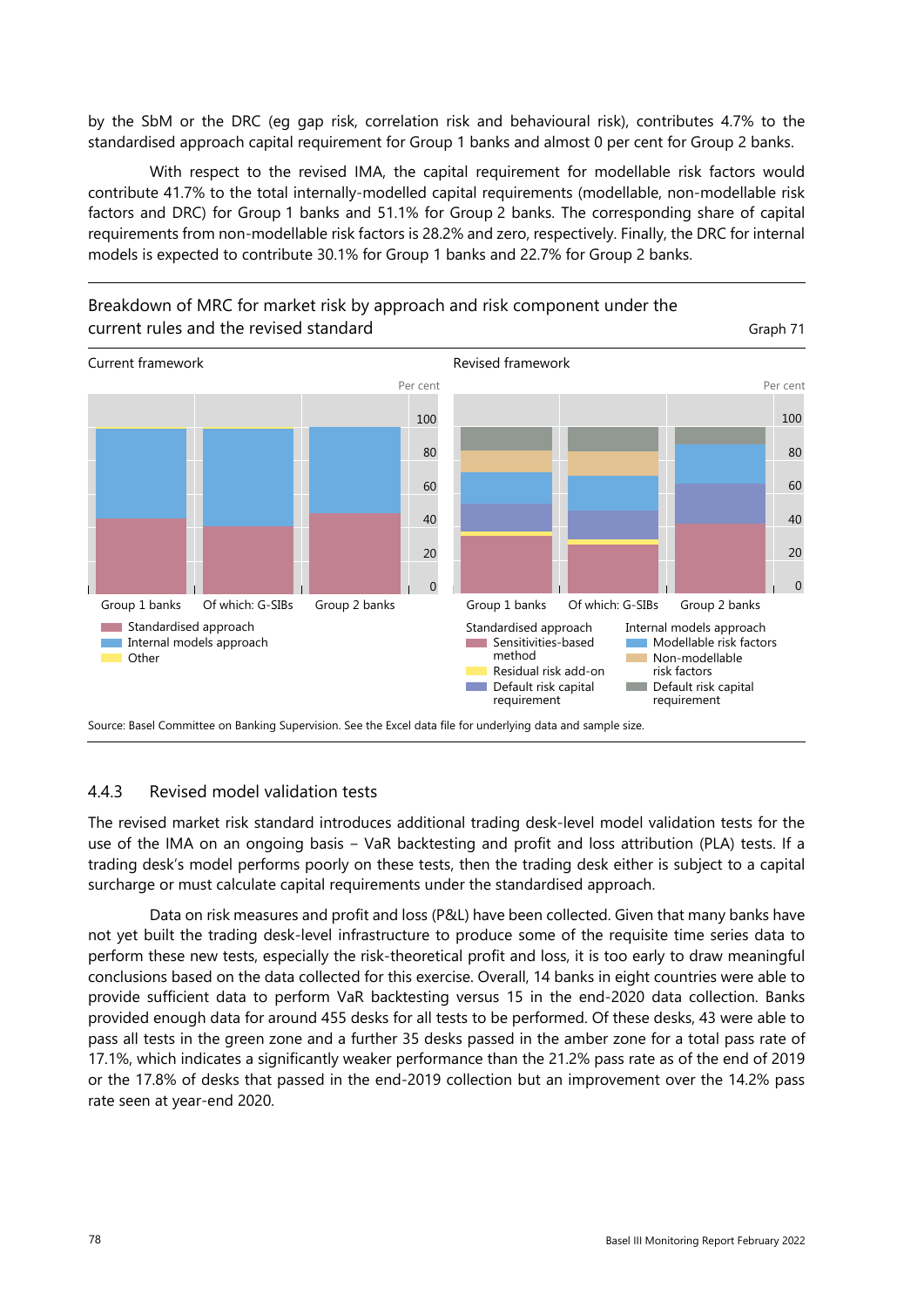## 4.5 Operational risk

#### 4.5.1 Current operational risk rules

As depicted in [Graph 72](#page-87-0) below, MRC for operational risk of Group 1 banks increased until end-2016, levelled-off between 2016 and 2019 and has slightly declined since then. The share of operational risk MRC as a percentage of total MRC is also declining; it is currently 12.1% for Group 1 banks and 13.9% for G-SIBs.

The evolution of losses over the past 10 years is depicted in [Graph 73.](#page-87-1) MRC for operational risk first increased with increasing losses, yet as losses have started to decline it has stabilised in recent years. In total, €519.2 billion of gross and €470.8 billion of net operational risk losses have been reported over the past 10 years. Operational risk gross losses were €62.7 billion in 2011 and peaked in 2014 at €74.8 billion. Since then, gross losses have decreased significantly to approximately €34.2 billion in 2020, the lowest value of the past 10 years. Despite the Covid-19 pandemic, this trend continued in 2020.

The time-lagged impact of the financial crisis on banks' profits, notably due to long-standing lawsuits, appears to be nearly completed. Nevertheless, banks still face risk due to the digitalisation that amplifies IT risk and the persisting Covid-19 pandemic.

For Group 1 banks and G-SIBs, most of which use the Advanced Measurement Approach (AMA) as the primary method for calculating operational risk capital, the increase in the first half of the 2010s is largely explained by the surge in the number and severity of operational risk events during and after the financial crisis. For Group 1 banks as a whole, this resulted in the share of MRC for operational risk under the AMA increasing from 60% in 2011 to about 70% at end-2016. Recent decreased losses resulted in a lower share of MRC for operational risk under the AMA of currently 61.5%.

The increase in MRC for operational risk for Group 2 banks, most of which calculate operational risk capital requirements under the framework's non-model-based approaches, $33$  is largely due to an increase in business volume, a factor captured by the financial statement-based components of the standardised approaches. For Group 2 banks, the share of operational risk MRC as a percentage of total MRC is 10%.

<span id="page-86-0"></span><sup>&</sup>lt;sup>33</sup> These comprise the Basic Indicator Approach (BIA), the Standardised Approach (TSA) and its variant, the Alternative Standardised Approach (ASA).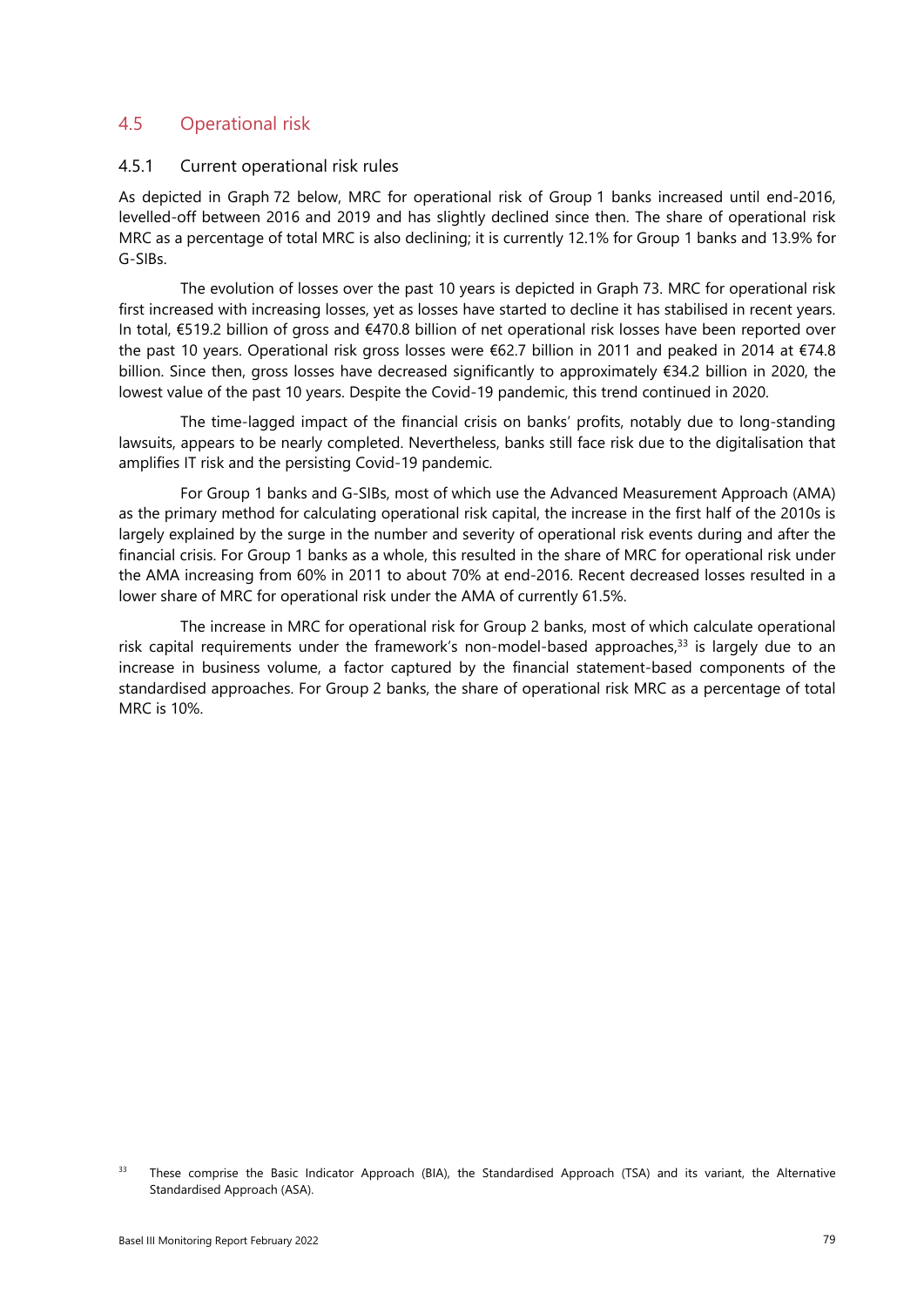#### <span id="page-87-0"></span>Total MRC for operational risk and share of approaches



1 Some banks started reporting operational risk RWAs under the Basic Indicator Approach in 2013 and eventually migrated to the Standardised Approach in 2014.

Source: Basel Committee on Banking Supervision. See the Excel data file for underlying data and sample size.

#### Loss evolution over the past 10 years

<span id="page-87-1"></span>All banks, exchange rates as of the current reporting date Graph 73



The dominance of indicator-based properties found in the standardised approaches for operational risk reflects the size of a bank rather than its risk exposure, explaining the lower variance of MRC for most Group 2 banks (se[e Graph 74\)](#page-88-0). For Group 2 banks, the difference between the 25th and 75th quantile of the share of MRC for operational risk in total MRC is 4.7 percentage points. Although the difference of 6.2 percentage points for Group 1 banks is similar, the difference for G-SIBs (14 percentage points) is significantly higher. The outliers among Group 2 banks are mostly fee business-specialised banks where operational risk is largely an exclusive risk, while outliers among Group 1 banks and G-SIBs are banks that use AMA where past loss events influence future operational risk exposure.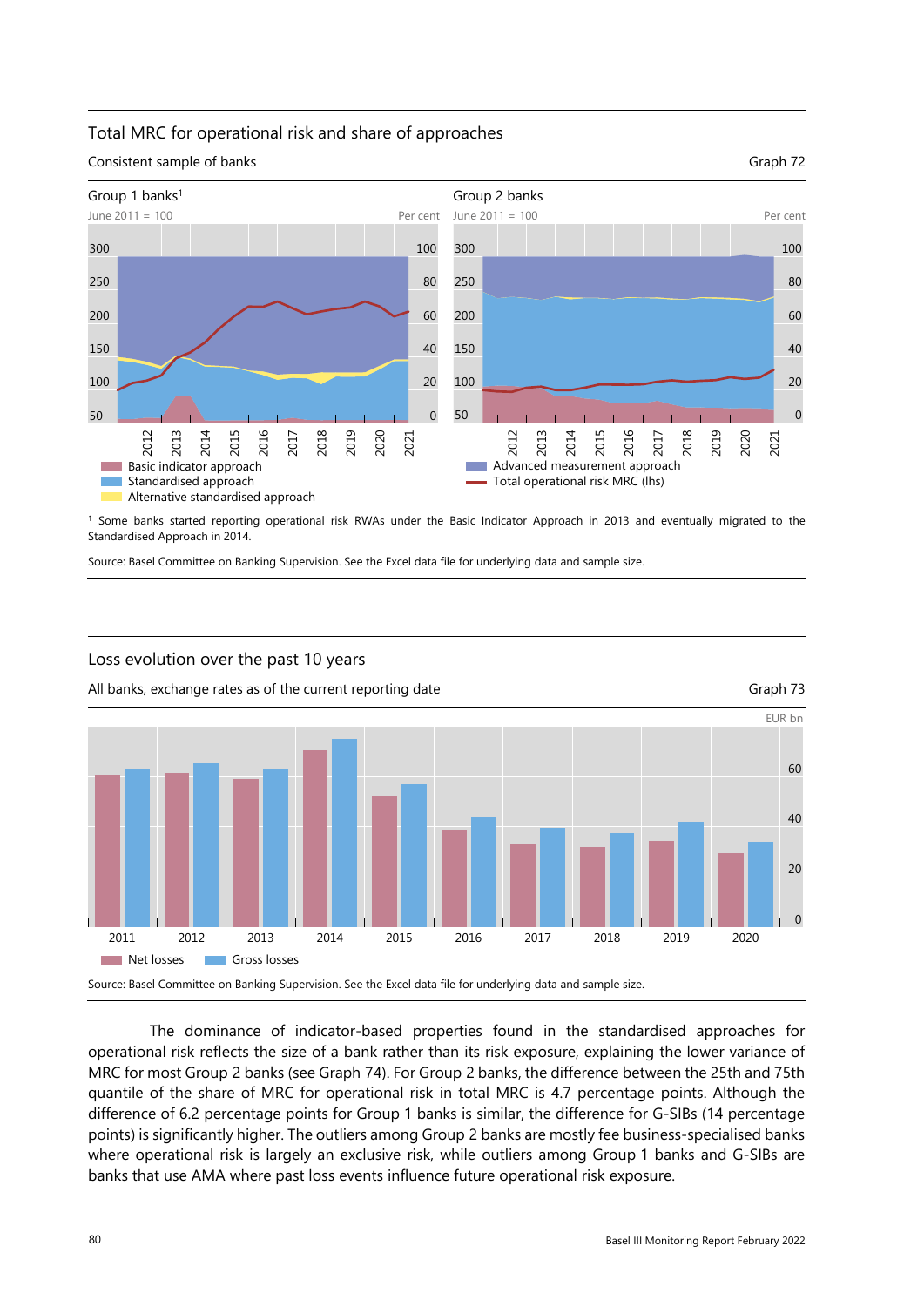

<span id="page-88-0"></span>



Source: Basel Committee on Banking Supervision. See the Excel data file for underlying data and sample size.

# 4.5.2 Final operational risk standards

The objective of the design and calibration of the revised operational risk framework is to ensure stable capital requirements that are simple to estimate and comparable while remaining risk-sensitive. The revisions aim to accomplish this objective by replacing the existing set of approaches<sup>34</sup> used for the estimation of operational risk capital requirements with the standardised approach. The standardised approach is comprised of a single non-model-based method that combines a financial statement proxy of operational risk exposure (termed the "business indicator" or BI) with bank-specific operational riskrelated losses (termed the "internal loss multiplier" or ILM). The following analysis applies the standardised approach to estimate the changes in operational risk MRC and evaluates the impact of the final against the existing framework. It also takes into account two national discretions: (1) to set the internal loss multiplier equal to one and hence base capital requirements for operational risk solely on the business indicator component for all banks in a jurisdiction; and (2) to have Bucket 1 banks measure their ILM using their loss history, rather than apply ILM = 1 to all Bucket 1 banks.<sup>[35](#page-88-2)</sup>

According t[o Table 12,](#page-89-0) the final operational risk framework generates an aggregate small increase in operational risk MRC of approximately 2.5% for all Group 1 banks. Nevertheless, G-SIBs will benefit from a decrease of -2.7% while an increase of 9% for the Group 2 banks in the sample is observed. While Europe faces a significant increase of around 40%, the Americas (-4.1%) and the rest of the world (-18.3%) experience significant decreases. This impact is observed with most banks indicating the application of the risk-sensitive ILM feature. However, if all banks used the less risk-sensitive BI component only (ILM=1), the impact for Group 1 banks would decrease to -4.5% and -13.1% for G-SIBs. This indicates that the past losses due to the financial crisis would still have a measurable impact on possible MRC. If all Group 1 banks applied the ILM based on the average losses of the past 10 years, the impact would be 8.3% and 1.1% for G-SIBs, indicating that losses from the financial crisis still push the MRC. The comparison between ILM=1 and ILM 20k on a regional level shows that the MRC in Europe (delta of 47.4 percentage points) and the Americas (delta of 26.8 percentage points) – those regions most affected by the operational risk losses during the financial crisis – would still face MRC increases due to these past losses, while the low loss experiences in the rest of the world would (delta of -34 percentage points) result in significant discounts.

<span id="page-88-1"></span><sup>&</sup>lt;sup>34</sup> Comprised of the basic indicator approach (BIA), the standardised approach (TSA) and its variant, the alternative standardised approach (ASA), along with the internal model-based advanced measurement approach (AMA).

<span id="page-88-2"></span><sup>&</sup>lt;sup>35</sup> This has been reflected in the calculation by setting the internal loss multiplier to one whenever national supervisory authorities have indicated that they will most likely apply the national discretion.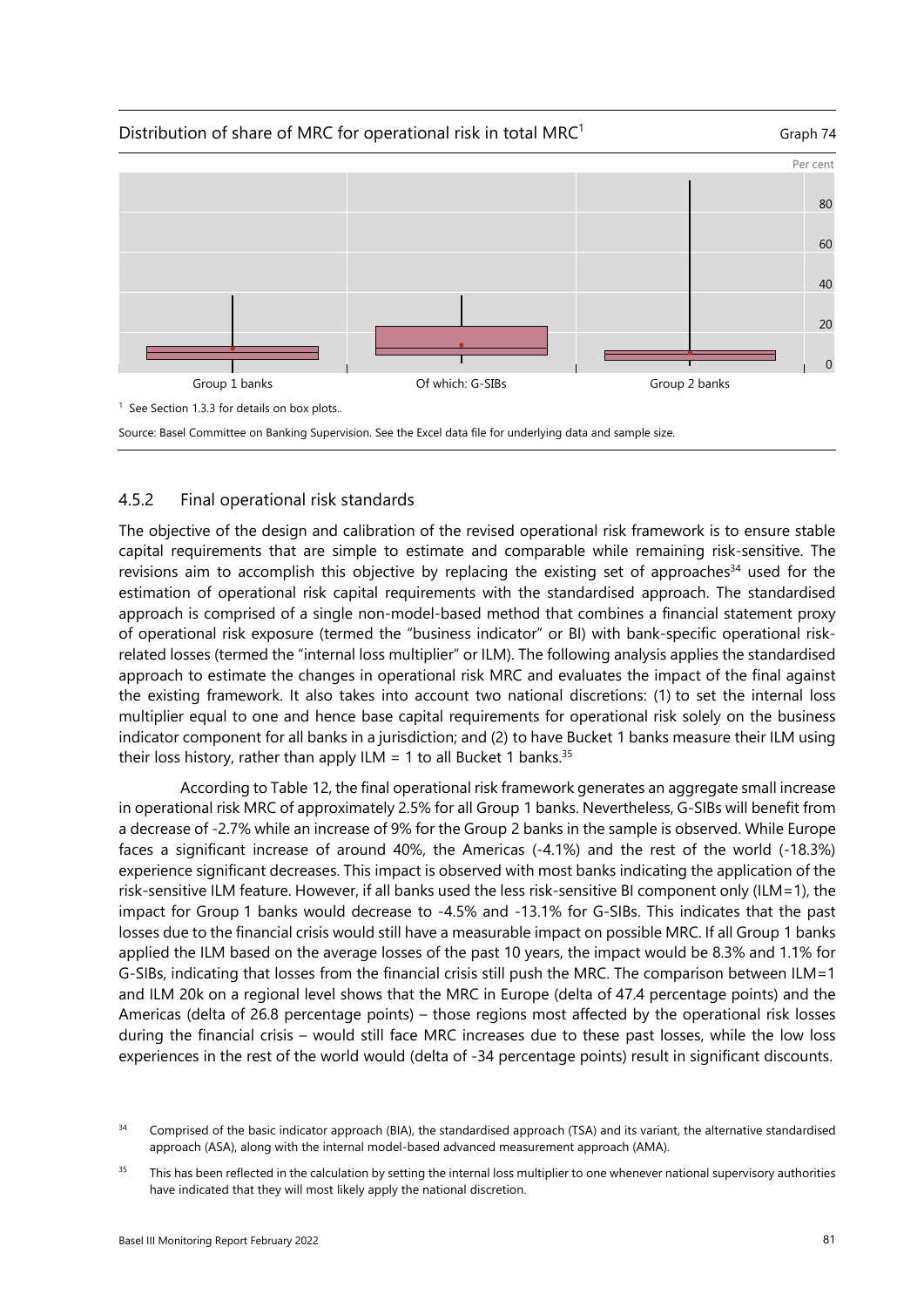Nevertheless, given the decreasing trend of losses and the fading out of the financial crisis losses in the upcoming years (see [Graph 73\)](#page-87-1), the MRC impact at the time of first implementation of the final Basel III framework may be overestimated due to the risk-sensitive feature of the ILM. In case that the current average losses above  $\epsilon$ 20,000 remain the same as the past five years, the impact for Group 1 banks could drop to -2.1% (-12.9% for G-SIBs), similar to the result of ILM=1. In the case that average losses of the past three years remain, the MRC would decrease by -4.6% (-15.1% for G-SIBs). From this decreasing trend in MRC, Europe and the Americas – the most affected regions – would benefit most but starting from a much higher MRC level.

Finally, it should be noted that the results exclude current supervisory-imposed capital add-ons under Pillar 2 for certain banks in the sample that would otherwise cause the impact of the reforms to the operational risk framework on MRC to be lower compared to current MRC levels for the Group 1 bank sample. Given that some of these Pillar 2 capital requirements may be removed or reduced, the size of the increases in MRC shown in [Table 12](#page-89-0) may be overstated and reductions may be understated.

| In per cent                 |                         |           |            |             |           |            |           | Table 12   |
|-----------------------------|-------------------------|-----------|------------|-------------|-----------|------------|-----------|------------|
|                             | With chosen<br>approach | $ILM = 1$ | 20k<br>10Y | 100k<br>10Y | 20k<br>5Υ | 100k<br>5Y | 20k<br>3Y | 100k<br>3Y |
| Group 1 banks               | 2.5                     | $-4.5$    | 8.3        | 6.3         | $-2.1$    | $-4.4$     | $-4.6$    | $-6.9$     |
| Of which: Americas          | $-4.1$                  | $-30.9$   | $-4.1$     | $-5.9$      | $-21.4$   | $-23.7$    | $-21.6$   | $-23.8$    |
| Of which: Europe            | 40.4                    | 15.3      | 62.7       | 59.1        | 47.3      | 43.4       | 36.5      | 32.8       |
| Of which: Rest of the world | $-18.3$                 | 16.6      | $-17.4$    | $-18.3$     | $-14.3$   | $-15.2$    | $-13.6$   | $-14.6$    |
| Of which: G-SIBs            | $-2.7$                  | $-13.1$   | 1.1        | $-0.4$      | $-12.9$   | $-14.8$    | $-15.1$   | $-16.9$    |
| Group 2 banks               | 9.0                     | 6.3       | 9.2        | 3.4         | 7.7       | 0.3        | 10.1      | 1.9        |

<span id="page-89-0"></span>Changes in MRC for operational risk<sup>1</sup>

<sup>1</sup> Figures may not show supervisor-imposed Pillar 2 capital add-ons. Therefore, increases in MRC may be overstated and reductions may be understated.

Source: Basel Committee on Banking Supervision.

[Graph 75](#page-90-0) depicts the distribution of changes in operational risk capital requirements for Group 1 banks, G-SIBs and Group 2 banks that calculate operational risk capital requirements using the existing set of standardised and advanced approaches in the framework.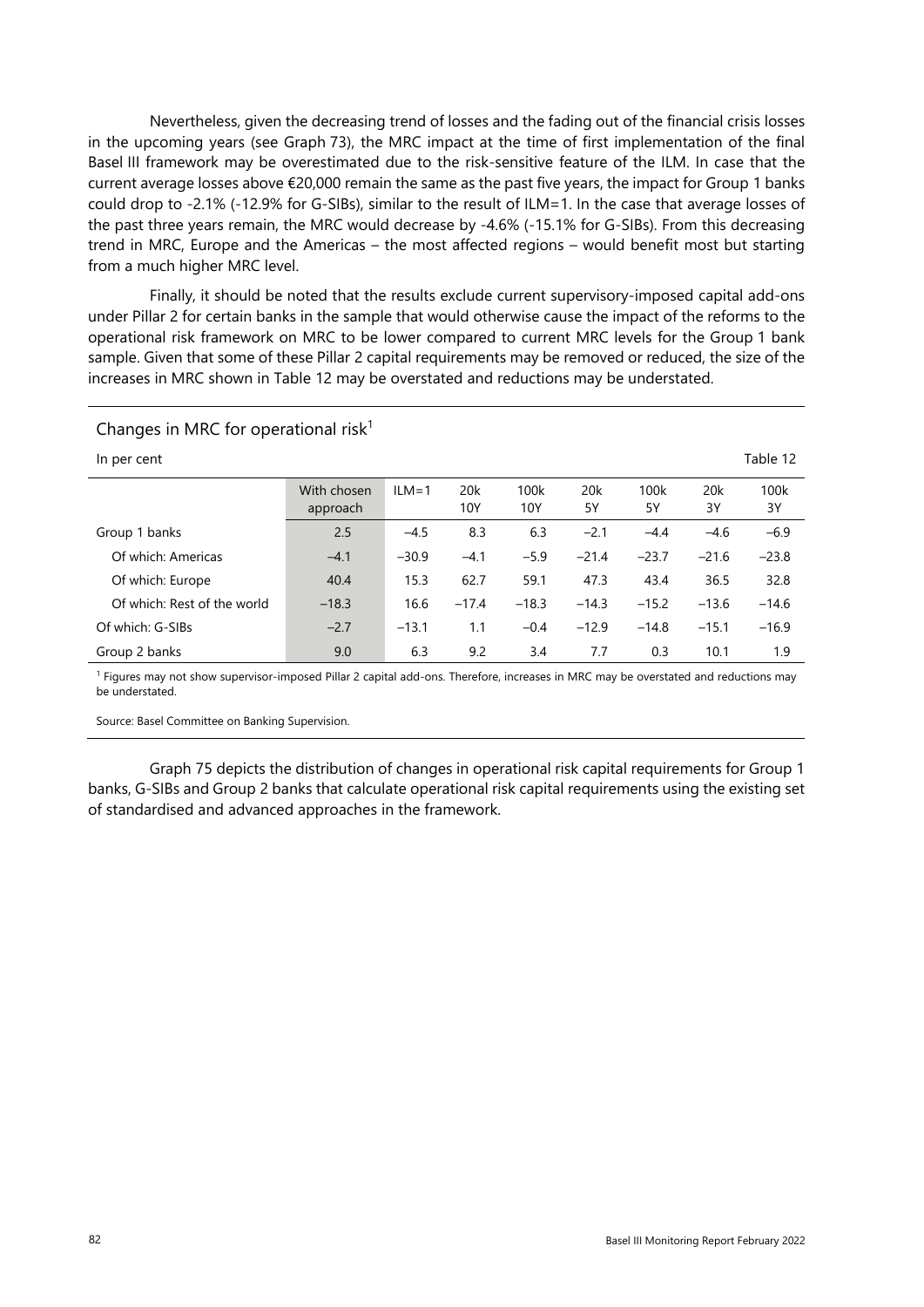#### <span id="page-90-0"></span>Changes in MRC for operational risk<sup>1</sup>  $\sim$  Graph 75



<sup>1</sup> See Section 1.3.3 for details on box plots.. For the purpose of this graph, AMA banks are banks that currently calculate some part of their operational risk capital requirements using the AMA.

Source: Basel Committee on Banking Supervision. See the Excel data file for underlying data and sample size.

# 5. Interactions between risk-based, output floor and leverage ratio capital requirements

# 5.1 Relationship between the Basel III leverage ratio and risk-based capital requirements under fully phased-in initial Basel III standards

[Graph 76](#page-91-0) below shows the interaction between the fully phased-in Basel III Tier 1 leverage ratios (horizontal axis) and the fully phased-in Basel III Tier 1 risk-weighted capital ratios (vertical axis). Ratios of Group 1 banks are marked with red dots and those of Group 2 banks with blue dots. The dashed horizontal line represents a Tier 1 target risk-based capital ratio of 8.5%,<sup>36</sup> whereas the dashed vertical line represents a Basel III Tier 1 leverage ratio of 3%.

The diagonal line represents points where an 8.5% fully phased-in Basel III Tier 1 target risk-based capital ratio results in the same amount of required fully phased-in Basel III Tier 1 capital as a fully phasedin Basel III Tier 1 leverage ratio of 3%. By construction, it also represents a multiple of 8.5%/3%≈2.83 between RWA and the Basel III leverage ratio exposure measure. Therefore, for banks plotted above the diagonal line, the Basel III Tier 1 leverage ratio requires more Tier 1 capital than the Tier 1 risk-based capital ratio (ie the Basel III Tier 1 leverage ratio becomes the constraining requirement). $37$  For banks plotted below the diagonal line, the target Tier 1 risk-based capital ratio requires more capital than the leverage ratio (ie the Tier 1 capital ratio remains the constraining requirement).

As shown in [Graph 76,](#page-91-0) all banks meet the minimum fully phased-in Basel III Tier 1 leverage ratio of 3% (plotted left of the vertical dashed line), but one Group 2 bank does not meet the fully phased-in Basel III Tier 1 target risk-based capital ratio of 8.5%. This graph also shows that the fully phased-in Basel III

<span id="page-90-1"></span><sup>&</sup>lt;sup>36</sup> Calculated as the sum of a 6.0% Tier 1 minimum capital ratio plus 2.5% capital conservation buffer.

<span id="page-90-2"></span><sup>&</sup>lt;sup>37</sup> Note that the effect of the G-SIB surcharge is not taken into account here. As the G-SIB surcharges only apply to the risk-based requirement under the initial Basel III framework, the relevant proportion between RWA and total leverage ratio exposure that determines whether the Basel III leverage ratio is constraining or not and hence the slope of the diagonal line would be different by bank.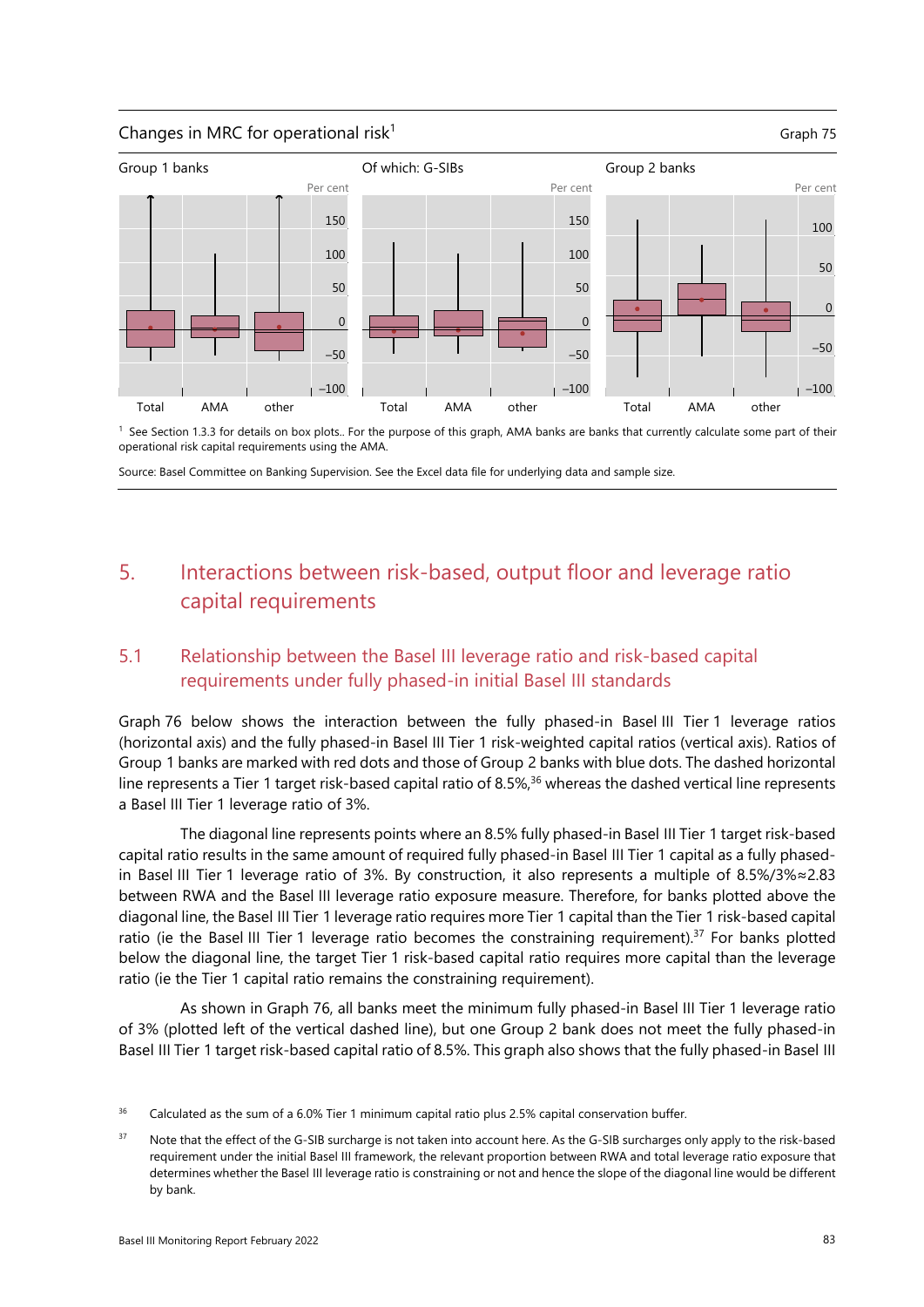Tier 1 leverage ratio is constraining for 57 banks out of 160, including 34 Group 1 and 23 Group 2 banks (plotted above the diagonal line).



#### <span id="page-91-0"></span>Fully phased-in initial Basel III Tier 1 risk-based capital and leverage ratios

# 5.2 Interactions between risk-based, output floor and leverage ratio capital requirements under the final Basel III standards

This section discusses the interaction between Tier 1 risk-based, output floor and Basel III leverage ratio capital requirements, all including the capital conservation and G-SIB buffers as applicable. The purpose of this analysis is to gain deeper insight into which capital requirement component of the framework is constraining for the banks in the sample. The *constraining* requirement in this analysis refers to the requirement that imposes the largest amount of Tier 1 MRC among the three requirements mentioned above. Accordingly, the Tier 1 MRC for a bank is determined as the highest of the requirement under the risk-based framework, the requirement using the output floors and the requirement measured using the Basel III leverage ratio. Note that in contrast to the analyses presented in Section 2.1 and Section 2.2, the risk-based capital requirements here denote the risk-based capital framework *prior* to the application of any output floor. Also note that while all banks are by definition constrained by one of the measures, this only results in a shortfall for very few of them. Finally, some capital requirements, such as D-SIB buffer and Pillar 2 requirements, are not considered in the analysis. This tends to give more importance to leverage ratio requirements relative to risk-based requirements, compared to the actual situation where those additional requirements would be considered. In the actual situation, fewer banks are constrained by the leverage ratio.

[Graph 77](#page-93-0) shows which of the three parts is constraining under both the current standard and the final Basel III framework. For Group 2 banks, results are presented separately for IRB banks and banks only using the standardised approach for credit risk ("pure SA").<sup>38</sup>.

Since this section by looking at final Basel III takes a long run perspective, consistently with Section 2.2 temporary COVID-related exemptions to the leverage ratio have been re-included in the leverage ratio exposure measure. This results in a significantly larger share of banks bound by the leverage

<span id="page-91-1"></span><sup>&</sup>lt;sup>38</sup> [Graph 77](#page-93-0) does not distinguish between IRB and "pure SA" Group 1 banks as out of the 92 Group 1 banks in the sample only 13 are "pure SA" banks.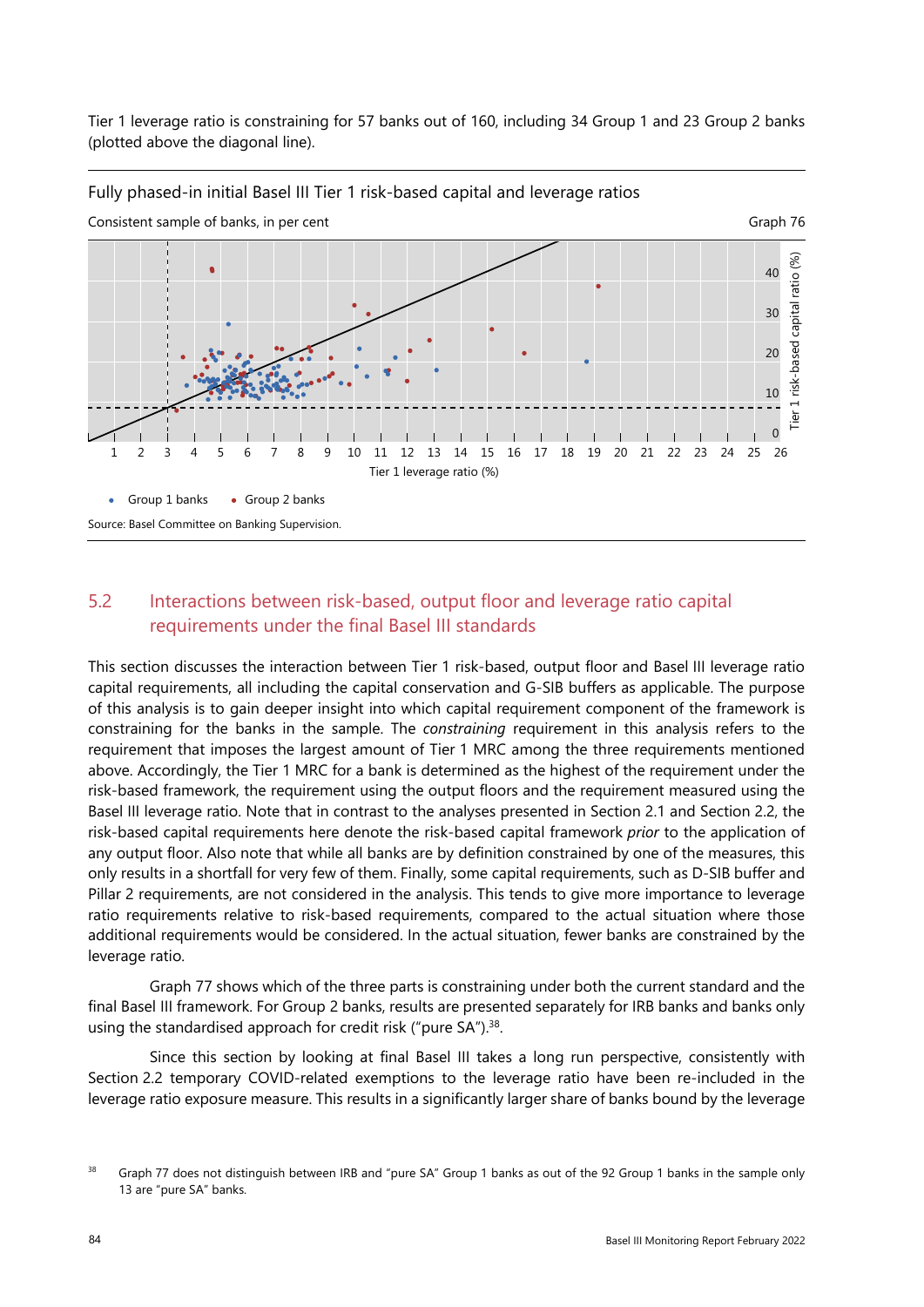ratio. For a detailed analysis on the effect of the temporary leverage ratio exemptions we refer to the special feature in the September 2021 public report.<sup>[39](#page-92-0)</sup>

Under the current framework, the binding ratio for the majority of banks is the leverage ratio for Group 2 IRB banks and the risk-based ratio for Group 2 pure SA banks. Regarding Group 1 banks, the situation is balanced. Globally, under the final framework, the output floor becomes more binding for Group 1 banks (the share of banks for which the output floor is binding increases from 12.2% to 21.1%), but with the exception of G-SIBs. Inversely, the share of banks bound by the leverage ratio decreases for Group 1 banks (from 44.4% to 37.8%) and Group 2 IRB banks (from 61.5% to 38.5%). The situation is almost unchanged for the Group 2 pure SA banks, compared to the current framework.

Under the current initial Basel III framework, 43.3% of 90 Group 1 banks are constrained by the Basel III risk-based requirements, 44.4% by the leverage ratio and 12.2% are constrained by current output floors such as the Basel I-based floor. With the introduction of the somewhat stricter and more consistent output floor under the final framework, 21.1% of Group 1 banks will be constrained by the floor while 37.8% will be constrained by the Basel III leverage ratio. The share of Group 1 banks constrained by riskbased capital requirements before application of the respective output floor will decrease to 41.1%.

Looking at a sample of 29 G-SIBs, the Basel III leverage ratio is currently constraining for 48.3% of banks, while the current output floors constrain a larger share of banks (24.1%) as compared to Group 1 as a whole. The remaining 27.6% of G-SIBs are constrained by the risk-based measure before application of the output floors. Under the final framework, only 17.2% of G-SIBs will be constrained by the output floor while the Basel III leverage ratio will be constraining for 48.3% of G-SIBs. The remaining 34.5% of G-SIBs will be constrained by the risk-based capital requirements before application of the output floor.

Of the 26 Group 2 IRB banks in the sample, 61.5% are currently constrained by the Basel III leverage ratio while only 3.9% are constrained by current output floors. The share of Group 2 IRB banks constrained by risk-based capital requirements before application of the output floors under the current initial Basel III regime is 34.6%. Under the fully phased-in final Basel III regime, the share of Group 2 IRB banks constrained by the risk-based capital requirements before application of the output floor is slightly higher with 38.5%. The Basel III leverage ratio will be constraining on 38.5% of Group 2 IRB banks while the share of Group 2 IRB banks constrained by the output floor will significantly increase to 23.1% in comparison to the current output floors.

For the 22 Group 2 banks only using the standardised approach for credit risk, risk-based capital requirements before application of the respective output floors are currently constraining for 77.3% of the banks, while the output floors are binding for 4.6% of these banks. Under the fully phased-in final Basel III framework, the banks initially constrained by the output floors become constrained by the risk-based capital measure. The current initial Basel III leverage ratio is constraining for 18.2% of these banks; this share will decrease to 13.6% under the final Basel III standards.

<span id="page-92-0"></span><sup>39</sup> Basel Committee on Banking Supervision, *Basel III monitoring report,* September 2021, [www.bis.org/bcbs/publ/d524.htm.](http://www.bis.org/bcbs/publ/d524.htm)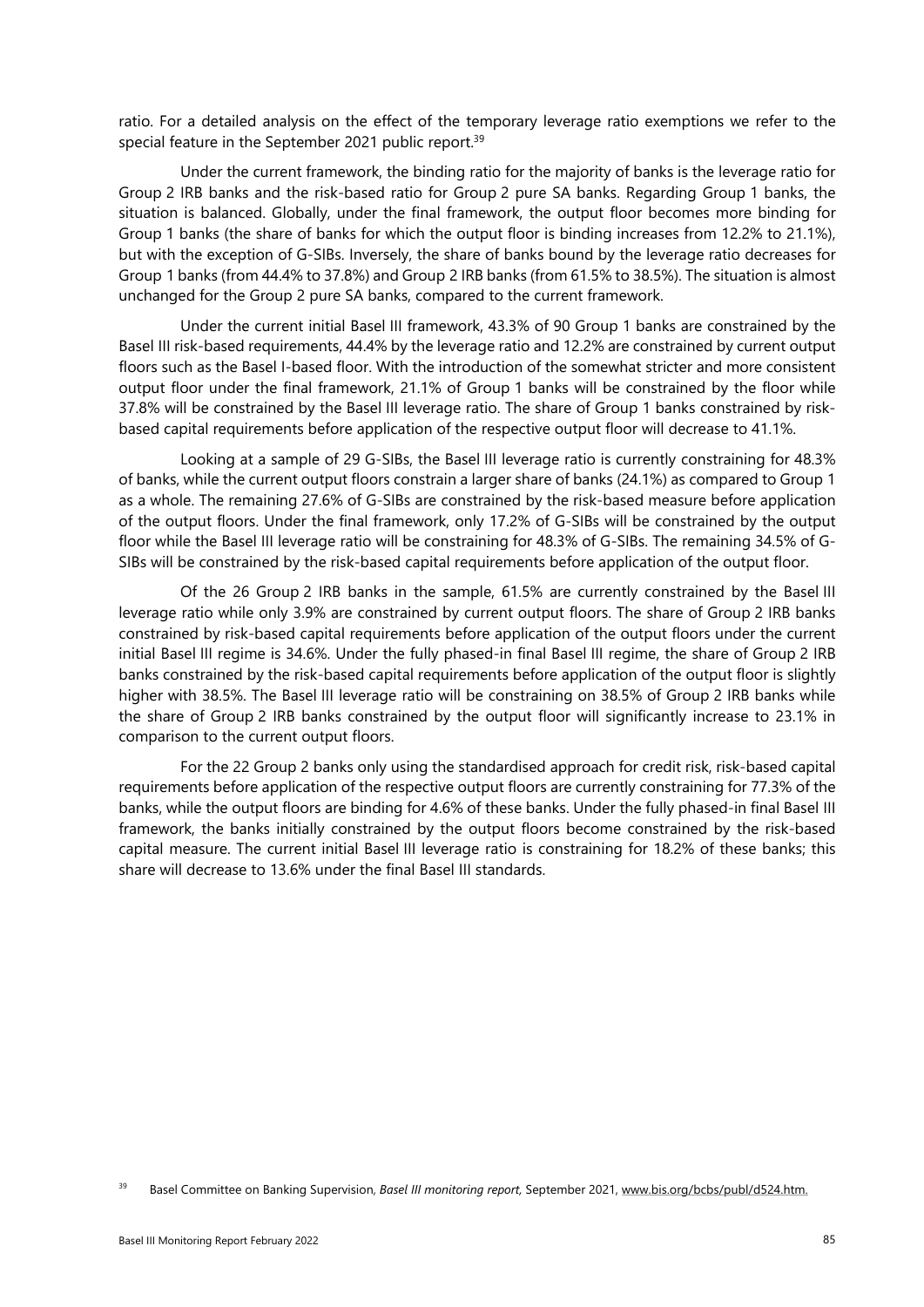

#### Percentage of banks constrained by different parts of the framework Graph 77

<span id="page-93-0"></span>

Source: Basel Committee on Banking Supervision. See the Excel data file for underlying data and sample size.

[Graph 78](#page-94-0) shows the percentage of banks constrained by different parts of the framework, by region. In Europe, under the current initial Basel III framework, no bank is constrained by the transitional Basel I-based floor. The leverage ratio is the most constraining measure at 78.1%. This seems at least partially driven by the methodological choice of re-including the temporary exemptions in the leverage ratio exposure measure. Under the fully phased-in final Basel III framework, the output floor becomes more constraining (18.8%) than the risked-based capital requirements (25.0%) while the leverage ratio remains the most constraining but to a smaller extent (56.3%).

The development is somewhat different in the Americas, with a significant reduction of the impact of the output floor with implementation of the fully phased-in final Basel III framework. Indeed, the share of banks constrained by the output floor decreases from 44.4% of the sample to 16.7%. Comparatively, risk-based capital requirements become more stringent, with an increase in banks constrained by this measure from 22.2% for the current framework to 44.4% for the final framework. The leverage ratio shows an increase from 33.3% to 38.9%.

For the rest of the world, the output floor constraint is the measure that experiences the most important change in terms of constraints between both frameworks. The share of banks constrained by the output floor increases from 7.5% to 25.0%. Risk-based capital is the measure that becomes less stringent with 52.5% of banks constrained under the final Basel III framework whereas under the current initial Basel III framework the share of banks constrained is 70.0%.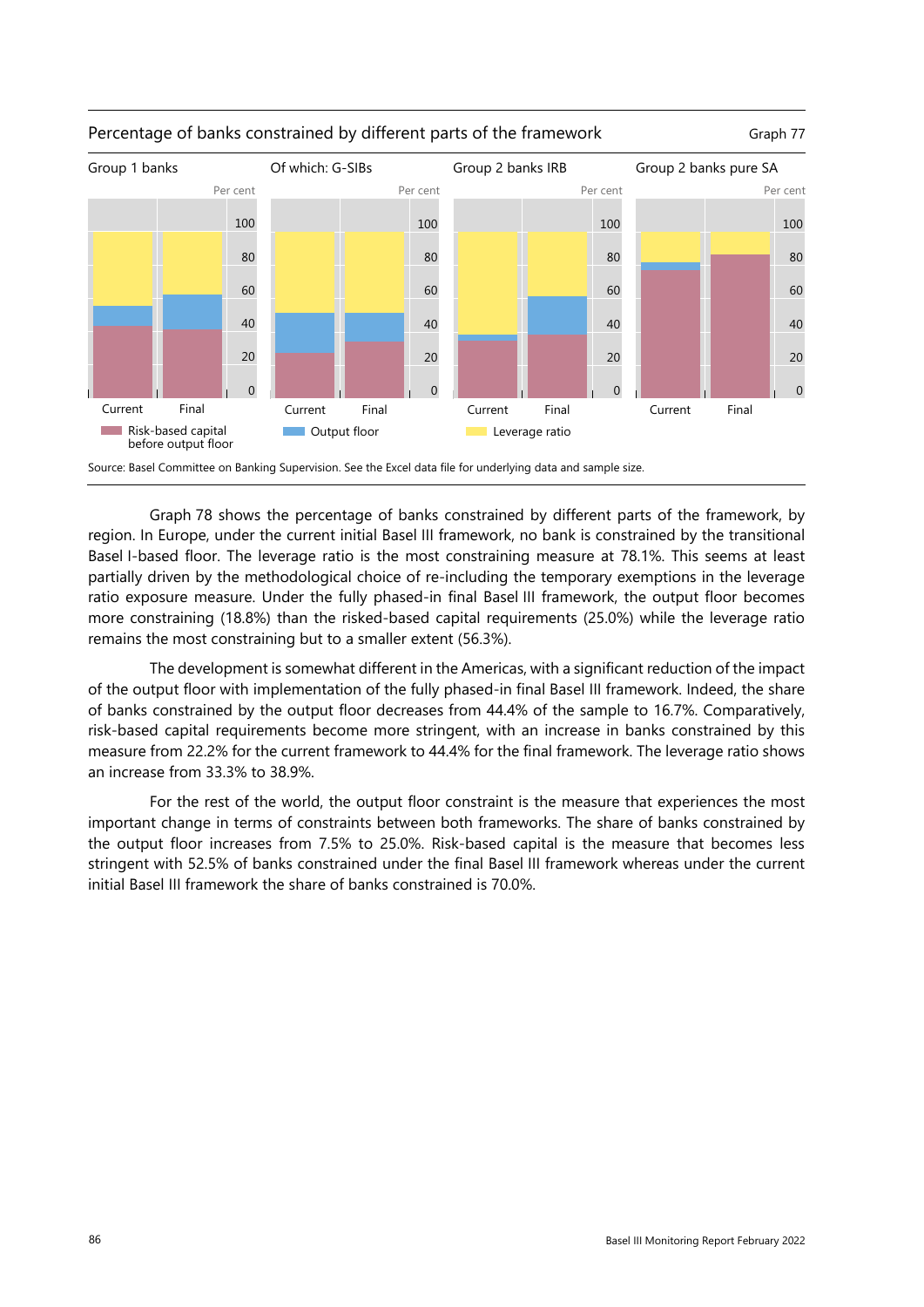

# <span id="page-94-0"></span>Percentage of banks constrained by different parts of the framework, by region

Source: Basel Committee on Banking Supervision. See the Excel data file for underlying data and sample size.

# 6. Liquidity $40$

# 6.1 Liquidity Coverage Ratio

One of the two liquidity standards introduced by the Committee is the 30-day Liquidity Coverage Ratio (LCR), which promotes short-term resilience against potential liquidity disruptions. The LCR requires global banks to have sufficient high-quality liquid assets to withstand a stressed 30-day funding scenario specified by supervisors. The LCR numerator consists of a stock of unencumbered, high-quality liquid assets (HQLAs) that must be available to cover any net outflow, while the denominator comprises cash outflows minus cash inflows (subject to a cap at 75% of outflows) that are expected to occur in a severe stress scenario. The LCR was revised by the Committee in January 2013 and came into effect on 1 January 2015. The minimum requirement increased to 100% as of January 2019, which marks the end of the phase-in of the LCR minimum requirement.

Data provided by 168 banks (108 Group 1 banks and 60 Group 2 banks) was of sufficient quality and coverage to be incorporated in the LCR analysis in this report. As of the reporting date, banks within the LCR sample had total assets of approximately €75.5 trillion. Based on an inconsistent sample of banks, the weighted average LCR for the Group 1 banks reporting data for the June 2021 reporting date slightly increased by 0.4 percentage points from end-December 2020 to 143.8%. The weighted average LCR for Group 2 banks increased by 17.6 percentage points from 207.0% at end-December 2020 to 224.6% at the end of June 2021.

While the weighted average LCR slightly increased for Group 1 banks, at end-June 2021, seven Group 1 banks in two regions reported an LCR below the minimum requirement of 100%. This is the same as at end-December 2020, and it is driven by banks using LCR reserves during the Covid-19 pandemic. All Group 2 banks report an LCR well above the minimum requirement of 100%.

<span id="page-94-1"></span><sup>&</sup>lt;sup>40</sup> The dashboards on the Committee's website provide more detailed insights into the components of the LCR and the NSFR.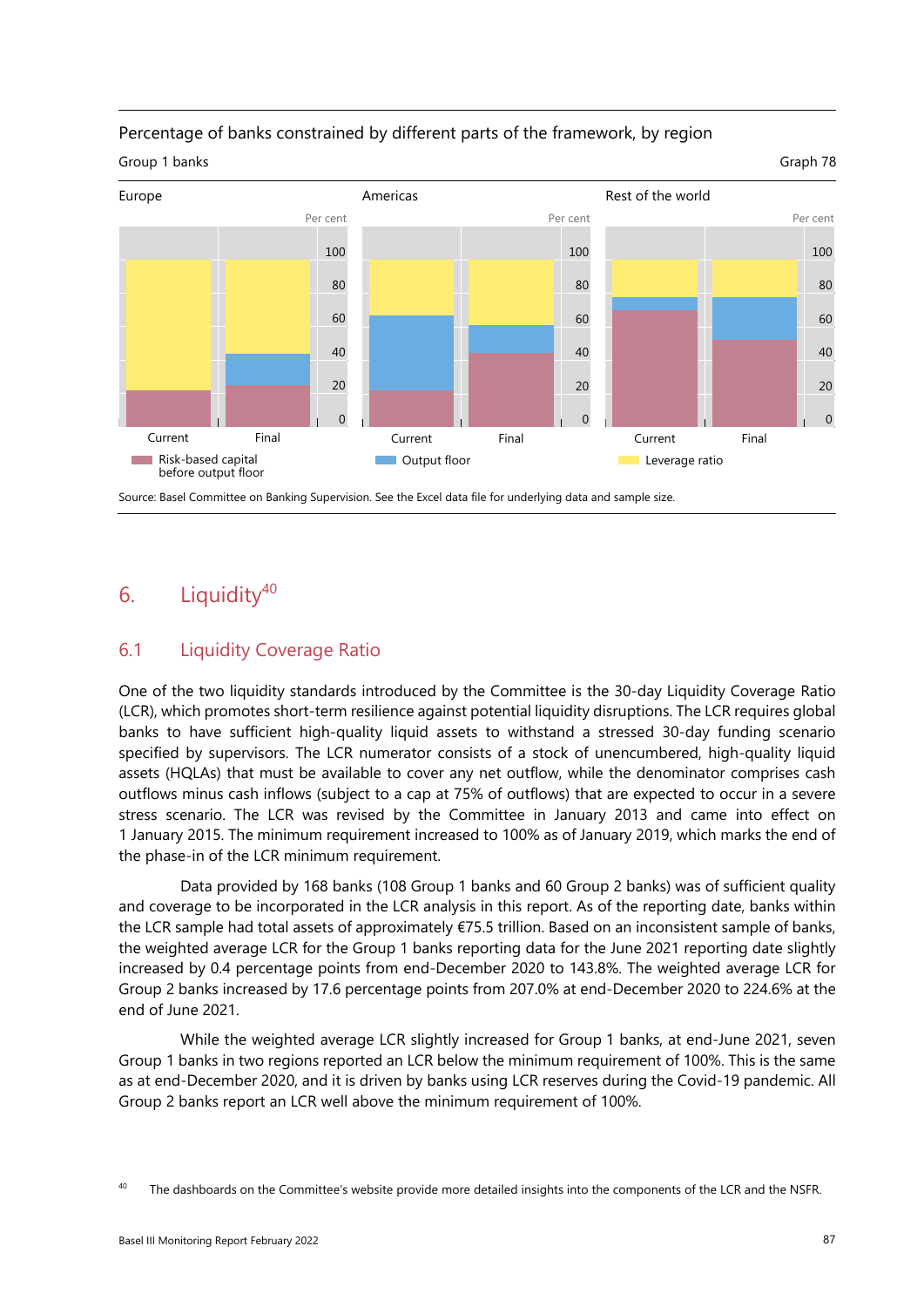



The horizontal line represents the 100% minimum (applicable as from 1 January 2019).

Source: Basel Committee on Banking Supervision. See the Excel data file for underlying data and sample size.

As highlighted above, in the current reporting period there are several Group 1 banks with an LCR below 100% and hence a shortfall (ie the difference between high quality liquid assets and net cash outflows) which amounts to €27.4 billion.

## 6.2 Net Stable Funding Ratio

The second liquidity standard introduced by the Basel III reforms is the Net Stable Funding Ratio (NSFR), a longer-term structural ratio designed to reduce funding risk over a longer time horizon by requiring banks to fund their activities with sufficiently stable sources of funding in order to mitigate the risk of future funding stress.

For the NSFR, data provided by 157 banks (103 Group 1 and 54 Group 2 banks) was of sufficient quality and coverage to be incorporated in the analysis in this report. As of the reporting date, these banks had total assets of approximately €78.6 trillion.

The weighted average NSFR was 124.5% for Group 1 banks and 129.6% for Group 2 banks at end-June 2021 compared with 123.1% and 125.7%, respectively, at end-December 2020. Overall, all Group 1 banks but one (ie 99%) and all Group 2 banks reported an NSFR that met or exceeded 100%. This compares to 100.0% of Group 1 banks and 96.7% of Group 2 banks that reported a ratio that met or exceeded 100% as of end-December 2020. The one Group 1 bank with ratios below 100% at end-June 2021 reports a ratio at or above 90% as of the same date.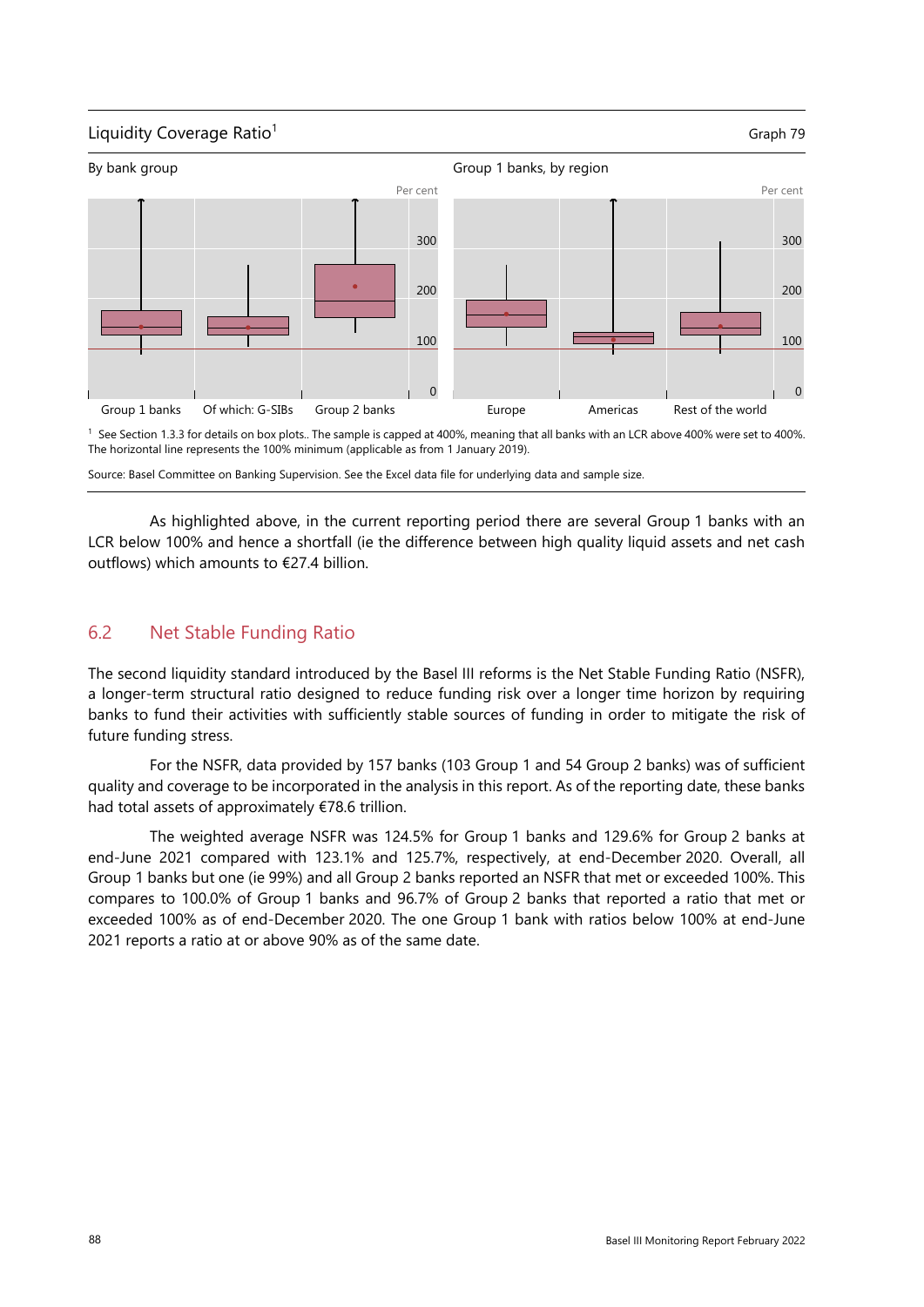

Since one Group 1 bank reports an NSFR below 100%, there is a shortfall of €8.0 billion this reporting period, while there was no shortfall at end-December 2020. For the 54 Group 2 banks in the sample, there is no shortfall at end-June 2021 compared with €2.8 billion at end-December 2020. This number is reflective only of the aggregate shortfall for banks that are below the 100% NSFR requirement and does not reflect any surplus stable funding at banks above the 100% requirement.<sup>41</sup> It also does not take into account sample changes from the December 2020 to the June 2021 reporting date. For the evolution of the shortfall for a consistent sample of banks, please refer to Section 6.3.

# 6.3 Liquidity Coverage Ratio and Net Stable Funding Ratio shortfalls over time

[Graph 81](#page-97-0) below displays the weighted average LCR, weighted average NSFR and shortfalls associated with each standard for a consistent sample of banks across reporting periods since end-December 2012.<sup>[42](#page-96-1)</sup> Given the different samples of banks, results for the end-December 2020 and end-June 2021 periods in this section may differ from the ones in Sections 6.1 and 6.2.

Group 1 banks that have reported LCR data for each of the reporting periods since end-December 2012 generally show ratios in recent periods that have increased from ratios reported in earlier periods. The weighted average LCR for these banks was 146.1% at end-June 2021, compared to 145.4% at end-December 2020. Indeed, while the LCR has been roughly stable since end-December 2016, a distinct uptick is noticeable during the pandemic. While the average LCR for Group 1 banks shows an increase, it is also remarkable that in both end-June and end-December 2020 an aggregate LCR shortfall is reported, for the first time since end-December 2016 and the shortfall increased from €0.4 billion at end-December 2020 to €9.3 billion at end-June 2021.

A similar evolution is noticeable for Group 2 banks. The reported LCR data for each of the reporting periods since end-December 2012 show generally stable ratios since 2017. However, a very pronounced spike is noticeable during the pandemic, with the weighted average LCR of these banks growing from 163.1% at end-December 2019 to 228.5% at the end-December 2020 reporting date.

<span id="page-96-0"></span><sup>&</sup>lt;sup>41</sup> The shortfall in stable funding measures the difference between balance sheet positions after the application of available stable funding factors and the application of required stable funding factors for banks where the former is less than the latter.

<span id="page-96-1"></span><sup>&</sup>lt;sup>42</sup> Only those banks are included in this analysis that are reporting LCR and NSFR data for each reporting period since end-December 2012. LCR and NSFR samples are different.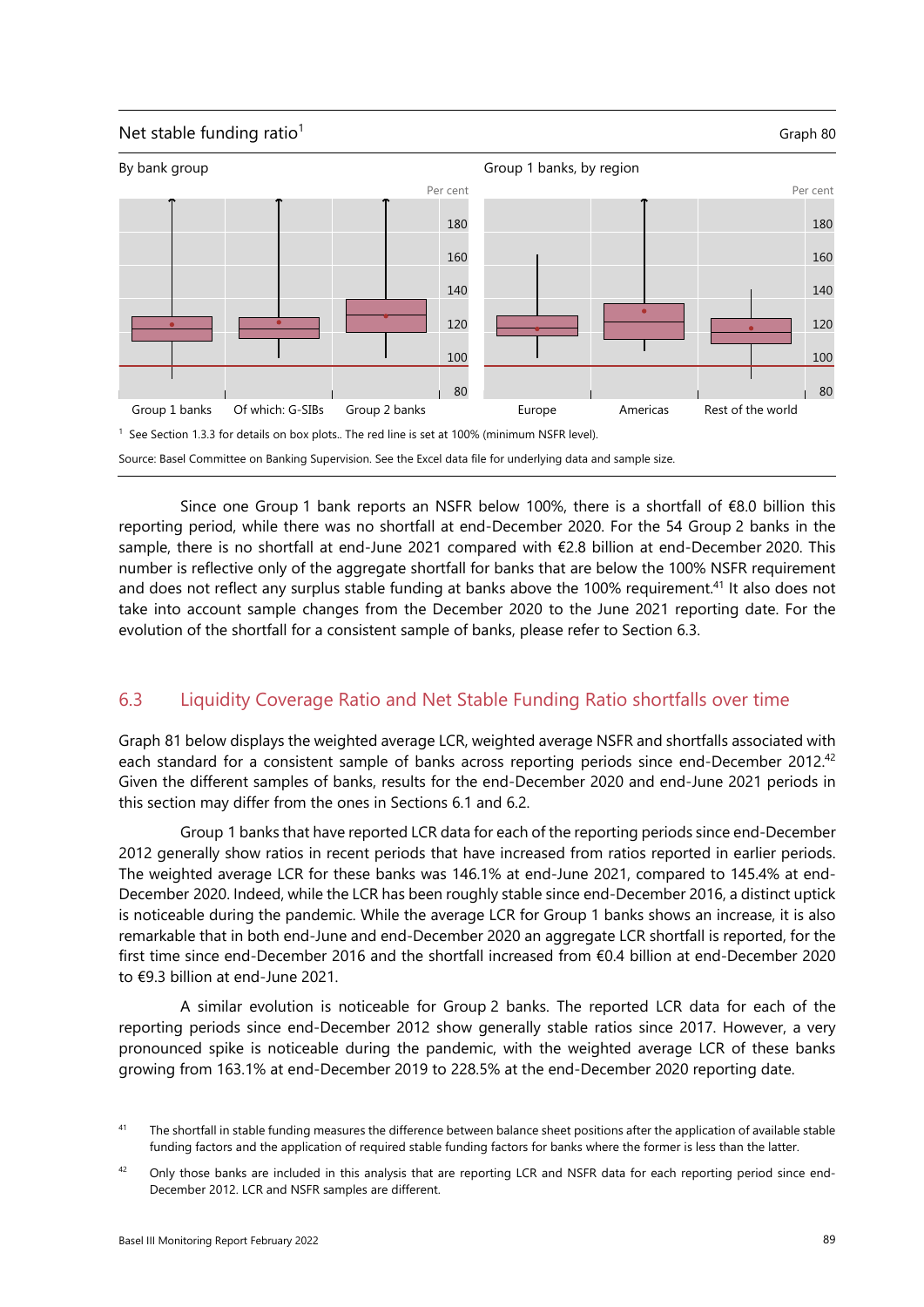The graph also displays NSFRs since end-December 2012.[43](#page-97-1) The weighted average NSFR for Group 1 banks was 123.9% at end-June 2021 and 122.4% at end-December 2020. The weighted average NSFR for Group 2 banks was 130.0% at end-June 2021 and 126.2% at end-December 2020.

The aggregate shortfall for Group 1 banks that do not meet the 100% NSFR requirement generally declined for each of the respective standards from end-June 2012 through end-December 2017. Since then, the aggregate shortfall has consistently been relatively small. For the first time since the start of this series, there was no aggregate shortfall with regard to the 100% NSFR minimum requirement for both Group 1 banks and Group 2 banks at end-June 2021. This compares to shortfalls of zero for Group 1 banks and of €0.4 billion for Group 2 banks at end-December 2020.

<span id="page-97-0"></span>

2014. Since the Committee did not collect NSFR data through its Basel III monitoring exercise for the end-June 2020 reporting date, the relevant data points show the same values as for end-December 2019.

Source: Basel Committee on Banking Supervision. See the Excel data file for underlying data and sample size.

[Graph 82](#page-98-0) displays the regional breakdown of the weighted average LCR and the weighted average NSFR for a consistent sample of Group 1 banks across reporting periods since end-December 2012. The weighted average LCR at end-June 2021 for Europe and the rest of the world was in excess of 140%, while the average LCR of the Americas is around 115%. While Europe and the Americas had initially lower average LCRs compared with the rest of the world, the average LCRs of Europe and the rest of the world tended to converge gradually, before the onset of the pandemic. The regions with lower end-2012 average ratios saw important increases in particular between end-2012 and June 2014, and again since the start of the pandemic.

The weighted average NSFR at end-June 2021 for Group 1 banks in each of the three regions was well in excess of 100%. While the NSFR has been roughly stable across all regions since end-December 2016, the average NSFRs of banks in Europe and the Americas have significantly increased over the past year from 112.1% and 111.2% at end-December 2019 to respectively 119.7% and 125.0% at end-

<span id="page-97-1"></span>[Graph 81](#page-97-0) depicts the NSFR as calculated under different versions of the NSFR framework (released in December 2010, January 2014 and October 2014, respectively). Calculations performed according to the final standard approved by the Committee in October 2014 start with the end-December 2014 reporting period. See Basel Committee on Banking Supervision, *Basel III: the net stable funding ratio*, October 2014, [www.bis.org/bcbs/publ/d295.htm.](http://www.bis.org/bcbs/publ/d295.htm) Since the Committee did not collect NSFR data through its Basel III monitoring exercise for the end-June 2020 reporting date, the relevant data points show the same values as for end-December 2019.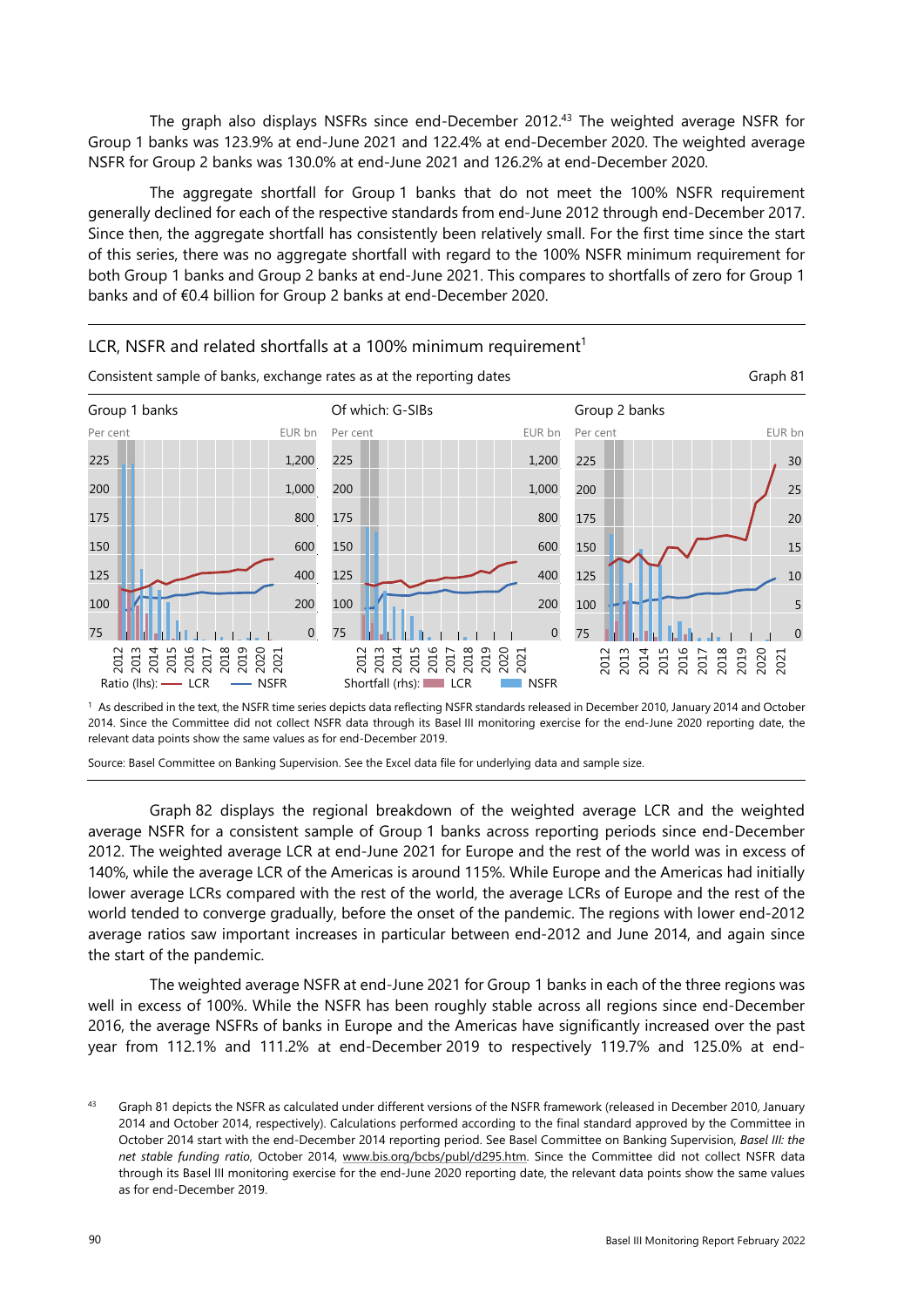December 2020. This is bringing both regions to a level in line with the rest of the world, which on average reports an NSFR of 122.7%. The average NSFR of banks in Americas has significantly increased to 135.1% at end-June 2021 compared to the NSFRs in Europe and the rest of the world, which were 121.2% and 122.2%, respectively.



<span id="page-98-0"></span>

Source: Basel Committee on Banking Supervision. See the Excel data file for underlying data and sample size. The LCR dashboard on the Committee's website provides the same regional breakdown for G-SIBs.

[Graph 83](#page-98-1) displays the share of banks, in a consistent sample, that meet the 100% minimum LCR and NSFR requirements. The share of Group 1 banks meeting both requirements has increased from 47.2% at end-December 2012 to 100% at end-June 2021, while the share of Group 2 banks meeting both requirements increased from 53.8% to 100.0% during the same period.



<span id="page-98-1"></span>Share of banks meeting the LCR and NSFR requirements<sup>1</sup>

Source: Basel Committee on Banking Supervision. See the Excel data file for underlying data and sample size.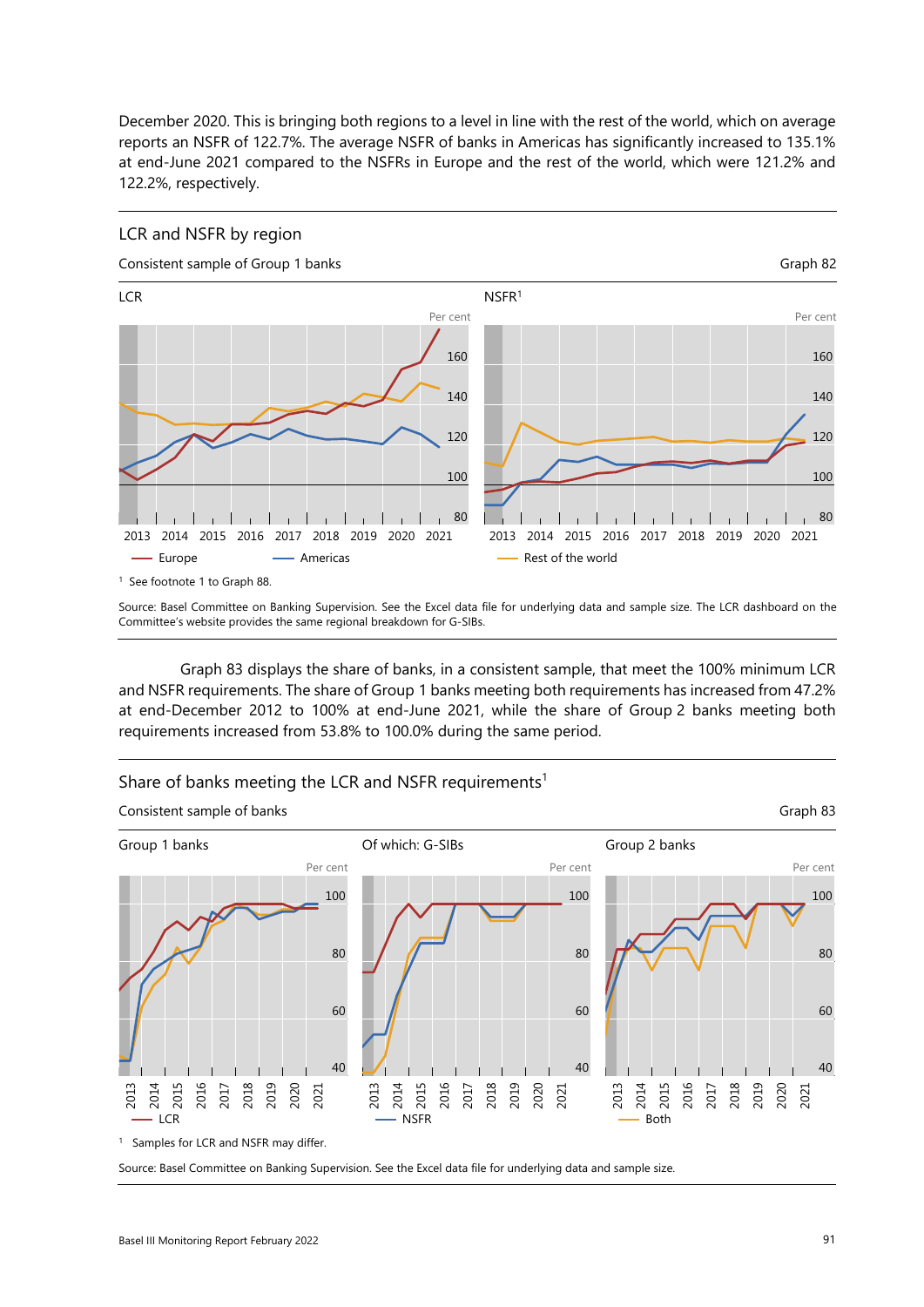[Graph 84](#page-99-0) displays the weighted average LCR for a consistent sample of banks across reporting periods since end-December 2012, along with a breakdown of the period-to-period changes of the LCR into changes in HQLA and changes in net outflows. This decomposition shows that the increase in the weighted average LCR for Group 1 banks is mainly driven by continuous increases in HQLA and often partially offset by increases in net outflows. For Group 2 banks, the changes in the weighted average LCR (increases as well as decreases compared with the relevant previous period) can also mainly be explained by higher volatility in HQLA, partially offset by changes in net outflows. Remarkable during the last three reporting periods is that while HQLA increased significantly (driven by central bank reserves), there is also a significant increase in net outflows – though smaller than the increase in HQLA resulting in an increasing LCR.

<span id="page-99-0"></span>

#### LCR and change in HQLA and net outflows

[Graph 85](#page-100-0) provides a breakdown by region of the results in [Graph 84 f](#page-99-0)or Group 1 banks. It displays the weighted average LCR and a decomposition of period-to-period LCR changes into changes in HQLA and net outflows. As can be seen in the graph, banks in Europe have been the main driver of the aggregate weighted average LCR increase. For banks in the Americas, the increase in HQLA is similar to banks in Europe in end-June 2020 and end-December 2020 reporting periods. However, contrary to the European region, for the end-June 2021 reporting period HQLA showed a decrease resulting in an aggregate LCR decrease. For the rest of the world, net outflows increased in a similar way during the past three periods, yet HQLA only shows a smaller increase during the first half of 2021.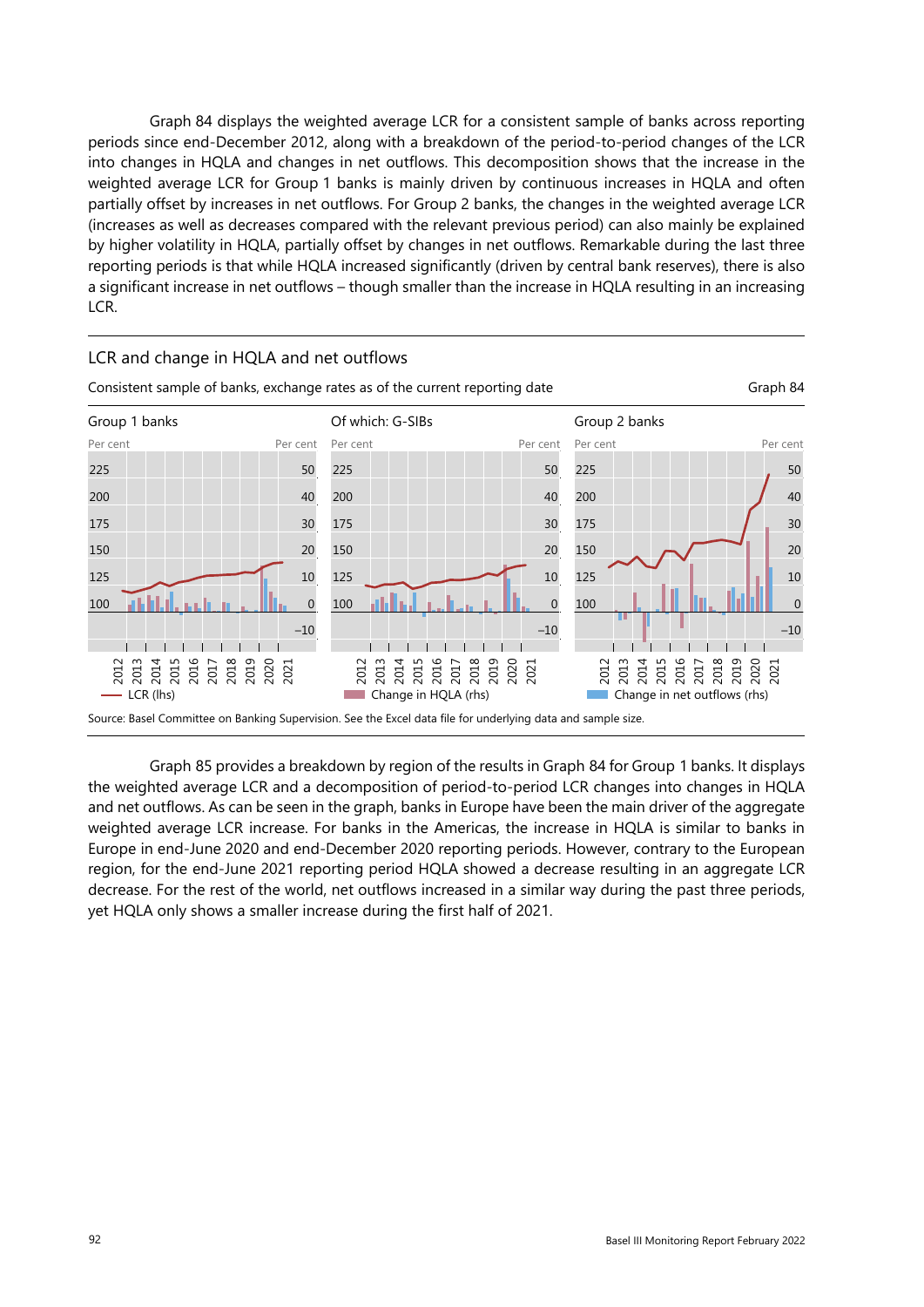#### LCR and change in HQLA and net outflows, by region



<span id="page-100-1"></span><span id="page-100-0"></span>



Source: Basel Committee on Banking Supervision. See the Excel data file for underlying data and sample size. The LCR dashboard on the Committee's website provides the same regional breakdown for G-SIBs.

[Graph 86](#page-100-1) shows the evolution of the LCR and its drivers. Starting with the June 2012 LCR, the cumulative effect on the LCR of an increase in HQLA is added to the LCR, while the impact of cumulative increases in net outflows is subtracted from the baseline LCR. HQLA have grown faster over the years compared to the net outflows, which has resulted in an overall improvement in the LCR over time.



Evolution of the LCR and its drivers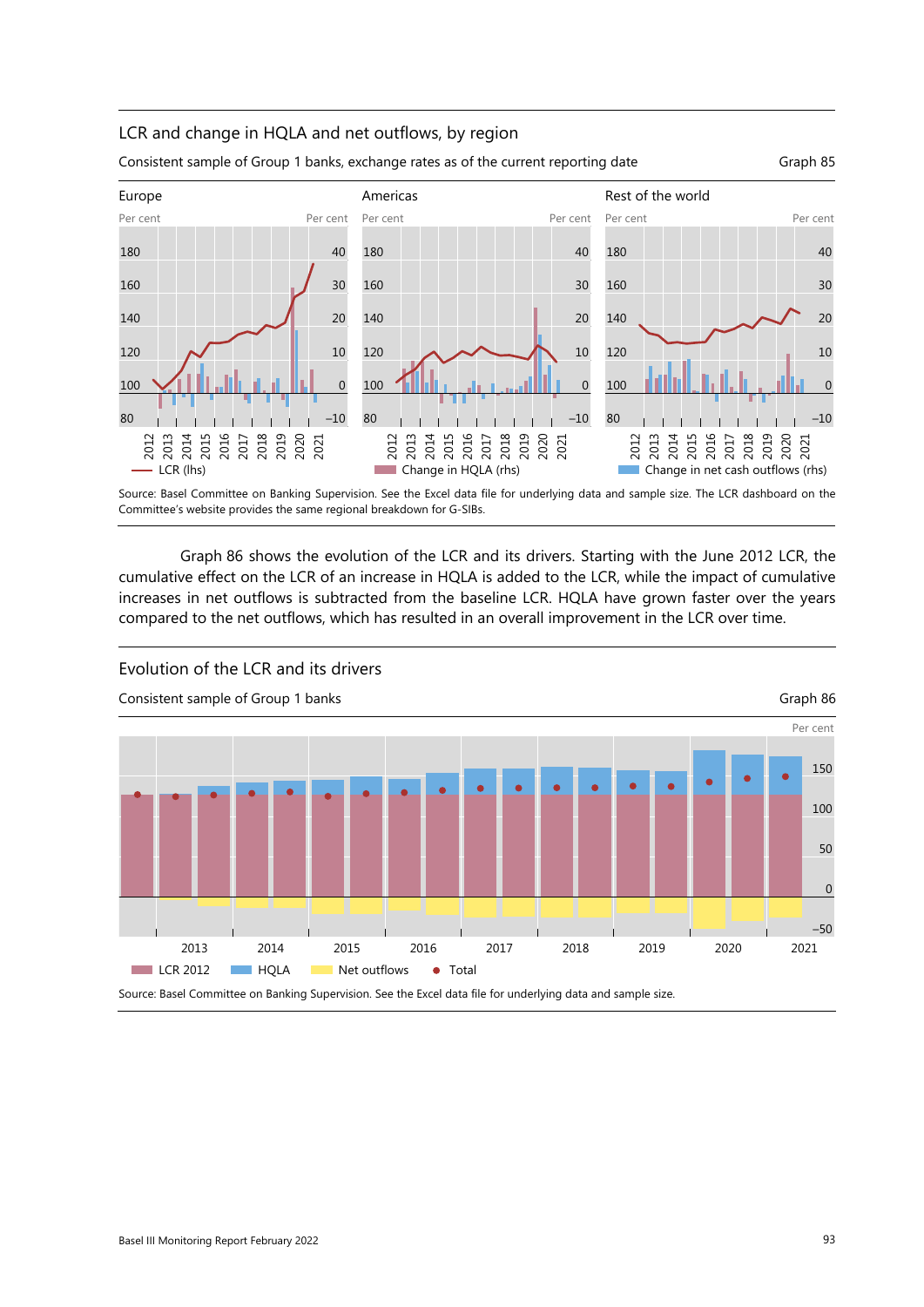# Evolution of the LCR and its drivers, by region





Source: Basel Committee on Banking Supervision. See the Excel data file for underlying data and sample size. The LCR dashboard on the Committee's website provides the same regional breakdown for G-SIBs.

[Graph 88](#page-102-0) depicts the change in ASF and RSF over time. For all bank groups, there were significant positive changes in ASF of more than 7.4 percentage points for the end-December 2013 reporting date, also reflecting the changes to the definition of the NSFR standard. Since 2015, the change in ASF has generally stabilised for Group 1 banks to within 5% over a six-month period. The end-June 2021 reporting period shows a 5.7% increase in ASF and a 4.4% increase in RSF during H1 2021, compared to an 11.4% increase in ASF and a 6.4% increase in RSF for the full year 2020. The average NSFR is at an all-time high and increased from 122.4% at end-December 2020 to 123.9% at end-June 2021. Group 2 banks used to be more volatile, with changes in ASF ranging from -13.1% to 7.4%, but also stabilised since end-2015. Also for Group 2 banks, the end-June 2021 reporting period shows similar variation with a 8.2% increase in ASF and a 5.0% increase in RSF over six months, compared to a 17.3% increase in ASF and an 11.7% increase in RSF over the full year 2020.

[Graph 89](#page-102-1) illustrates a regional breakdown of the evolution of the weighted average NSFR and changes in ASF and RSF for Group 1 banks over time. For all regions, figures in 2013 reflect changes to the definition of the NSFR standard.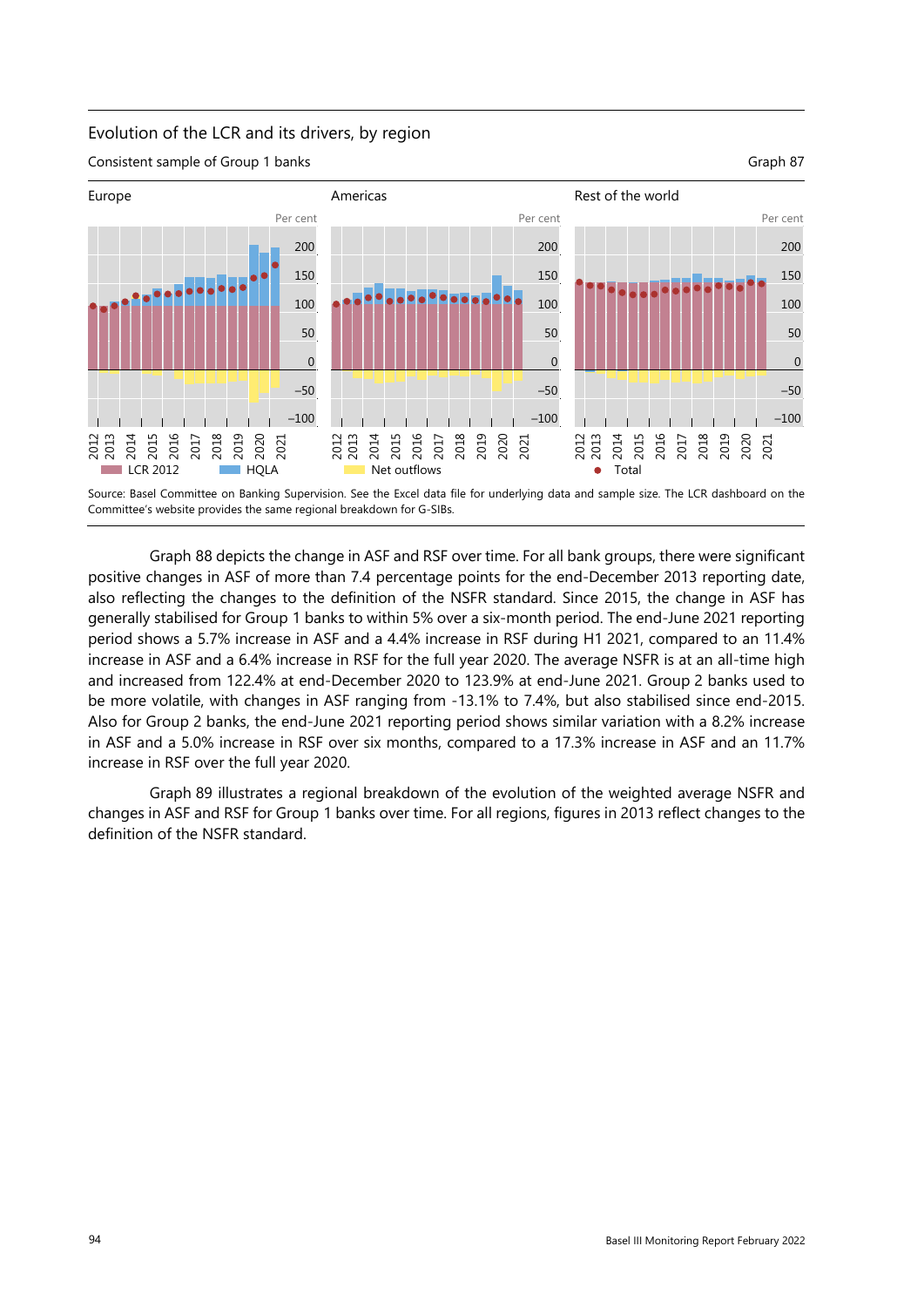#### NSFR and change in ASF and RSF<sup>1</sup>

Consistent sample of banks, exchange rates as of the current reporting date Graph 88

<span id="page-102-0"></span>



1 See footnote 1 t[o Graph 81.](#page-97-0) 

Source: Basel Committee on Banking Supervision. See the Excel data file for underlying data and sample size.

#### NSFR and change in ASF and  $RSF$ ,<sup>1</sup> by region

Consistent sample of Group 1 banks, exchange rates as of the current reporting date Graph 89

<span id="page-102-1"></span>



1 See footnote 1 t[o Graph 81.](#page-97-0) 

Source: Basel Committee on Banking Supervision. See the Excel data file for underlying data and sample size. The NSFR dashboard on the Committee's website provides the same regional breakdown for G-SIBs.

[Graph 90](#page-103-0) shows the evolution of the NSFR and its drivers.<sup>44</sup> Starting with the June 2012 NSFR, the cumulative effect on the NSFR of an increase in ASF is added to the NSFR, while the impact of

<span id="page-102-2"></span>Please note that while [Graph 88](#page-102-0) shows significant increases in both ASF and RSF, this is not the case for Graph 90. Graph 90 uses a different methodology in which the growth rate of both ASF and RSF is deflated by the growth in total assets/liabilities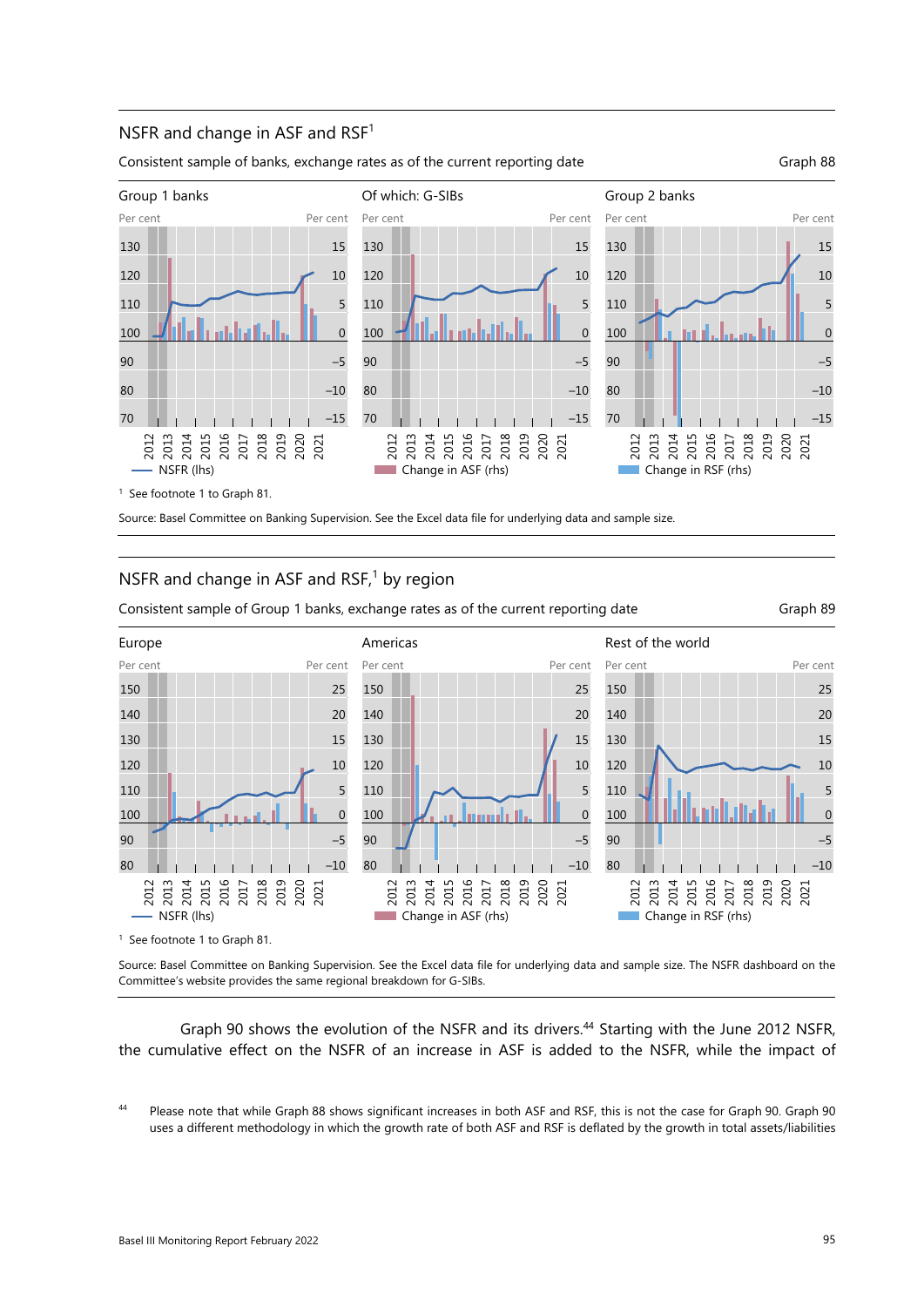<span id="page-103-0"></span>cumulative increases in RSF is subtracted from the baseline NSFR. ASF has grown faster over the years compared to RSF, which has resulted in an overall improvement in the NSFR over time. [Graph 91](#page-103-1) shows the same evolution for the three regions.



#### <span id="page-103-1"></span>Evolution of NSFR and its drivers, $1$  by region



#### Consistent sample of Group 1 banks Graph 91 and the Consistent sample of Graph 91

Source: Basel Committee on Banking Supervision. See the Excel data file for underlying data and sample size. The NSFR dashboard on the Committee's website provides the same regional breakdown for G-SIBs.

to avoid continuously growing stacks of ASF and RSF, which cancel each other out. Consequently, it will show an increase in ASF/RSF if this increase is more than proportionate to the growth of assets and cause a discrepancy in the evolution of ASF/RSF as shown i[n Graph 88.](#page-102-0) To give an example, at end-December 2020 there was an RSF increase of 6.0%. However, this increase was less than proportionate to the growth of assets, resulting in a decrease of the yellow RSF stack i[n Graph 90](#page-103-0) compared to the previous period. The same remark goes for the discrepancy betwee[n Graph 89 a](#page-102-1)n[d Graph 91.](#page-103-1)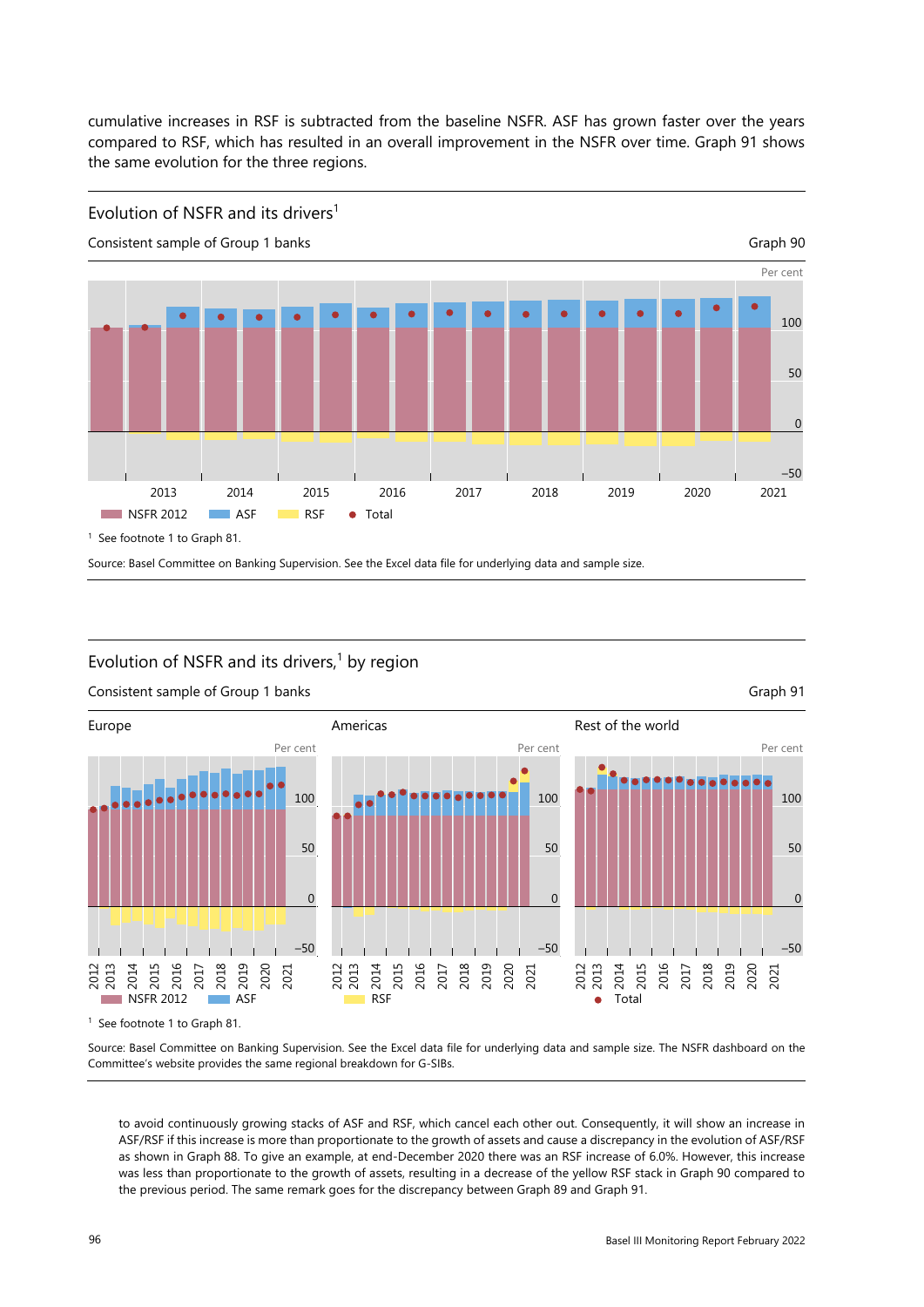# Annex A: Basel III standards and phase-in arrangements

#### Basel III minimum requirements and buffers Table A.1

|                                                                                                           | As of 1 January 2019                           |
|-----------------------------------------------------------------------------------------------------------|------------------------------------------------|
| Leverage ratio                                                                                            | 3.0%                                           |
| Minimum CET1 ratio                                                                                        | 4.5%                                           |
| Capital conservation buffer                                                                               | 2.50%                                          |
| G-SIB surcharge                                                                                           | 1.0%-2.5%                                      |
| Minimum common equity plus capital conservation buffer                                                    | 7.0%                                           |
| Phase-in of deductions from CET1 (including amounts exceeding<br>the limit for DTAs, MSRs and financials) | 100%                                           |
| Minimum Tier 1 capital                                                                                    | 6.0%                                           |
| Minimum total capital                                                                                     | 8.0%                                           |
| Minimum total capital plus capital conservation buffer                                                    | 10.5%                                          |
| Capital instruments that no longer qualify as Tier 1 capital or<br>Tier 2 capital                         | Phased out over 10 year horizon beginning 2013 |
| Liquidity coverage ratio                                                                                  | 100%                                           |
| Net stable funding ratio                                                                                  | 100% <sup>1</sup>                              |

1 Note that as of May 2020, a final rule for the Net Stable Funding Ratio is in force in 12 out of 27 Basel Committee member jurisdictions. See Basel Committee on Banking Supervision, *Eighteenth progress report on adoption of the Basel regulatory framework*, July 2020, [www.bis.org/bcbs/publ/d506.htm,](http://www.bis.org/bcbs/publ/d506.htm) p 8.

#### Final Basel III phase-in arrangements

Shading indicates transition periods – all dates are as of 1 January. The manuscriptum of the A.2

|                                                                                        | 2023      | 2024                                                          | 2025 | 2026 | 2027 | 2028  |
|----------------------------------------------------------------------------------------|-----------|---------------------------------------------------------------|------|------|------|-------|
| Revisions to the standardised and internal ratings-<br>based approaches to credit risk | Introduce |                                                               |      |      |      |       |
| Revised CVA and market risk frameworks                                                 | Introduce |                                                               |      |      |      |       |
| Revised operational risk framework                                                     | Introduce |                                                               |      |      |      |       |
|                                                                                        | 50%       | 55%                                                           | 60%  | 65%  | 70%  |       |
| Output floor                                                                           |           | Increase in RWA subject to 25% cap<br>at national discretion. |      |      |      | 72.5% |
| Leverage ratio exposure measure and G-SIB surcharge                                    | Introduce |                                                               |      |      |      |       |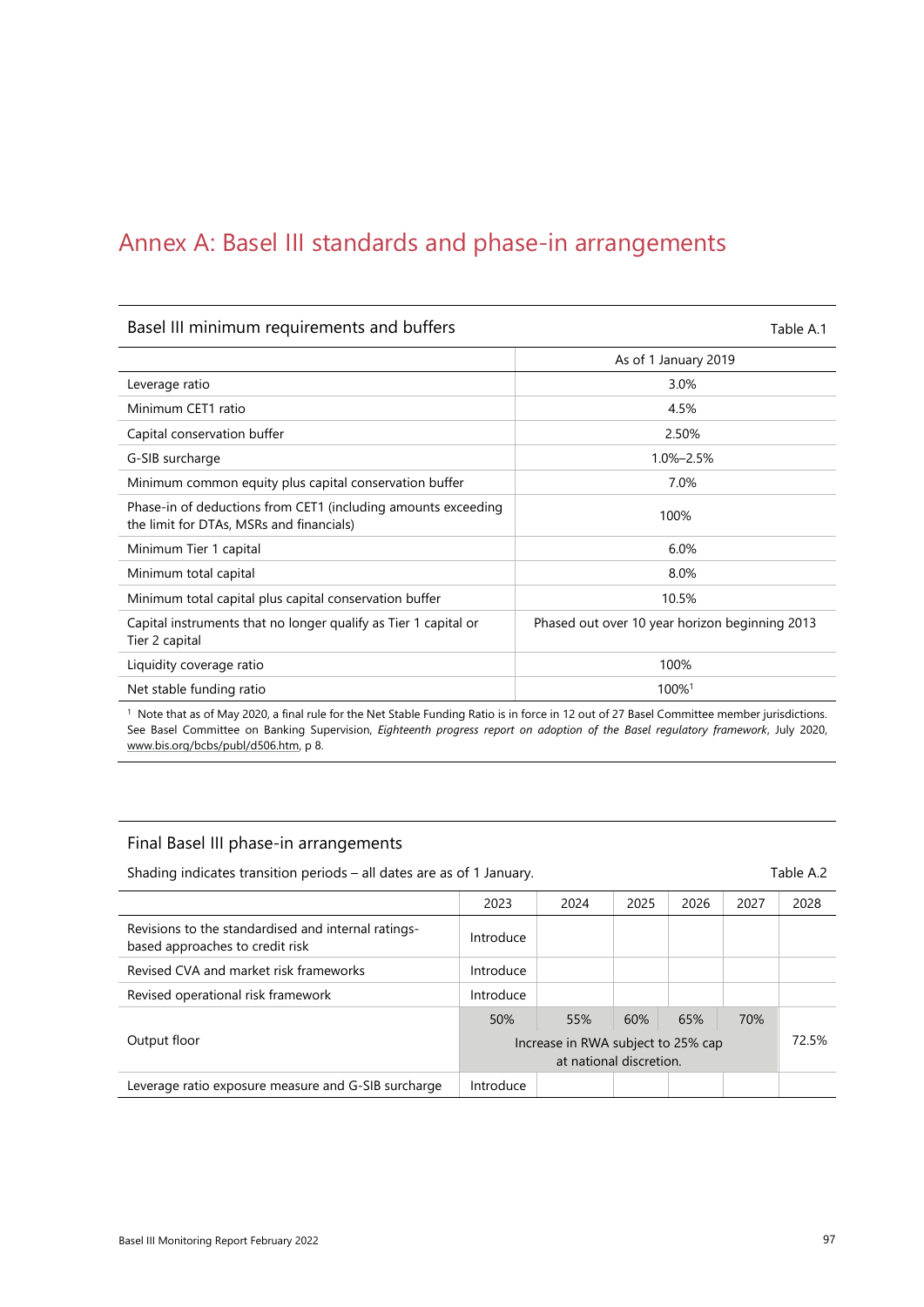| Definition of different Basel III regimes<br>Table A.3 |                                                                                                                                                                                                                               |                                                                                                                                                                                                                                                                                                                                           |                                                                                                                                                                           |  |  |  |
|--------------------------------------------------------|-------------------------------------------------------------------------------------------------------------------------------------------------------------------------------------------------------------------------------|-------------------------------------------------------------------------------------------------------------------------------------------------------------------------------------------------------------------------------------------------------------------------------------------------------------------------------------------|---------------------------------------------------------------------------------------------------------------------------------------------------------------------------|--|--|--|
|                                                        | Initial Basel III framework                                                                                                                                                                                                   | <b>Transitional final Basel III</b><br>framework                                                                                                                                                                                                                                                                                          | Fully phased-in final Basel III<br>framework                                                                                                                              |  |  |  |
| Definition of<br>capital                               | Basel III: A global framework for more resilient banks and the banking system,<br>www.bis.org/publ/bcbs189.htm                                                                                                                |                                                                                                                                                                                                                                                                                                                                           |                                                                                                                                                                           |  |  |  |
| Credit risk                                            | Basel III: A global framework for<br>more resilient banks and the banking<br>system,<br>www.bis.org/publ/bcbs189.htm<br>Capital requirements for bank<br>exposures to central counterparties,<br>www.bis.org/publ/bcbs227.htm | Basel III: Finalising post-crisis reforms,<br>www.bis.org/bcbs/publ/d424.htm<br>Capital requirements for bank exposures to central<br>counterparties, www.bis.org/publ/bcbs227.htm<br>Capital requirements for banks' equity investments in funds,<br>www.bis.org/publ/bcbs266.htm                                                        |                                                                                                                                                                           |  |  |  |
| Operational<br>risk                                    | Basel II: International Convergence<br>of Capital Measurement and Capital<br>Standards: A Revised Framework,<br>www.bis.org/publ/bcbs128.htm                                                                                  | Basel III: Finalising post-crisis reforms,<br>www.bis.org/bcbs/publ/d424.htm                                                                                                                                                                                                                                                              |                                                                                                                                                                           |  |  |  |
| Market risk                                            | Revisions to the Basel II market risk<br>framework,<br>www.bis.org/publ/bcbs158.htm<br>Guidelines for computing capital for<br>incremental risk in the trading book,<br>www.bis.org/publ/bcbs159.htm                          | Minimum capital requirements for market risk,<br>www.bis.org/bcbs/publ/d457.htm                                                                                                                                                                                                                                                           |                                                                                                                                                                           |  |  |  |
| Counterparty<br>credit risk                            | Basel III: A global framework for<br>more resilient banks and the<br>banking system,<br>www.bis.org/publ/bcbs189.htm                                                                                                          | The standardised approach for measuring counterparty credit<br>risk exposures, www.bis.org/publ/bcbs279.htm                                                                                                                                                                                                                               |                                                                                                                                                                           |  |  |  |
| <b>CVA</b>                                             | Basel III: A global framework for<br>more resilient banks and the<br>banking system,<br>www.bis.org/publ/bcbs189.htm                                                                                                          | Basel III: Finalising post-crisis reforms,<br>www.bis.org/bcbs/publ/d424.htm<br>Targeted revisions to the revised CVA framework published in<br>July 2020 are not yet considered for the end-December 2019<br>reporting date. They will be reflected in the exercise on the<br>end-2020 reporting date.<br>www.bis.org/bcbs/publ/d507.htm |                                                                                                                                                                           |  |  |  |
| Securitisation                                         | Basel III: A global framework for<br>more resilient banks and the<br>banking system,<br>www.bis.org/publ/bcbs189.htm                                                                                                          | Revisions to the securitisation framework,<br>www.bis.org/bcbs/publ/d374.htm                                                                                                                                                                                                                                                              |                                                                                                                                                                           |  |  |  |
| Floor                                                  | Basel II: International Convergence<br>of Capital Measurement and Capital<br>Standards: A Revised Framework,<br>www.bis.org/publ/bcbs128.htm                                                                                  | Output floor of 50%,<br>Basel III: Finalising post-crisis<br>reforms,<br>www.bis.org/bcbs/publ/<br>d424.htm                                                                                                                                                                                                                               | Output floor of 72.5%,<br>Basel III: Finalising post-crisis<br>reforms,<br>www.bis.org/bcbs/publ/<br>d424.htm                                                             |  |  |  |
| Leverage<br>ratio                                      | Basel III: A global framework for<br>more resilient banks and the<br>banking system,<br>www.bis.org/publ/bcbs189.htm;<br>Basel III leverage ratio framework<br>and disclosure requirements,<br>www.bis.org/publ/bcbs270.htm   |                                                                                                                                                                                                                                                                                                                                           | Basel III: Finalising post-crisis reforms,<br>www.bis.org/bcbs/publ/d424.htm;<br>Leverage ratio treatment of client cleared derivatives<br>www.bis.org/bcbs/publ/d467.htm |  |  |  |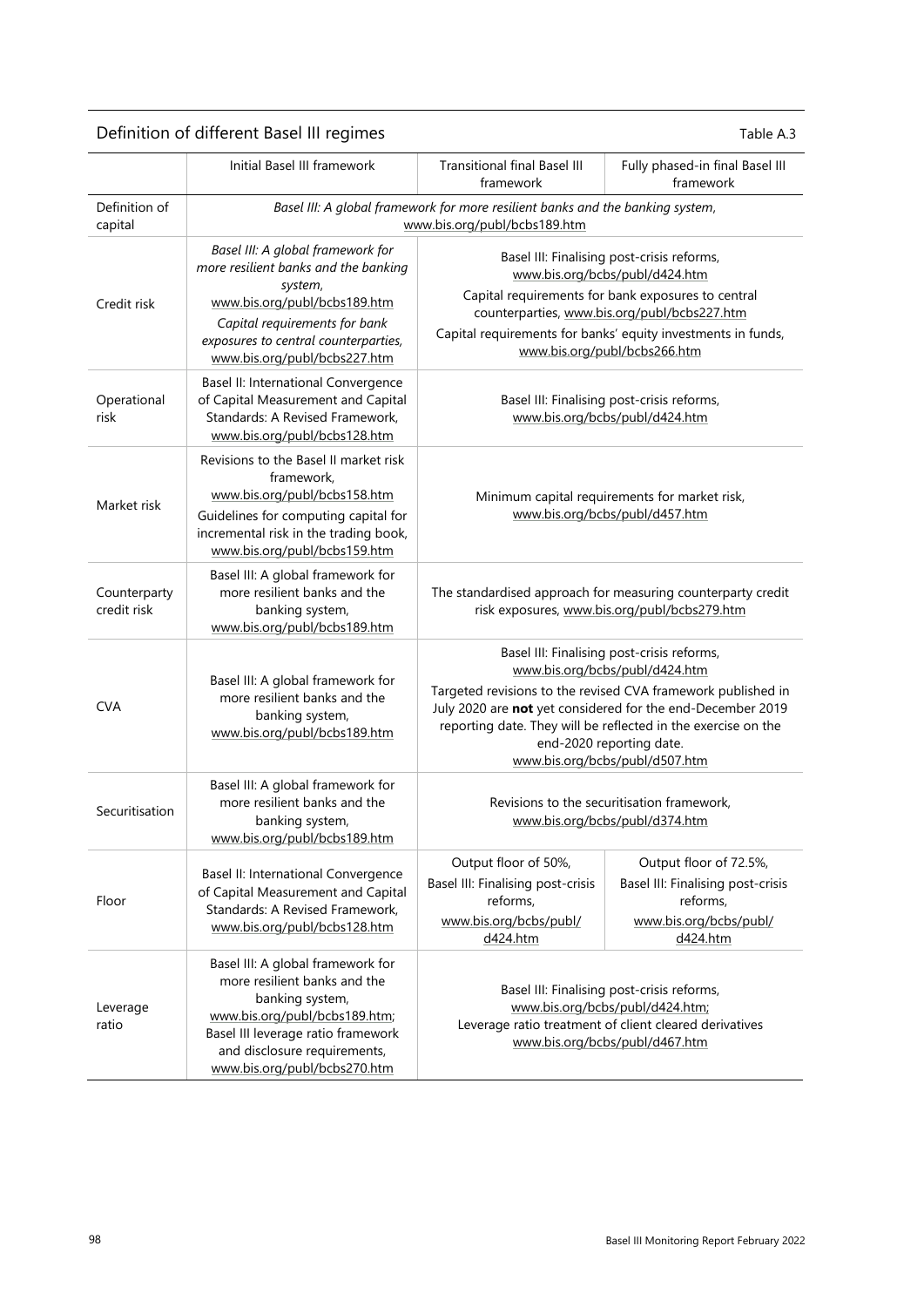# Minimum and target risk-based capital and leverage ratio requirements

| Fully phased-in final Basel III standards, in per cent<br>Table A.4 |         |                                          |                                              |                                            |               |  |
|---------------------------------------------------------------------|---------|------------------------------------------|----------------------------------------------|--------------------------------------------|---------------|--|
|                                                                     |         | Fully implemented risk-based requirement | Fully implemented leverage ratio requirement |                                            |               |  |
|                                                                     | Minimum | Target non-<br>G-SIBs                    | Target G-SIBs                                | Minimum all banks<br>and target non-G-SIBs | Target G-SIBs |  |
| CET1 capital                                                        | 4.5     | 7.0                                      | $8.0 - 9.5$                                  |                                            |               |  |
| Tier 1 capital                                                      | 6.0     | 8.5                                      | $9.5 - 11.0$                                 | 3.0                                        | $3.5 - 4.25$  |  |

Total capital **8.0** 10.5 11.5–13.0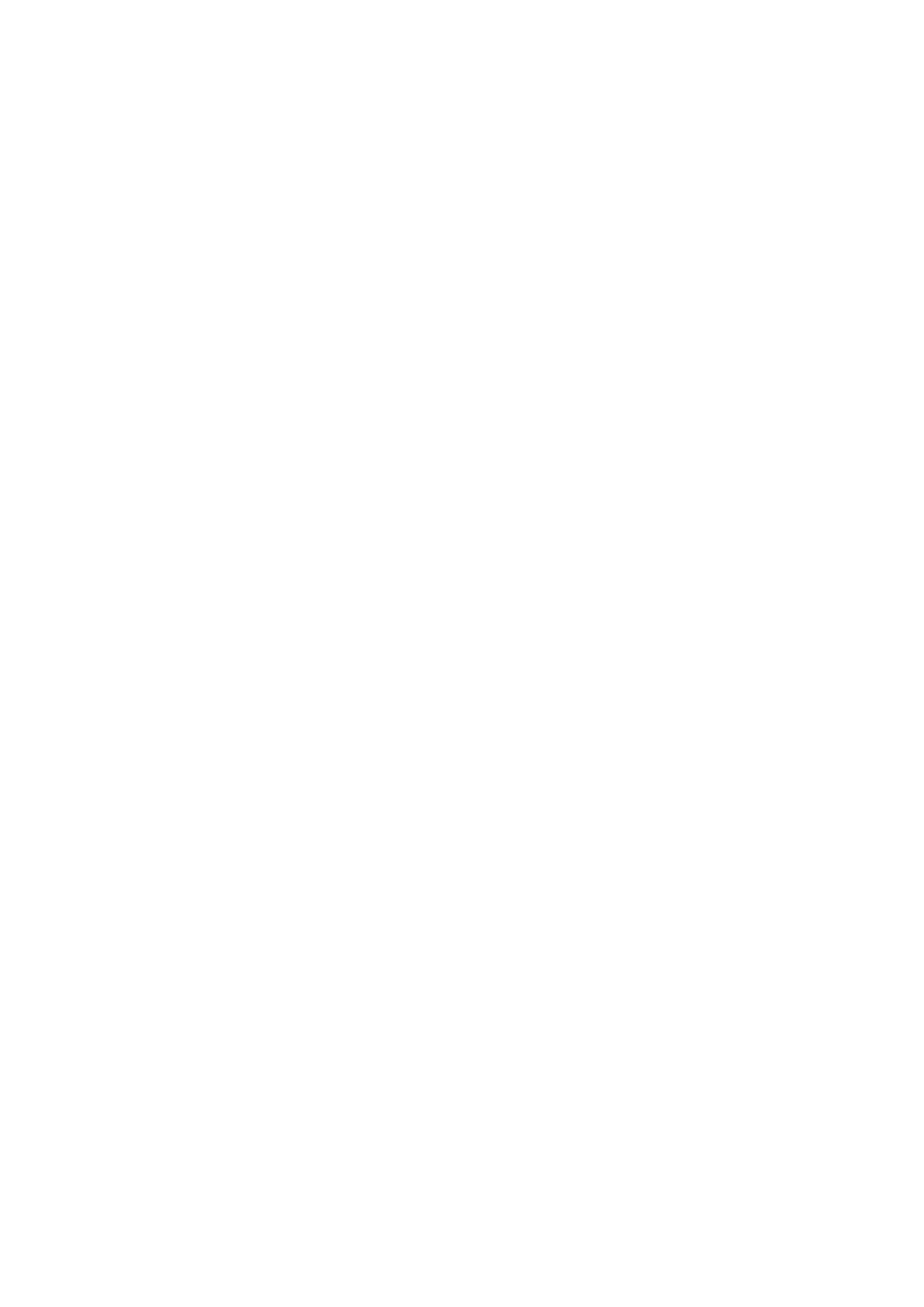## Annex B: Sample statistics

### Number of banks for which data have been included<sup>1</sup>  $\blacksquare$  Table B.1

|                     | Group 1 banks  |                  |                  |                | Group 2 banks |                |                |                  |                  |                |                  |                |
|---------------------|----------------|------------------|------------------|----------------|---------------|----------------|----------------|------------------|------------------|----------------|------------------|----------------|
|                     | ₹              | RWA and capital  | Leverage         | LCR            | <b>NSFR</b>   | Securitisation | $\equiv$       | RWA and capital  | Leverage         | LCR            | <b>NSFR</b>      | Securitisation |
| Argentina (AM)      | 0              | $\boldsymbol{0}$ | $\pmb{0}$        | $\mbox{O}$     | 0             | $\mathbf 0$    | 2              | $\overline{c}$   | $\overline{c}$   | $\overline{c}$ | 2                | $\overline{c}$ |
| Australia (RW)      | 4              | 4                | $\boldsymbol{0}$ | 4              | 4             | $\mathbf 0$    | $\mathbf{1}$   | 1                | $\boldsymbol{0}$ | 1              | 1                | 0              |
| Belgium (EU)        | $\overline{2}$ | $\overline{c}$   | $\overline{c}$   | 2              | 1             | 2              | 2              | 2                | $\overline{c}$   | $\overline{c}$ | 1                | 1              |
| Brazil (AM)         | $\overline{c}$ | 2                | $\overline{c}$   | 2              | 2             | 2              | 0              | 0                | 0                | 0              | 0                | 0              |
| Canada (AM)         | 6              | 6                | 6                | 6              | 6             | 6              | $\overline{0}$ | 0                | 0                | 0              | 0                | 0              |
| China (RW)          | 6              | 6                | 6                | 4              | 6             | 0              | $\overline{0}$ | 0                | 0                | 0              | 0                | 0              |
| France (EU)         | 5              | 5                | 5                | 5              | 5             | 5              | $\overline{2}$ | 2                | 2                | $\overline{c}$ | $\overline{c}$   | 2              |
| Germany (EU)        | 5              | 5                | 5                | 5              | 5             | 4              | 20             | 20               | 19               | 20             | 19               | 0              |
| India (RW)          | 9              | 9                | 9                | 9              | 9             | 1              | 0              | $\boldsymbol{0}$ | $\boldsymbol{0}$ | $\mathbf 0$    | $\pmb{0}$        | $\mathbf 0$    |
| Indonesia (RW)      | $\mathbf 0$    | 0                | 0                | 0              | 0             | 0              | $\overline{c}$ | $\overline{c}$   | 0                | 0              | 2                | 2              |
| Italy (EU)          | $\overline{2}$ | $\overline{c}$   | $\overline{c}$   | $\overline{c}$ | 2             | $\overline{c}$ | 9              | 9                | 9                | 9              | 6                | 6              |
| Japan (RW)          | 16             | 15               | 16               | 16             | 15            | 14             | 3              | 3                | 3                | 3              | 3                | 3              |
| Korea (RW)          | 8              | 8                | 8                | 8              | 8             | 8              | 0              | 0                | 0                | 0              | 0                | 0              |
| Luxembourg (EU)     | $\mathbf 0$    | $\mathbf 0$      | $\mathbf 0$      | 0              | 0             | 0              | $\overline{2}$ | 2                | 2                | 2              | 2                | 2              |
| Mexico (AM)         | $\overline{c}$ | 2                | 2                | 2              | 2             | 1              | 4              | 4                | 4                | 4              | 4                | 1              |
| Netherlands (EU)    | $\overline{4}$ | 4                | 4                | 4              | 2             | 3              | 3              | 3                | 3                | 3              | 3                | 0              |
| Russia              | 1              | $\mathbf 0$      | 0                | 1              | 1             | 0              | 0              | 0                | 0                | 0              | 0                | 0              |
| Saudi Arabia (RW)   | 3              | 3                | 3                | 3              | 3             | 1              | 0              | 0                | 0                | 0              | 0                | 0              |
| Singapore (RW)      | 3              | 3                | 3                | 3              | 3             | 2              | $\mathbf 0$    | 0                | 0                | 0              | 0                | 0              |
| South Africa (RW)   | 4              | 4                | 4                | 4              | 4             | 4              | 2              | 2                | $\overline{c}$   | 2              | 2                | 2              |
| Spain (EU)          | $\overline{c}$ | 2                | $\overline{c}$   | 2              | 2             | 2              | 4              | 4                | 3                | 4              | 2                | 3              |
| Sweden (EU)         | 3              | 3                | 3                | 3              | 3             | 1              | 3              | 3                | 3                | 3              | 3                | 0              |
| Switzerland (EU)    | $\overline{c}$ | 2                | $\overline{c}$   | 2              | 2             | 2              | 0              | 0                | 0                | 0              | $\boldsymbol{0}$ | 0              |
| Turkey (EU)         | 3              | 3                | $\overline{c}$   | 3              | 3             | 0              | $\mathbf 0$    | 0                | $\boldsymbol{0}$ | $\overline{0}$ | $\boldsymbol{0}$ | 0              |
| United Kingdom (EU) | 5              | 5                | 5                | 5              | 4             | 5              | 3              | 3                | 3                | 3              | 2                | 2              |
| United States (AM)  | 13             | 12               | 13               | 13             | 11            | 7              | $\mathbf 0$    | 0                | 0                | 0              | 0                | 0              |
| Total               | 110            | 107              | 104              | 108            | 103           | 72             | 62             | 62               | 57               | 60             | 54               | 26             |
| Of which: G-SIBs    | 30             | 30               | 30               | 28             | 27            | 24             | $\mathbf 0$    | 0                | 0                | $\mathbf 0$    | 0                | 0              |

<sup>1</sup> The regional grouping to which a country is assigned is included in parentheses. AM denotes Americas, EU Europe and RW the rest of the world.

Source: Basel Committee on Banking Supervision.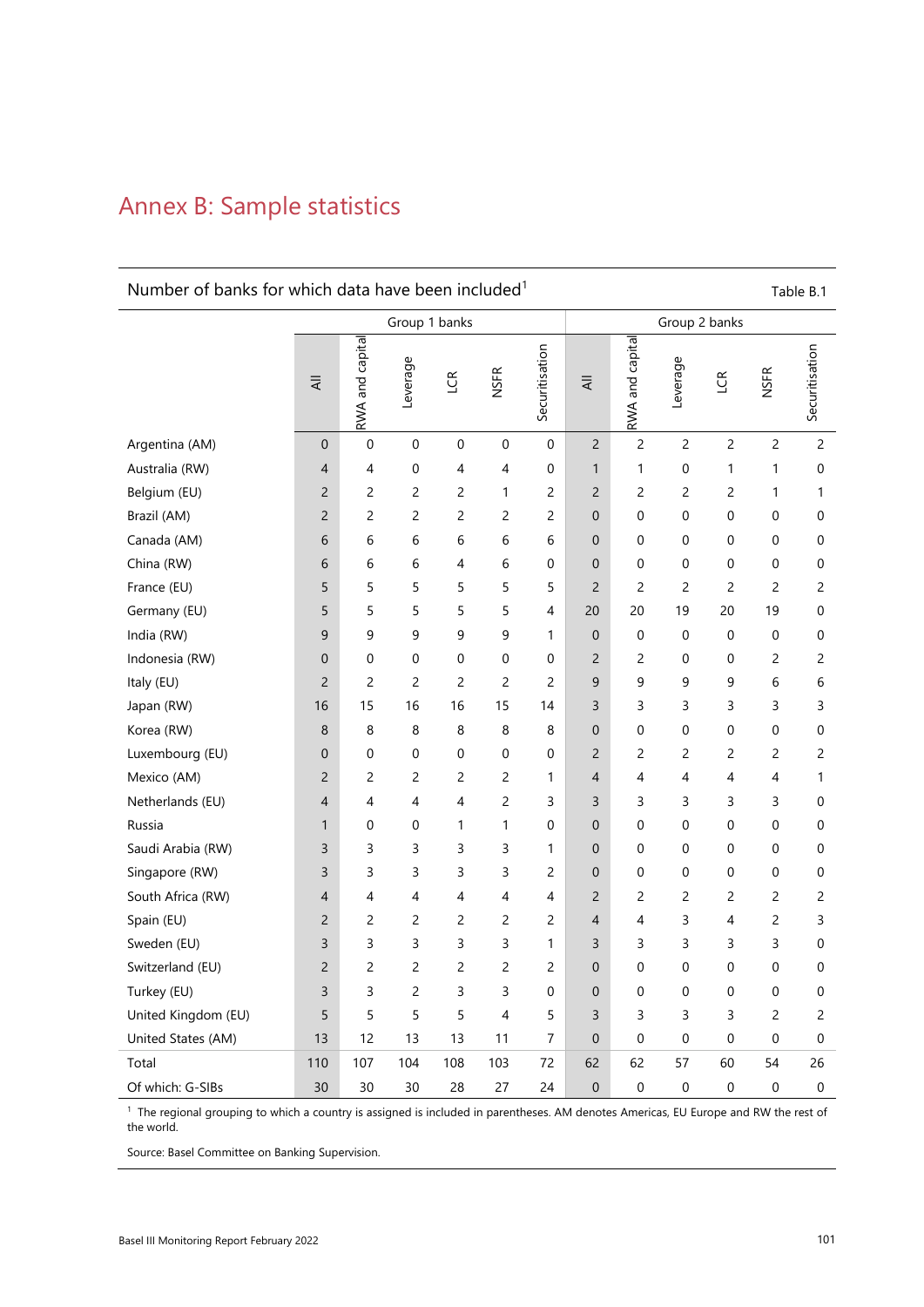#### Additional sample statistics $1$

In billions of euros Table B.2

|                             | Number of<br>banks | Tier 1 capital | Risk-weighted<br>assets | Accounting<br>total assets | Leverage total<br>exposure |
|-----------------------------|--------------------|----------------|-------------------------|----------------------------|----------------------------|
| Group 1 banks               | 100                | 4,895          | 32,900                  | 76,606                     | 78,784                     |
| Of which: Europe            | 21                 | 1,200          | 8,263                   | 18,032                     | 20,414                     |
| Of which: Americas          | 32                 | 1,369          | 8,197                   | 26,214                     | 25,420                     |
| Of which: Rest of the world | 47                 | 2,327          | 16,440                  | 32,360                     | 32,950                     |
| Of which: G-SIBs            | 29                 | 3,377          | 23,031                  | 53,753                     | 55,617                     |
| Group 2 banks               | 52                 | 154            | 893                     | 2,808                      | 2,552                      |

<sup>1</sup> Tier 1 capital, RWA and leverage ratio exposure assume full implementation of Basel III.

Source: Basel Committee on Banking Supervision.

#### Number of banks for which data have been included in the assessment of the impact of the final Basel III framework<sup>1</sup>  $\blacksquare$  Table B.3

|                     | Group 1 banks            | Group 2 banks    |
|---------------------|--------------------------|------------------|
| Argentina (AM)      | $\boldsymbol{0}$         | $\overline{c}$   |
| Belgium (EU)        | $\overline{c}$           | 1                |
| Brazil (AM)         | $\overline{c}$           | $\mathbf 0$      |
| Canada (AM)         | 6                        | $\mathbf 0$      |
| China (RW)          | 6                        | $\mathbf 0$      |
| France (EU)         | 5                        | $\overline{c}$   |
| Germany (EU)        | 5                        | 17               |
| India (RW)          | 3                        | $\boldsymbol{0}$ |
| Italy (EU)          | $\overline{c}$           | 4                |
| Japan (RW)          | 13                       | 3                |
| Korea (RW)          | 8                        | $\mathbf 0$      |
| Luxembourg (EU)     | $\pmb{0}$                | $\overline{c}$   |
| Mexico (AM)         | $\overline{c}$           | $\overline{4}$   |
| Netherlands (EU)    | $\overline{\mathcal{A}}$ | 3                |
| Saudi Arabia (RW)   | 1                        | $\mathbf 0$      |
| Singapore (RW)      | 3                        | $\mathbf 0$      |
| South Africa (RW)   | 4                        | $\overline{c}$   |
| Spain (EU)          | 2                        | 3                |
| Sweden (EU)         | 3                        | 3                |
| Switzerland (EU)    | 2                        | $\mathbf 0$      |
| Turkey (EU)         | 1                        | $\mathbf 0$      |
| United Kingdom (EU) | 5                        | $\overline{c}$   |
| United States (AM)  | 8                        | $\boldsymbol{0}$ |
| Total               | 87                       | 48               |

<sup>1</sup> The regional grouping to which a country is assigned is included in brackets. AM denotes Americas, EU Europe and RW the rest of the world.

Source: Basel Committee on Banking Supervision.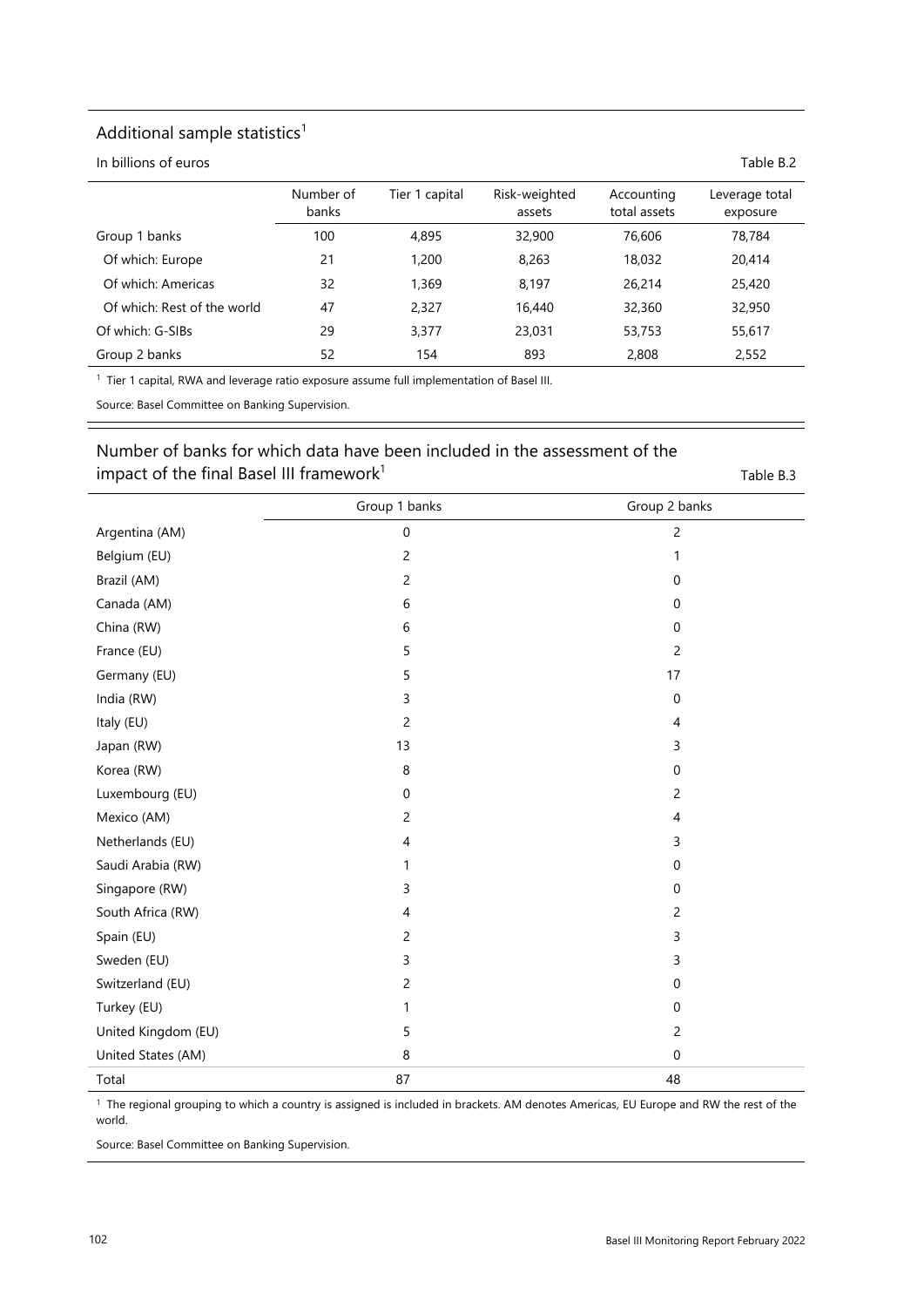# Previous monitoring reports published by the Basel Committee

| December 2010     | Results of the comprehensive quantitative impact study, December 2010,<br>www.bis.org/publ/bcbs186.htm               |                                                               |
|-------------------|----------------------------------------------------------------------------------------------------------------------|---------------------------------------------------------------|
| April 2012        | Results of the Basel III monitoring exercise as of 30 June 2011,<br>www.bis.org/publ/bcbs217.htm                     |                                                               |
| September 2012    | Results of the Basel III monitoring exercise as of 31 December 2011,<br>www.bis.org/publ/bcbs231.htm                 |                                                               |
| <b>March 2013</b> | Results of the Basel III monitoring exercise as of 30 June 2012,<br>www.bis.org/publ/bcbs243.htm                     |                                                               |
| September 2013    | Basel III monitoring report, www.bis.org/publ/bcbs262.htm                                                            |                                                               |
| March 2014        | Basel III monitoring report, www.bis.org/publ/bcbs278.htm                                                            |                                                               |
| September 2014    | Basel III monitoring report, www.bis.org/publ/bcbs289.htm                                                            |                                                               |
|                   | Main findings of the trading book hypothetical portfolio exercise                                                    | Diana Iercosan, Derek Nesbitt<br>and Arnaud Sandrin           |
| <b>March 2015</b> | Basel III monitoring report, www.bis.org/bcbs/publ/d312.htm                                                          |                                                               |
|                   | Analysis of the QIS for the fundamental review of the trading book                                                   |                                                               |
| September 2015    | Basel III monitoring report, www.bis.org/bcbs/publ/d334.htm                                                          |                                                               |
| March 2016        | Basel III monitoring report, www.bis.org/bcbs/publ/d354.htm                                                          |                                                               |
|                   | Comprehensive QIS on interest rate risk in the banking book                                                          | Ethan Goh, Kamil Pliszka and<br>Davy Reinard                  |
| September 2016    | Basel III monitoring report, www.bis.org/bcbs/publ/d378.htm                                                          |                                                               |
|                   | Results of the quantitative impact study on the large exposures review<br>clause                                     | Marie-Céline Bard, Ken<br>Taniguchi and Lynnette<br>Withfield |
| February 2017     | Basel III monitoring report, www.bis.org/bcbs/publ/d397.htm                                                          |                                                               |
|                   | Impact of the revised minimum capital requirements for market risk                                                   | Scott Nagel                                                   |
|                   | Results of the survey on the interaction of regulatory instruments                                                   | Diana Hancock and Doriana<br>Ruffino                          |
| September 2017    | Basel III monitoring report, www.bis.org/bcbs/publ/d416.htm                                                          |                                                               |
|                   | Impact of the revised minimum capital requirements for market risk                                                   | Scott Nagel                                                   |
|                   | Impact of the revised securitisation framework                                                                       | Bernardo D'Alessandro,<br>Thomas Morck and Emanuela<br>Piani  |
| December 2017     | Basel III monitoring report - Results of the cumulative quantitative impact<br>study, www.bis.org/bcbs/publ/d426.htm |                                                               |
| March 2018        | Basel III monitoring report, www.bis.org/bcbs/publ/d433.htm                                                          |                                                               |
|                   | Impact of the revised securitisation framework                                                                       | Bernardo D'Alessandro,<br>Thomas Morck and Emanuela<br>Piani  |
| October 2018      | Basel III monitoring report, www.bis.org/bcbs/publ/d449.htm                                                          |                                                               |
| March 2019        | Basel III monitoring report, www.bis.org/bcbs/publ/d461.htm.                                                         |                                                               |